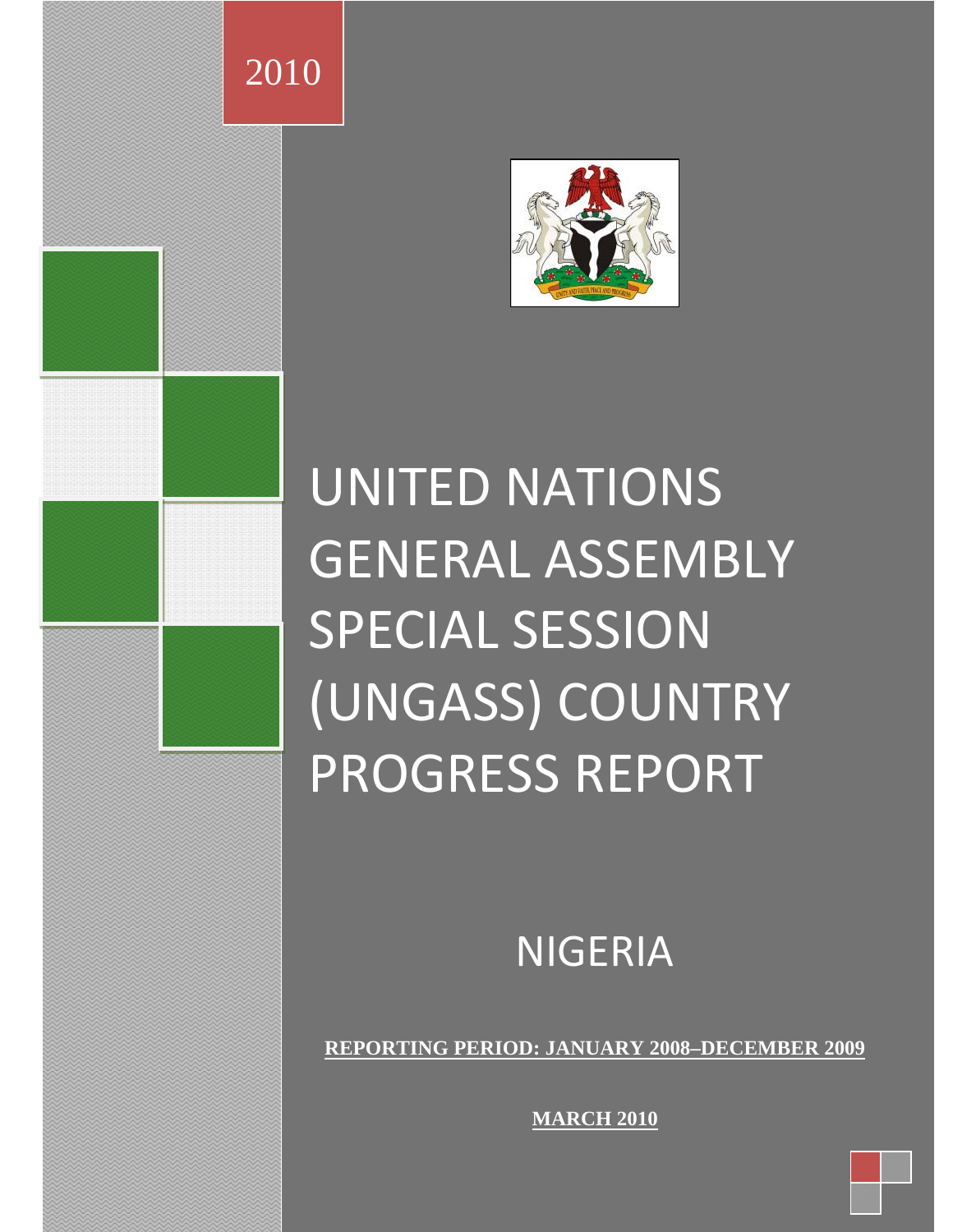

## **UNGASS COUNTRY PROGRESS REPORT**

## **NIGERIA**





## **NATIONAL AGENCY FOR THE CONTROL OF AIDS**

#### **REPORTING PERIOD: JANUARY 2008–DECEMBER 2009**

**MARCH 2010**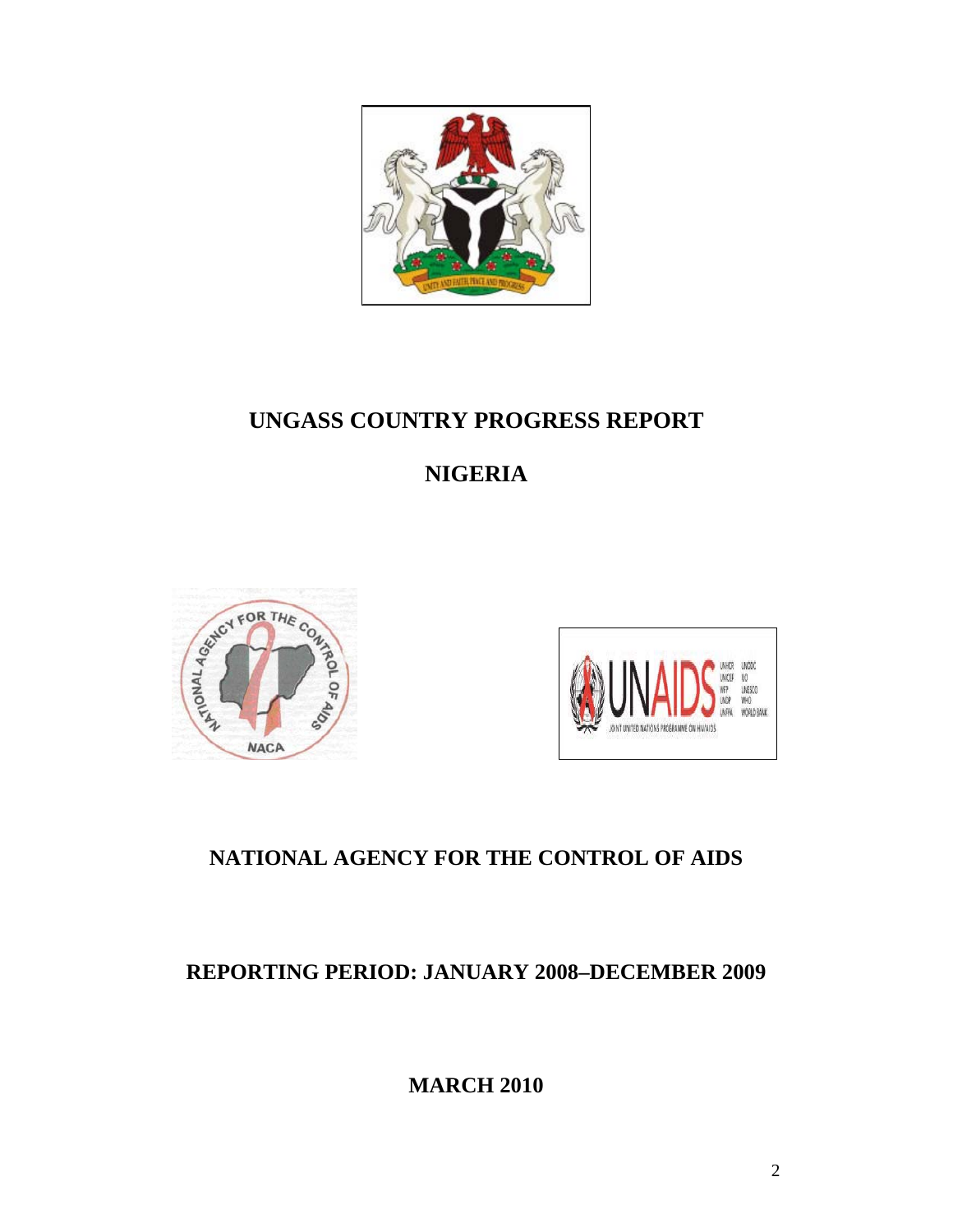#### **FOREWORD**

Nigeria is pleased to submit her fourth country progress report on the UNGASS Declaration of Commitment on HIV/AIDS to the Secretary General of the United Nations.

Nigeria's HIV response approach is built on partnership, capacity strengthening and knowledge generation and transfer, to effectively support policy and program development to best address HIV/AIDS and related issues. Partnership and collaboration with government at all levels, non-governmental organizations, people living with and at-risk of HIV and AIDS, public health and medical practitioners, researchers and scientists remain the bedrock of Nigeria's response. Governments at all levels remain committed to a comprehensive and vibrant response to HIV and AIDS to ensure that the Millennium Development Goal of halting and reversing the spread of HIV is achieved.

Since the 2007 report, Nigeria has taken steps towards strengthening the HIV national response. The country's HIV/AIDS policy (2003) was reviewed and a new national policy (2010) was developed. The National Strategic Framework 2005-2009 was reviewed and a new one that incorporates universal access targets was put in place for the period 2010-2015. The overarching goal of the new National Strategic Framework is to promote behavior change towards a reduction in new HIV infections. Also, in a bid to strengthen the national M&E system and make it fully functional and more effective in tracking progress of the national response, NACA led stakeholders to conduct a comprehensive assessment of the national M&E system. The results of the assessment are being used to strengthen M&E infrastructure and capacity at all levels.

This document benefited largely from the contributions of all stakeholders in Nigeria, including bilateral agencies, international non–government organizations and civil society. Their contributions are hereby acknowledged and appreciated.

It is hoped that this document will be used to guide the development of strategies and plans by all stakeholders in the country. NACA will continue to provide leadership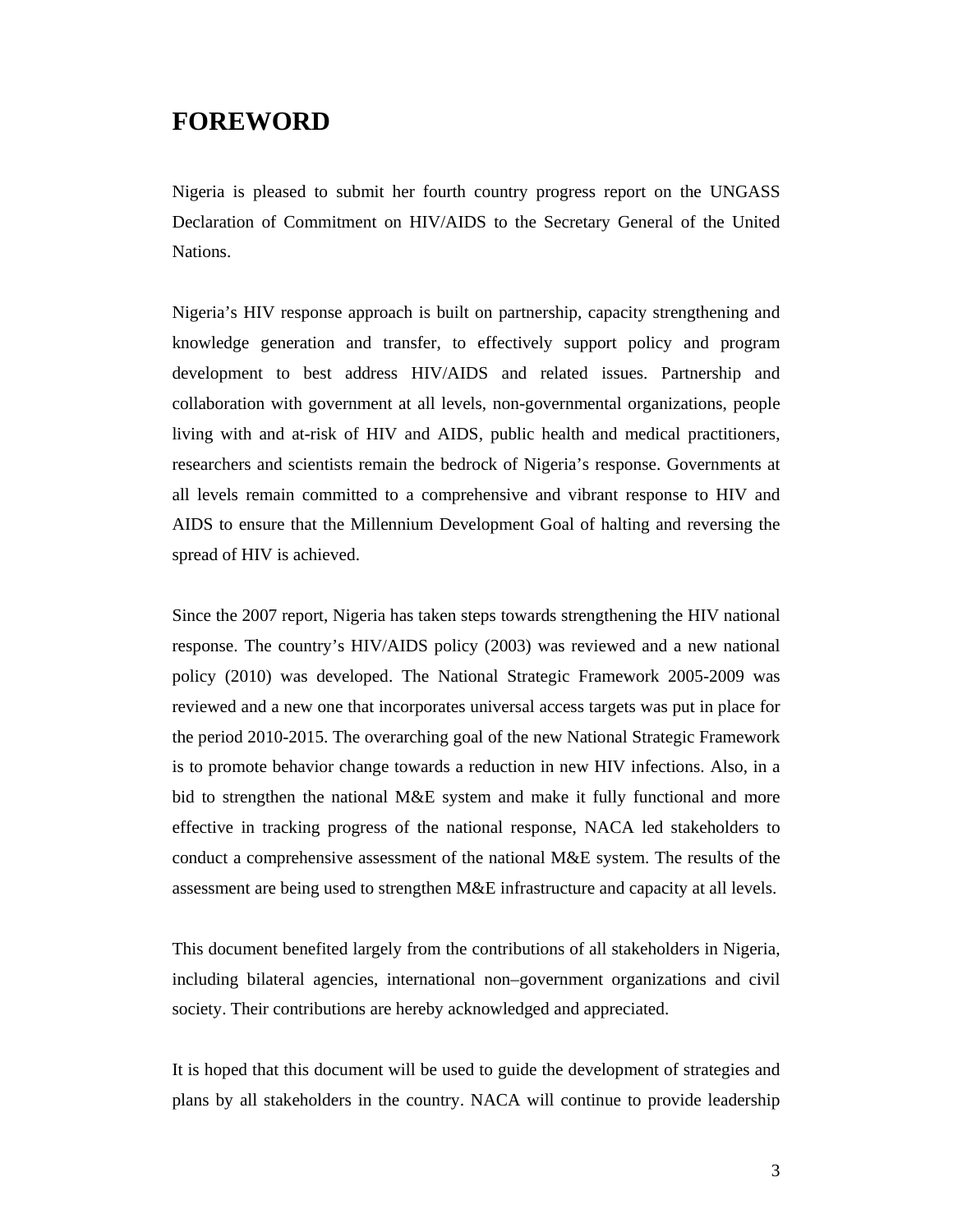and collaborate with key partners such as USAID, DFID, UNAIDS, WHO, the World Bank, the Global Fund to Fight AIDS, TB and Malaria, CSOs and other stakeholders in the HIV response.

Professor John Idoko, Director General, National Agency for the Control of AIDS (NACA), Nigeria.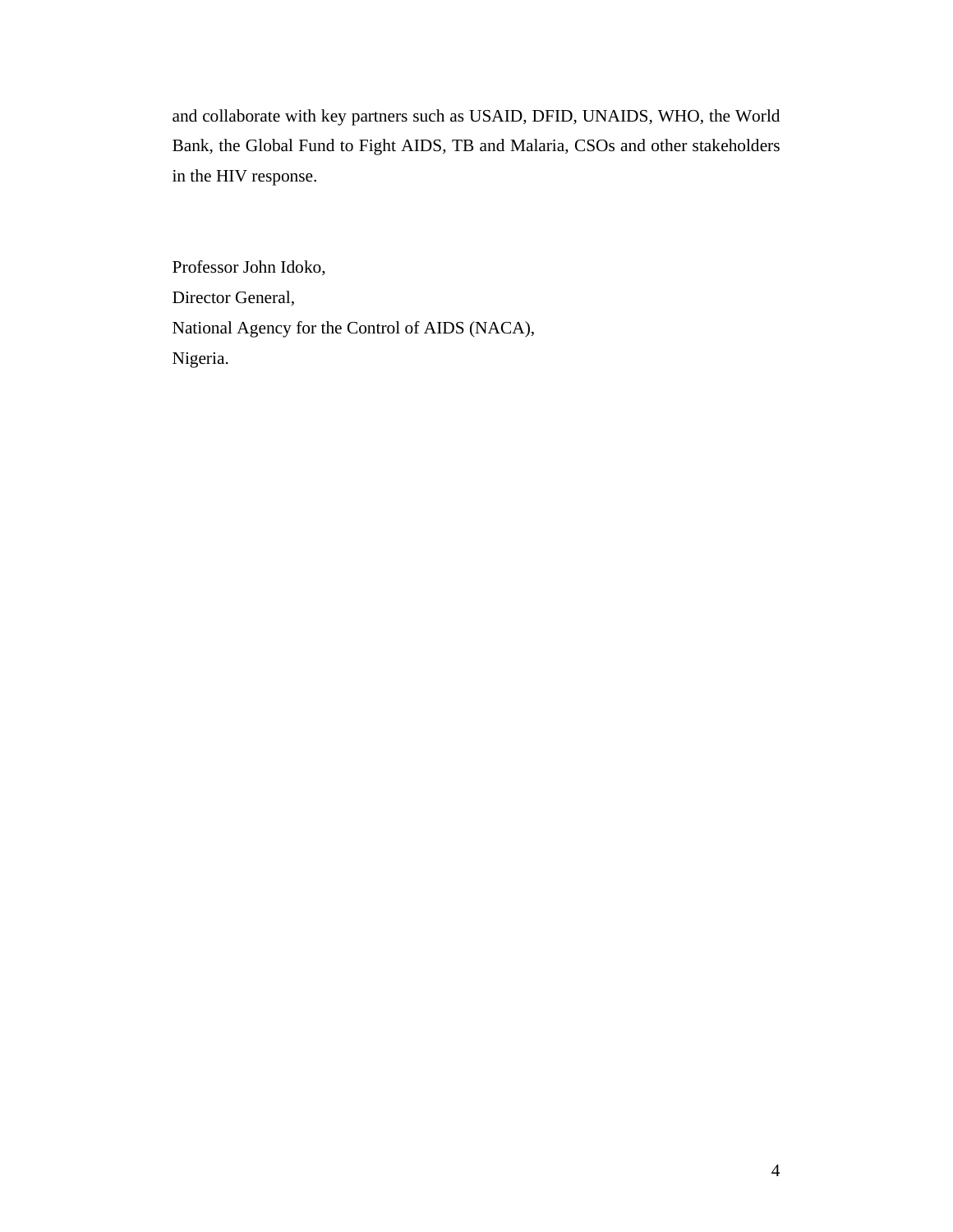## **ACKNOWLEDGEMENT**

I wish to thank the Director-General of the National Agency for the Control of AIDS (NACA), Professor John Idoko who provided the moral, technical and financial support towards the development of this report.

On behalf of NACA, I would like to acknowledge the valuable support provided by the following persons and institutions: UNAIDS, FMOH/NASCP, FMOE, other Line Ministries, SACAs, NEPWHAN, CISHAN and Development Partners (Bilateral and Multilateral), Dr. Job Sagbohan (UNAIDS), Dr Adeniyi Ogundiran (WHO), Dr. Aderemi Azeez (FMoH-NASCP), Dr Issa Kawu (FMoH-NASCP), Mrs. Mercy Morka (FMoH-NASCP), Mrs. Omosebi (NTBLCP), Dr. Olufemi Abayomi (NBTS) and Dr. Segun Adedeji (NASA).

Special thanks go to Mr. Francis Agbo and Engr. Taophiq Alabi of NACA for their technical support. I also wish to appreciate the National M&E Technical Working Group and the implementing partners for their contributions in form of observations and inputs from inception to validation of the final draft.

Finally, I wish to appreciate the UNGASS team of consultants, Dr Adedayo Adeyemi (the lead National Consultant), Dr Abieyuwa Ogbe and Mrs. Lucy Okosun for their perseverance, hard work and dedication towards the completion of this report.

Dr Michael Kayode Ogungbemi, Director, Strategic Knowledge Management Department, National Agency for the Control of AIDS.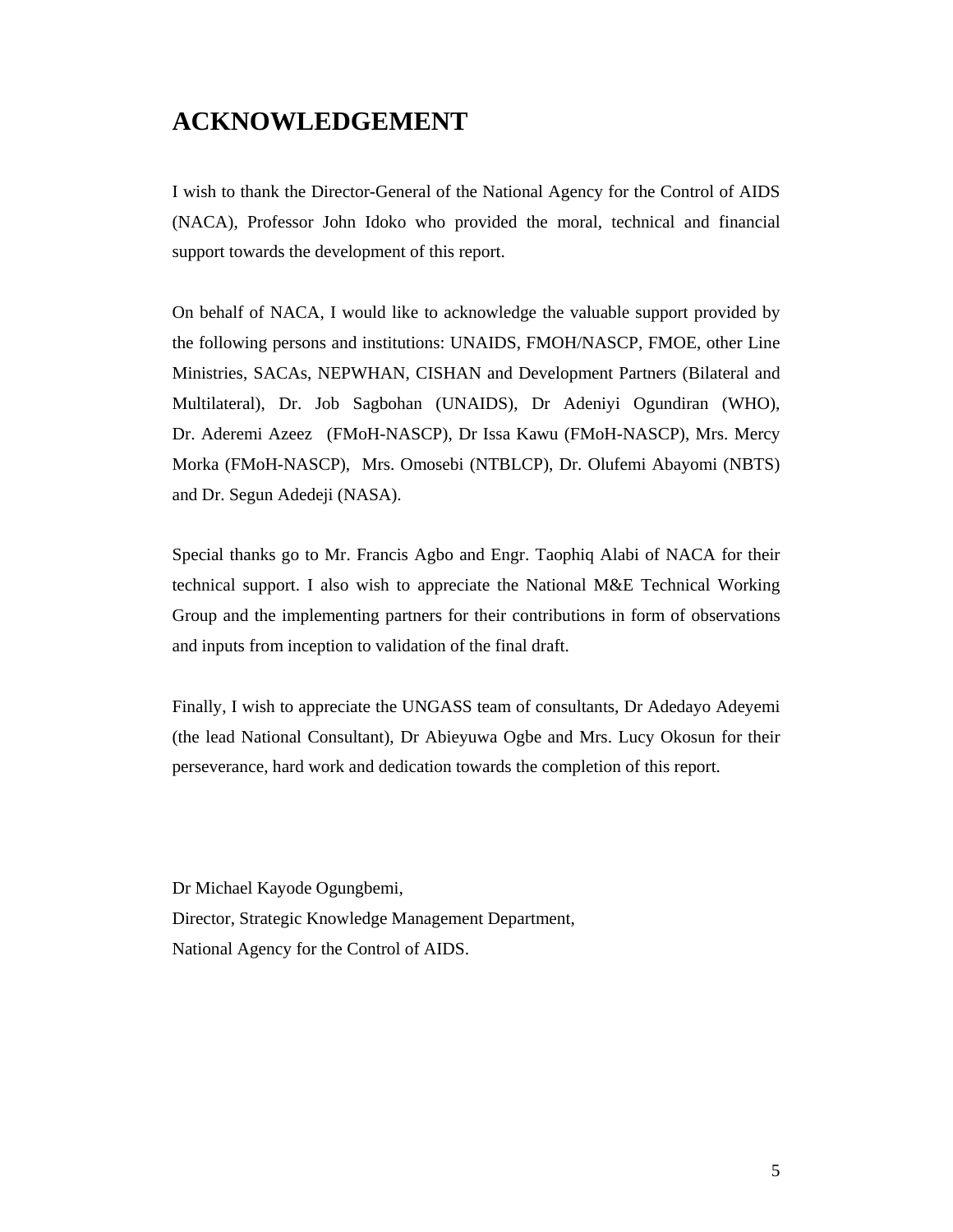# **National Steering Committee**

| 1. | Prof. John Idoko              | NACA, Nigeria             |
|----|-------------------------------|---------------------------|
| 2. | Dr. Warren Naamara            | <b>UNAIDS</b> Nigeria     |
| 3. | Dr Aderemi Azeez              | FMOH, Nigeria             |
| 4. | Dr Mukhtar Muhammad           | CDC Abuja Nigeria         |
| 5. | Dr Chiho Suzuki               | FHI Abuja Nigeria         |
| 6. | Mr. Femi Akinmade             | NACA, Nigeria             |
| 7. | Mrs. Ibironke Adeoye          | NACA, Nigeria             |
| 8. | Mr. Akin Akinrogunde          | NACA, Nigeria             |
| 9. | Mr. Frank Oronsaye            | ICAP Abuja Nigeria        |
|    | 10. Mrs. Fati Murtala-Ibrahim | <b>IHVN</b> Abuja Nigeria |
|    | 11. Mrs. Juliet Adeola        | APIN Abuja Nigeria        |
|    | 12. Dr. Samson Adebayo        | Society for Family Health |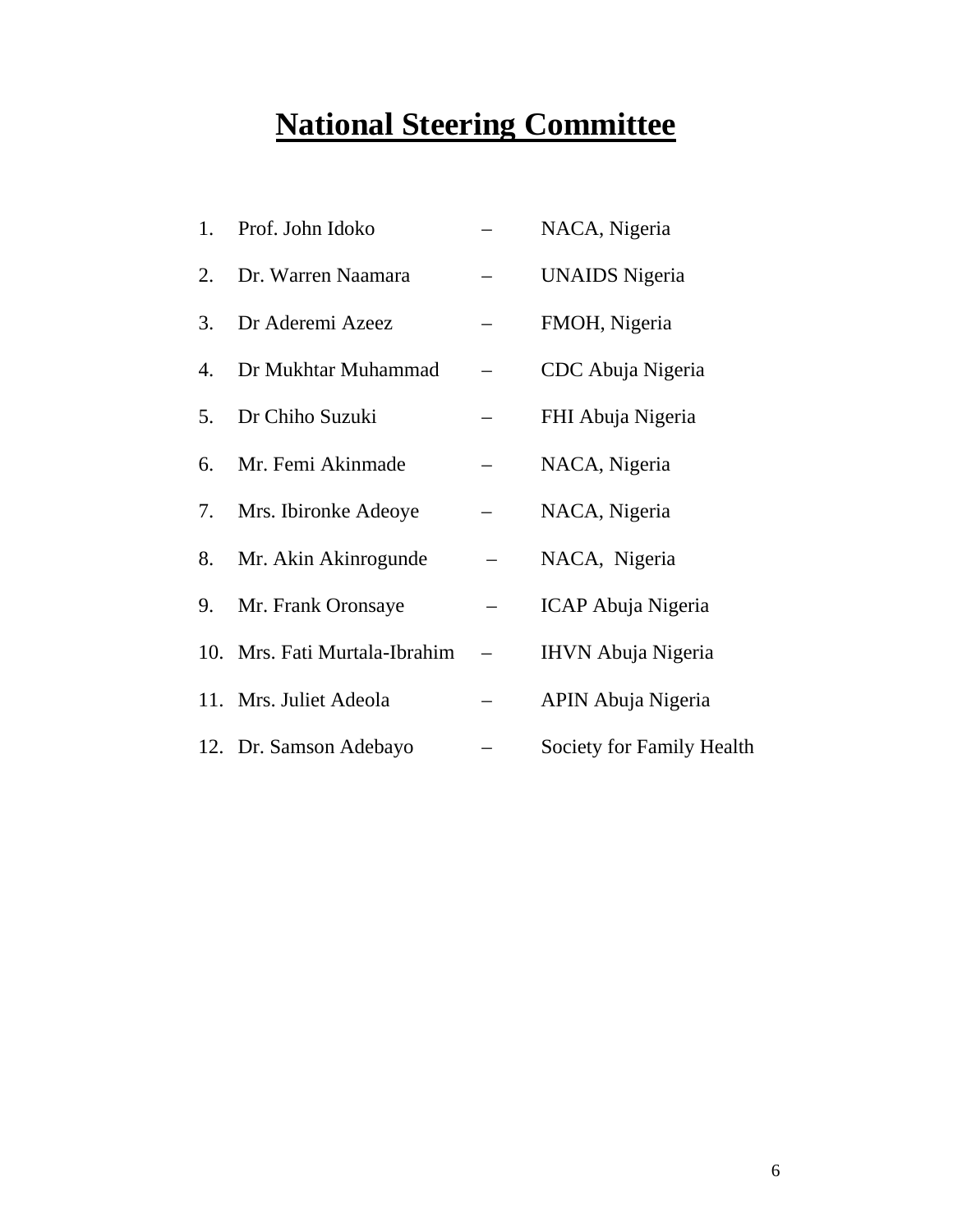# **UNGASS Core Team**

| 1. Dr Michael Kayode Ogungbemi | - NACA, Nigeria   |
|--------------------------------|-------------------|
| 2. Dr. Job Sagbohan            | - UNAIDS Nigeria  |
| 3. Dr. Adedayo Adeyemi         | - Lead Consultant |
| 4. Mr. Francis Agbo            | – NACA, Nigeria   |
| 5. Dr. Abieyuwa Ogbe           | - Data Manager    |
| 6. Mrs. Lucy Okosun            | - Data Manager    |
| 7. Engr. Taophiq Alabi         | – NACA, Nigeria   |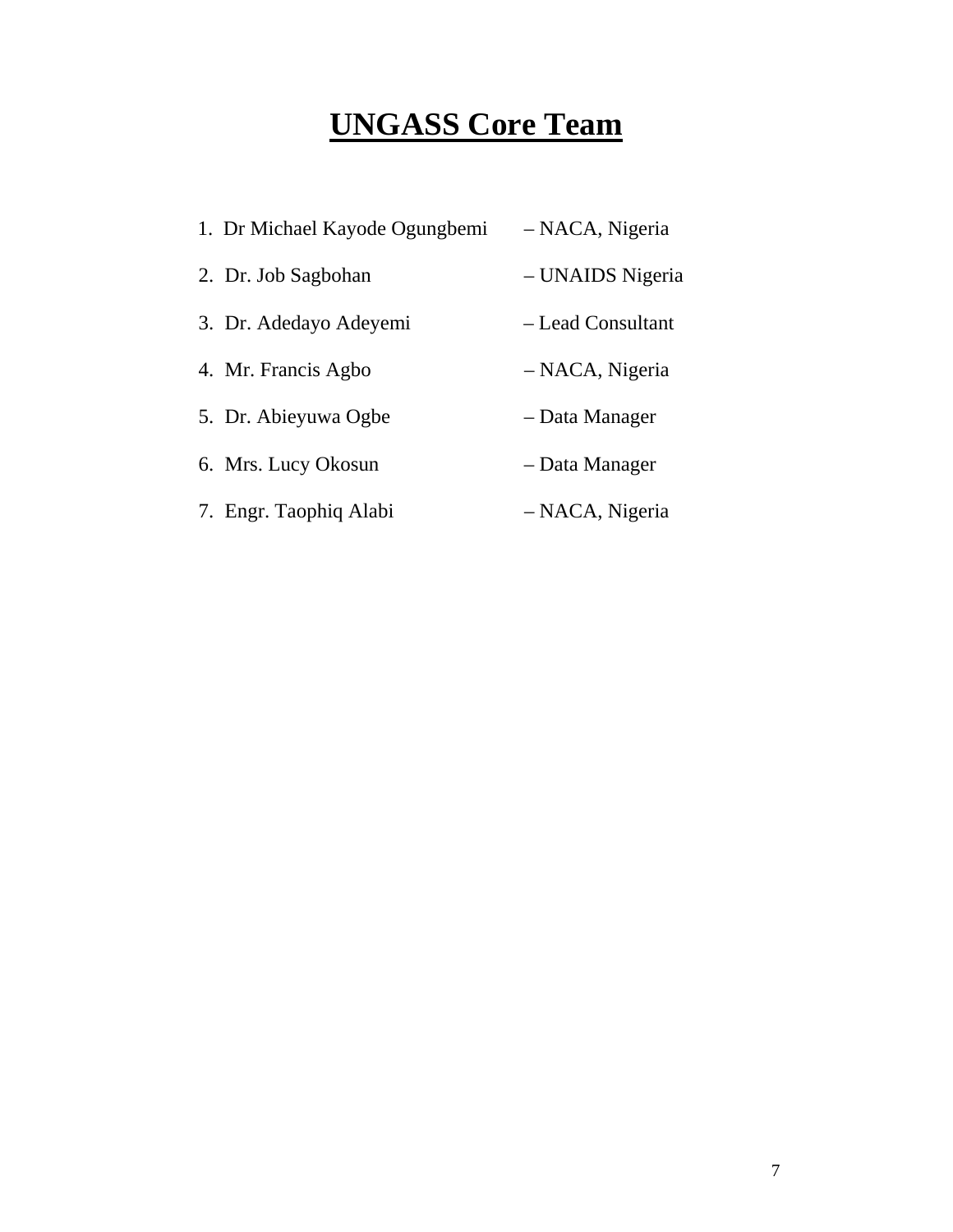## **ACRONYMS**

| <b>AAIN</b>   | <b>African American Information Network</b>               |
|---------------|-----------------------------------------------------------|
| <b>AAVP</b>   | African AIDS Vaccine Program                              |
| <b>AIDS</b>   | Acquired Immune Deficiency Syndrome                       |
| <b>ANC</b>    | <b>Ante-Natal Clinics</b>                                 |
| <b>APIN</b>   | AIDS Preventive Initiative in Nigeria                     |
| ART           | <b>Anti-Retroviral Therapy</b>                            |
| <b>ARV</b>    | Anti-Retroviral                                           |
| <b>BCC</b>    | <b>Behavioral Change Communication</b>                    |
| <b>BSS</b>    | <b>Behavioral Sentinel Survey</b>                         |
| <b>CBOs</b>   | <b>Community Based Organizations</b>                      |
| <b>CHBC</b>   | Community and Home Based Care                             |
| <b>CiSNAN</b> | Civil Society Consultative Network on HIV/AIDS in Nigeria |
| CSOs          | Civil Society Organization                                |
| CSWs          | <b>Commercial Sex Workers</b>                             |
| DoC           | <b>Declaration of Commitment</b>                          |
| <b>DFID</b>   | Department for International Development                  |
| <b>DHIS</b>   | District Health Information System                        |
| EPP           | <b>Estimation and Projection Package</b>                  |
| <b>FBOs</b>   | <b>Faith Based Organization</b>                           |
| <b>FCT</b>    | <b>Federal Capital Territory</b>                          |
| <b>FGN</b>    | Federal Government of Nigeria                             |
| <b>FHI</b>    | Family Health International                               |
| <b>FLE</b>    | Family Life Education Curriculum                          |
| <b>FMOH</b>   | Federal Ministry of Health                                |
| <b>HAART</b>  | <b>Highly Active Anti-Retroviral Therapy</b>              |
| <b>HAF</b>    | HIV/AIDS Fund                                             |
| <b>HCT</b>    | HIV/AIDS Counseling and Testing                           |
| <b>HEAP</b>   | HIV/AIDS Emergency Action Plan                            |
| <b>HIV</b>    | Human Immune - deficiency Virus                           |
| <b>IBBSS</b>  | Integrated Biological and Behavioral Surveillance Survey  |
| <b>ICAP</b>   | International Center for AIDS Care and Treatment Program  |
|               |                                                           |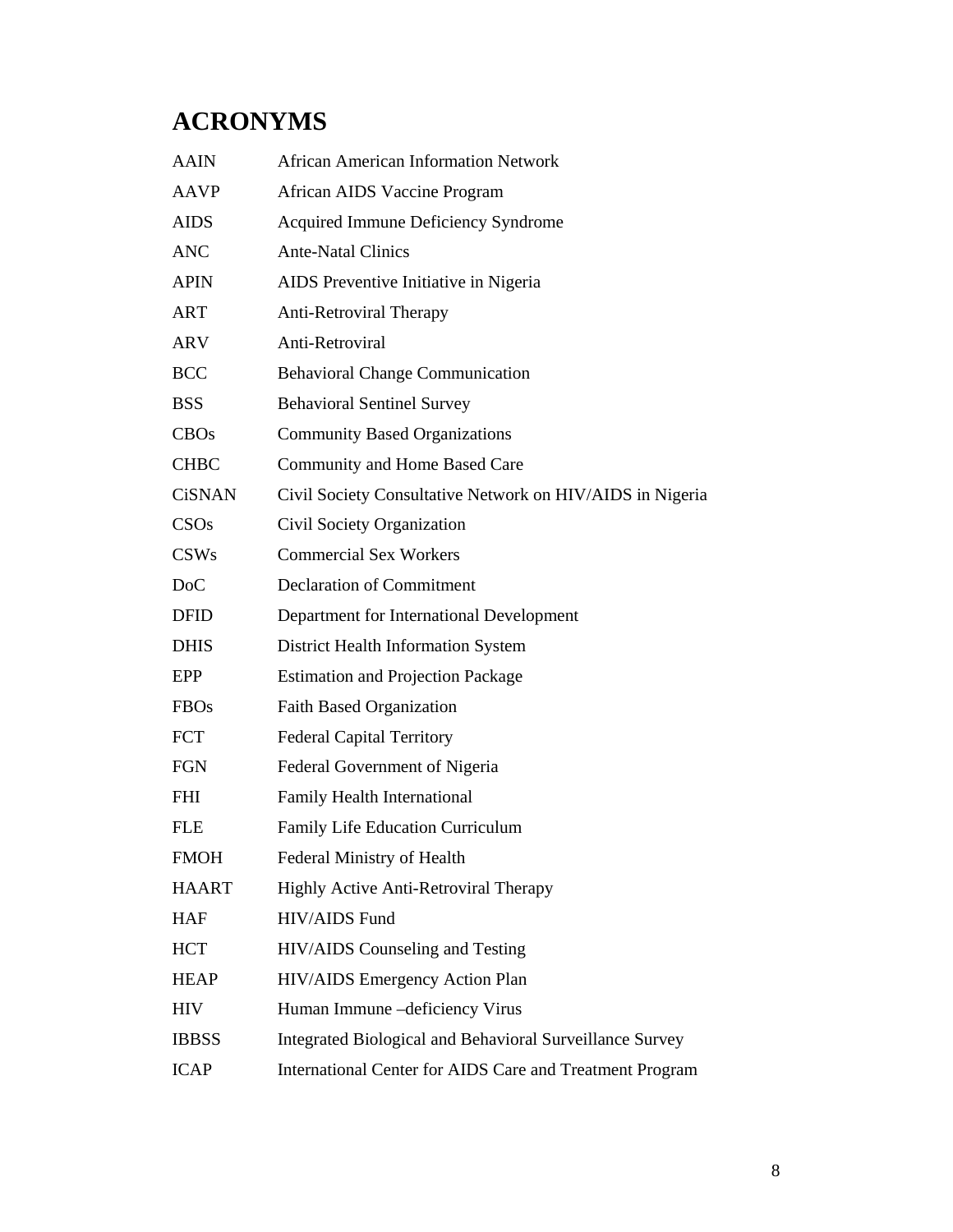| <b>ICASA</b>  | International Conference on HIV/AIDS and Sexuality Transmitted |  |  |  |
|---------------|----------------------------------------------------------------|--|--|--|
|               | Infections in Africa                                           |  |  |  |
| IDU           | <b>Injecting Drug Users</b>                                    |  |  |  |
| <b>IEC</b>    | <b>Information Education and Communication</b>                 |  |  |  |
| <b>IHVN</b>   | Institute of Human Virology Nigeria                            |  |  |  |
| <b>JICA</b>   | Japan International Cooperation Agency                         |  |  |  |
| <b>LACA</b>   | Local Action Committee on AIDS                                 |  |  |  |
| <b>LAC</b>    | <b>Local Government Action and Communication</b>               |  |  |  |
| LDDs          | Long Distance Drivers                                          |  |  |  |
| <b>LGA</b>    | <b>Local Government Area</b>                                   |  |  |  |
| <b>LHPMIP</b> | Logistics and Health Program Management Information Platform   |  |  |  |
| <b>MAP</b>    | Multi-Country AIDS Program                                     |  |  |  |
| <b>MDA</b>    | Ministries Department and Agencies                             |  |  |  |
| <b>MDG</b>    | Millennium Development Goals                                   |  |  |  |
| M & E         | Monitoring and Evaluation                                      |  |  |  |
| <b>MARPs</b>  | Most at Risk Populations                                       |  |  |  |
| <b>MIPA</b>   | Meaningful Involvement of PLWHA                                |  |  |  |
| <b>MOT</b>    | Modes of Transmission                                          |  |  |  |
| <b>MSM</b>    | Men having Sex with Men                                        |  |  |  |
| <b>NACA</b>   | National Agency for the Control of AIDS                        |  |  |  |
| <b>NAFDAC</b> | National Agency for Food Drug and Administrative Control       |  |  |  |
| <b>NASA</b>   | <b>National AIDS Spending Assessment</b>                       |  |  |  |
| <b>NARHS</b>  | National HIV/AIDS Reproductive Health Survey                   |  |  |  |
|               | NARHS Plus National HIV/AIDS Reproductive Health Survey Plus   |  |  |  |
| <b>NASCP</b>  | National HIV/AIDS and Sexually Transmitted infection Control   |  |  |  |
|               | Program                                                        |  |  |  |
| <b>NAWOCA</b> | National Action for Women Coalition and AIDS                   |  |  |  |
| <b>NBCC</b>   | National HIV/AIDS Behavior Change Communication Strategy       |  |  |  |
| <b>NDHS</b>   | National Demographic and Health Survey                         |  |  |  |
| <b>NEEDS</b>  | National Economic Empowerment and Development Strategy         |  |  |  |
| <b>NEPAD</b>  | New Economic Partnership for Africa Development                |  |  |  |
| <b>NEPWAN</b> | Network of People living with HIV/AIDS in Nigeria              |  |  |  |
| <b>NFACA</b>  | National Faith Based Advisory Council on AIDS                  |  |  |  |
| <b>NGOs</b>   | Non Governmental Organization                                  |  |  |  |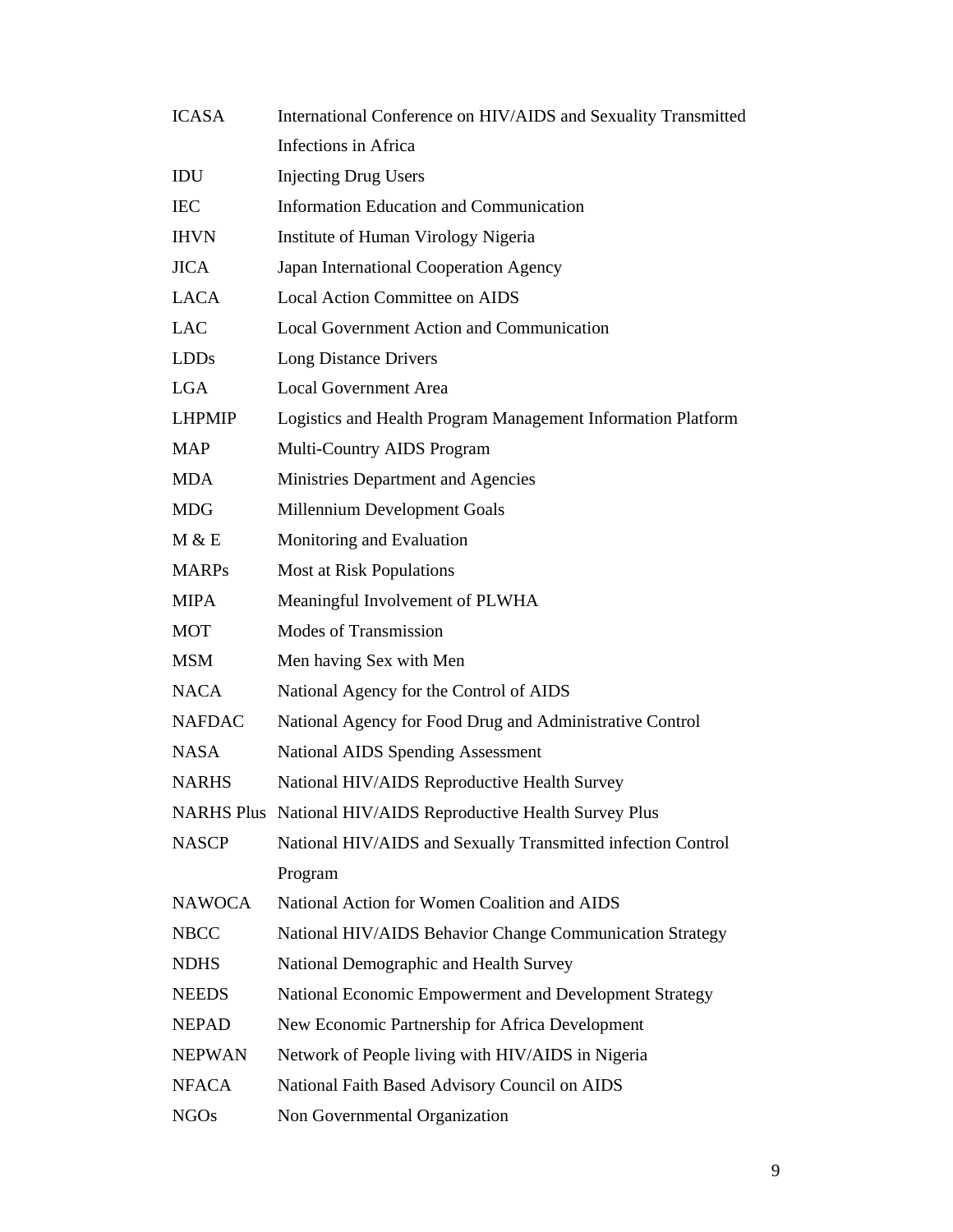| <b>NHIS</b>    | <b>National Health Insurance Scheme</b>                             |
|----------------|---------------------------------------------------------------------|
| <b>NiBUCAA</b> | <b>Nigeria Business Coalition Against AIDS</b>                      |
| <b>NNRIMS</b>  | Nigeria National Response Information Management System             |
| <b>NOP</b>     | <b>NNRIMS</b> Operational Plan                                      |
| <b>NPT</b>     | National Program Team                                               |
| <b>NSF</b>     | <b>National Strategic Framework</b>                                 |
|                | M&E NTWG National Monitoring and Evaluation Technical Working Group |
| <b>NURTW</b>   | National Union of Road Transport Workers                            |
| <b>NYAP</b>    | Nigeria Youth AIDS Program                                          |
| <b>NYNETHA</b> | Nigerian Youth Network on HIV/AIDS                                  |
| <b>NYSC</b>    | <b>National Youth Service Corps</b>                                 |
| OIs            | Opportunistic Infections                                            |
| <b>OVC</b>     | Orphans and Vulnerable Children                                     |
| <b>PABA</b>    | People Affected by AIDS                                             |
| <b>PAC</b>     | Presidential AIDS Council                                           |
| <b>PCA</b>     | Presidential Commission on AIDS                                     |
| PEP            | <b>Poverty Eradication</b>                                          |
| PEP            | Post Exposure Prophylaxis                                           |
| <b>PEPFAR</b>  | President's Emergency Plan for AIDS Relief                          |
| <b>PESSPs</b>  | People Engaged in Same Sex Practice                                 |
| <b>PLWHA</b>   | People Living with HIV/AIDS                                         |
| <b>PMM</b>     | <b>Patient Management Monitoring</b>                                |
| <b>PMTCT</b>   | Prevention of Mother to Child Transmission                          |
| <b>PSSP</b>    | People with Same Sex Partners                                       |
| <b>PSRHH</b>   | Promoting Sexual and Reproductive Health and HIV/AIDS               |
| <b>SACA</b>    | <b>State Action Committee on AIDS</b>                               |
| <b>SFH</b>     | Society for Family Health                                           |
| <b>SIPAA</b>   | Support to the International Partnership against AIDS in Africa     |
| <b>SNR</b>     | <b>Strengthening National Response</b>                              |
| <b>SOP</b>     | <b>Standard Operating Procedures</b>                                |
| <b>STIs</b>    | <b>Sexually Transmitted Infections</b>                              |
| <b>SWs</b>     | Sex Workers                                                         |
| SWAAN          | Society for Women and AIDS in Africa Nigeria                        |
| TB-DOTS        | Tuberculosis Direct Observation Treatment Scheme                    |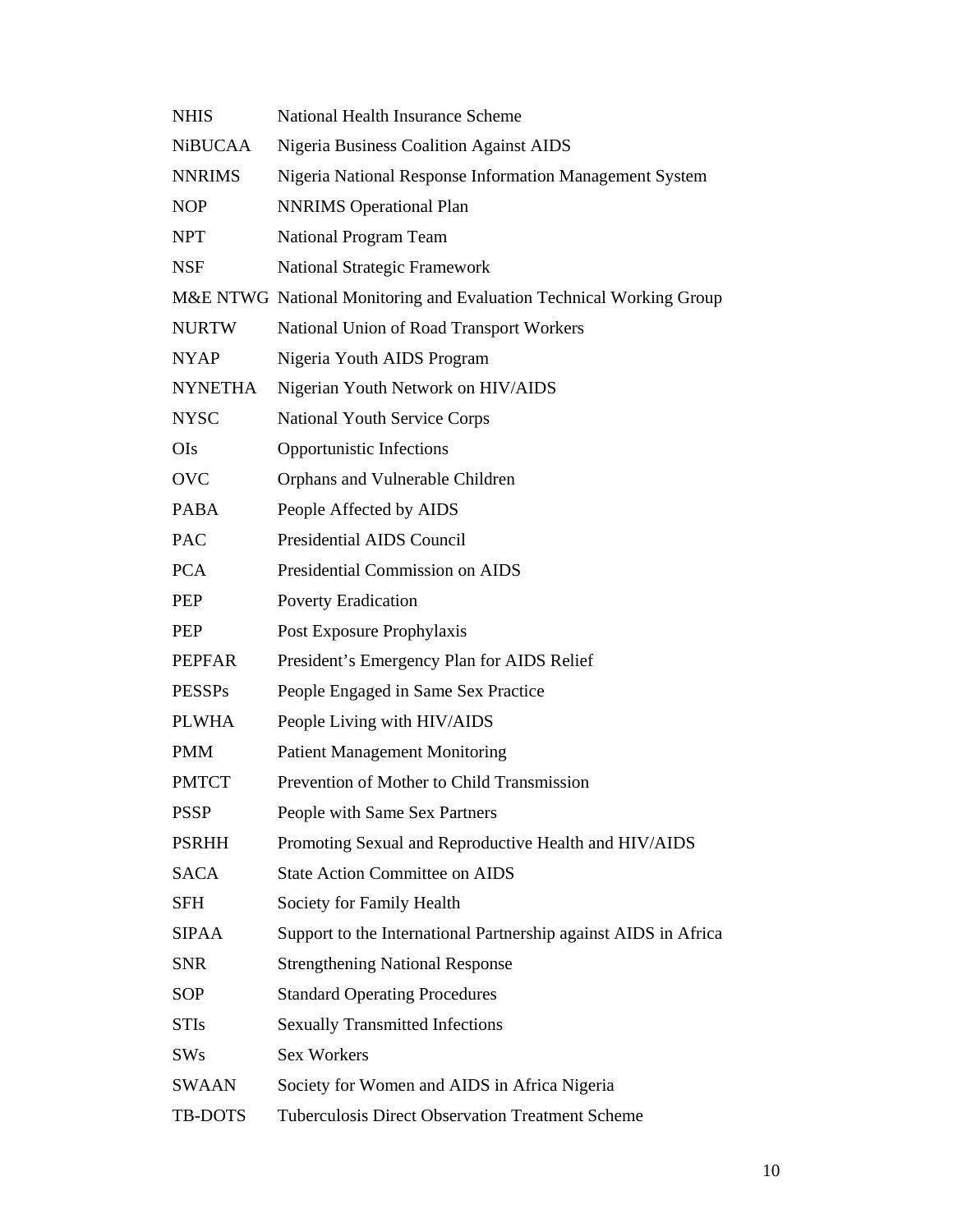| <b>TWG</b>    | <b>Technical Working Groups</b>                                 |
|---------------|-----------------------------------------------------------------|
| <b>UN</b>     | <b>United Nations</b>                                           |
| <b>UNAIDS</b> | Joint United Nations Program on AIDS                            |
| <b>UNDP</b>   | <b>United Nations Development Program</b>                       |
| <b>UNESCO</b> | United Nations Educational Scientific and Cultural Organization |
| <b>UNFPA</b>  | United Nations Fund for Population Activities                   |
| <b>UNGASS</b> | United Nations General Assembly Special Session                 |
| <b>UNICEF</b> | United Nations International Children Education Funds           |
| <b>UNIFEM</b> | United Nations Development Fund for Women                       |
| <b>UNODC</b>  | United Nations Office on Drugs and Crimes                       |
| <b>USAID</b>  | United State Agency for International Development               |
| <b>USDOL</b>  | United State Department of Labor                                |
| <b>VCT</b>    | <b>Voluntary Confidential Counseling and Testing</b>            |
| <b>WANASO</b> | West African Network AIDS Serving Organization                  |
| <b>WHO</b>    | World Health Organization                                       |
| WSW           | Women having Sex with Women                                     |
| YBSS          | <b>Youth Behavioral Sentinel Survey</b>                         |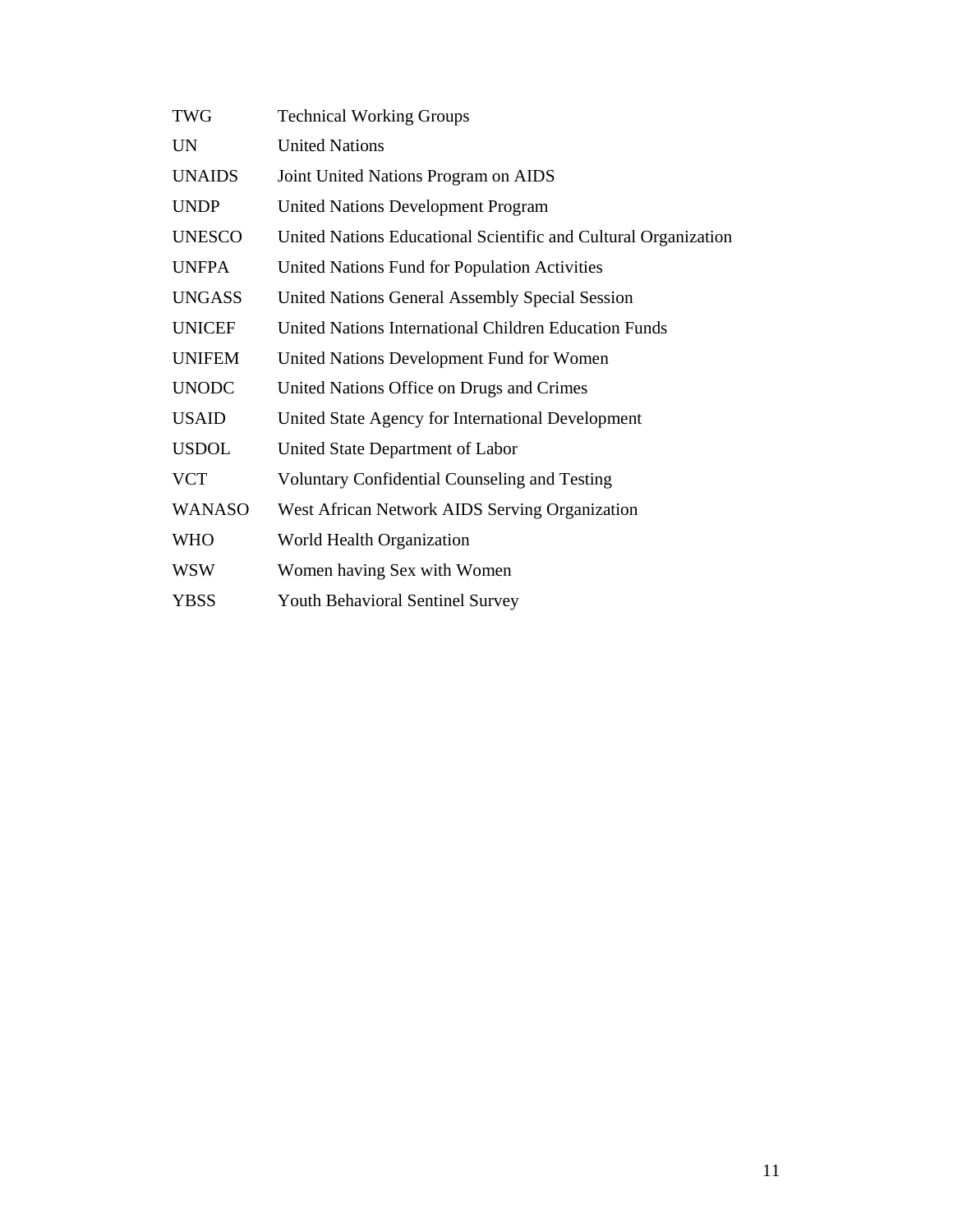#### **CONTENTS**

| 1. |       |                                                                   |  |
|----|-------|-------------------------------------------------------------------|--|
| 2. |       |                                                                   |  |
| 3. |       |                                                                   |  |
|    | 3.1.  | Inclusiveness of the Stakeholders in the Report Writing Process26 |  |
|    | 3.2.  |                                                                   |  |
|    | 3.3.  |                                                                   |  |
|    | 3.4.  |                                                                   |  |
| 4. |       |                                                                   |  |
|    | 4.1.  |                                                                   |  |
|    | 4.2.  |                                                                   |  |
|    | 4.3.  |                                                                   |  |
|    | 4.4.  |                                                                   |  |
| 5. |       |                                                                   |  |
|    | 5.1.  |                                                                   |  |
|    | 5.2.  |                                                                   |  |
|    | 5.3.  |                                                                   |  |
|    | 5.4.  |                                                                   |  |
|    | 5.5.  |                                                                   |  |
| 6. |       |                                                                   |  |
| 7. |       |                                                                   |  |
| 8. |       |                                                                   |  |
| 9. |       |                                                                   |  |
|    | 9.1.  |                                                                   |  |
|    | 9.2.  |                                                                   |  |
|    | 9.3.  |                                                                   |  |
|    | 9.4.  |                                                                   |  |
|    | 9.5.  |                                                                   |  |
|    | 9.6.  |                                                                   |  |
|    | 9.7.  |                                                                   |  |
|    | 9.8.  |                                                                   |  |
|    | 9.9.  |                                                                   |  |
|    | 9.10. |                                                                   |  |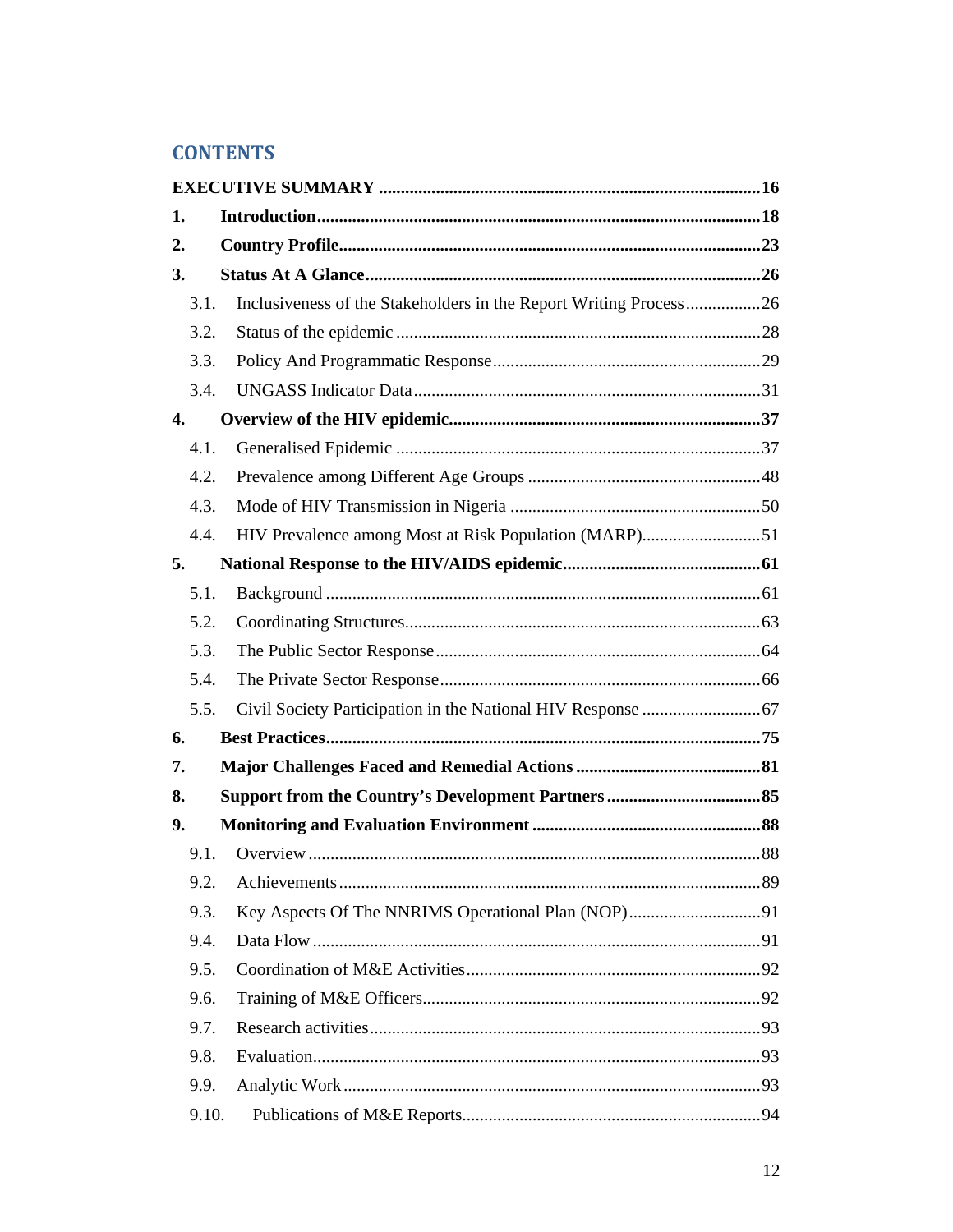| 10. |       |                                                                            |
|-----|-------|----------------------------------------------------------------------------|
| 11. |       |                                                                            |
| 12. |       |                                                                            |
|     | 12.1. | Consultation/Preparation Process for the Country Progress Report102        |
|     |       |                                                                            |
|     |       | 12.3. Attendance: Nigeria UNGASS 2010 Stakeholders' Validation Meeting 106 |
|     | 12.4. | Schedule of Activities for the Completion of UN Joint Reporting            |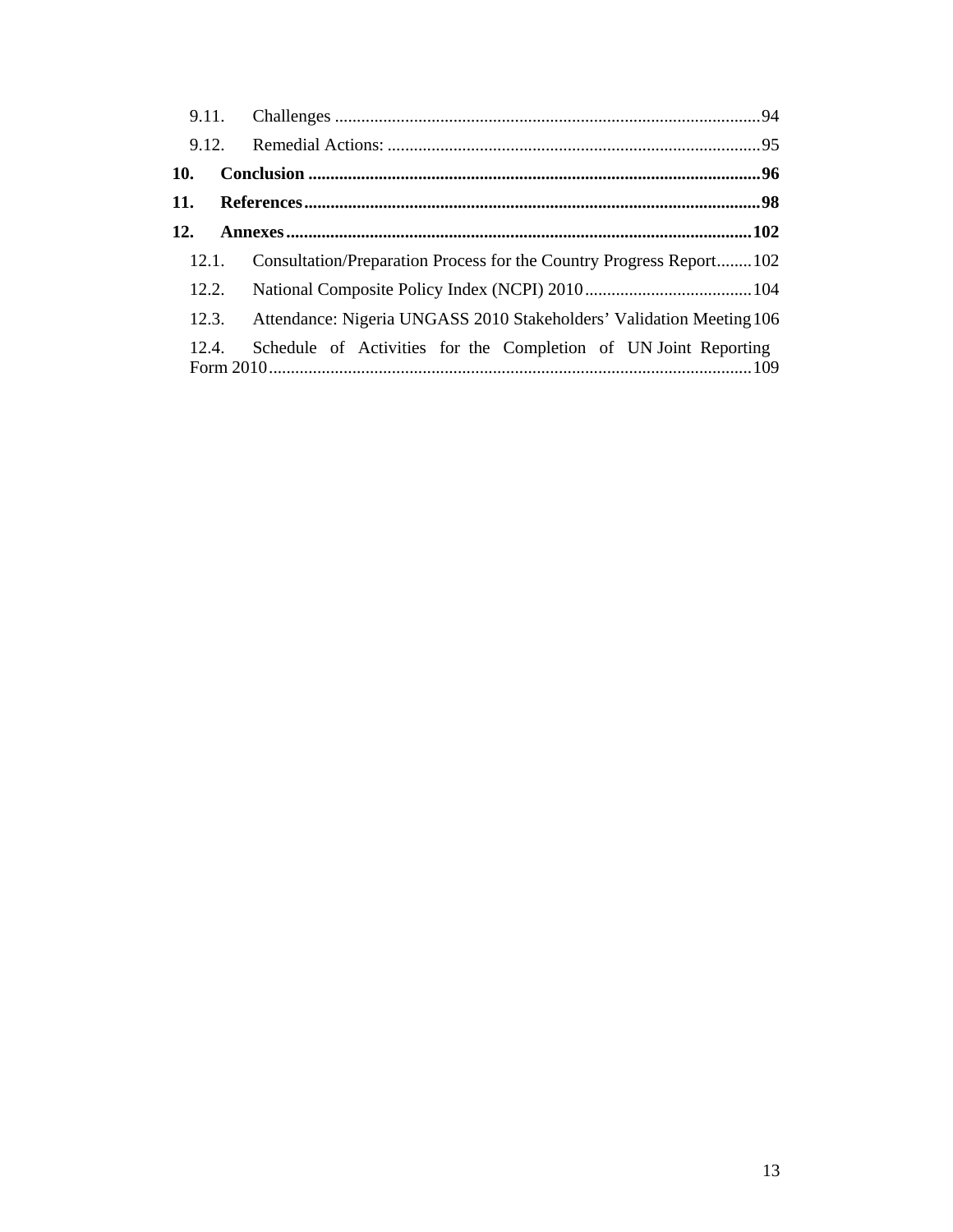## **LIST OF FIGURES**

| FIGURE 1.  |                                                                  |
|------------|------------------------------------------------------------------|
| FIGURE 2.  | Trend In HIV & Prevalence Over Time In Nigeria (1991-2008)39     |
| FIGURE 3.  | HIV Prevalence by Zones And Sex In Nigeria, 2007 41              |
| FIGURE 4.  | Geographic Distribution of HIV Prevalence by States: Federal     |
|            |                                                                  |
| FIGURE 5.  | HIV Prevalence among young women aged 15-24 in Nigeria, 2008.43  |
| FIGURE 6.  | Zonal Trend in HIV Prevalence in ANC Surveys from 2003 - 2008 44 |
| FIGURE 7.  | Zonal Urban Trend in HIV Prevalence in ANC Surveys from 2003 -   |
|            |                                                                  |
| FIGURE 8.  | Zonal Rural Trend in HIV Prevalence in ANC Surveys from 2003 -   |
|            |                                                                  |
| FIGURE 9.  | HIV Prevalence among Pregnant Women attending ANC by State in    |
|            |                                                                  |
| FIGURE 10. |                                                                  |
| FIGURE 11. |                                                                  |
| FIGURE 12. |                                                                  |
| FIGURE 13. |                                                                  |
| FIGURE 14. | HIV Prevalence among Brothel & Non-brothel based Female Sex      |
|            |                                                                  |
| FIGURE 15. |                                                                  |
| FIGURE 16. | HIV Prevalence Among Transport Workers, Police And Armed         |
|            |                                                                  |
| FIGURE 17. |                                                                  |
| FIGURE 18. |                                                                  |
| FIGURE 19. |                                                                  |
| FIGURE 20. |                                                                  |
| FIGURE 21. |                                                                  |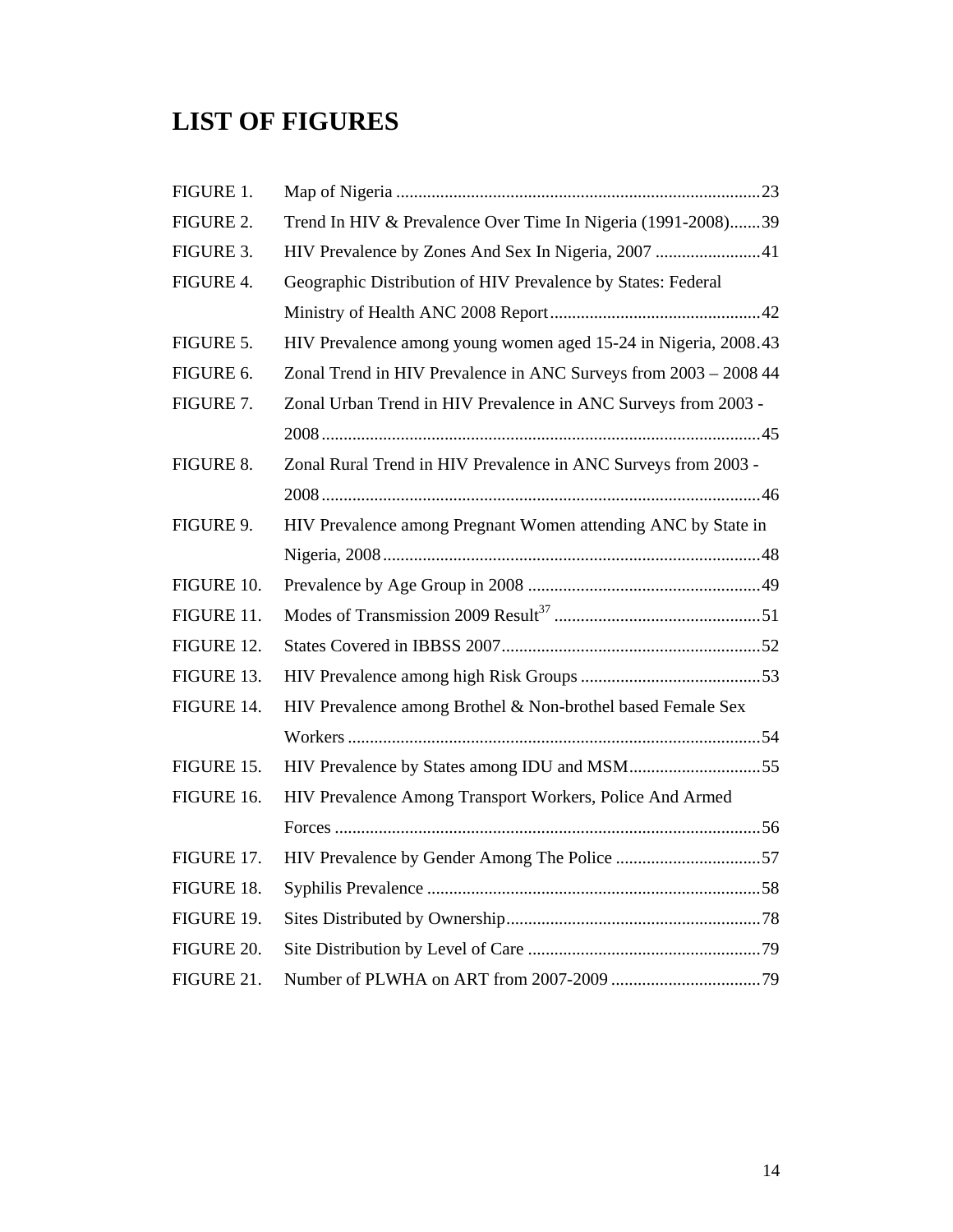# **LIST OF TABLES**

| TABLE 3. Overview of UNGASS Indicators  Error! Bookmark not defined. |  |
|----------------------------------------------------------------------|--|
|                                                                      |  |
|                                                                      |  |
| TABLE 6. Prevalence among Armed forces/Police/Transport workers56    |  |
|                                                                      |  |
|                                                                      |  |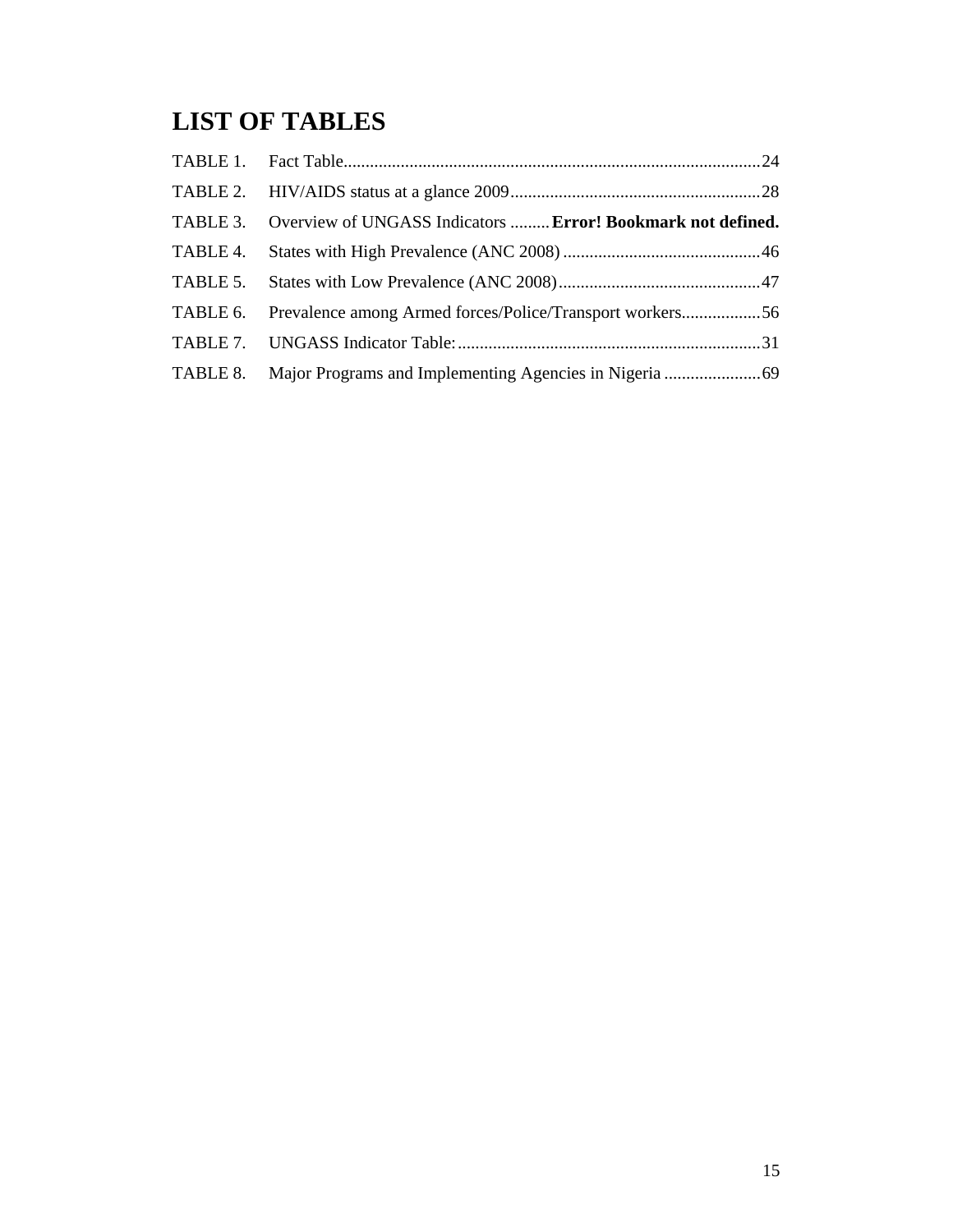#### **EXECUTIVE SUMMARY**

HIV/AIDS is a global crisis with Nigeria ranked second in the number of people living with HIV/AIDS after South Africa. Nigeria is therefore committed to monitoring progress in reducing the spread of HIV in line with the United Nations' Declaration of Commitment.

Specific responses established at the national, state and local government levels have been well coordinated and sustained towards achieving the targets set out in the 2001 Declaration of Commitment on HIV/AIDS in the areas of universal access to comprehensive prevention, treatment, care and support programs.

National responses have been scaled-up significantly to all parts of Nigeria in terms of prevention, treatment, care and support programs. Also, institutional and technical capacity building, surveys and surveillances among pregnant women; most at risk population and general population have been strengthened and sustained for effective monitoring and coordination of the response. Furthermore, the Nigerian success model is built on accountability, strong monitoring and evaluation system, evidencebased and culturally appropriate programming strategies, policy implementation and analysis, and program linkages.

Equally important, the country is committed to achieving the Millennium Development Goal of combating HIV/AIDS, malaria and other diseases through multisectoral collaborations for HIV/AIDS response to prevent new infections and mitigate its impact.

The country has the opportunity of utilizing the stakeholder-driven and vibrant multisectoral national HIV response model. This model has led to strengthened and increased support for stakeholders (civil society, private sector, women, youth  $\&$ religious leaders); strengthened national monitoring & evaluation systems; creation of key strategic documents and guidelines for program management and key priority setting for HIV prevention, treatment and care. However, there is a need to strengthen research, monitoring and evaluation, and increase data use to improve programming, policy and resource mobilization. Political commitment especially at state and local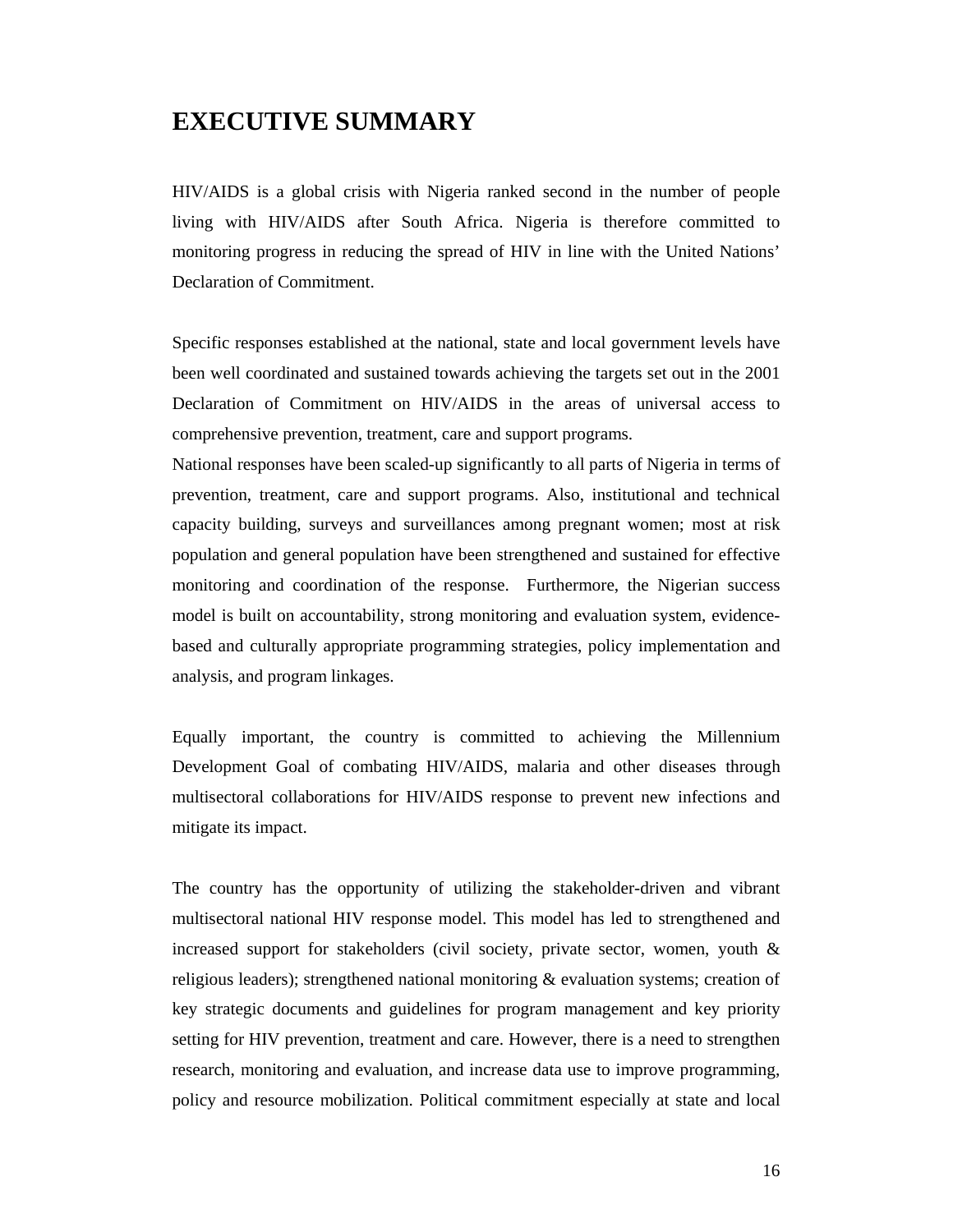government levels need to be strengthened; operations research should equally be an integral part of program implementation, and increase funding in all thematic areas especially prevention of mother to child transmission of HIV.

Likewise, the leadership and coordination from National Agency for the Control of AIDS (NACA) have led to significant progress in the areas of prevention, treatment, care, and support, and human rights with the implementation of national strategies to promote gender equality and women empowerment. However, there is urgent need to strengthen the responses at the state and local government levels for a wide coverage and sustained response.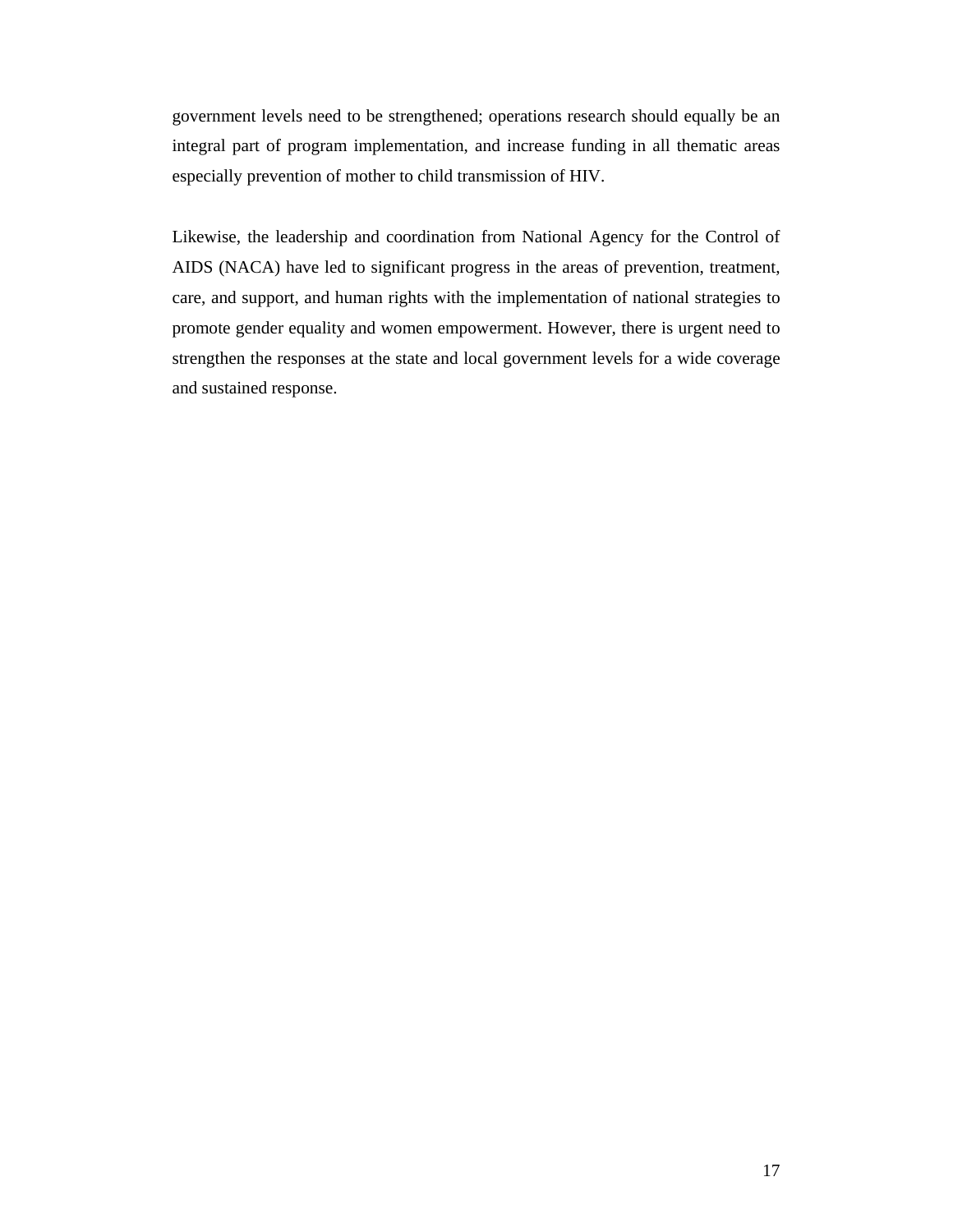#### **1. Introduction**

 $\overline{a}$ 

The United Nations General Assembly Special Session (UNGASS) 2010 report provides an opportunity to appraise progress in reducing the spread of HIV and its impact in Nigeria. A Declaration of Commitment (DoC) on HIV/AIDS at the twentysixth special session of the General Assembly was adopted by 189 member states including Nigeria in June 2001 as a formidable response to  $HIV/AIDS$ .<sup>1</sup> This was a crucial international agreement needed to motivate a coordinated and sustained response in the fight against HIV drawing from previous experiences and lessons. Additionally, Heads of State and representatives of Governments came up with a Political Declaration on HIV/AIDS in June 2006 towards a comprehensive review of the progress achieved in realizing the targets set out in the 2001 Declaration of Commitment on HIV/AIDS.<sup>2</sup> The Political Declaration addresses political will, strong leadership, commitment and country-driven actions towards achieving the goal of universal access to comprehensive prevention, treatment, care and support programs.

HIV/AIDS is a global crisis, a challenge to human life and dignity with ability to erode social and economic development. It has great influence on stability, life expectancy and economic development. It is a major public health problem with Sub-Saharan Africa severely affected by the epidemic.<sup>3</sup> HIV has the potential of hindering the realization of the Millennium Development Goals and its spread promotes poverty, and has unleashed immense suffering on different countries and communities worldwide.<sup>4</sup>

Therefore, collective and coordinated global actions are needed to combat all aspects of the disease with an aim of preventing millions of needless deaths. This exceptional and comprehensive global response includes leadership, prevention, treatment, care

<sup>&</sup>lt;sup>1</sup> Declaration of Commitment on HIV/AIDS: United Nations General Assembly Session on HIV/AIDS 25-27 June 2001

 $2^{2}$  Keeping the Promise: Summary of the Declaration of Commitment on HIV/AIDS

United Nations General Assembly Special Session on HIV/AIDS 25-27 June 2001, New York

<sup>3</sup> Buvé A et al. The spread and effect of HIV-1 infection in sub-Saharan Africa. Lancet 2002; 359: 2011–17

<sup>4</sup> United Nations General Assembly Session on HIV/AIDS 25-27 June 2001: DECLARATION OF COMMITMENT ON HIV/AIDS "Global Crisis – Global Action"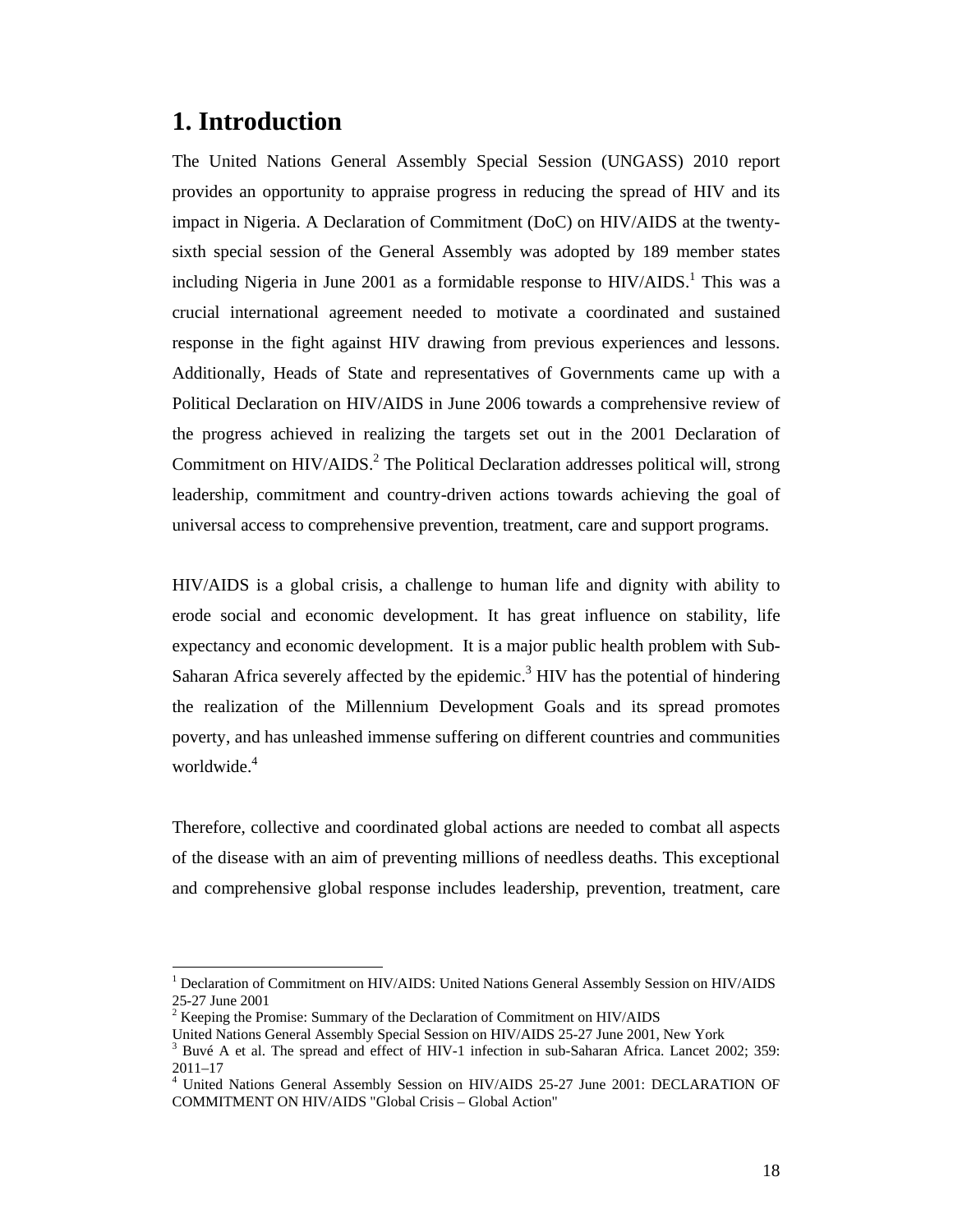and support, and human right with implementation of national strategies promoting gender equality and the empowerment of women.

Member states have an obligation to regularly report the progress made in the fight against HIV/AIDS to the General Assembly. The DoC includes progress on preventing new infections, prevention of mother to child transmission, provision of treatment, search for vaccine and cure, as well as care for the infected and affected people. This declaration is an important mandate to improve response and remind member states that there is hope in the fight against HIV with sufficient will, resources, commitment and support. Subsequently, the Joint United Nations Program on AIDS (UNAIDS) is charged with the responsibility of collecting and processing the report for the General Assembly. UNAIDS therefore developed core indicators for monitoring the Declaration of Commitment on HIV/AIDS in 2002. Member states were saddled with the responsibility of submitting progress report every two years to UNAIDS. This is needed to create a global alliance towards awareness, engagement and mobilization for mitigating the spread and impact of HIV/AIDS.

Besides, Nigeria is committed to achieving the Millennium Development Goal of combating HIV/AIDS, malaria and other diseases through multisectoral collaborations for AIDS response at local, state and national levels to prevent new infections, scale-up access to treatment and care, and mitigate the impact of HIV/AIDS. The successes recorded in reducing new infections and expansion of treatment have been made possible as a result of collaboration involving various Ministries, governmental agencies/parastatals, non-governmental organizations, people living with HIV/AIDS and development partners.

Likewise, the National Agency for the Control of AIDS (NACA) has provided effective leadership, coordination, sustained commitment and conducive environment for stakeholder-driven broad multisectoral partnership along with the development of National HIV/AIDS Plan and strategies. NACA has been involved in strengthening health systems, policy and administrative measures to prevent HIV with emphasis on human rights, reducing vulnerability, and stigma and discrimination against the devastating effects of HIV. Furthermore, the Nigerian success model is built on accountability, decentralization, strong monitoring and evaluation system, evidence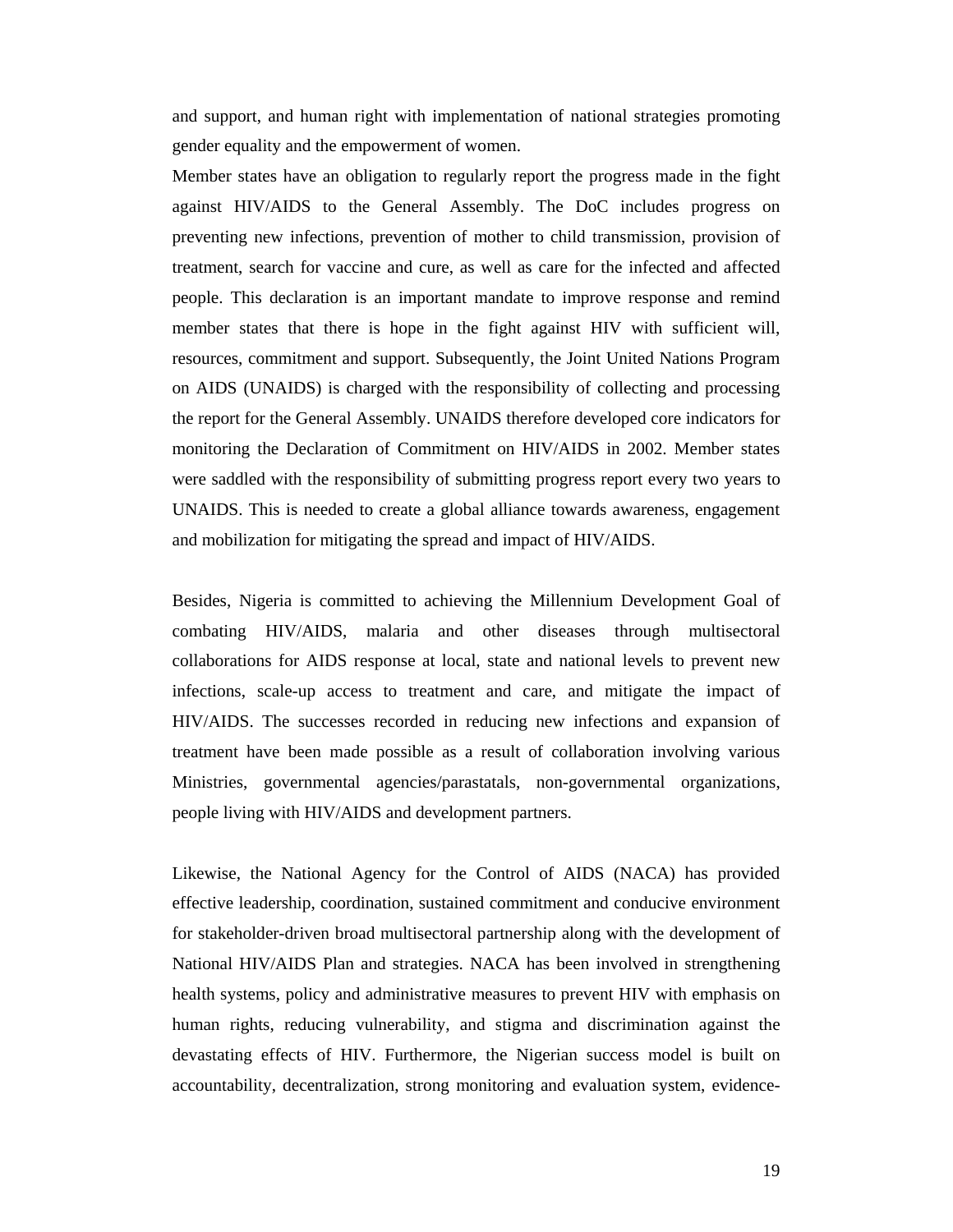based and culturally appropriate programming strategies, policy implementation and analysis, strengthened capacity, program linkages and sound HIV surveillance system.

In December 2005, Nigeria hosted the International Conference on HIV/AIDS and Sexually Transmitted Infections in Africa (ICASA). This was an opportunity for African countries to learn from evidence-based practices, share knowledge, strengthen existing collaboration and form new partnership in the fight against HIV. In November 2007, Nigeria hosted the forth forum of the African AIDS Vaccine Program (AAVP) to share information and knowledge in the areas of research and development of HIV vaccines, best practices and challenges, and to strengthen African involvement in HIV vaccine research. Moreover, Nigeria conducted an Integrated Biological and Behavioral Surveillance Survey (IBBSS) in 2007, a population-based survey among most at risk groups including female sex workers, men that have sex with men, injecting drug users, transport workers and uniformed service personnel. The IBBSS and other previous surveys were efforts that Nigerian government has made to provide reliable estimates of overall HIV prevalence, overview and characterization of the sexual risk behaviors among the general population and most at risk populations.<sup>5,6</sup> Also, there was a data triangulation exercise in 2009 which focused on sexual transmission of HIV and its prevention efforts. It made use of available multiple data sources in the country towards providing evidence capable of informing new programs, policy and research. Nigeria equally engaged in the modes of transmission (MOT) study in 2009 to evaluate the populations most likely to contribute to transmission of HIV or new infections in line with UNAIDS recommendation for initiating second generation HIV surveillance systems.<sup>7</sup> MOT results provide evidence in priority setting for resource allocation towards national prevention interventions, and strengthen policy, research and programmatic recommendations towards national prevention and strategic framework.8

 $\overline{a}$ 

<sup>&</sup>lt;sup>5</sup> Panchaud C et al. Issues in Measuring HIV Prevalence: The Case of Nigeria. Afr Reprod Health 2002; 6(3): 11 -29

<sup>&</sup>lt;sup>6</sup> Ammann A. Preventing HIV: Time to get serious about changing behaviour. ABMJ. 2003; 326(7403): 1342–1343.

<sup>&</sup>lt;sup>7</sup> UNAIDS/WHO Working Group on Global HIV/AIDS/STI Surveillance. Guidelines for Second Generation HIV Surveillance (WHO/CDS/CSR/EDC/2000.5—UNAIDS/00.03E). Geneva: UNAIDS/WHO, 2000.

<sup>&</sup>lt;sup>8</sup> UNAIDS/World Bank 2009: Modes of HIV Transmission in Nigeria: Analysis of the Distribution of New HIV Infections in Nigeria and Recommendations for Prevention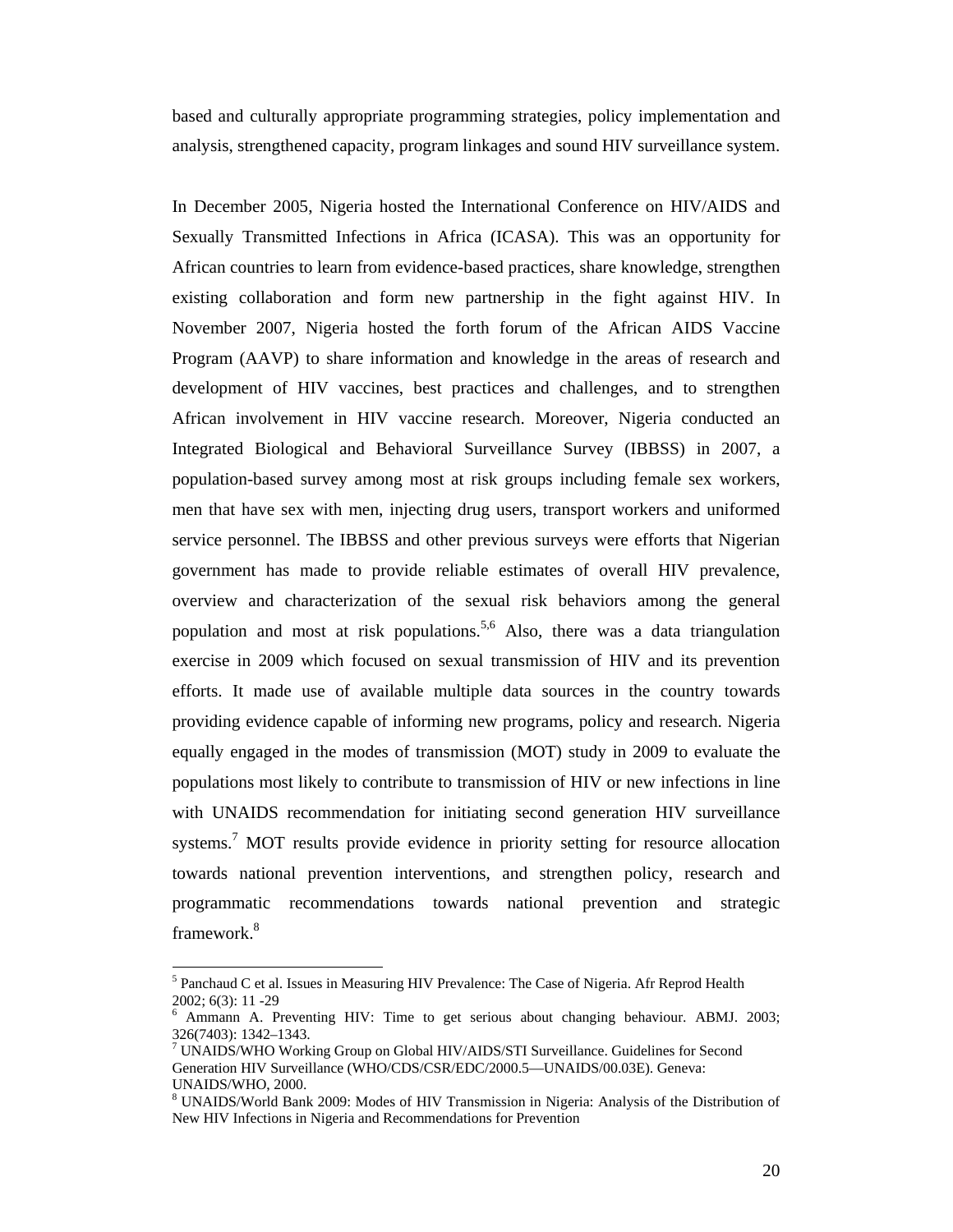National Agency for the Control of AIDS and Health Systems 20/20 Project conducted a sustainability analysis of HIV/AIDS response in Nigeria in 2008. Strategic information such as data on demographics, epidemiology, funding levels, service delivery and human resources collected at state and national levels were fed into an HIV program Microsoft Excel model to estimate the recurrent costs and nonpecuniary resources required to sustain and scale up HIV/AIDS services. This was important for cost effective response to HIV program and to identify expected resource gaps in both financing and human resources. Also, this HIV/AIDS Program Sustainability Analysis Tool (HAPSAT) was needed for evidence-based, resultsoriented decision-making that is critical to sustaining and scaling up our HIV/AIDS response.<sup>9</sup>

Equally important, Nigeria through NACA showed commitment to resource allocation and mobilization by carrying out a National AIDS Spending Assessment (NASA) in 2009. This was needed to strengthen national assessments of AIDS-related spending in order to support the coordination and harmonization of HIV/AIDS resources. Likewise, this assessment was a model to track the allocation of HIV/AIDS funds and to facilitate actions which strengthen capacities to effectively track expenditures on HIV/AIDS towards decision making.

All these efforts were to further operationalize the Declaration of Commitment on HIV/AIDS through meaningful leadership and evidence to sustain gains in HIV prevention and achieve future successes in limiting the spread of HIV.

The production of the Nigeria 2010 UNGASS report has been facilitated by NACA in partnership with UNAIDS; National Monitoring and Evaluation Technical Working Group (M&E NTWG) provided an oversight for the process while a broad based consultation with national stakeholders was carried out for validation. The report highlights the achievement of UNGASS goals, national commitments and

<sup>9</sup> HIV/AIDS Program Sustainability Analysis Tool (HAPSAT): SUSTAINABILITY ANALYSIS OF HIV/AIDS SERVICES IN NIGERIA 2009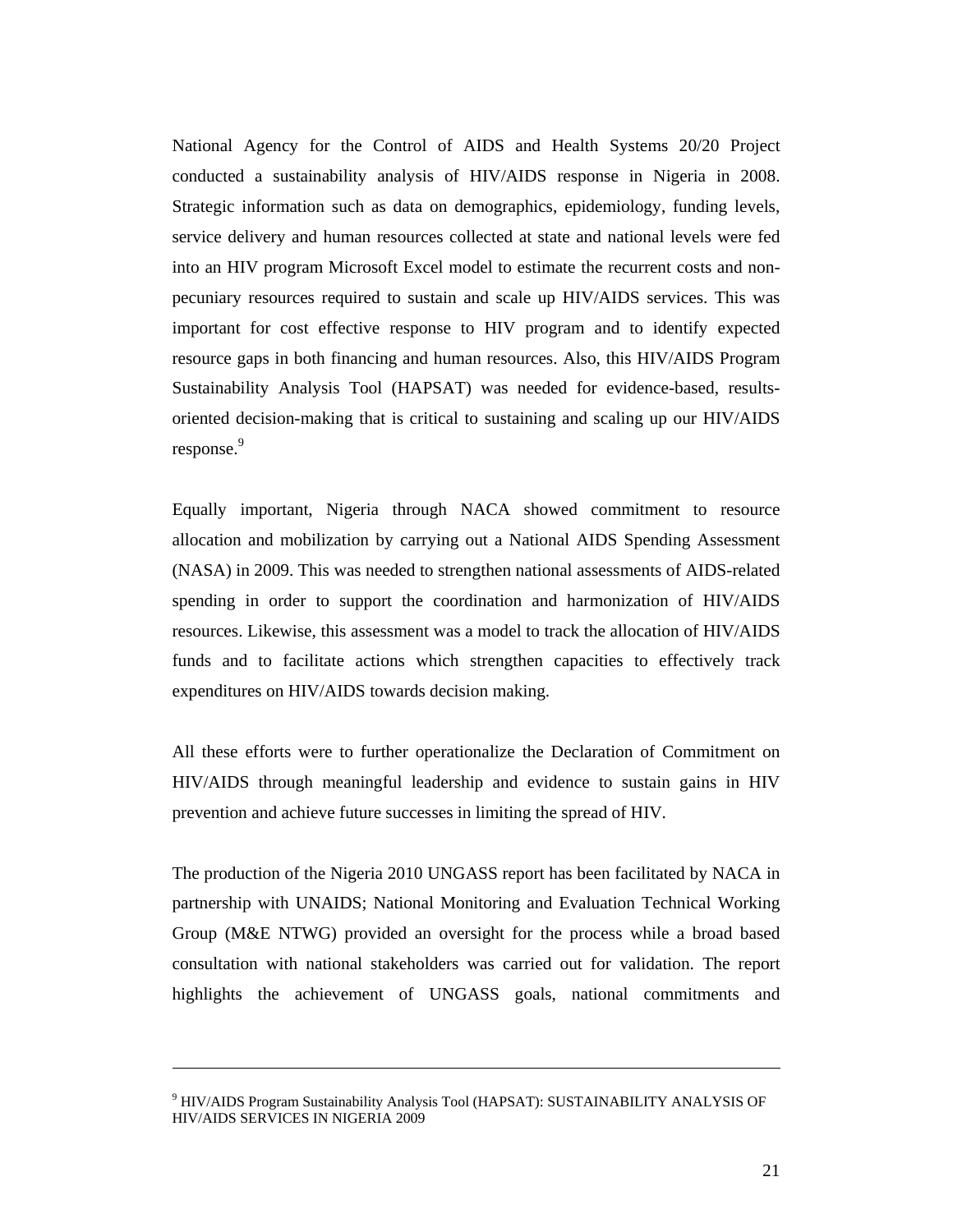accountability with time-specific targets using the core indicators for the monitoring the Declaration of Commitment.

Finally, this report acknowledges that national efforts have resulted in important progress in the areas of leadership, funding, expanding access to HIV prevention, treatment, care and support, and in reducing the prevalence of HIV.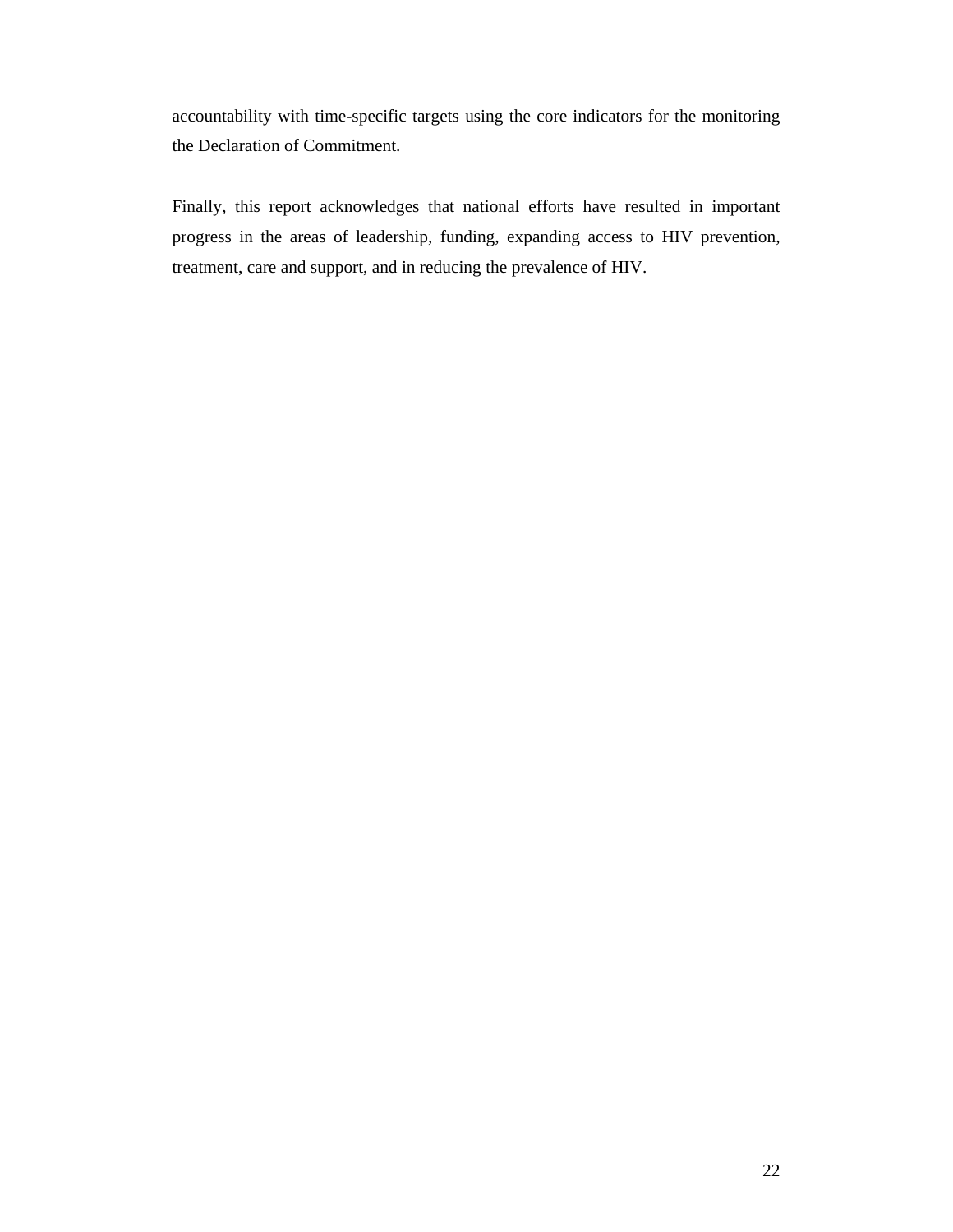## **2. Country Profile**





Nigeria is located on the West Coast of Africa with a land mass of 923,768 square kilometers between 4°16' and 13°53΄ north of equator, and between 2°40΄ and 14°41΄ east of Greenwich. It is bordered by Niger Republic (north), Chad (north-east), Cameroon (east), Benin Republic (west) and Atlantic Ocean (south). Nigeria is the most populous country in Africa with a population of 140million in 2006. In addition, Population Reference Bureau estimated the Nigerian population to be 152.6 million in mid-2009 making Nigeria the eighth most populous country in the world.<sup>10</sup>

 $\overline{\phantom{a}}$ 

<sup>&</sup>lt;sup>10</sup> Population Reference Bureau 2009 Fact Sheet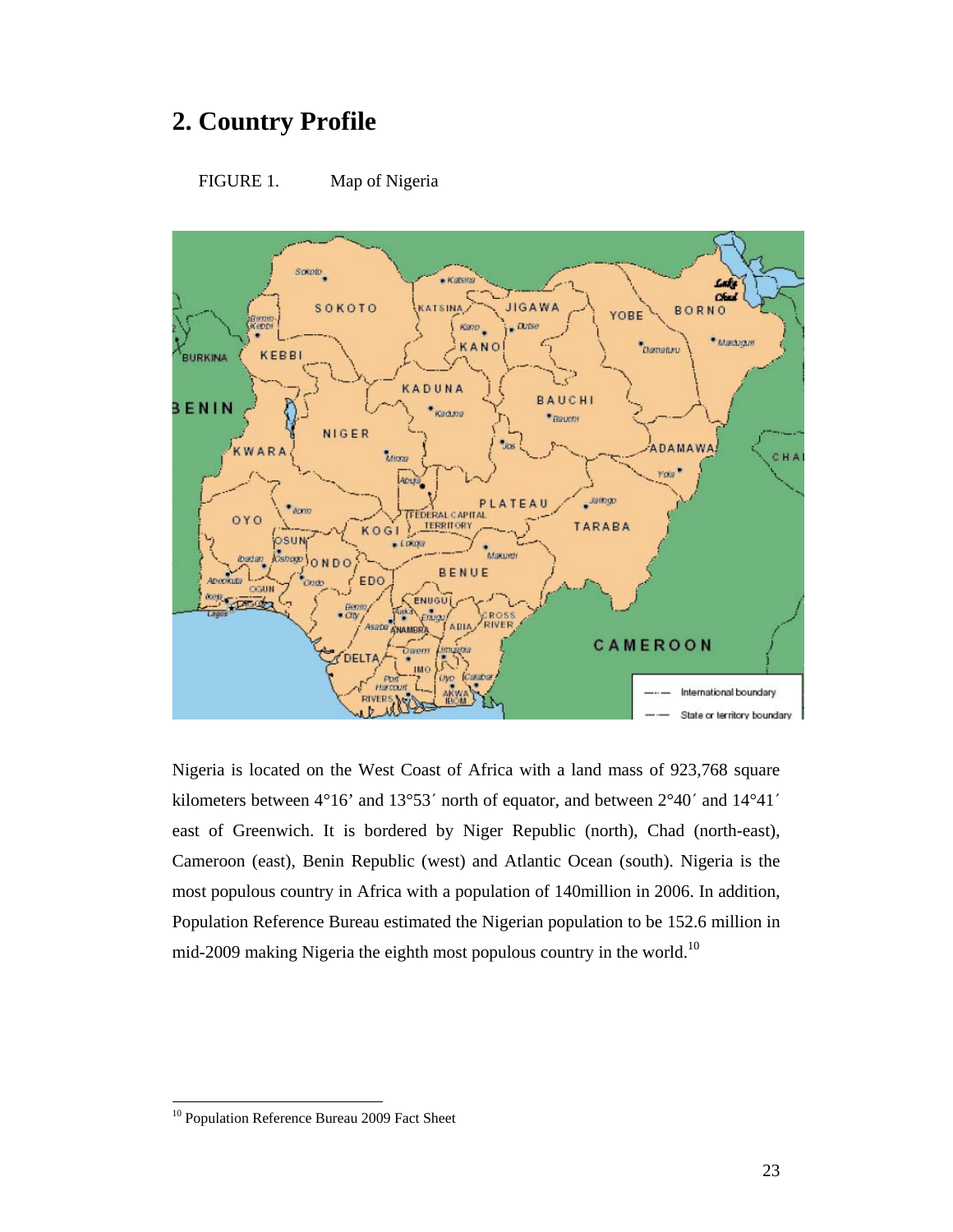#### TABLE 1. Fact Table

| <b>Facts about Nigeria</b>                   | <b>Figure</b>           | Year   |
|----------------------------------------------|-------------------------|--------|
| Landmass                                     | 923,768 Km <sup>2</sup> |        |
| Population                                   | 152.6million            | 2009*  |
| <b>Natural Increase</b>                      | 2.6%                    | 2009*  |
| Percentage enrolled in secondary school      | 32%                     | 2005*  |
| Births per 1,000 population                  | 41                      | 2009*  |
| Deaths per 1,000 population                  | 15                      | 2009*  |
| Infant Mortality Rate (per 1,000 live births | 75                      | 2009*  |
| <b>Total Fertility Rate</b>                  | 5.7                     | 2009*  |
| Percent of population below 15 years         | 45%                     | 2009*  |
| Percent of population above 65 years         | 3%                      | 2009*  |
| Life expectancy                              | 47.7 years              | 2009** |
| Percentage Adult literacy (above 15 years)   | 72%                     | 2009** |
| Human Development Index Score                | 0.51                    | 2009** |
| GDP per capita                               | US\$1,969               | 2009** |

\*Population Reference Bureau 2009 Data Fact Sheet

\*\*Human Development Report 2009<sup>11</sup>

There are over 250 ethnic and linguistic groups in Nigeria.<sup>12</sup> However, there are three major languages namely: Yoruba, Hausa and Igbo with English being the official language. Nigeria is a democratic Federal Republic country comprising thirty-six states and one Federal Capital Territory with capital city in Abuja. Nigeria has three tiers of government: national, state and local government. The country is made up of 774 local government areas and the states are grouped into six geopolitical zones – North West, North East, North Central, South West, South East and South-South according to geographical proximity and ethnic homogeneity. Nigeria is endowed with human resources, and natural resources such as crude oil and gas, bitumen and agricultural products such as palm oil, rubber and cocoa. Nigeria is a secular state with Christianity and Islam as the two main religions. Political commitments,

 $\overline{a}$ 

<sup>&</sup>lt;sup>11</sup> UNDP Human Development Report 2009:

http://hdrstats.undp.org/en/countries/country\_fact\_sheets/cty\_fs\_NGA.html

<sup>&</sup>lt;sup>12</sup> Geographical: The complete Atlas of the world, "Nigeria", (Random House, 2002)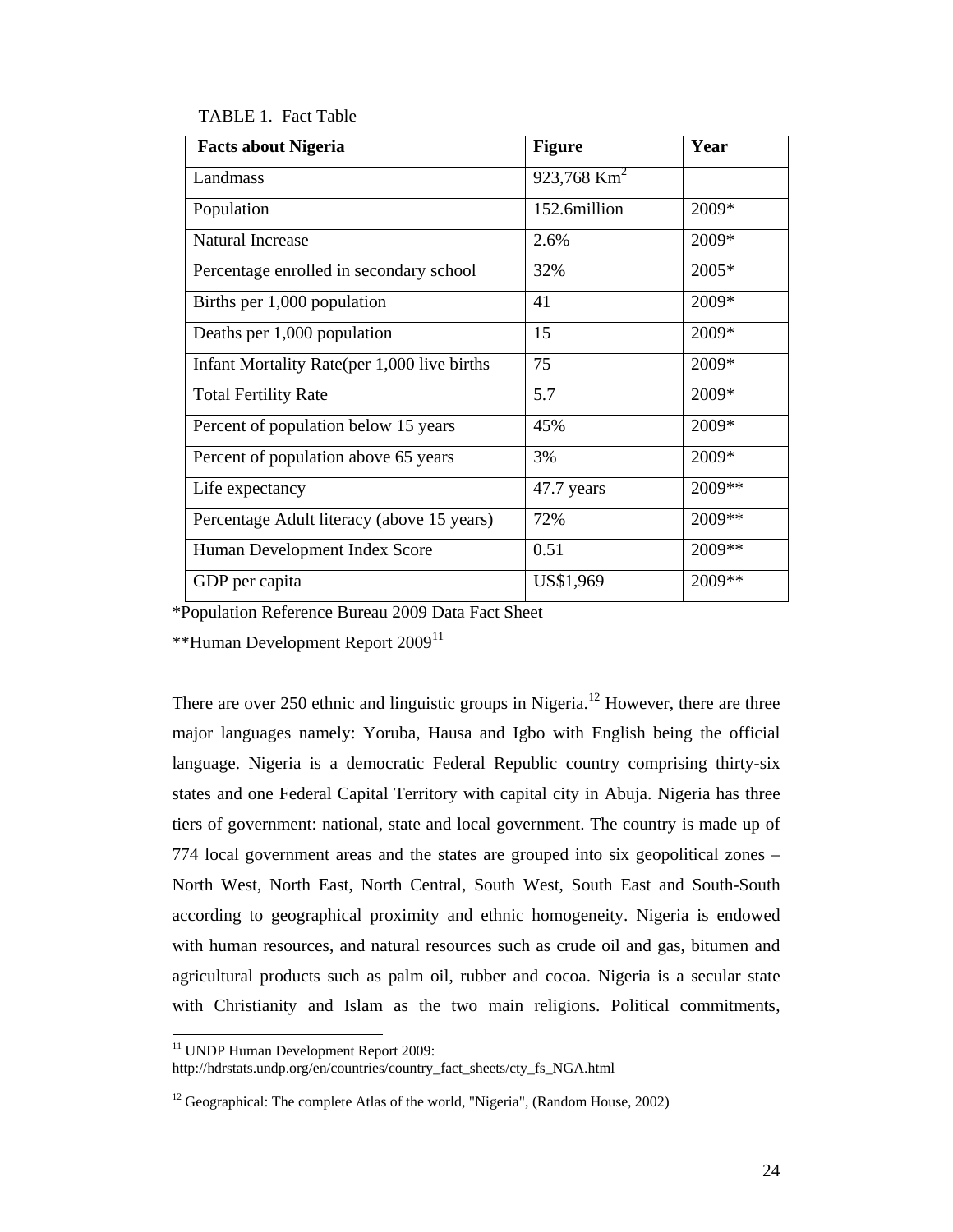economic growth, religion and culture have played various roles and impacts in HIV epidemic.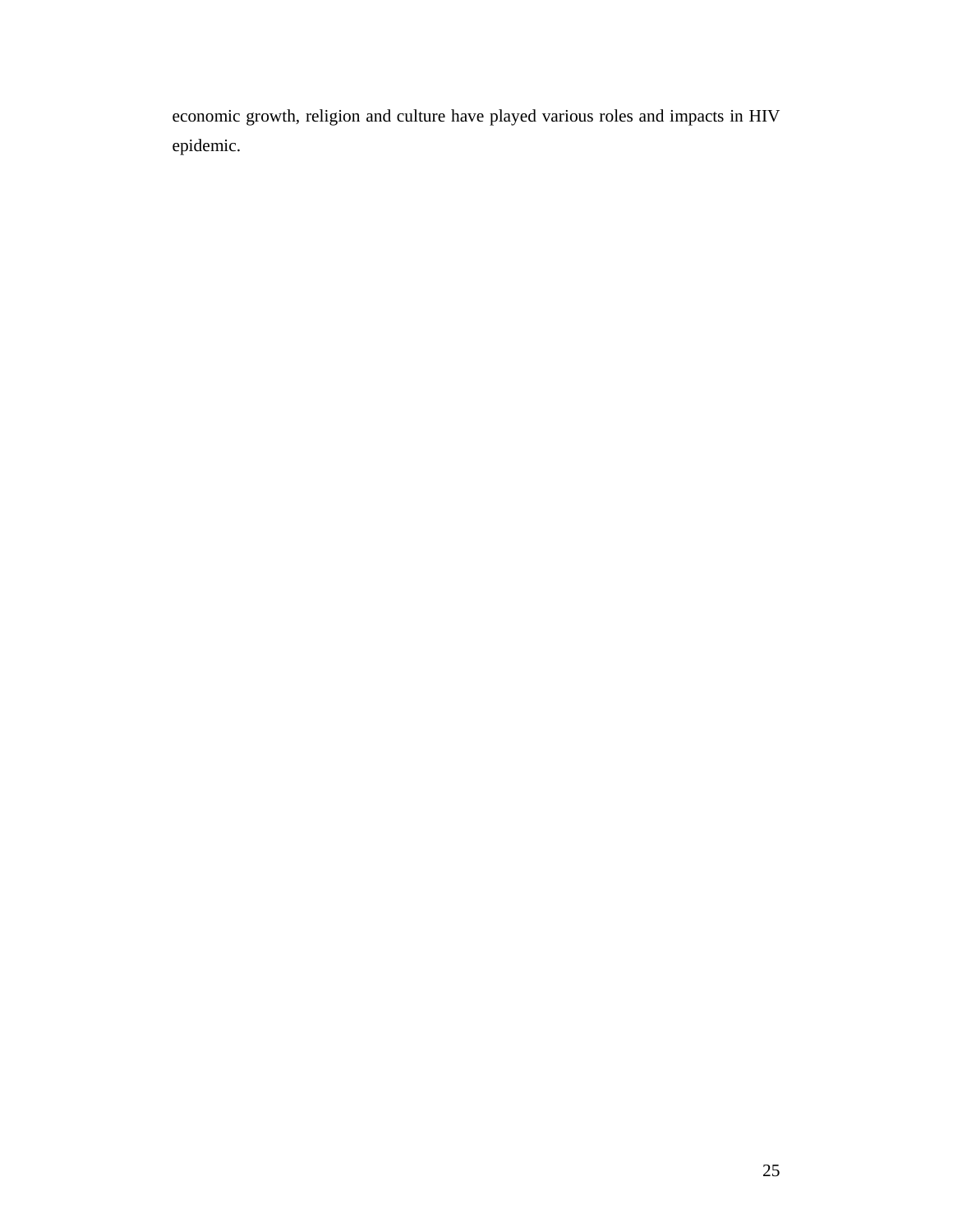#### **3. Status At A Glance**

### **3.1. Inclusiveness of the Stakeholders in the Report Writing Process**

The process of developing UNGASS 2010 report started in October 2009 with consultations involving NACA, UNAIDS, Line Ministries and Civil Society groups. The process was stakeholder driven, and offered the opportunity to sustain mechanisms for monitoring and evaluating progress made in national HIV/AIDS response. The development also involved formation of UNGASS Technical Working Group that met several times to review the collected indicators. The first meeting of the UNGASS Technical Working Group highlighted main responsibilities of the members of the group and also discussed the objectives of the reporting. The process of the development involved collection of service/program data from different units of Federal Ministry of Health such as National HIV/AIDS and Sexually Transmitted infection Control Program (NASCP) and Blood Bank, and Federal Ministry of Education.

Various published reports such as ANC 2008, NARHS 2007, IBBSS 2007 and NDHS 2008 were reviewed. In addition, secondary data analysis was done with ANC 2008, NARHS 2007 and IBBSS 2007 survey data to obtain survey related indicators and disaggregation. Literature review was done to strengthen the quality of the report with published articles. Spectrum model was run to generate some needed data.

Indicator values obtained for UNGASS 2010 were compared with the indicator values for UNGASS 2007 to appreciate trend and magnitude, and to assess gaps in HIV/AIDS national response.

Similarly, 18 National Composite Policy Index (NCPI) questionnaires were administered to organizations/institutions (nine government institutions and nine nongovernment institutions involving non-governmental organizations, UN organizations, bilateral agencies and civil society groups). The questionnaires were administered to the HIV/AIDS focal persons in these agencies and organizations.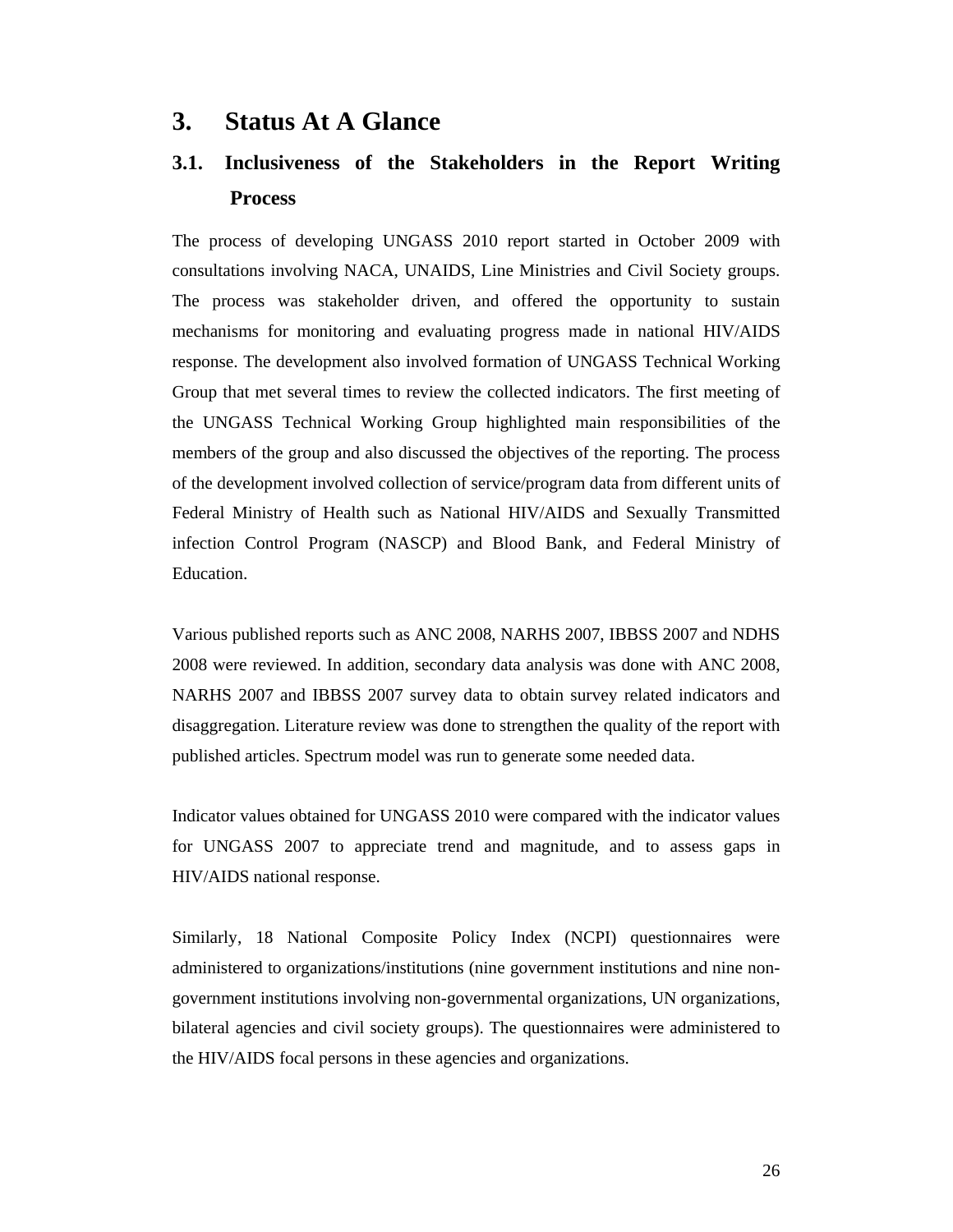In addition, the UNGASS consultants were responsible for the administration, collection and collation of the National Composite Policy Index (NCPI) questionnaires part A to government institutions:

I. Strategic plan

- II. Political support
- III. Prevention
- IV. Treatment, care and support
- V. Monitoring and evaluation

The consultants were also responsible for the administration, collection and collation of the National Composite Policy Index (NCPI) questionnaires part B to nongovernment institutions

I. Human rights

II. Civil society involvement

III. Prevention

IV. Treatment, care and support

Before the main validation meeting, implementing partners had the opportunity of examining health sector related indicators in a meeting held in Kaduna Nigeria on March 11, 2010.

Validation meeting was held on the 24th March 2010 involving all stakeholders and UNGASS Sub-committee meeting involving a smaller number of stakeholders was held on the 26th March 2010 to finalize the UNGASS 2010 indicator verification and report.

Hence, the process of development of UNGASS 2010 involved consultations of all stakeholders at the planning, data collection, data collation, data analysis, report drafting and final submission of the report. The final draft report contained inputs, feedbacks and comments from various stakeholders.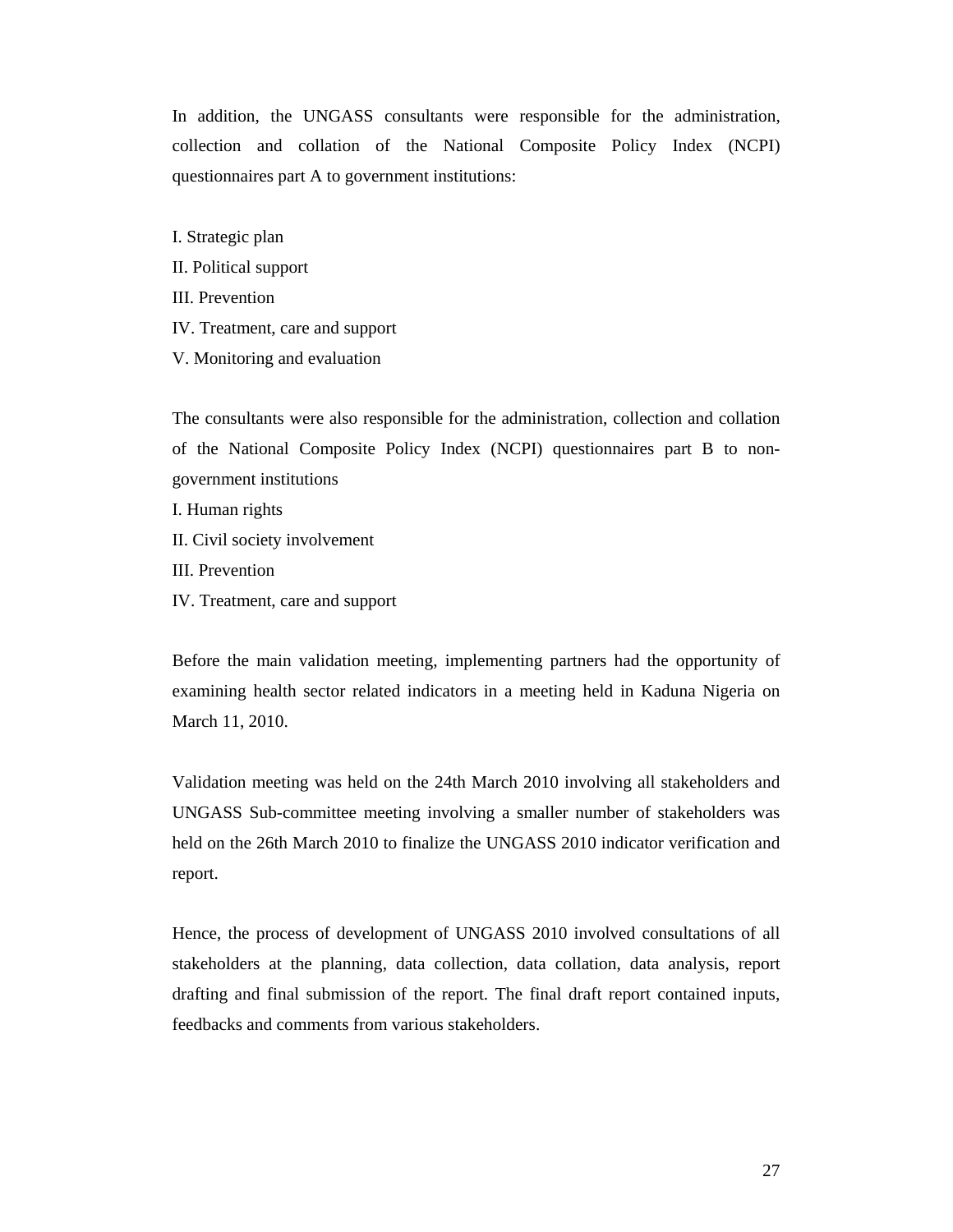#### **3.2. Status of the Epidemic**

Nigeria HIV prevalence is estimated at 3.6% (NARHS 2007) which is a populationbased survey. Antenatal sentinel survey has been used to monitor the trend of the epidemic over time. In 2008, the prevalence among the pregnant women was 4.6% which could be considered a progress from 5.8% in 2001. Despite that, more interventions are needed to limit the spread of HIV in Nigeria. Current estimates by the Federal Ministry of Health (FMOH) indicate that 2.98 million people are living with HIV/AIDS in Nigeria in 2009 with a total AIDS death of 192,000. One of the most remarkable social and economic impacts of HIV/AIDS is the ever increasing number of AIDS orphans which was estimated at 2.12million in 2008 and 2.175million in 2009. Despite national prevalence of 4.6%, there are several variations by state and local government area. At the zonal level, prevalence is lowest in the South West (2.0%) and highest in the South-South (7.0%). Age group specific prevalence is highest in the age group 25-29 years (5.6%) and lowest in the 40-44 years age group (2.9%) from the 2008 ANC survey.

| TABLE 2. HIV/AIDS status at a glance 2009 <sup>13</sup> |  |  |
|---------------------------------------------------------|--|--|
|                                                         |  |  |

| National Median HIV prevalence (ANC)    | 4.6%                                    |
|-----------------------------------------|-----------------------------------------|
| Estimated No of people living with      | Total: 2.98 million                     |
| <b>HIV/AIDS</b>                         |                                         |
| Annual HIV positive birth               | Total: 56,681                           |
| Cumulative AIDS death                   | Total: 2.99 million (male 1.38 million; |
|                                         | female 1.61 million)                    |
| Annual AIDS Death                       | Total: 192,000 (male 86,178; female     |
|                                         | 105,822)                                |
| Number requiring Antiretroviral Therapy | Total 857,455 (adult 754,375; children  |
|                                         | 103,080                                 |
| New HIV infection                       | Total: 336,379<br>(males 149,095;       |
|                                         | females 187,284)                        |
| Total AIDS orphans                      | 2,175,760                               |

*Source: FMOH (2008) ANC 2008 Report HIV estimates and projection*

 $\overline{a}$ 

<sup>&</sup>lt;sup>13</sup> Federal Ministry of Health Technical Report on the 2008 National HIV/Syphilis Sero-prevalence Sentinel Survey among Pregnant Women Attending Antenatal Clinics in Nigeria. NASCP Abuja: Nigeria.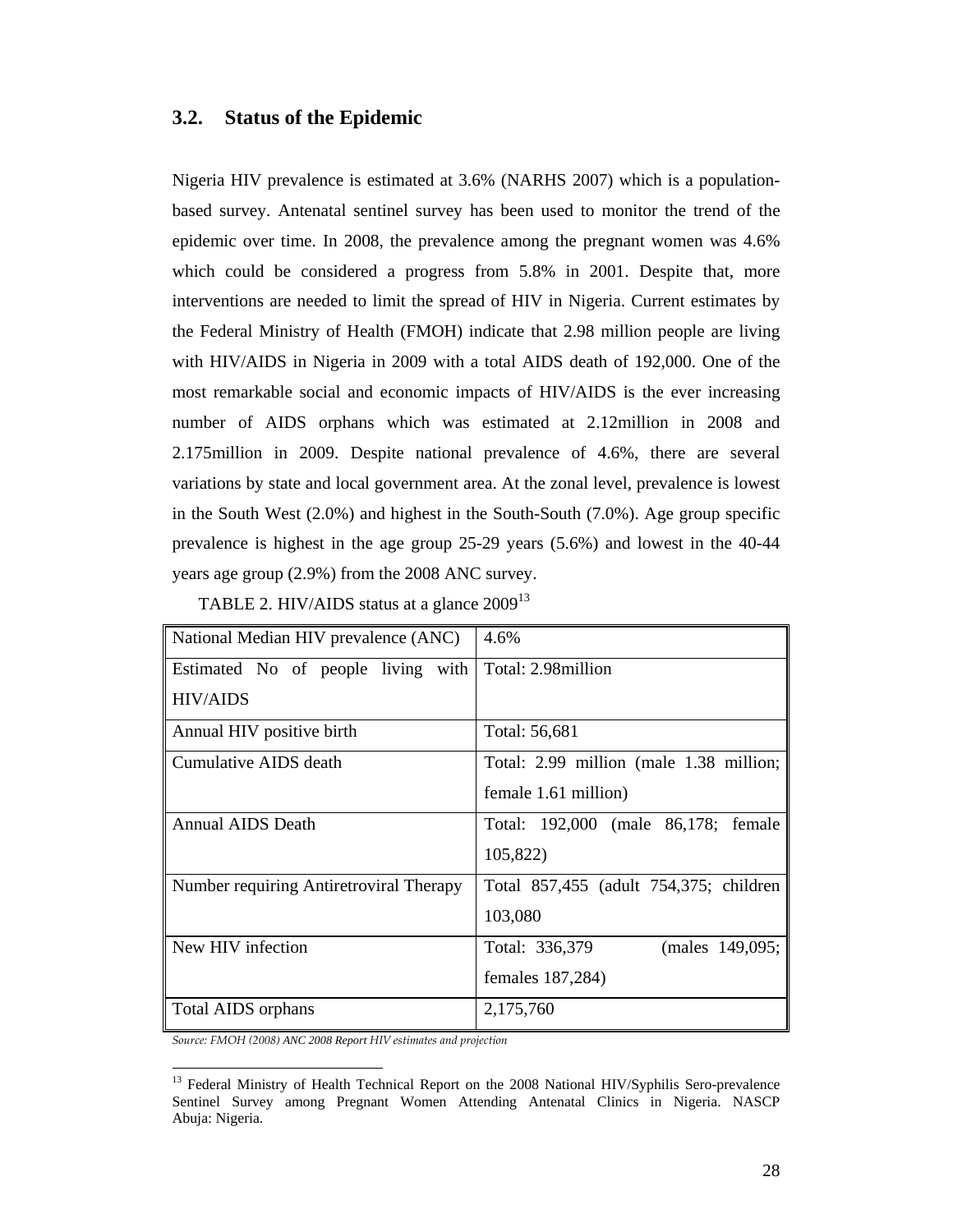#### **3.3. Policy and Programmatic Response**

The government of Nigeria has shown great commitment to the fight against the HIV/AIDS scourge. It is in pursuit of this purpose that the government through the HIV/AIDS governing body, NACA has formulated policies that affect every area of the nation's multisectoral response to HIV/AIDS. The revised HIV/AIDS policy is as a result of broad consultations with the relevant stakeholders in the response. These include civil society organizations, PLWHA, line ministries and parastatals, development partners, donor agencies, faith-based organizations and community based organizations.

The HIV/AIDS policy serves as a statement of Nigeria's determination to reverse the tide of the epidemic and mitigate its impact on millions of lives of Nigerians. Furthermore, it serves as a catalyst to speed up and generate a more coordinated and effective response to the epidemic.

The first policy statement was developed in 1997 by the Federal Ministry of Health. This was at the advent of the epidemic. This policy statement was later revised in 2003 by the National Agency for the Control of AIDS in collaboration with other stakeholders with the sole aim of mitigating the impact of the HIV/AIDS. The policy focused on five thematic areas:

- Prevention of HIV/AIDS
- Law and ethics
- Care and support
- Communication
- Program management and support (National policy on HIV/AIDS 2003)

The 2003 policy statement has been a useful tool and a guide for HIV/AIDS programs and activities till date; it recorded a lot of achievements. Nevertheless, in a bid to strengthen the national response and to incorporate emerging issues, a 2009 revised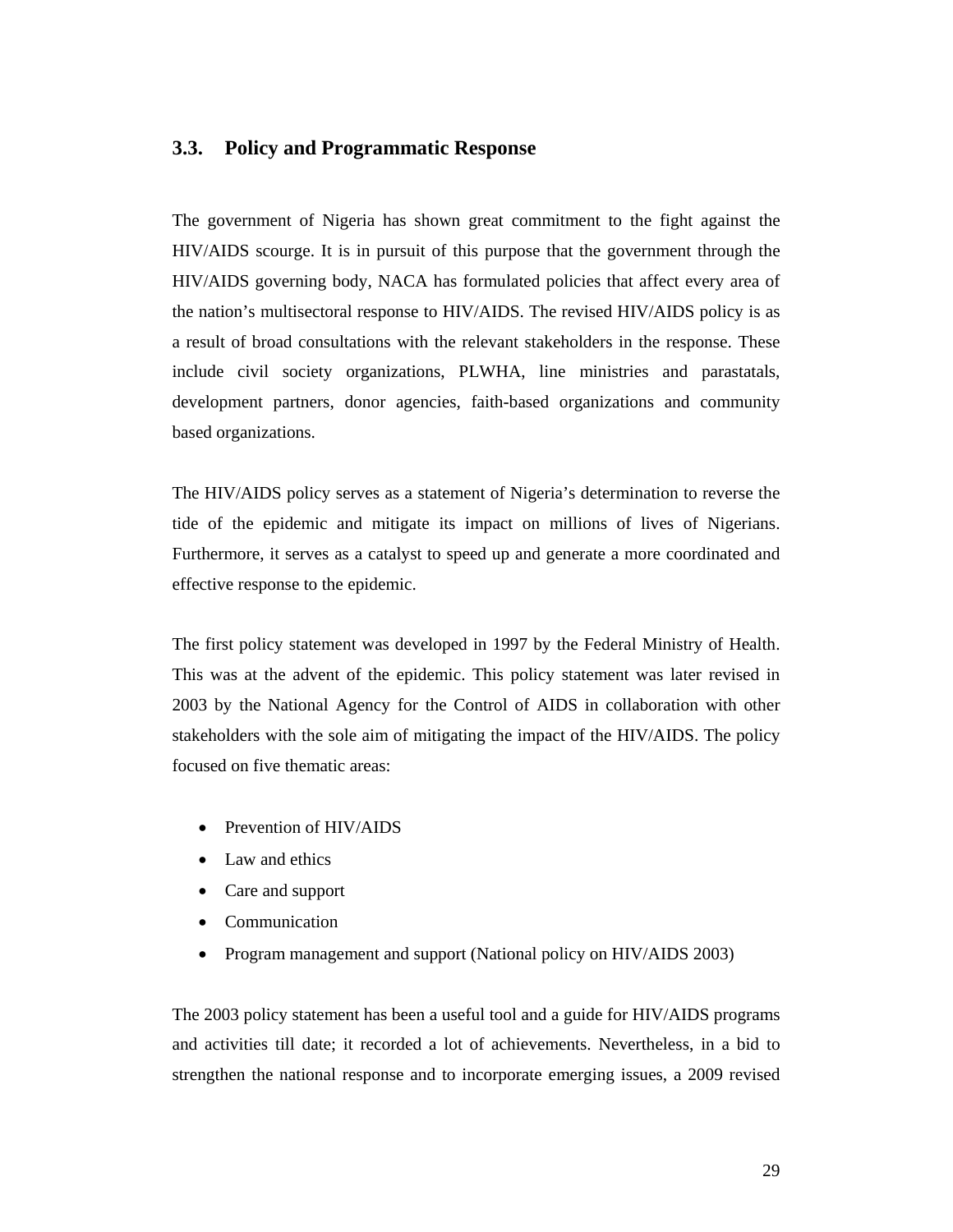policy has been developed. Some of the issues that the revised policy hopes to critically address are the following:

- The rising HIV prevalence among women
- The expansion in number of orphans and vulnerable children
- The stigmatization of people living with HIV/AIDS and violation of their rights as well as their roles and responsibilities.
- The differences in communication messages on abstinence, condom use etc in secondary schools and higher institutions of learning.
- The issues associated with increased access to treatment and care.<sup>14</sup>

These issues have been incorporated into the new revised policy. The aim of the national policy is to provide a framework for advancing the multisectoral response to HIV/AIDS in Nigeria. The main target of the policy document is to have 'halted, by 2015 and to begin to reverse the spread of the HIV/AIDS virus among Nigerians'.<sup>15</sup>

The National Strategic Framework (NSF) was developed from this policy statement. The NSF has been in operation since 2005 till the end of 2009 as a skeletal structure on which HIV plans and activities are hinged on.  $^{16}$  The 2005 – 2009 NSF has been reviewed and a new NSF II 2010 – 2015 is in place.

The thematic areas in the revised policy are as follows:

- Prevention of new infections and behavior change
- Treatment of HIV/AIDS and related health problems
- Care and support for people living with and affected by AIDS
- Institutional architecture and resourcing
- Advocacy, legal issues and human rights
- Monitoring and evaluation

 $\overline{\phantom{a}}$ <sup>14</sup> HERFON 2007: NIIGERIIAN HEALTH REVIIEW

http://www.herfon.org/docs/Background\_Information\_on\_NHR.pdf

<sup>2009</sup> National HIV/AIDS Policy Draft

<sup>&</sup>lt;sup>16</sup> National Agency for the Control of AIDS (NACA): National Strategic Framework (NSF) 2005-2009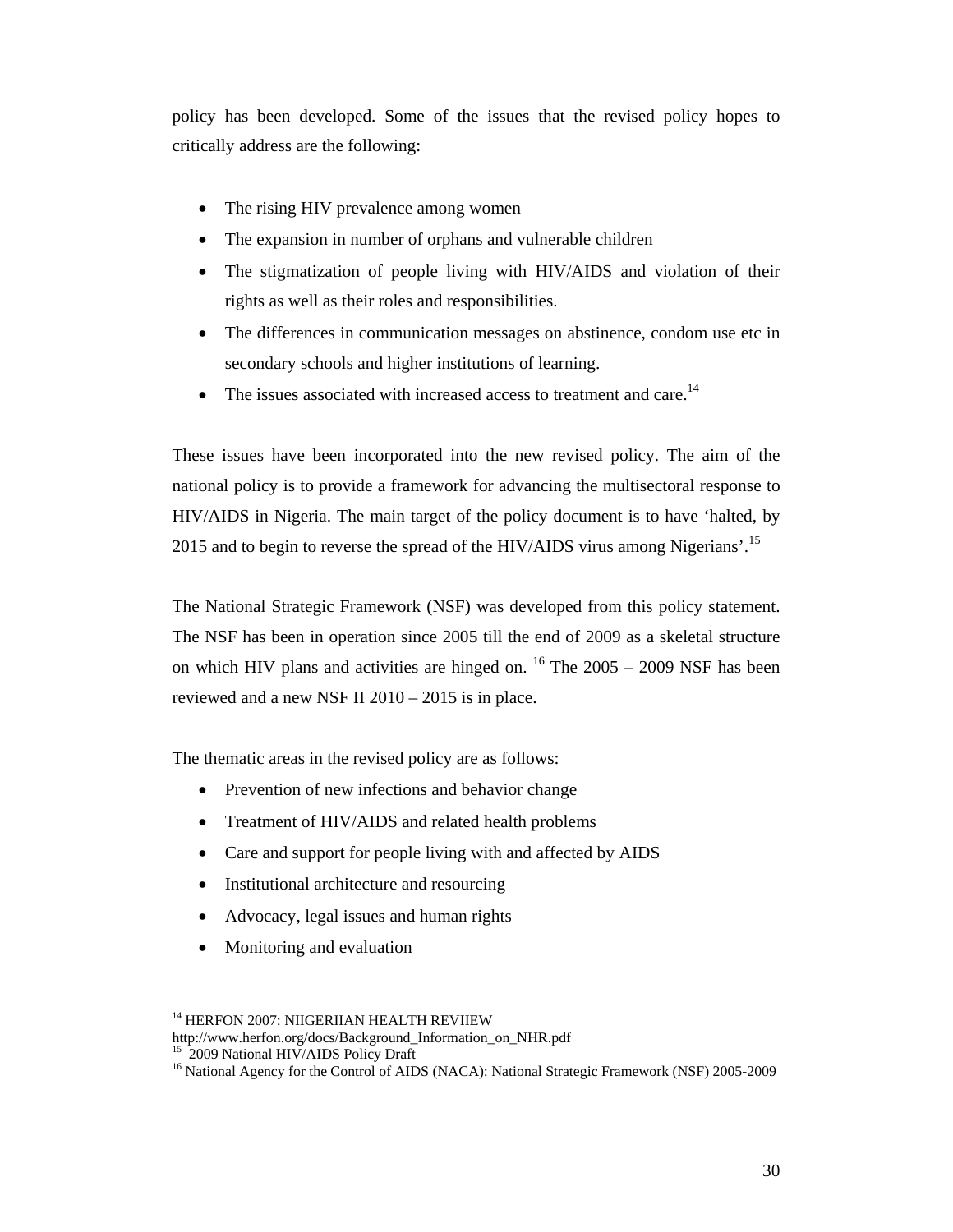#### Research and knowledge management

## **3.4. UNGASS Indicator Data**

| TABLE 3. UNGASS Indicator Table: |  |
|----------------------------------|--|
|----------------------------------|--|

| S/N            | <b>Indicator</b>                                                                                                                                                                                                                                      | <b>UNGASS</b><br>2007                      | <b>UNGASS 2010</b>                                       | <b>Remarks</b>                                                                                                                                                                                                                                    |
|----------------|-------------------------------------------------------------------------------------------------------------------------------------------------------------------------------------------------------------------------------------------------------|--------------------------------------------|----------------------------------------------------------|---------------------------------------------------------------------------------------------------------------------------------------------------------------------------------------------------------------------------------------------------|
| $\mathbf{1}$   | Domestic and international<br>AIDS spending by categories<br>and financing sources                                                                                                                                                                    | US\$42,275,97<br>7.57                      | US\$ 394,963,881.00<br>(NASA 2008)                       | This is NASA figure<br>for 2008 as there is<br>no figure for 2009.                                                                                                                                                                                |
| $\overline{2}$ | <b>National Composite Policy</b><br>Index (Areas covered:<br>prevention, treatment, care<br>and support, human rights,<br>civil society involvement,<br>gender, workplace programs,<br>stigma and discrimination<br>and monitoring and<br>evaluation) | Refer to CRIS                              | Refer to online UNGASS<br>reporting template             | A survey was<br>conducted involving<br>administration of<br>questionnaires<br>between October<br>2009-January 2010 to<br>18 organizations<br>/institutions. The<br>questionnaires have<br>been entered in<br>online UNGASS<br>reporting template. |
| 3              | Percentage of donated blood<br>units screened for HIV in a<br>quality assured manner                                                                                                                                                                  | 100%<br>(NBTS<br>Program<br>Report 2007)   | 100%<br>(NBTS Program Report 2009)                       | The figure represents<br>blood that passed<br>through the NBTS<br>facility only                                                                                                                                                                   |
| $\overline{4}$ | Percentage of adults and<br>children with advanced HIV<br>infection receiving<br>antiretroviral therapy                                                                                                                                               | 16.7%<br>(NNRIMS<br>Data Base)             | 34.4%<br>(FMOH 2009)                                     |                                                                                                                                                                                                                                                   |
| 5              | Percentage of HIV-positive<br>pregnant women who receive<br>antiretroviral medicines to<br>reduce the risk of mother-to-<br>child transmission                                                                                                        | 5.3%<br>(NNRIMS<br>Data base)              | 18.7%<br>(FMOH 2009)                                     | Increase in PMTCT<br>coverage between<br>2007 and 2009                                                                                                                                                                                            |
| 6              | Percentage of estimated HIV-<br>positive incident TB cases<br>that received treatment for<br>TB and HIV                                                                                                                                               | 55.95%<br>(NNRIMS<br>Data base)            | 69.1%<br>(FMOH 2009)                                     |                                                                                                                                                                                                                                                   |
| $\tau$         | Percentage of women and<br>men aged 15-49 who<br>received an HIV test in the<br>last 12 months and who know<br>the results                                                                                                                            | 8.6%<br>(NARHS<br>2005)                    | All: 11.7%<br>Male: 11.9%; Female: 11.4%<br>(NARHS 2007) | All 6.6%; Male: 6.5%<br>female 6.6% (from<br><b>NDHS 2008)</b><br>NARHS 2007 was<br>preferred for the<br>reporting to allow for<br>comparison with<br><b>UNGASS 2007</b><br>reporting.                                                            |
| $\,8\,$        | Percentage of most-at-risk<br>populations that have<br>received an HIV test in the                                                                                                                                                                    | FSW: 38.2;<br>MSM:30.2:<br><b>IDU 23.2</b> | All MARPS:<br>38.6%                                      |                                                                                                                                                                                                                                                   |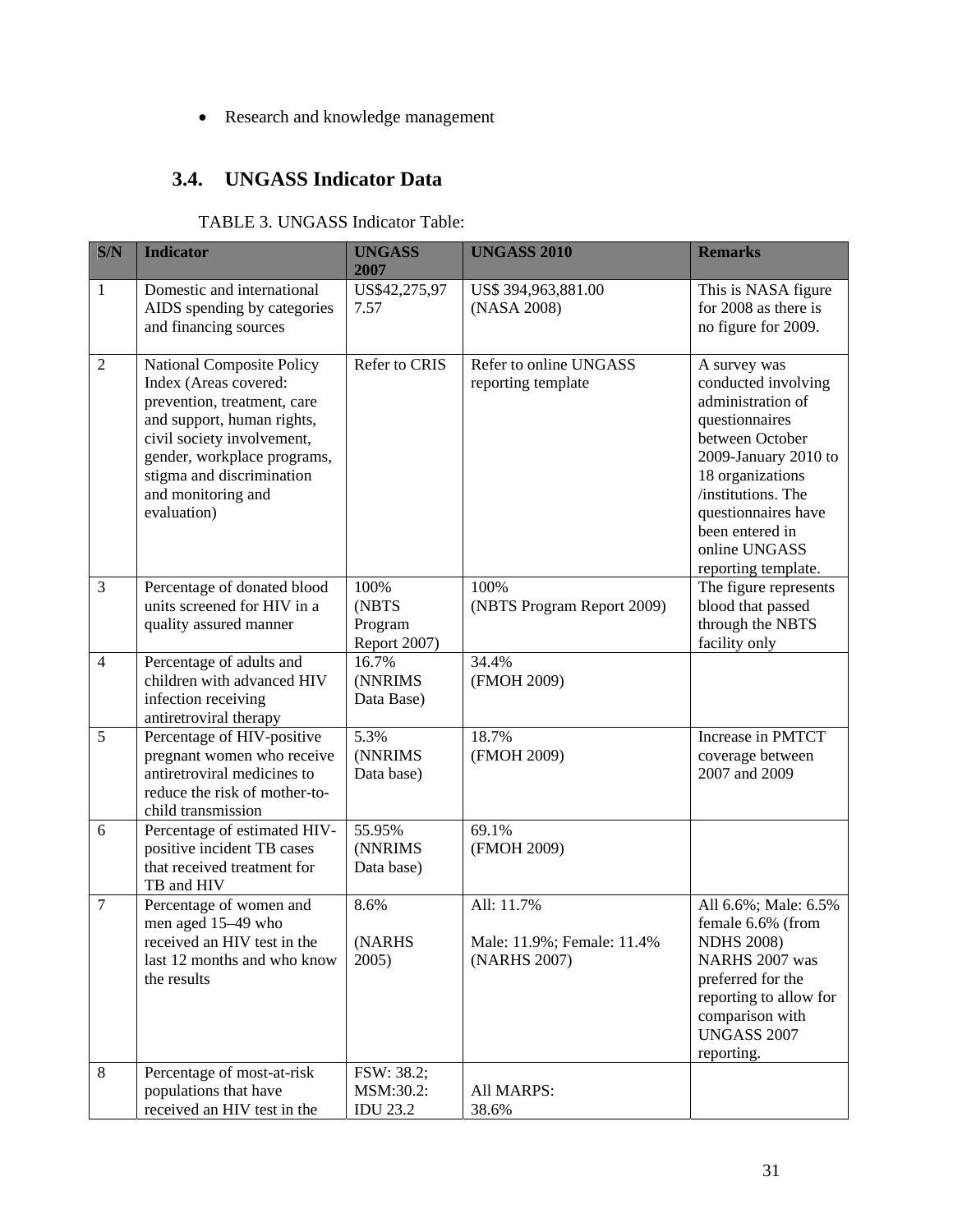|    | last 12 months and who know                                 | (IBBSS 2007)                  | $<$ 25years: 32.2%                                            | In 2007, only 6 states                      |
|----|-------------------------------------------------------------|-------------------------------|---------------------------------------------------------------|---------------------------------------------|
|    | the results                                                 |                               | $\geq$ 25 years: 40.9%                                        | were covered in the                         |
|    |                                                             |                               | Male: 37.8%                                                   | <b>IBBSS 2007)</b>                          |
|    |                                                             |                               | Female: 41.1%                                                 |                                             |
|    |                                                             |                               |                                                               |                                             |
|    |                                                             |                               | FSW 38.2% (Brothel 46.2% and                                  |                                             |
|    |                                                             |                               | Non-Brothel<br>$29.6\%$ ;                                     |                                             |
|    |                                                             |                               | MSM:30.2%;<br>Armed<br>forces<br>70.5%; Transport: 20.3%; IDU |                                             |
|    |                                                             |                               | 23.2%; Police: 39.1%                                          |                                             |
|    |                                                             |                               |                                                               |                                             |
|    |                                                             |                               | (IBBSS 2007)                                                  |                                             |
| 9  | Percentage of most-at-risk                                  | FSW: 34.30;                   |                                                               | In 2007, only 6 states                      |
|    | populations reached with                                    | MSM:54.38                     | All MARPS: 58.1%                                              | were covered in the                         |
|    | HIV prevention programmes                                   | <b>IDU 56.67</b>              | $<$ 25years: 52.6%                                            | IBBSS 2007).                                |
|    |                                                             |                               | ≥25 years: 60.1%                                              |                                             |
|    |                                                             |                               | Male: 61.1%                                                   | Although, the same                          |
|    |                                                             | (IBBSS 2007)                  | Female: 53.2%                                                 | database was used for                       |
|    |                                                             |                               |                                                               | UNGASS 2007 and                             |
|    |                                                             |                               | FSW 49.4%                                                     | 2010. UNGASS 2010                           |
|    |                                                             |                               | (brothel-based 53.6; non-brothel                              | combined 2 questions                        |
|    |                                                             |                               | 45.0); MSM 60.3; Armed forces                                 | contained in the                            |
|    |                                                             |                               | 80.5; transport workers 45.9;                                 | indicator guideline                         |
|    |                                                             |                               | IDU 59.4; Police 62.1                                         | for FSW and MSM,<br>and third question for  |
|    |                                                             |                               | (IBBSS 2007)                                                  | IDU as against the                          |
|    |                                                             |                               |                                                               | previous UNGASS                             |
|    |                                                             |                               |                                                               | report where only                           |
|    |                                                             |                               |                                                               | question1 was used                          |
| 10 | Percentage of orphans and                                   | 9.7%                          | 6.3%                                                          | The information                             |
|    | vulnerable children whose                                   |                               | (NDHS 2008)                                                   | sources are different                       |
|    | households received free                                    | (CRS 2006,                    |                                                               | for the 2 reporting                         |
|    | basic external support in                                   | Draft report on               |                                                               | years.                                      |
|    | caring for the child                                        | <b>OVC</b>                    |                                                               |                                             |
|    |                                                             | Situational                   |                                                               |                                             |
|    |                                                             | Analysis)                     |                                                               |                                             |
| 11 | Percentage of schools that                                  | 33.6%                         | 22.8%                                                         | In 2007, a survey was                       |
|    | provided life skills-based<br>HIV education within the last | (Federal                      | (Federal Ministry of Education<br>2009)                       | conducted to get this<br>result unlike 2009 |
|    | academic year                                               | Ministry of                   |                                                               | where routine data                          |
|    |                                                             | Education)                    |                                                               | was used. Only data                         |
|    |                                                             |                               |                                                               | from secondary                              |
|    |                                                             |                               |                                                               | schools was available                       |
|    |                                                             |                               |                                                               | and none from                               |
|    |                                                             |                               |                                                               | primary schools.                            |
| 12 | Current school attendance                                   | Orphans 75%;                  | OVC: 83.9% Non-OVC:71.7%                                      | The 2 data sources                          |
|    | among orphans and among                                     | non-orphans 87                | Ratio: 1.7:1                                                  | are different for 2007                      |
|    | non-orphans aged 10-14                                      | Ratio: 0.9                    |                                                               | and 2008.                                   |
|    |                                                             |                               | (NDHS 2008)                                                   |                                             |
|    |                                                             | (CRS 2006,<br>Draft report on |                                                               |                                             |
|    |                                                             | <b>OVC</b>                    |                                                               |                                             |
|    |                                                             | Situational                   |                                                               |                                             |
|    |                                                             | Analysis)                     |                                                               |                                             |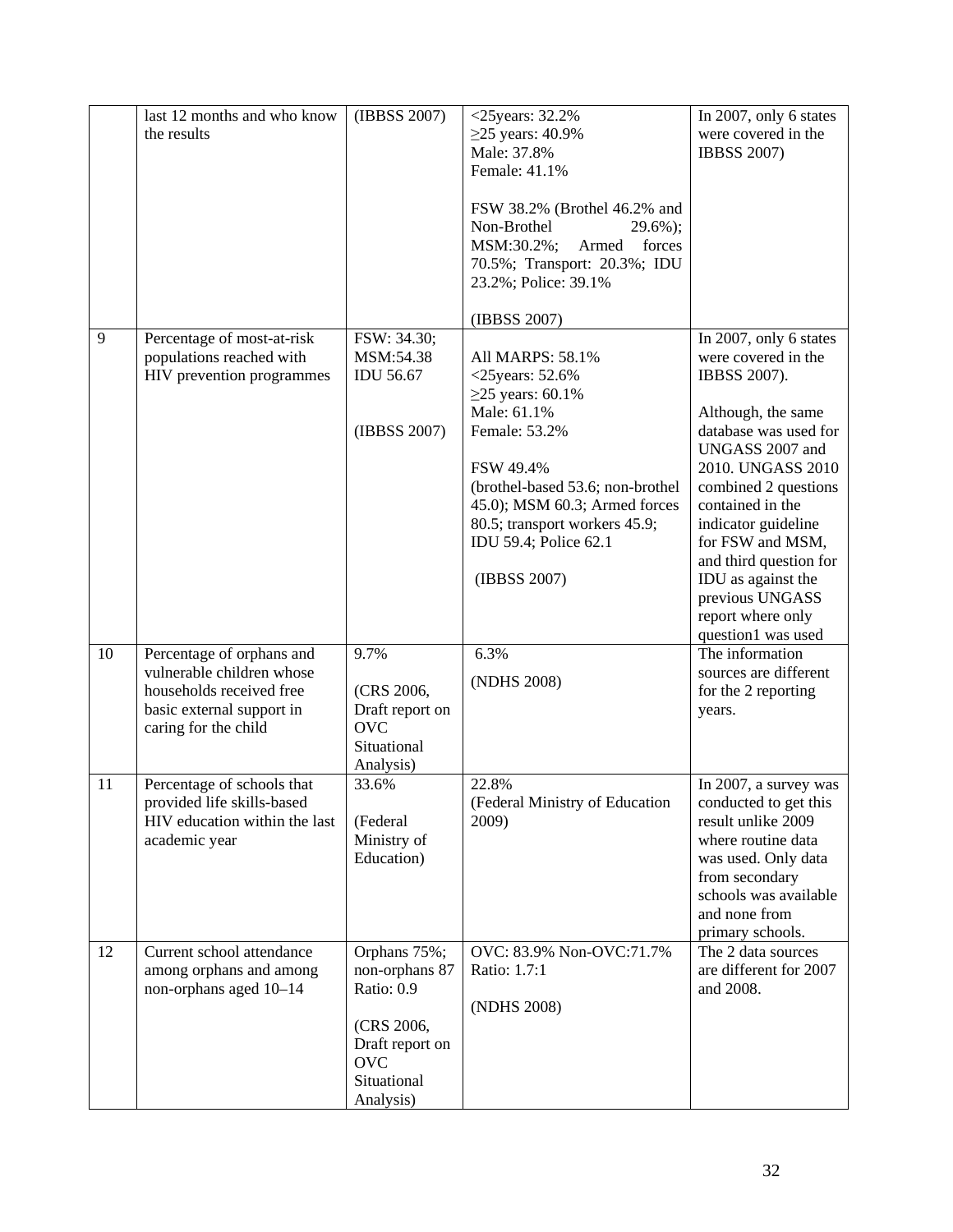| 13 | Percentage of young women<br>and men aged 15-24 who<br>both correctly identify ways<br>of preventing the sexual                                                                                   | 22.5%<br>(NARHS<br>2005)                  | All 24.2%<br>(NARHS 2007)                                                                                                 |                                                                                                                              |
|----|---------------------------------------------------------------------------------------------------------------------------------------------------------------------------------------------------|-------------------------------------------|---------------------------------------------------------------------------------------------------------------------------|------------------------------------------------------------------------------------------------------------------------------|
|    | transmission of HIV and who<br>reject major misconceptions<br>about HIV transmission                                                                                                              |                                           |                                                                                                                           |                                                                                                                              |
| 14 | Percentage of most-at-risk<br>populations who both<br>correctly identify ways of<br>preventing the sexual<br>transmission of HIV and who<br>reject major misconceptions<br>about HIV transmission | FSW: 32.9;<br>MSM:44.0<br><b>IDU 34.0</b> | FSW 32.9%; 44.0%; IDU<br>34.0%<br>(IBBSS 2007)                                                                            |                                                                                                                              |
| 15 | Percentage of young women<br>and men who have had sexual<br>intercourse before the age of<br>15                                                                                                   | 9.8<br>(NARHS<br>2005)                    | 11.9% (male 6.7% and female<br>$17.2%$ )<br>(NARHS 2007)                                                                  | All 10.7%: Male<br>5.7% Female 15.7 %<br>(NDHS 2008)<br>NARHS 2007 was<br>preferred to compare<br>with previous<br>reporting |
| 16 | Percentage of adults aged 15-<br>49 who have had sexual<br>intercourse with more than<br>one partner in the last 12<br>months                                                                     | 10.4<br>(NARHS<br>2005)                   | 11.4% (male 19.2% and female:<br>$3.7%$ )<br>(NARHS 2007)                                                                 | All 5.0% Male:<br>14.7% Female 1.4%<br>(NDHS 2008)                                                                           |
| 17 | Percentage of adults aged 15-<br>49 who had more than one<br>sexual partner in the past 12<br>months who report the use of<br>a condom during their last<br>intercourse                           | 56.1%<br>(NARHS<br>2005)                  | 52.5%<br>(NARHS 2007)                                                                                                     | All (28.2%) Male:<br>29.3% and female<br>22.9%<br>(NDHS 2008)                                                                |
| 18 | Percentage of female and<br>male sex workers reporting<br>the use of a condom with<br>their most recent client                                                                                    | 91.97%<br>(IBBSS 2007)                    | FSW only:<br>$<$ 25years=98.3%<br>$\geq$ 25years=98.1%<br>FSW: 98% (Brothel 98.7 Non-<br>brothel $97.1$ )<br>(IBBSS 2007) | UNGASS 2010 used<br>condom use with the<br>most recent client in<br>the analysis                                             |
| 19 | Percentage of men reporting<br>the use of a condom the last<br>time they had anal sex with a<br>male partner                                                                                      | 52.8%<br>(IBBSS 2007)                     | 52.8%<br>$<$ 25years=52.4%<br>$\geq$ 25years=53.8%<br>(IBBSS 2007)                                                        |                                                                                                                              |
| 20 | Percentage of injecting drug<br>users who reported the use of<br>a condom at last sexual<br>intercourse                                                                                           | 66.1%<br>(IBBSS 2007)                     | 66.2%<br>$<$ 25years=70.1%<br>$\geq$ 25years=64.4%<br>Male: 66%<br>Female: 68%                                            |                                                                                                                              |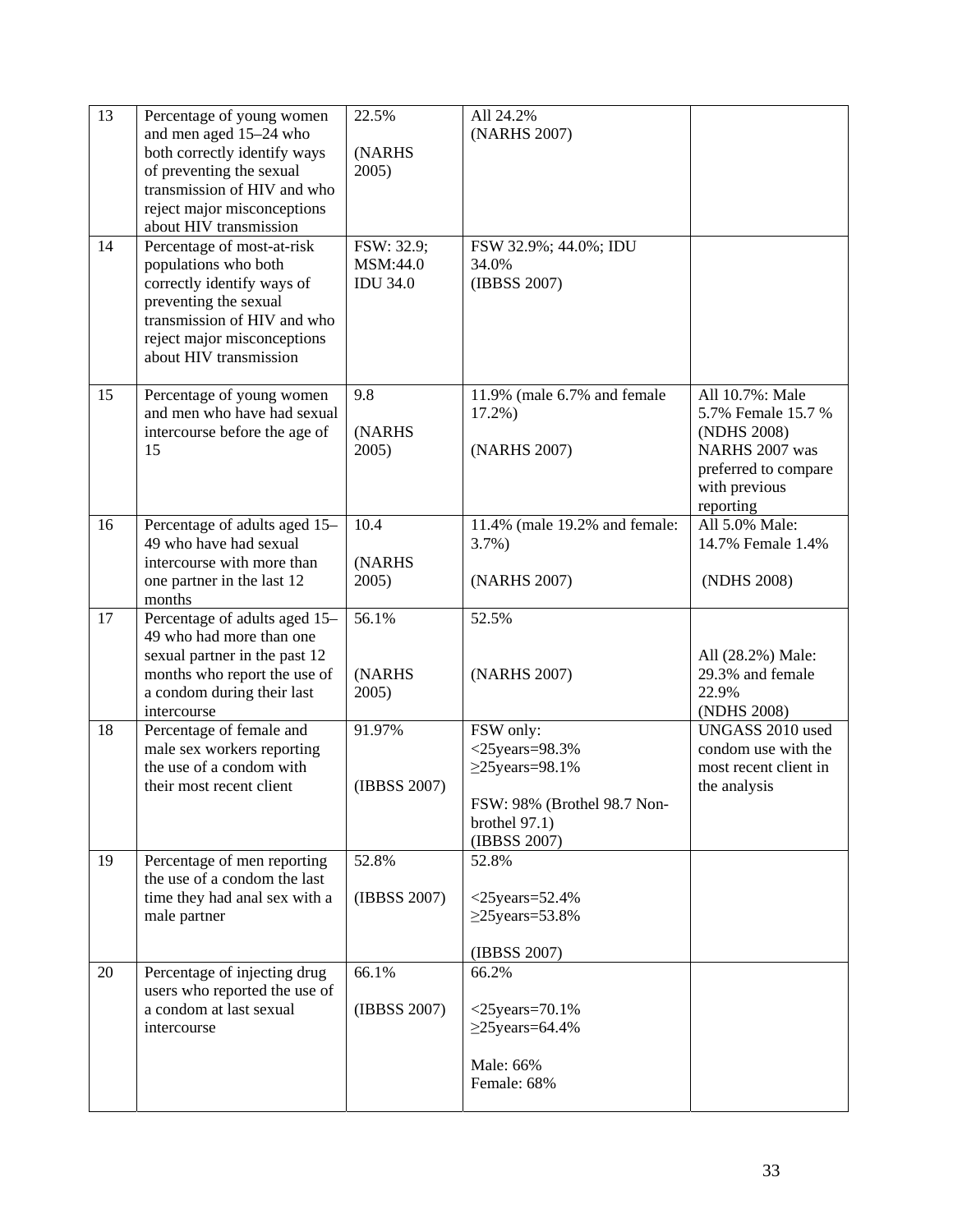|    |                                                                                                                                      |                                             | (IBBSS 2007)                                                                                                                                                                                                                                            |                                                            |
|----|--------------------------------------------------------------------------------------------------------------------------------------|---------------------------------------------|---------------------------------------------------------------------------------------------------------------------------------------------------------------------------------------------------------------------------------------------------------|------------------------------------------------------------|
| 21 | Percentage of injecting drug<br>users who reported using<br>sterile injecting equipment<br>the last time they injected               | 89.2%<br>(IBBSS 2007)                       | 89.2%<br>$<$ 25years=85.5%<br>$\geq$ 25years=89.9%<br>Male: 89.3%<br>Female: 86.1%<br>(IBBSS 2007)                                                                                                                                                      |                                                            |
| 22 | Percentage of young people<br>aged 15-24 who are HIV<br>infected                                                                     | 4.3%<br>(ANC 2005)                          | 4.2% (ANC 2008)                                                                                                                                                                                                                                         |                                                            |
| 23 | Percentage of most-at-risk<br>populations who are HIV<br>infected                                                                    | FSW: 32.7%;<br>MSM:13.5%<br><b>IDU 5.6%</b> | All MARP=11.6%<br>$<$ 25years=14.2%<br>$\geq$ 25years=10.6%<br>$Male = 4.8%$<br>Female: 27.5%<br>FSW: 32.7% (Brothel 36.8%;<br>Non-brothel 28.2%); MSM<br>13.5%; Armed Forces 3.2%<br>Police 3.7%; Transport workers<br>3.8% & IDU 5.6%<br>(IBBSS 2007) |                                                            |
| 24 | Percentage of adults and<br>children with HIV known to<br>be on treatment 12 months<br>after initiation of<br>antiretroviral therapy | 94.6%<br>(ICAP)                             | 70%<br>(FMOH 2009 Program data)                                                                                                                                                                                                                         |                                                            |
| 25 | Percentage of infants born to<br>HIV-infected mothers who<br>are infected                                                            |                                             | 29.1%<br>(Spectrum modeling)                                                                                                                                                                                                                            | This indicator was<br>13.1% from FMOH<br>2009 program data |

#### **3.8 Comments for the Indicators:**

**1) Indicator 1:** Domestic and international AIDS spending by categories and financing sources. This was obtained from the National AIDS Spending Assessment. Using an exchange rate of US\$1=115 Nigerian Naira, US\$394,963,881.00 is equivalent to Nigerian N45,420,846,315.

**2) Indicator 4:** There has been significant improvement in treatment coverage in Nigeria. UNGASS 2007: 16.7% (n=238, 659) and UNGASS 2010: 34.2% (n=302,973) with a p-value of <0.0001. However, Nigeria needs to work harder to reduce the 65.8% treatment gap (those needing ART – those on treatment).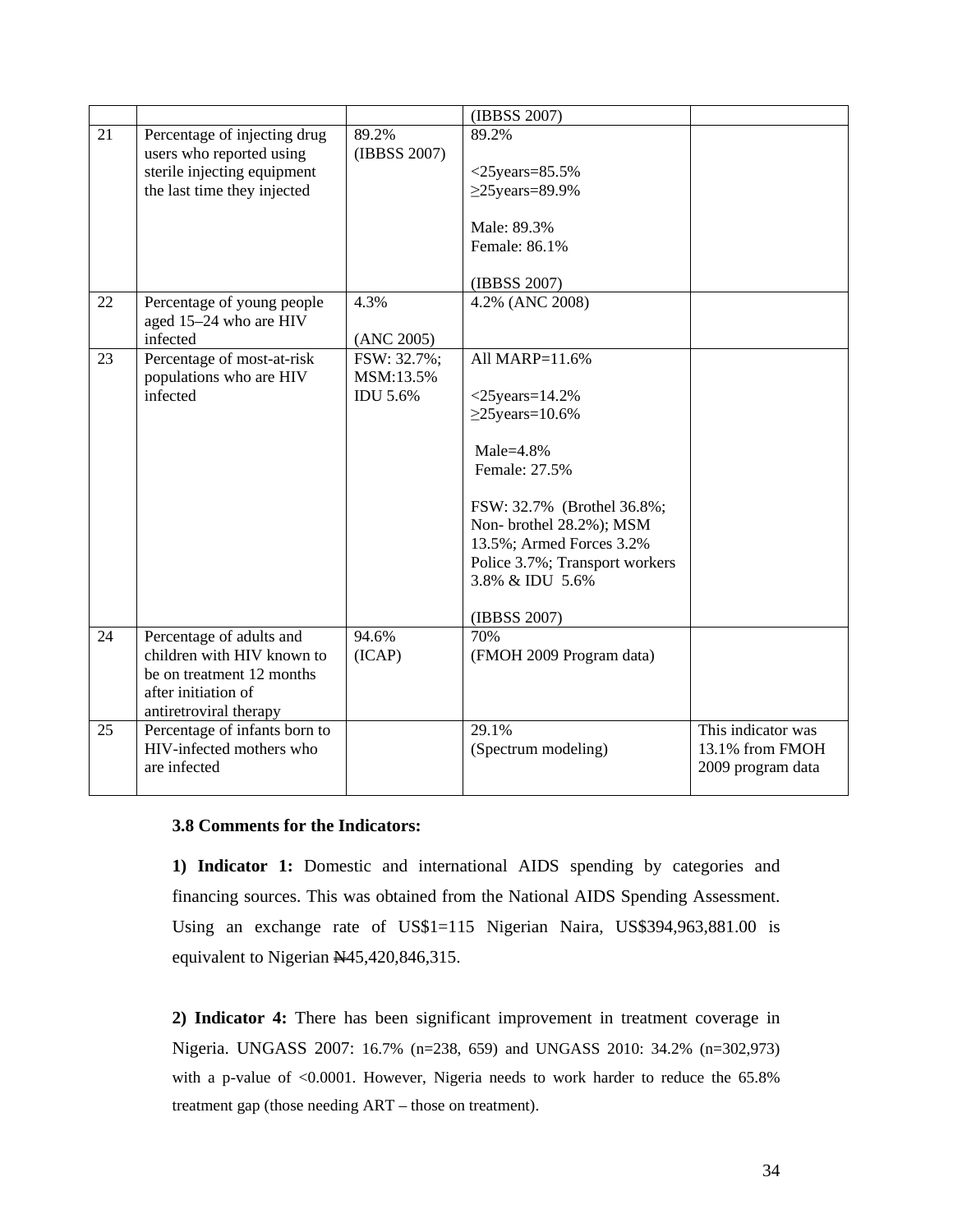**3) Indicators 8, 9, 14, 18, 19, 20, 21 and 23** were obtained from IBBSS 2007. The risk groups covered by this survey include female sex workers (brothel based and non-brothel based); MSM, Armed forces, Transport workers, IDU and police. The survey was conducted in 6 states namely Kano, Lagos, Edo, Anambra, Cross River and FCT. However, for MSM and IDU, it was conducted only in 3 states namely Lagos, Kano and Cross River. IBBSS is preferred because it is the most reliable population based estimates among the most at risk populations in Nigeria.

**4) Indicator 9:** Percentage of most-at-risk populations reached with HIV prevention programs.

The numerator was obtained by combining these 2 questions in the IBBSS database 1. Do you know where you can go if you wish to receive an HIV test? 2. In the last twelve months, have you been given condoms (e.g. through an outreach service, drop-in centre or sexual health clinic)?

UNGASS 2007 used only question1 from the database but UNGASS 2009 combined these 2 questions in the database to obtain the numerator. Despite using the same survey, UNGASS 2009 figure is different from UNGASS 2007.

Among the IDU, a third question was included based on UNGASS indicator guideline. Question: 3. In the last twelve months, have you been given sterile needles and syringes (e.g. by an outreach worker, a peer educator or from a needle exchange program)?

**5) Indicator 16:** NDHS figure: men 14.7%; women 1.4%; and both men and women (4.98%). NARHS figure of 11.4% was preferred over NDHS to allow for comparison with the previous UNGASS.

**6) Indicator 24:** Cohort analysis for survival after 12 months in Nigeria is 68.3%. The coverage, impact and quality of ART service delivery are important towards optimal survival of patients and Nigeria will benefit more from evidence-based HIV treatment approaches towards sustaining survival.

35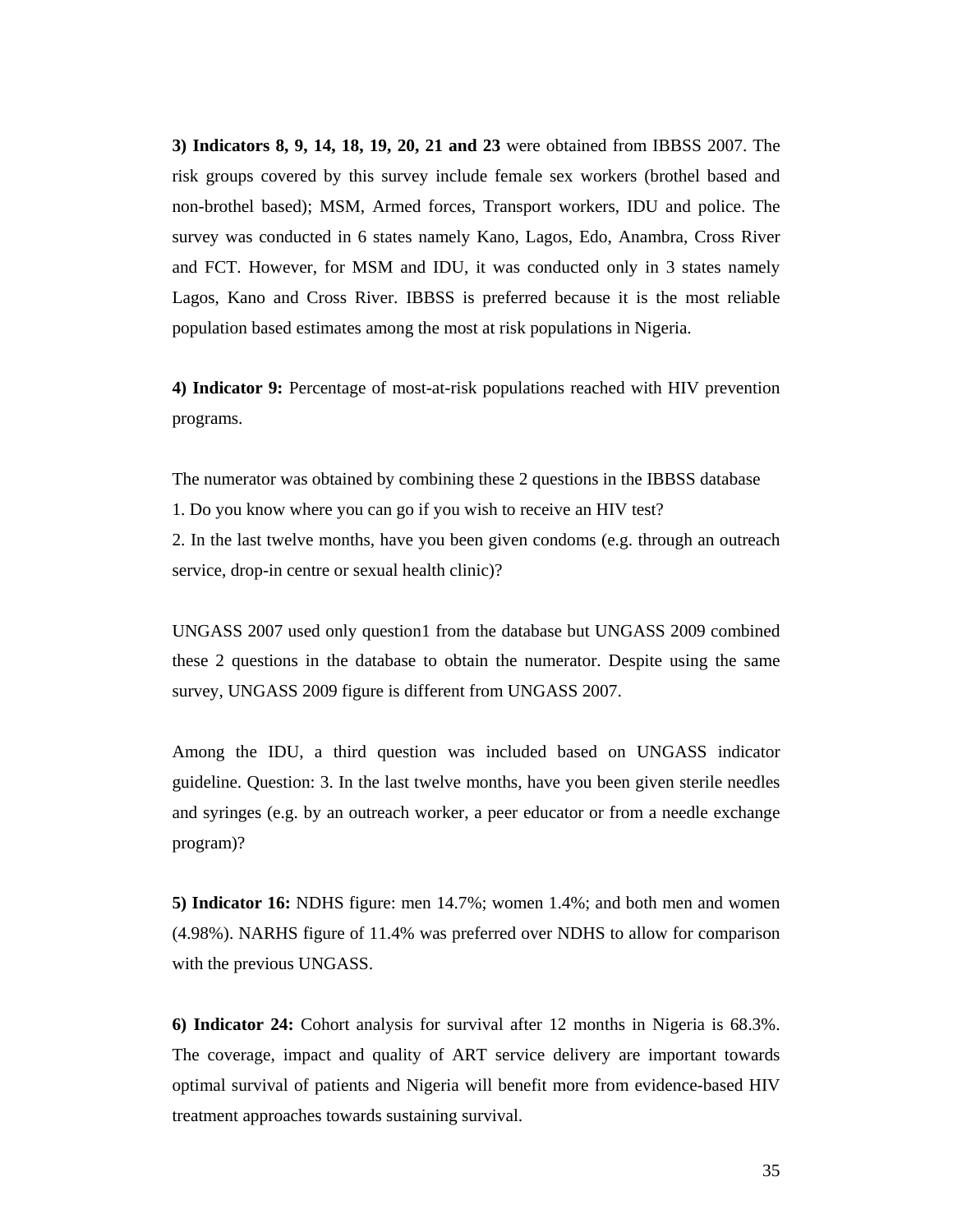**7) Indicator 25:** Percentage of HIV infected infants born to HIV-infected mothers is 29.1% from Spectrum. Data collected from FMOH had 13.1% of infants born to HIV mothers infected. Nigeria needs to strive towards improving the impact of PMTCT service. Operations research in the area of PMTCT is needed to improve the quality of services, and scale-up of coverage so that more HIV positive mothers could benefit from.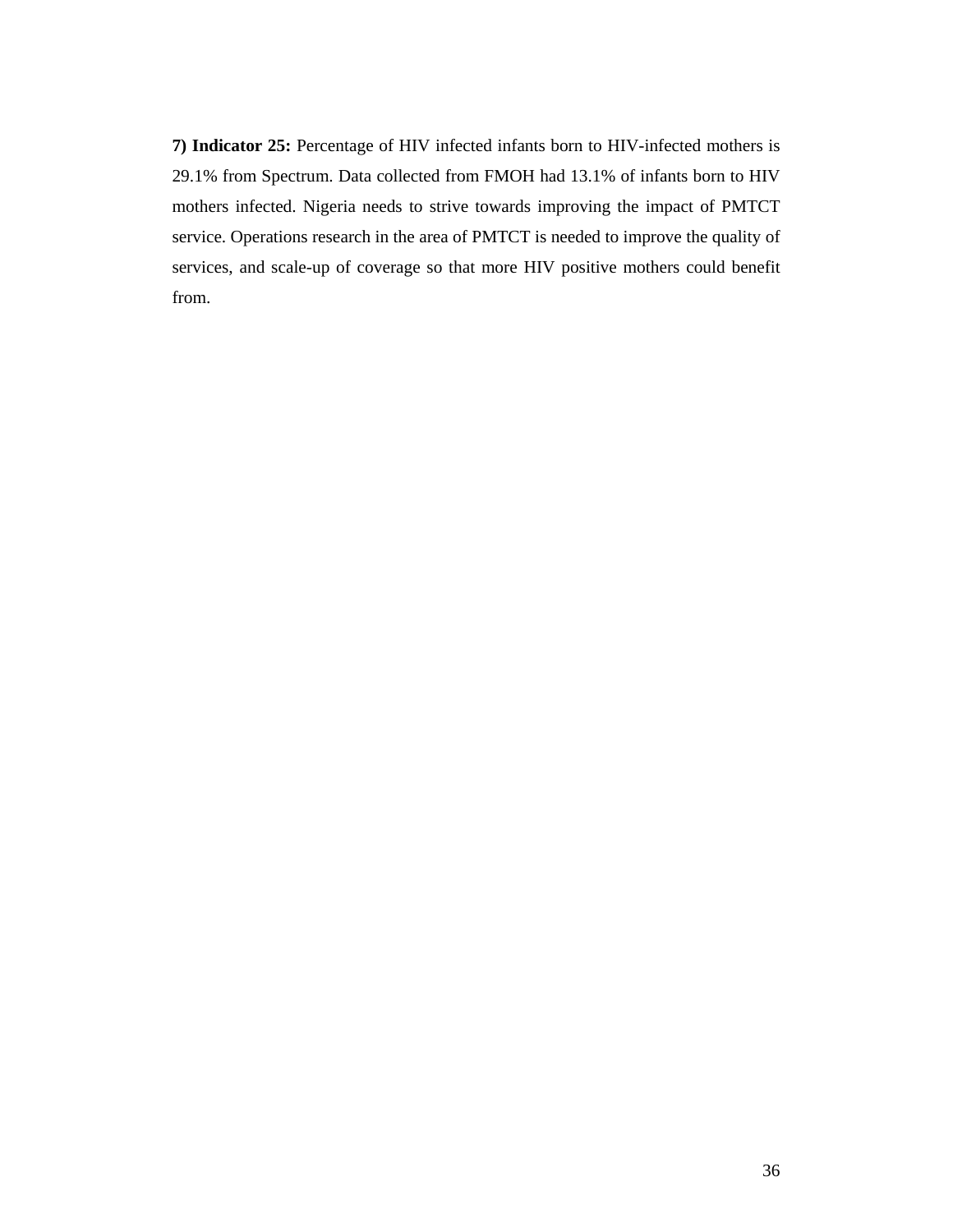# **4. Overview of the HIV epidemic**

## **4.1. Generalised Epidemic**

Nigeria has the second highest number of people living with HIV in the world after South Africa. UNAIDS estimated 33.4million people living with HIV in 2008 in the world.<sup>17</sup> Nigeria, with about 2.98 million people living with HIV, makes about 9% of the global HIV burden. However, there is gender inequality in the distribution with males accounting for 1.23million and female accounting for 1.72million in the HIV estimates and projections for 2008. Women are more affected in the defining feature of the epidemic with policy implications for prevention of mother to child transmissions.<sup>18,19</sup> Hence, addressing gender inequality is crucial in the control of the epidemic.<sup>20,21</sup> Nigeria recorded the first case of acquired immunodeficiency syndrome (AIDS) in  $1986<sup>22</sup>$  Heterosexual sex remains the primary mode of transmission for HIV and accounts for 80-95% of HIV infections in Nigeria.<sup>23</sup> Tracking the course of HIV epidemic in Nigeria requires good reporting and surveillance systems. Thus, Nigeria through the Federal Ministry of Health instituted regular surveillance system using clinic-based and population-based surveys to monitor the epidemic. This is needed to obtain reliable information about HIV prevalence and behaviors associated with HIV transmission or acquisition. These surveys have shown the dynamic nature of HIV epidemic in relation to temporal changes, geographic distribution, magnitude, and modes of transmission. Furthermore, this surveillance system provides opportunities to monitor trend in prevalence, create awareness about early response, inform priority setting for new interventions and measure the effectiveness of public health interventions in the control of the epidemic.<sup>24,25</sup>

 $\overline{\phantom{a}}$ 

<sup>&</sup>lt;sup>17</sup> UNAIDS 2009 AIDS epidemic update: Global summary of the AIDS epidemic

<sup>&</sup>lt;sup>18</sup> Simon V. HIV/AIDS epidemiology, pathogenesis, prevention, and treatment. Lancet 2006; 368: 489–504

<sup>19</sup> Quinn TC, Overbaugh J. HIV/AIDS in women: an expanding epidemic. Science 2005; 308: 1582–83

<sup>&</sup>lt;sup>20</sup> Shisana O, Davids A. Correcting gender inequalities is central to controlling HIV/AIDS. Bull World Health Organ 2004; 82: 812

Ezumah NE. Gender Issues in the Prevention and Control of STIs and HIV/AIDS; Lessons from Awka and Agulu, Anambra State, Nigeria. African Journal of Reproductive Health, 2003: 7:89{99}<br><sup>22</sup> Federal Ministry of Health (2005) The National Situation Analysis of the Health Sector Response to HIV & AIDS in Nigeria. Abuja: FMH Nigeria

<sup>&</sup>lt;sup>23</sup> Adevi O, et al, editors. 2006. AIDS in Nigeria; A Nation on the Threshold (Harvard University Press, Harvard Series on Population and International Health).

<sup>&</sup>lt;sup>24</sup>Ainsworth M, Teokul W. Breaking the silence: setting realistic priorities for AIDS control in lessdeveloped countries. Lancet 2000; 356:55-60.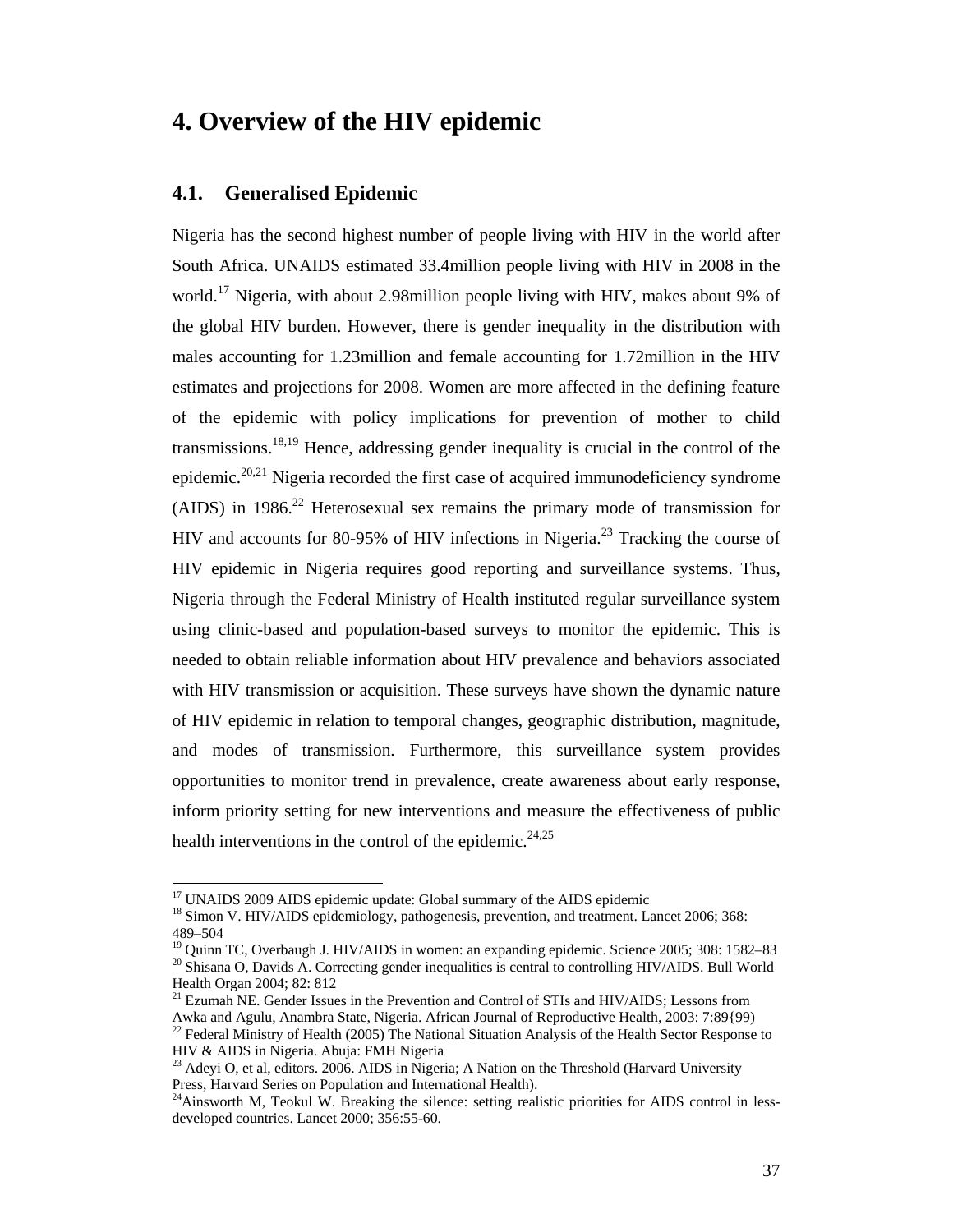The Federal Ministry of Health and National Population Commission with support from NACA and other relevant stakeholders conducts four main surveys namely:

- National HIV/AIDS and Reproductive Health Survey Plus (NARHS Plus) This is a population based survey that estimates HIV prevalence and obtains information on the associated factors. In addition, it provides information on the sexual and reproductive health status in the country. It is usually conducted every two years.
- HIV/STI Integrated Biological and Behavioral Surveillance Survey (IBBSS) This survey is targeted at the most at risk populations whose behaviors or occupations often place them at higher risk of contracting sexually transmitted infections including HIV. It estimates HIV prevalence among the most at risk populations and provides information on drivers of the epidemic among these groups. It is usually conducted every two years.
- Antenatal Care survey This is a clinic based sentinel survey to estimate HIV prevalence among pregnant women attending antenatal clinic. It is conducted every two to three years.
- Nigeria Demographic and Health Survey (NDHS) It is a nationally representative survey. Prior to 2008 survey, the last one was in 2003. It is conducted by National Population Commission with international support.

HIV epidemic rose from 1.8% in 1991 and peaked at 5.8% in 2001. It is currently at 4.6% in 2008 antenatal survey. Figure 1 below shows a rapid rise in HIV prevalence in the sentinel surveys carried out from 1991 to 2001 (1.8% in 1991 to 4.5% in 1996 and then to 5.8% in 2001). Subsequently, the trend reversed and took a downward turn from 5.8% in 2001 to 5% in 2003 and then to 4.4% in 2005.<sup>26,27</sup>

<sup>&</sup>lt;sup>25</sup> Jha P, Nagelkerke NJD, Ngugi EN, Prasada Rao JVR, Willbond B, Moses S, et al. Reducing HIV transmission in developing countries. Science 2001; 292:224-5

<sup>&</sup>lt;sup>26</sup> Federal Ministry of Health (2001) A Technical Report on 2001 National HIV/Syphilis Sero-Prevalence Sentinel Survey among Pregnant Women Attending Antenatal Clinics in Nigeria. Abuja: NASCP, Nigeria.

<sup>27</sup> Federal Ministry of Health (2004) A Technical Report on 2003 National HIV/Syphilis Sero-Prevalence Sentinel Survey among Pregnant Women Attending Antenatal clinics in Nigeria. Abuja: National AIDS/STIs Control Program, Nigeria.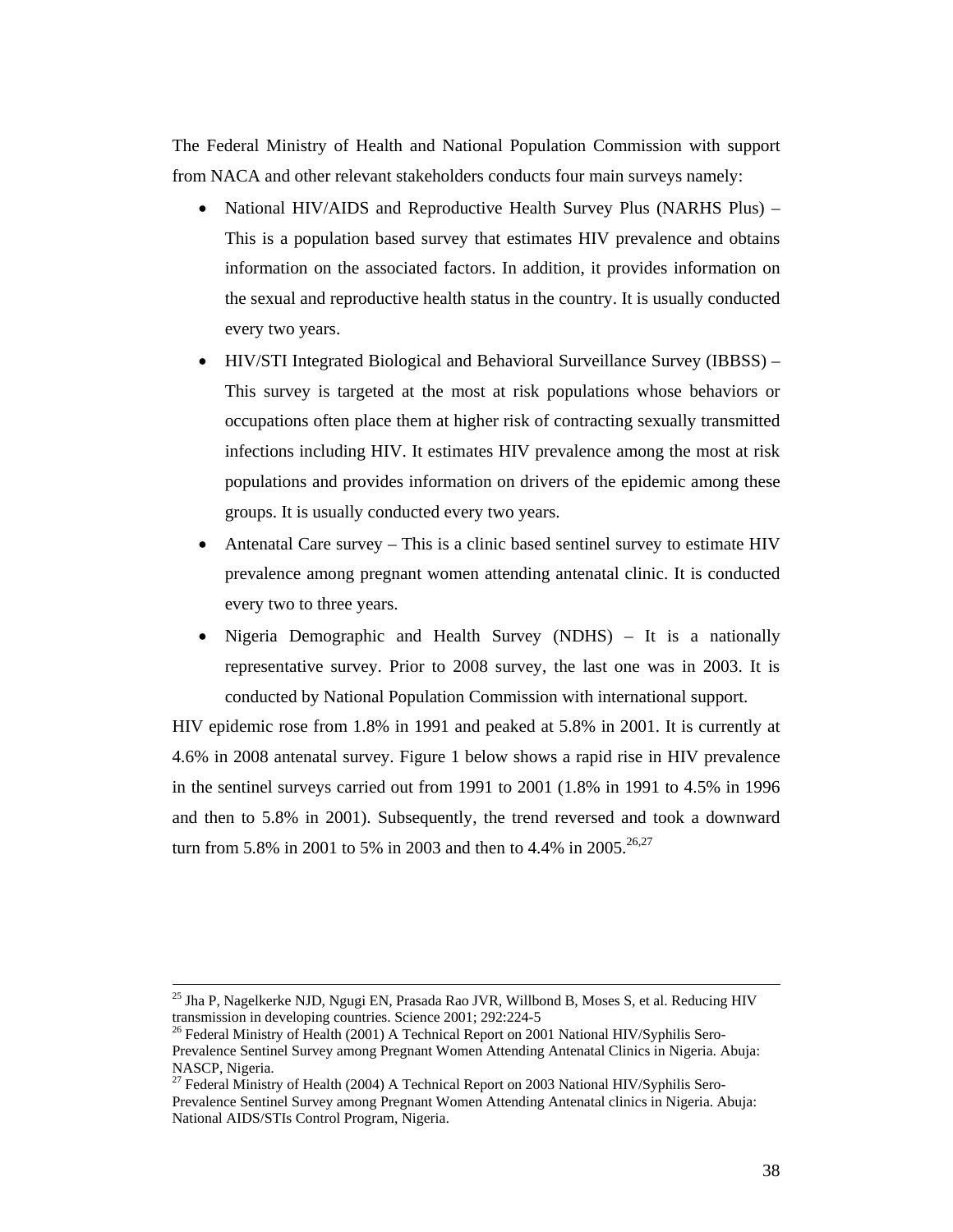Although a slight increase was observed in HIV prevalence from 4.4% in 2005 to 4.6% in 2008.28,29 However, in each of the sentinel surveys there were significant variations in the different states of the federation.





In addition, the National HIV prevalence was 3.6% from the National HIV/AIDS and Reproductive Health Survey (NARHS)  $2007<sup>30</sup>$  NARHS has the advantage of being a population based survey. NARHS 2007 report shows 78.6% of males and 78.5% of females accepted to be tested among the survey participants. Likewise, among the male participants, HIV testing coverage was higher in the rural areas (81%) than the urban areas (75%). While among the female participants, HIV testing coverage in the rural areas was 79% compared to the urban areas (78%). Similarly, North East zone had the highest testing coverage (85%) and age group 15-24years (80%). At the same

 $\overline{a}$ 

 $^{28}$  Federal Ministry of Health (2005) Technical Report on the 2005 National HIV/Syphilis Sero-prevalence Sentinel Survey Among Pregnant Women Attending Antenatal Clinics in Nigeria. Department of Public Health National AIDS/STI Control Programme. Abuja: Nigeria.

<sup>&</sup>lt;sup>29</sup> Federal Ministry of Health (2010) Technical Report on the 2008 National HIV/Syphilis Sero-prevalence Sentinel Survey Among Pregnant Women Attending Antenatal Clinics in Nigeria. Department of Public Health National AIDS/STI Control Programme. Abuja: Nigeria.

<sup>&</sup>lt;sup>30</sup> Federal Ministry of Health (2009) National HIV/AIDS and Reproductive Health Survey. Abuja (NARHS 2007), Nigeria.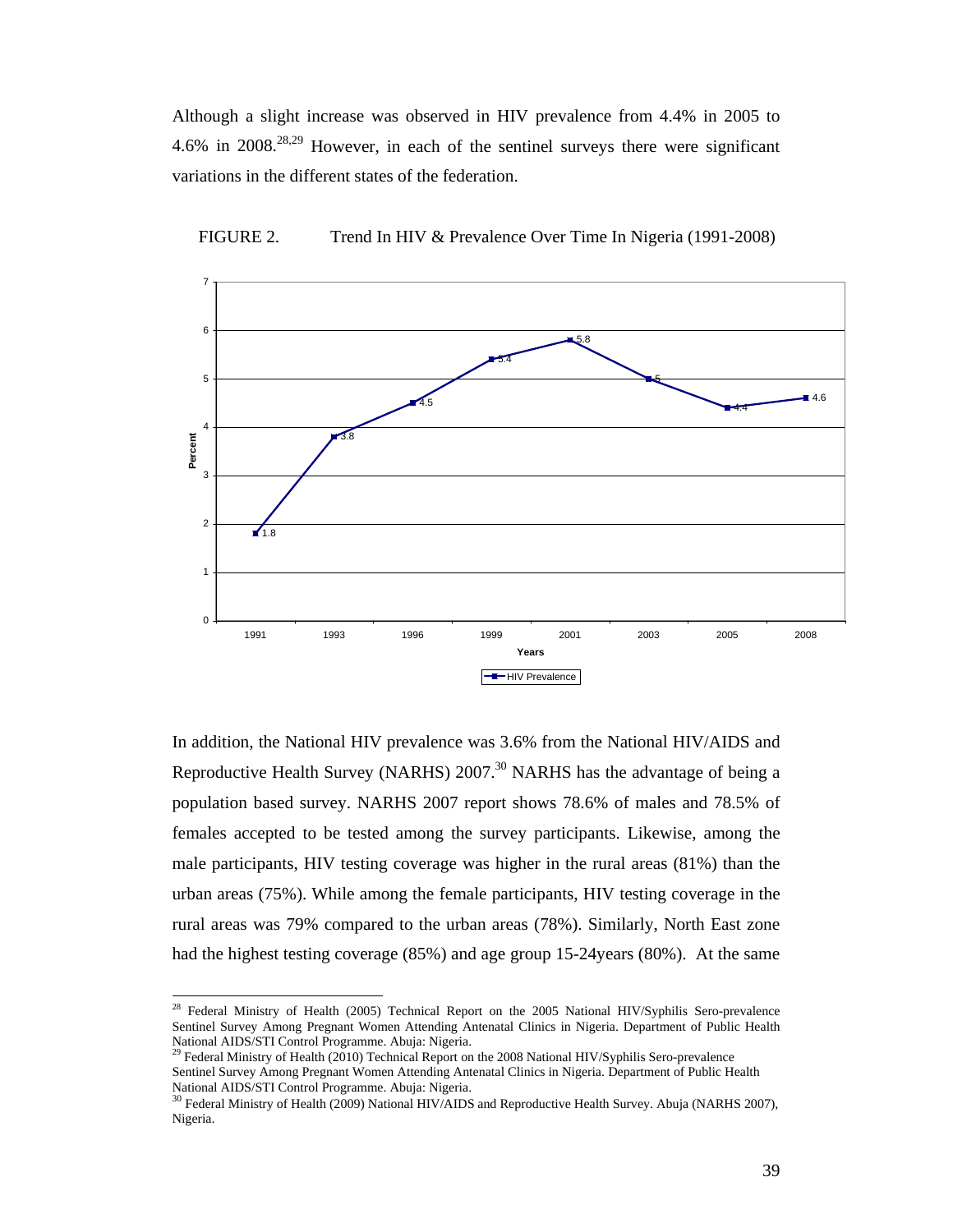time, the report shows that more females (4.0%) were infected than males (3.2%). Prevalence was slightly higher in urban areas (3.8%) compared to rural areas (3.5%). North Central Nigeria has the highest prevalence of 5.7% with South East having the least 2.6%. Youths (ages  $15 - 24$  years) had a prevalence of 2.4% which was about 67% of the national HIV prevalence of 3.6% in the survey which buttresses the fact that youths are important risk group in HIV epidemic.<sup>31</sup>

The NARHS report further shows that HIV prevalence in the general population was higher among those with tertiary education (4.0%) compared to those without education (2.7%). HIV prevalence among those who had sex in the last 12 months: male (3.9%) and female (4.4%). In addition, among males that ever had sex HIV prevalence was 3.8% unlike in males that never had sex 1.7%, while in female that ever had sex was 4.7% and those that never had sex 1.7%. Males that exchanged sex for gifts had prevalence of 5% and those that did not had HIV prevalence of 3.9%. Females that exchanged sex for gifts had prevalence of 5.2% and those that did not had HIV prevalence of 3.9%. Females with two or more non-marital sexual partners had prevalence of 14.5% unlike males with two or more non-marital sexual partners with prevalence of 1.5%.

<sup>&</sup>lt;sup>31</sup> Pettifor AE, Rees HV, Kleinschmidt I, et al. Young people's sexual health in South Africa: HIV prevalence and sexual behaviors from a nationally representative household survey. AIDS 2005; 19: 1525–34.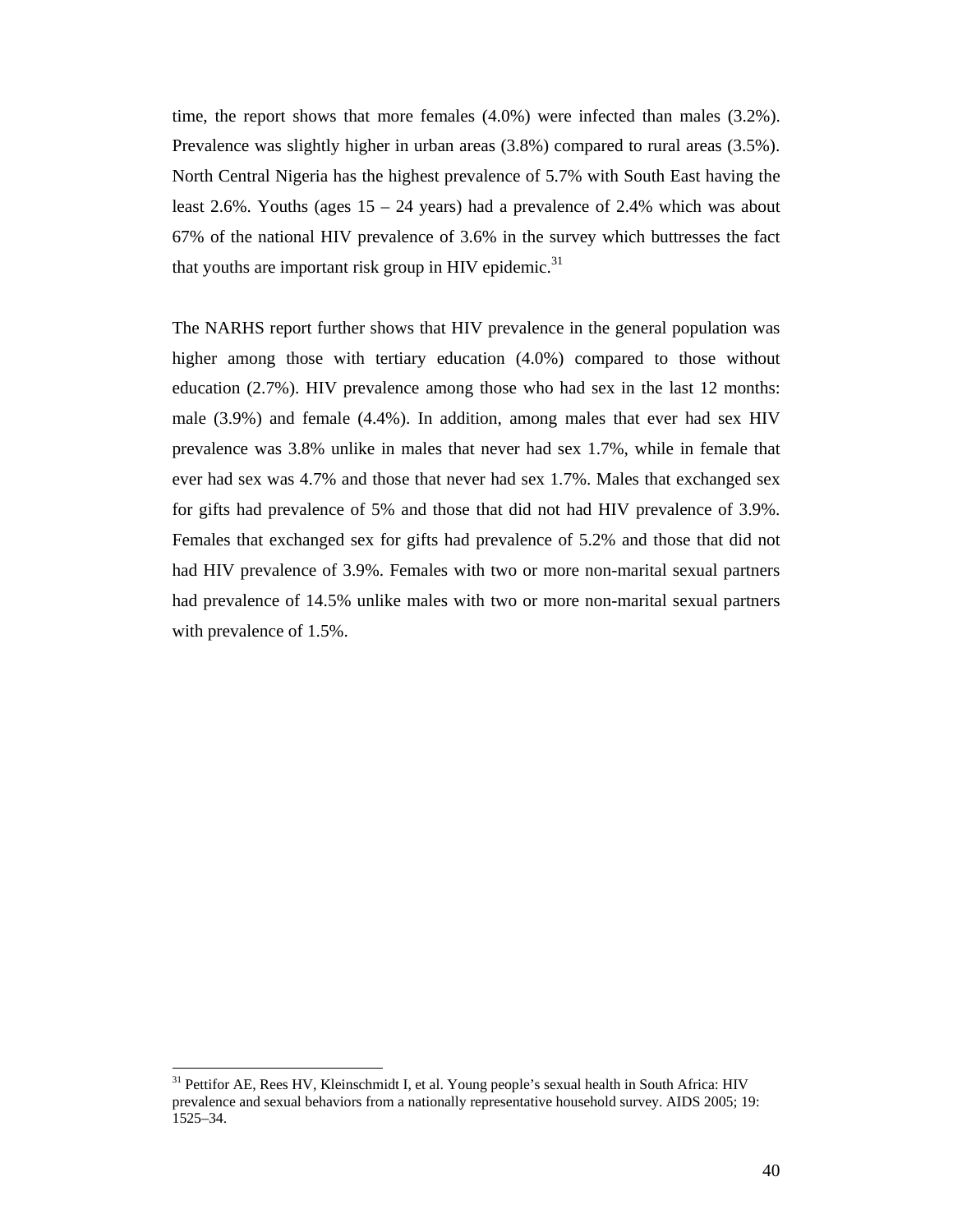

*Source: FMOH NARHS 2007* 

In the most recent 2008 sentinel survey, national HIV prevalence for women attending ANC was 4.6%. Nigeria has a generalized epidemic with a prevalence above 1% as defined by UNAIDS/WHO Working Group in 2000. This sentinel survey was carried out in the 36 states of Nigeria and the Federal Capital Territory (FCT). The results of the survey indicate that Ekiti state in the South West zone of Nigeria had the lowest prevalence of 1.0%, while Benue state in North Central zone had the highest prevalence of 10.6%. Additionally, Bwari local government area in the Federal capital territory had the highest site prevalence of  $22\%$ .<sup>34</sup>

The ANC survey report shows women with primary, secondary and tertiary education had HIV prevalence of 5.1%, 5.8% and 4% respectively. Single women had higher HIV prevalence than married women (5.9% versus 4.7%). HIV prevalence was 5.4% in North Central zone with rural prevalence of 4.7% and urban prevalence of 6.2%. North East had prevalence of 4% with rural prevalence 3.1% and urban prevalence 4%. North West had prevalence of 2.4% with rural prevalence 2% and urban prevalence 2.6%. South East had prevalence of 3.7% with rural prevalence 3.4% and urban prevalence 5.4%. South West had prevalence of 2.0% with rural prevalence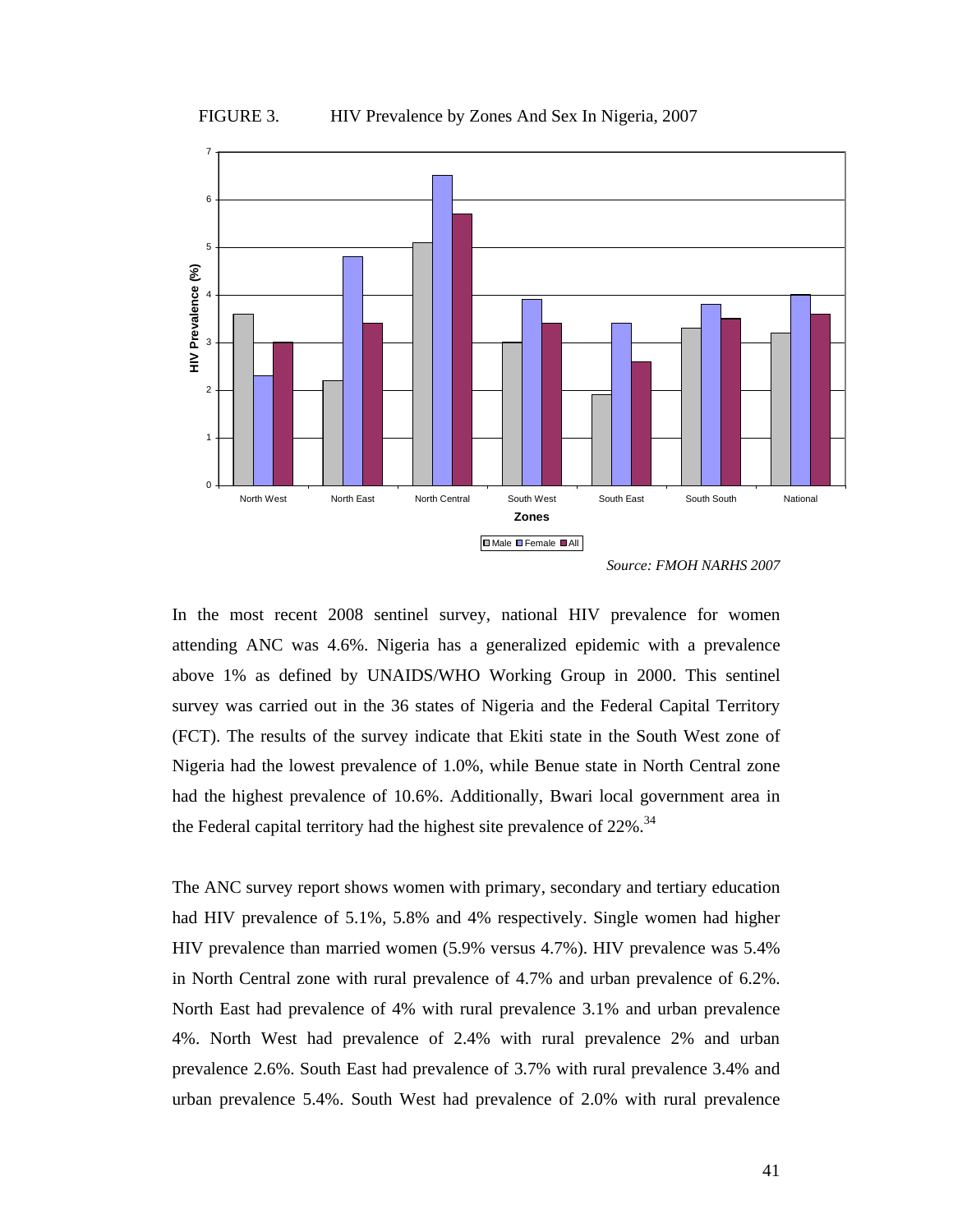1.7% and urban prevalence 2%. South-South had prevalence of 7% with rural prevalence 4% and urban prevalence 7.1%.

Furthermore, five states namely; Plateau, Gombe, Zamfara, Bauchi and Ekiti showed a consistently decreasing HIV prevalence from 2001 to 2008 in antenatal sentinel survey.

FIGURE 4. Geographic Distribution of HIV Prevalence by States: Federal Ministry of Health ANC 2008 Report



In figure 5, there was a noticeably declining trend among women aged 15-24years from 2001-2008.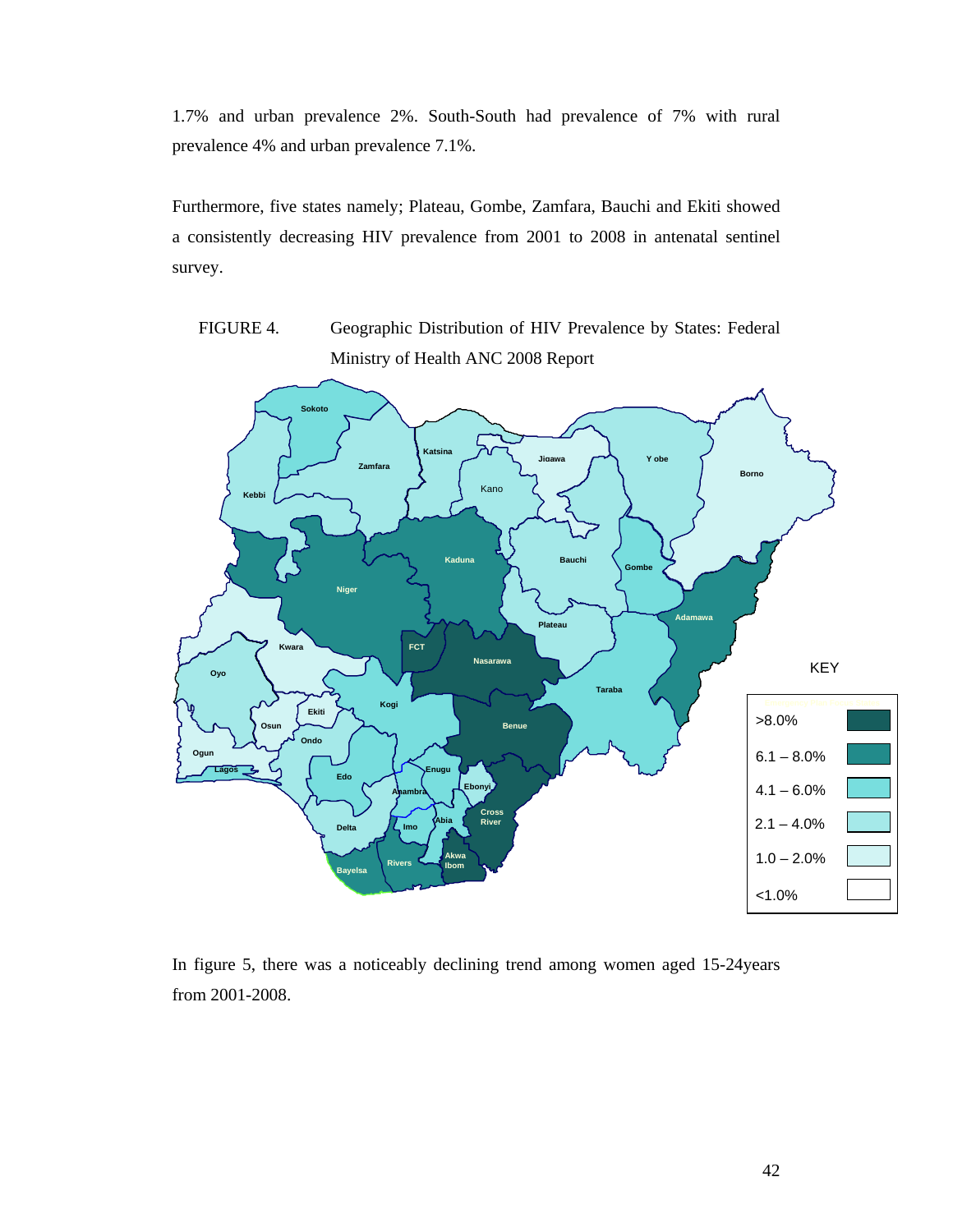

FIGURE 5. HIV Prevalence among young women aged 15-24 in Nigeria, 2008

*Source: ANC Sentinel Surveys, FMOH* 

The graph below (figure 6) shows zonal trend in ANC surveys from 2003 to 2008 to appreciate the magnitude and trend of the epidemic in Nigeria.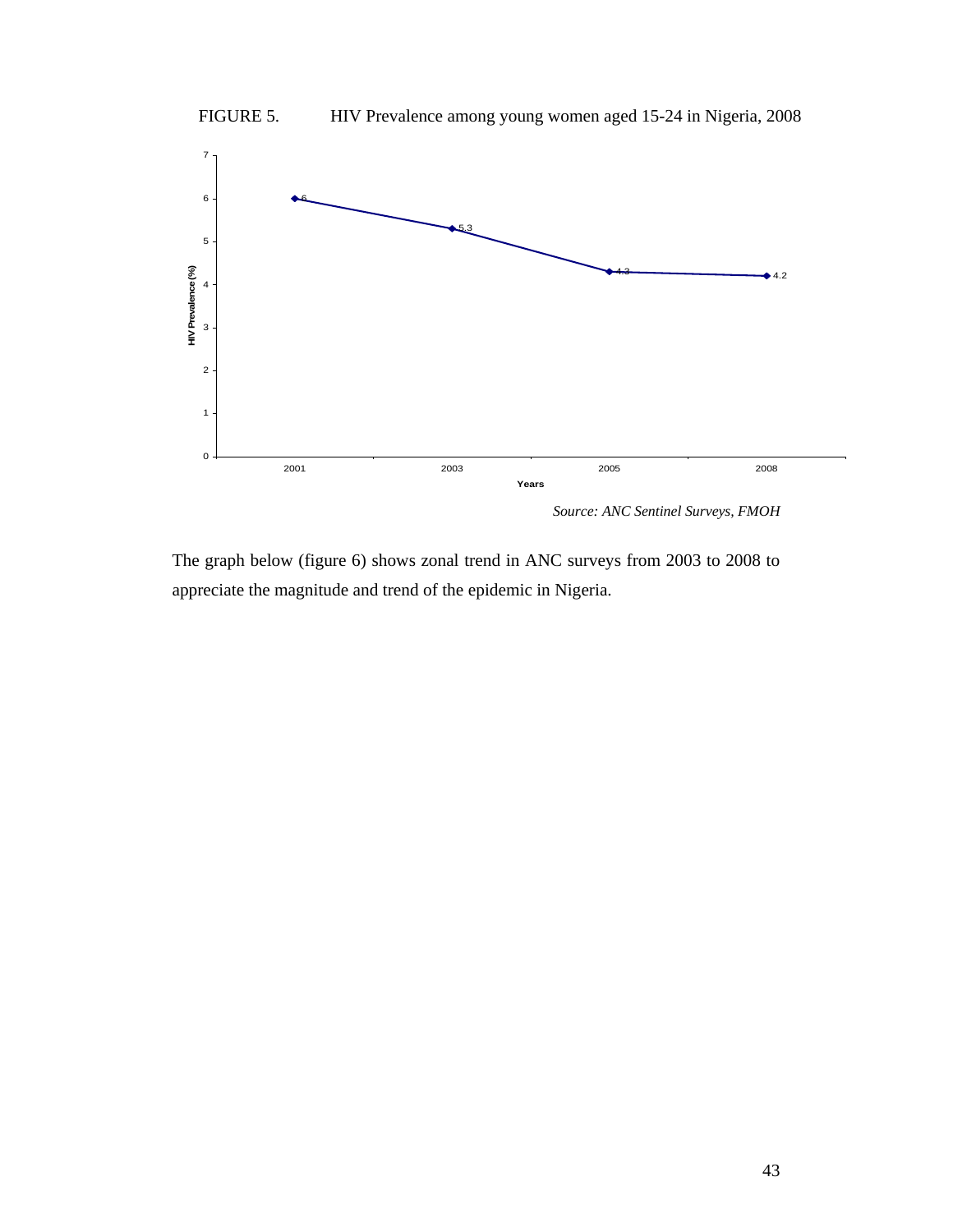

Similarly, urban and rural trends in HIV epidemic are shown below: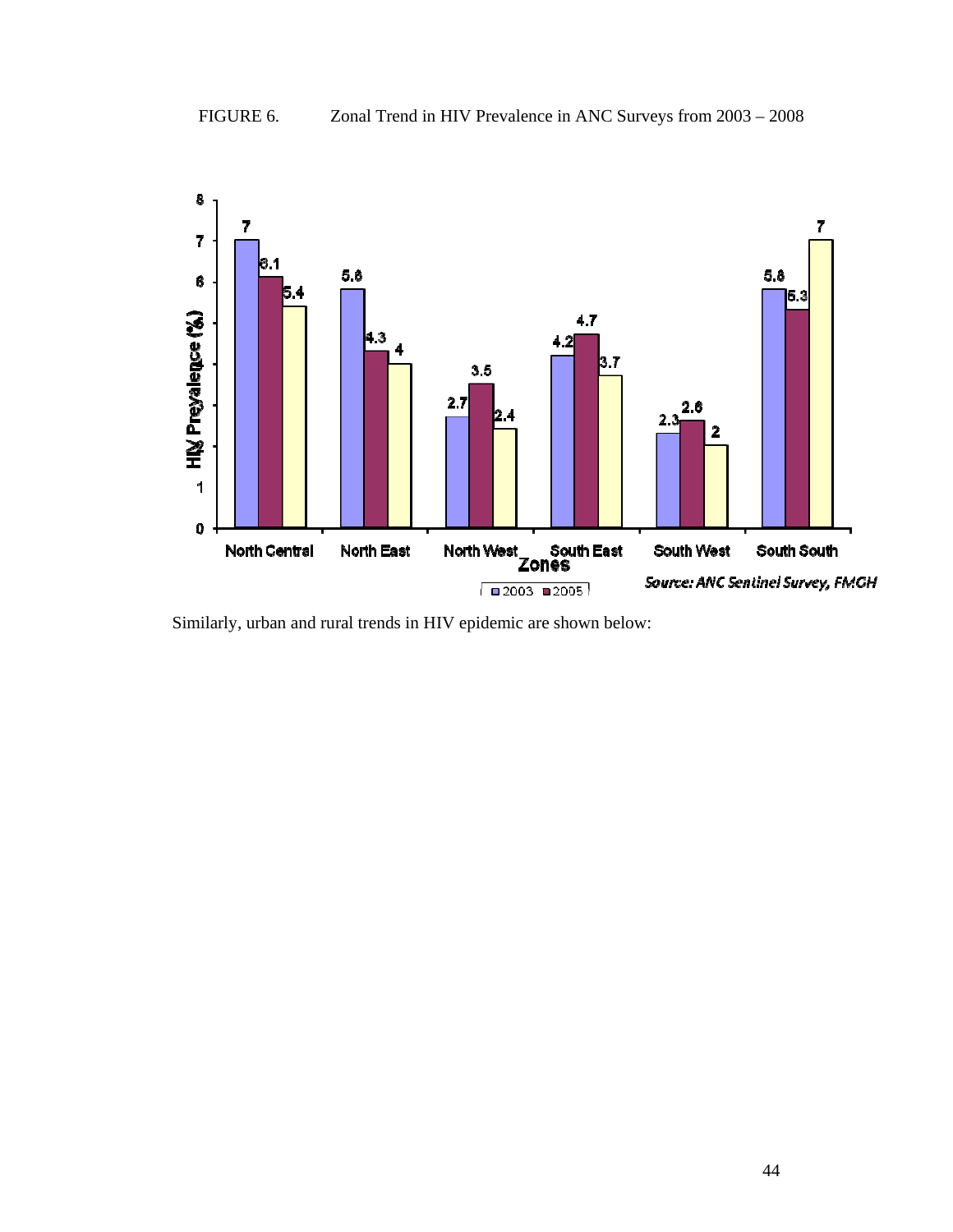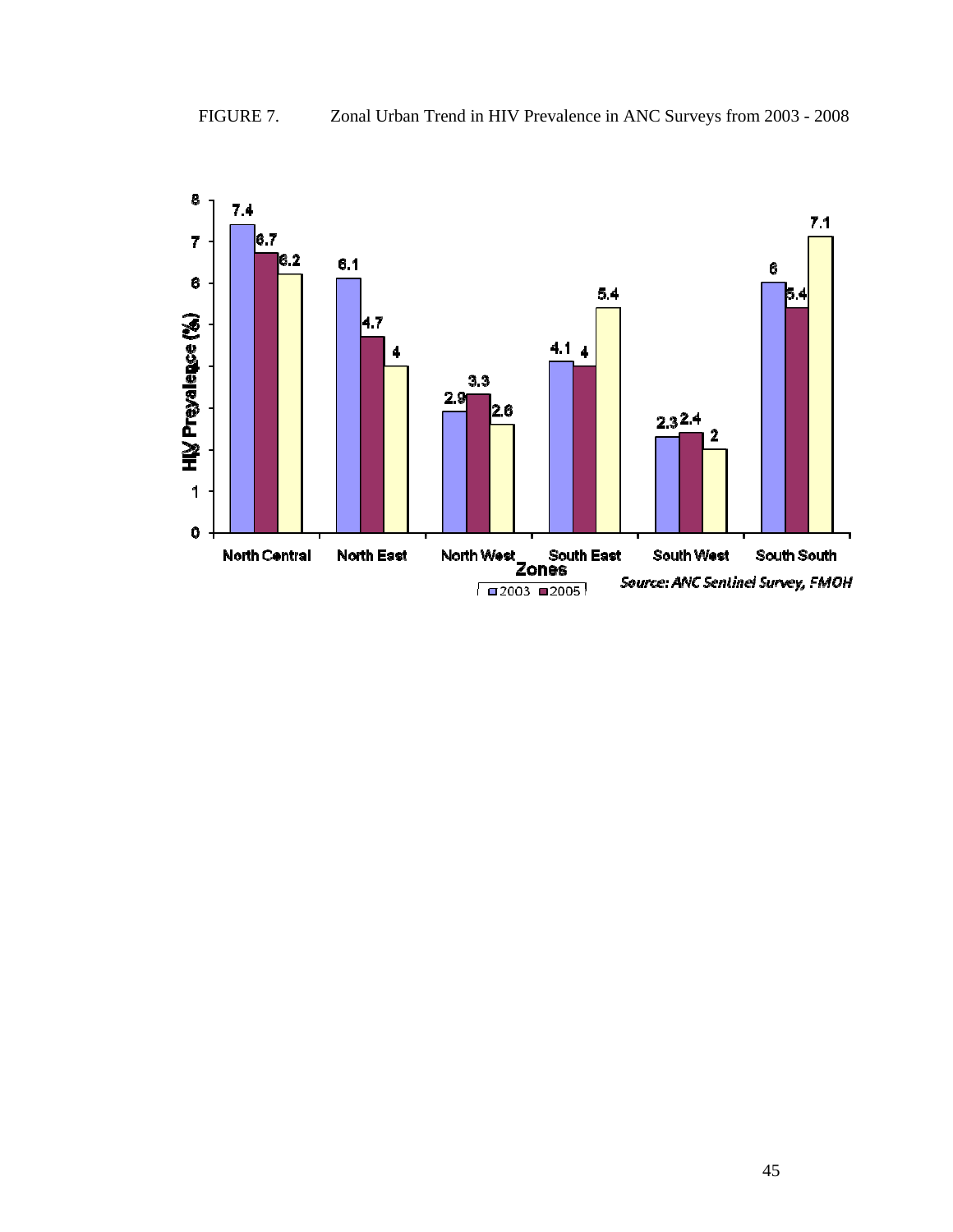

Tables 4 and 5 below show states with high HIV prevalence and states with low prevalence:

TABLE 4. States with High Prevalence (ANC 2008)

| <b>States</b> | Prevalence rates $(\% )$ |
|---------------|--------------------------|
| Benue         | 10.6                     |
| Nassarawa     | 10.0                     |
| F.C.T         | 9.9                      |
| Akwa-Ibom     | 9.7                      |
| Cross-rivers  | 8.0                      |
| Rivers        | 7.3                      |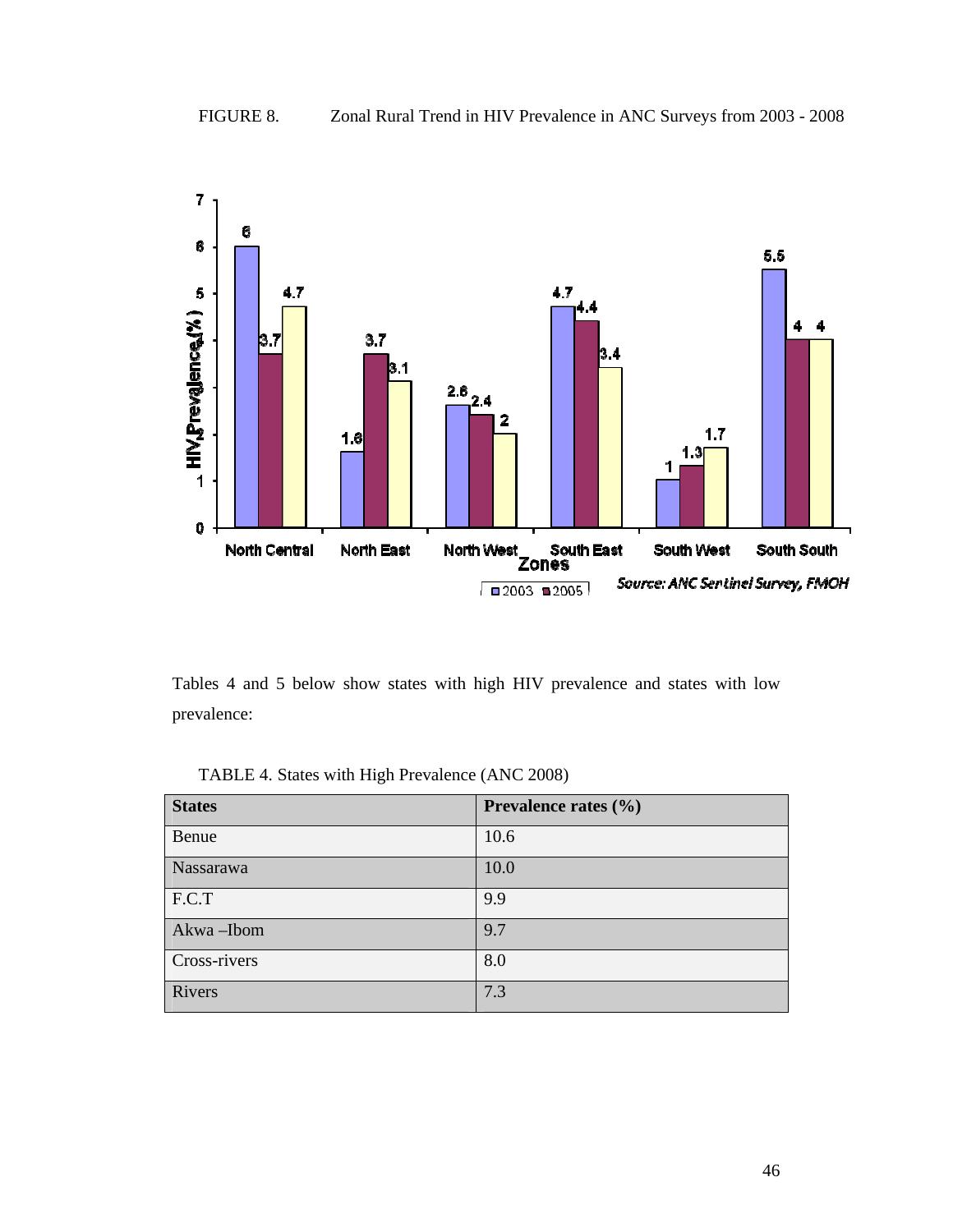|  |  | TABLE 5. States with Low Prevalence (ANC 2008) |
|--|--|------------------------------------------------|
|  |  |                                                |

| <b>States</b> | Prevalence rates (%) |
|---------------|----------------------|
| Ekiti         | 1.0                  |
| Osun          | 1.2                  |
| Jigawa        | 1.6                  |
| Ogun          | 1.7                  |
| Kwara         | 1.8                  |
| <b>Borno</b>  | 2.0                  |
| Zamfara       | 2.1                  |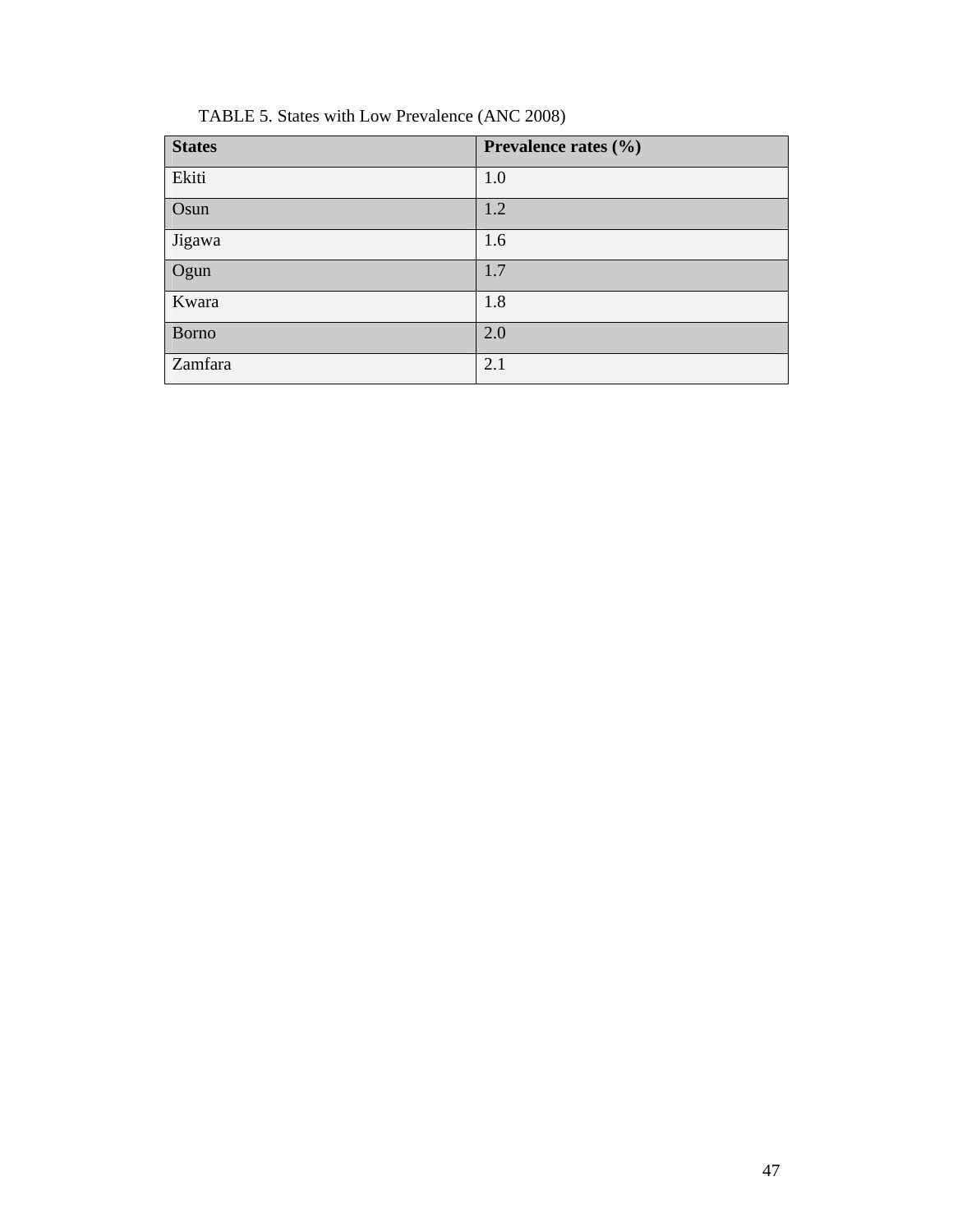FIGURE 9. HIV Prevalence among Pregnant Women attending ANC by State in Nigeria, 2008



## **4.2. Prevalence among Different Age Groups**

The ANC survey report shows that age group  $25 - 29$  years had the highest HIV prevalence with age group 40- 44 years having the lowest prevalence.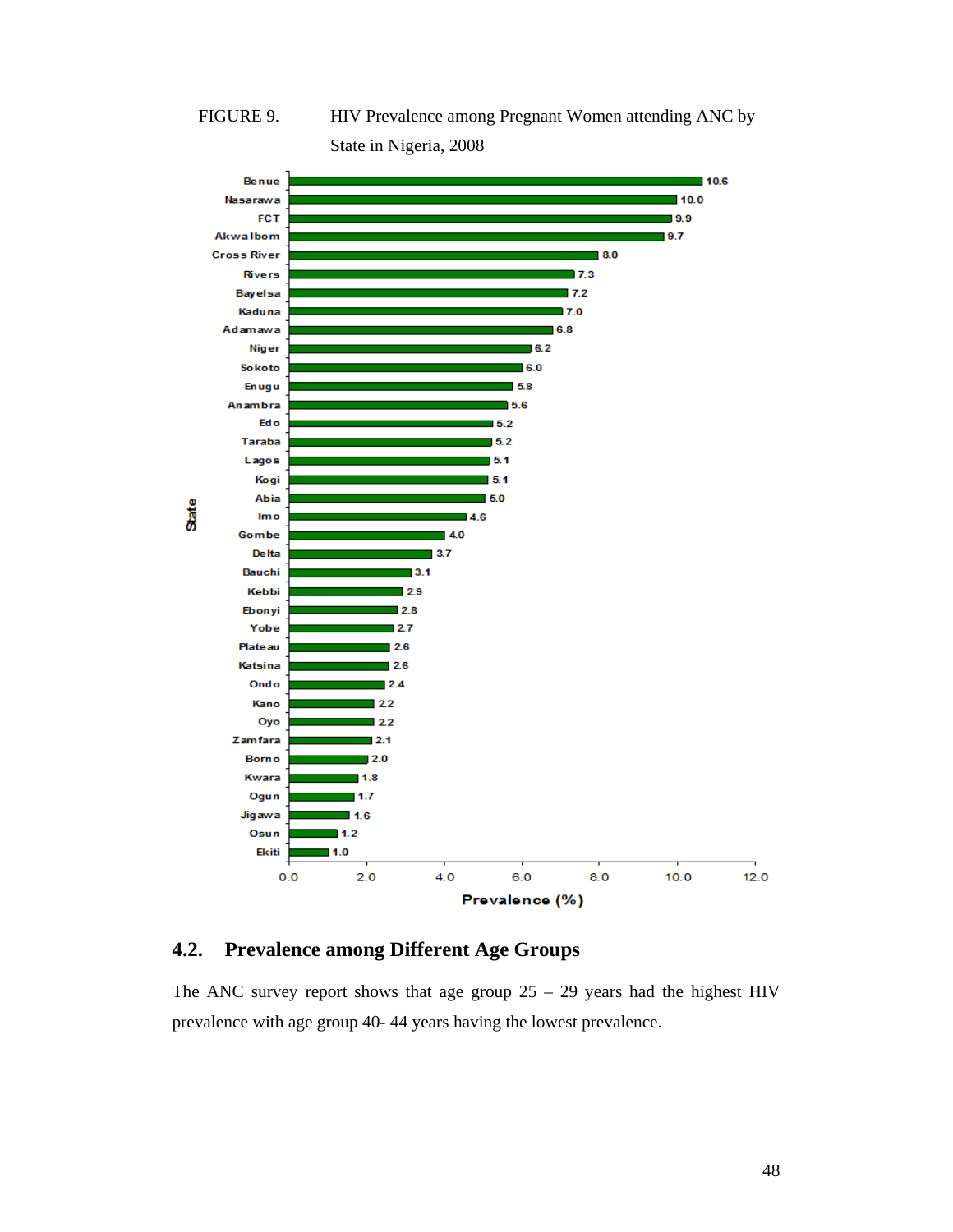



With the current HIV prevalence of 4.6%, it was estimated that the number of people living with HIV at the end of 2010 will be 3.11 million using Estimation and Projection Package (EPP) and Spectrum models. The number of new infections will be 339,016 (males 150,351 and females 186,665); total number that will require antiretroviral therapy will be 910,850 (adults 807,166 and children 103,684). Estimated annual AIDS deaths in 2010 will be 181,774 (males 81,728 and females 100,046). Furthermore, the number of children orphaned by HIV will be about 2.2 million and the number of HIV positive pregnant women will be 243,730.

However, National response targets from the Nigerian National Response Information Management System Operation Plan 2007 – 2010 are reduction of HIV prevalence by 25%; prevention of 55% of new HIV infections and treatment of 550,000 HIV positive people by 2010. Hence, Nigeria is committed to intensifying programs aimed at increasing HIV prevention and treatment efforts.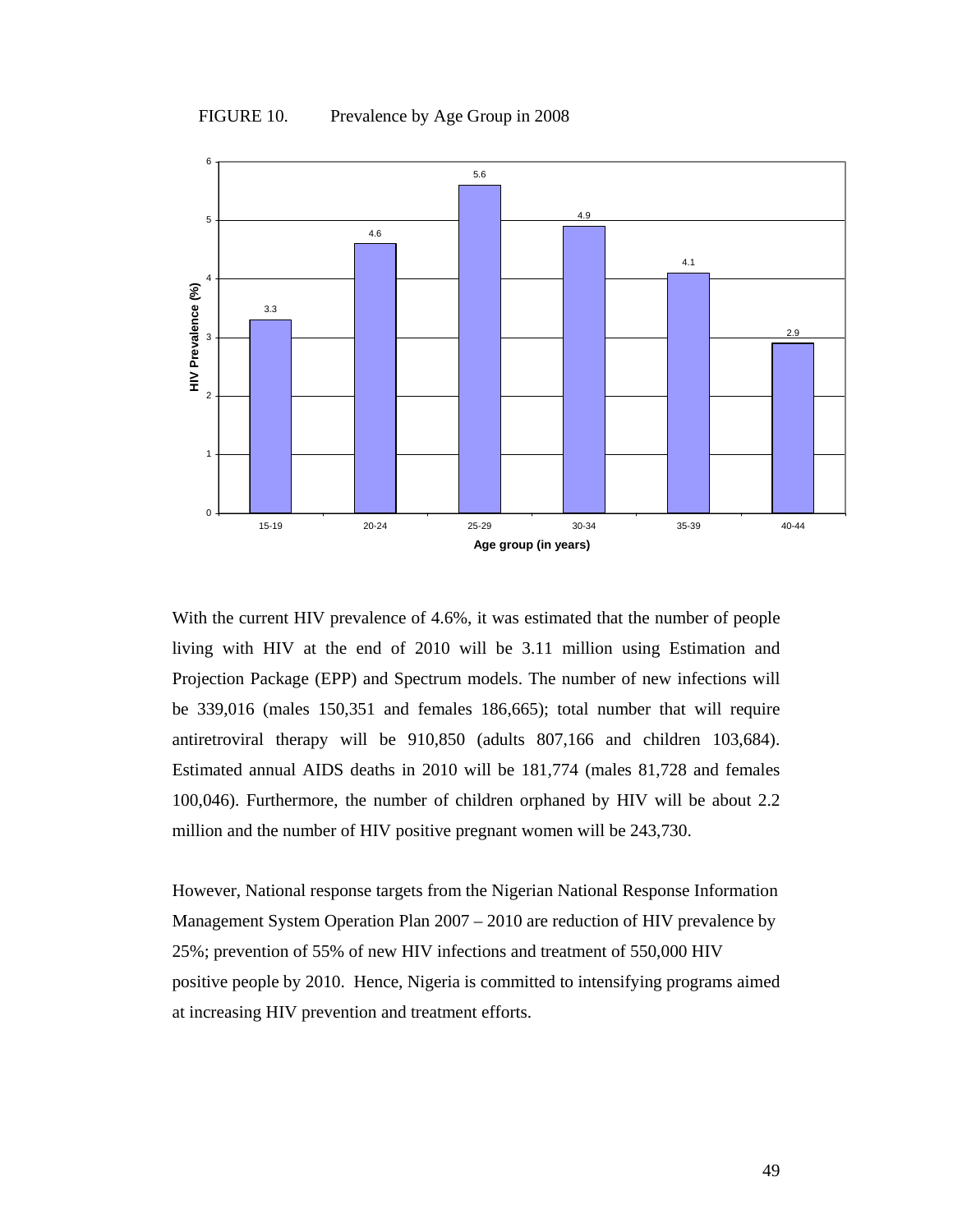## **4.3. Mode of HIV Transmission in Nigeria**

Nigeria undertook modes of transmission (MOT) modeling in 2009. The UNAIDS Modes of Transmission model was undertaken by the National Country Team, with support from UNAIDS and the World Bank, and was built on the World Bank epidemiology and response synthesis project in Nigeria. The model estimates the distribution of new infections and identifies populations at highest risk for HIV infection.

Moreover, the modes of transmission model has the potential of contributing to the understanding new infections, drivers of the epidemic and ongoing efforts in HIV prevention response in Nigeria among general populations and various target groups. MOT can assist in priority setting for resource allocation towards national prevention interventions, and strengthening policy, programmatic and research recommendations towards national prevention goals and strategic framework.

The model shows that high-risk groups will significantly contribute to new HIV infections. These high risk groups are about 1% of the general population, and are men that have sex with men, female sex workers and injecting drug users. They will contribute almost 23% of new infections. Also, the high risk groups and their partners will contribute 40% of new infections. However, people practicing low-risk sex in the general population will contribute 42% of the infections due to low condom use and high sexual networking. $32$ 

 $\overline{a}$ 

 $32$  UNAIDS 2009 Report: Modes of HIV Transmission in Nigeria: Analysis of the Distribution of New HIV Infections in Nigeria and Recommendations for Prevention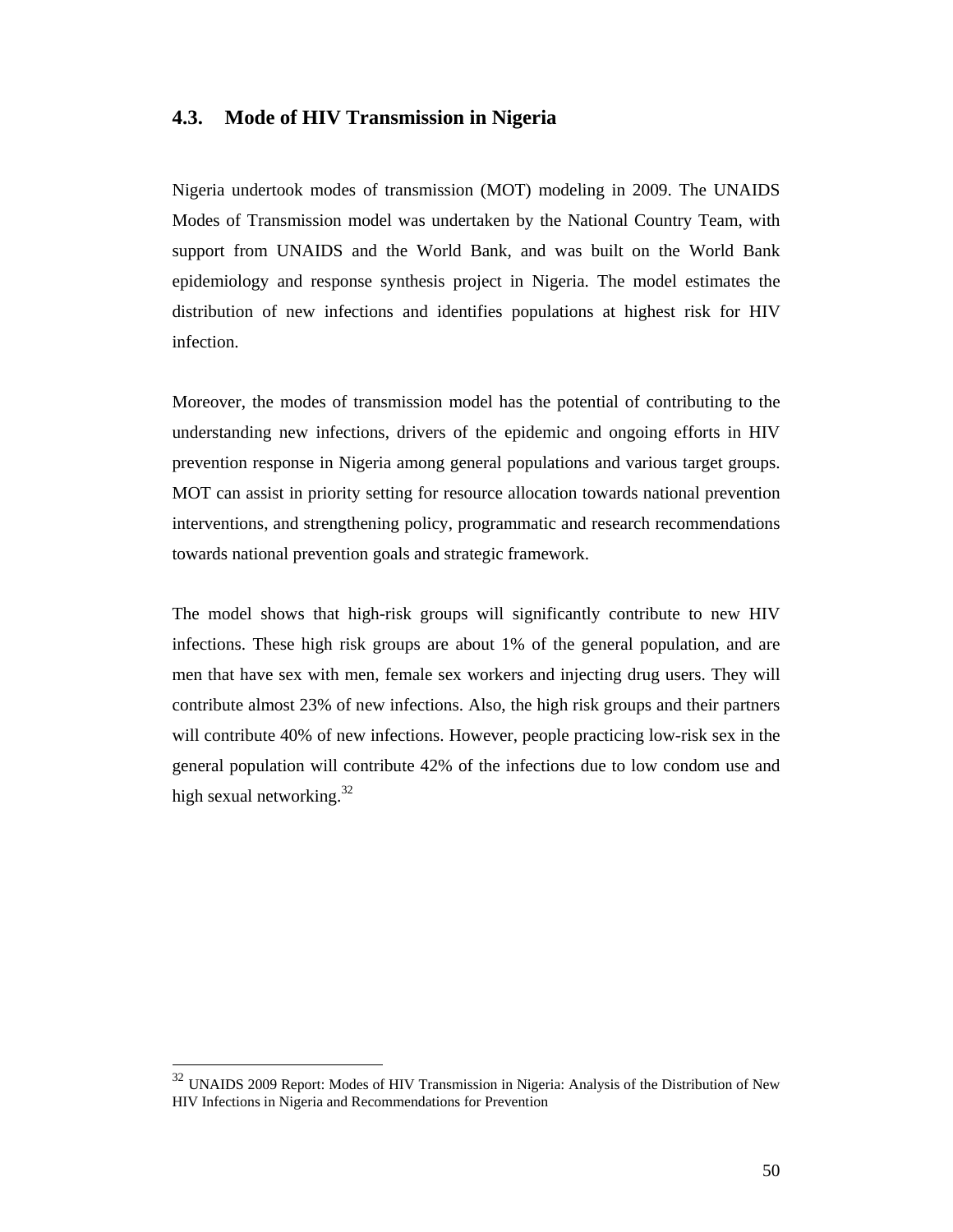

# FIGURE 11. Modes of Transmission 2009 Result<sup>37</sup>

## **4.4. HIV Prevalence among Most at Risk Population (MARP)**

HIV/AIDS Integrated Biological and Behavioral Surveillance Survey (IBBSS) was conducted in 2007 among sub-populations whose behaviors or occupations expose them to higher risk of acquiring or contracting sexually transmitted infections (STI). These sub-groups include men who have sex with men (MSM), female sex workers (FSW), injecting drug users (IDU), transport workers (TW) and uniformed service personnel. They are often neglected in prevention programs. The survey was conducted in five states namely: Anambra, Cross River, Edo, Kano, Lagos and the Federal Capital Territory (FCT) with the objectives of obtaining baseline data on risk behavior; determining the prevalence of HIV infection and syphilis; and assessing their knowledge and beliefs about STI.<sup>33</sup>

<sup>38</sup> <sup>38</sup> Federal Ministry of Health (2007) Integrated Bio-Behavioural Surveillance Survey Among Most at Risk Populations in Nigeria. Abuja: National AIDS/STIs Control Programme (NASCP), Nigeria (IBBSS 2007)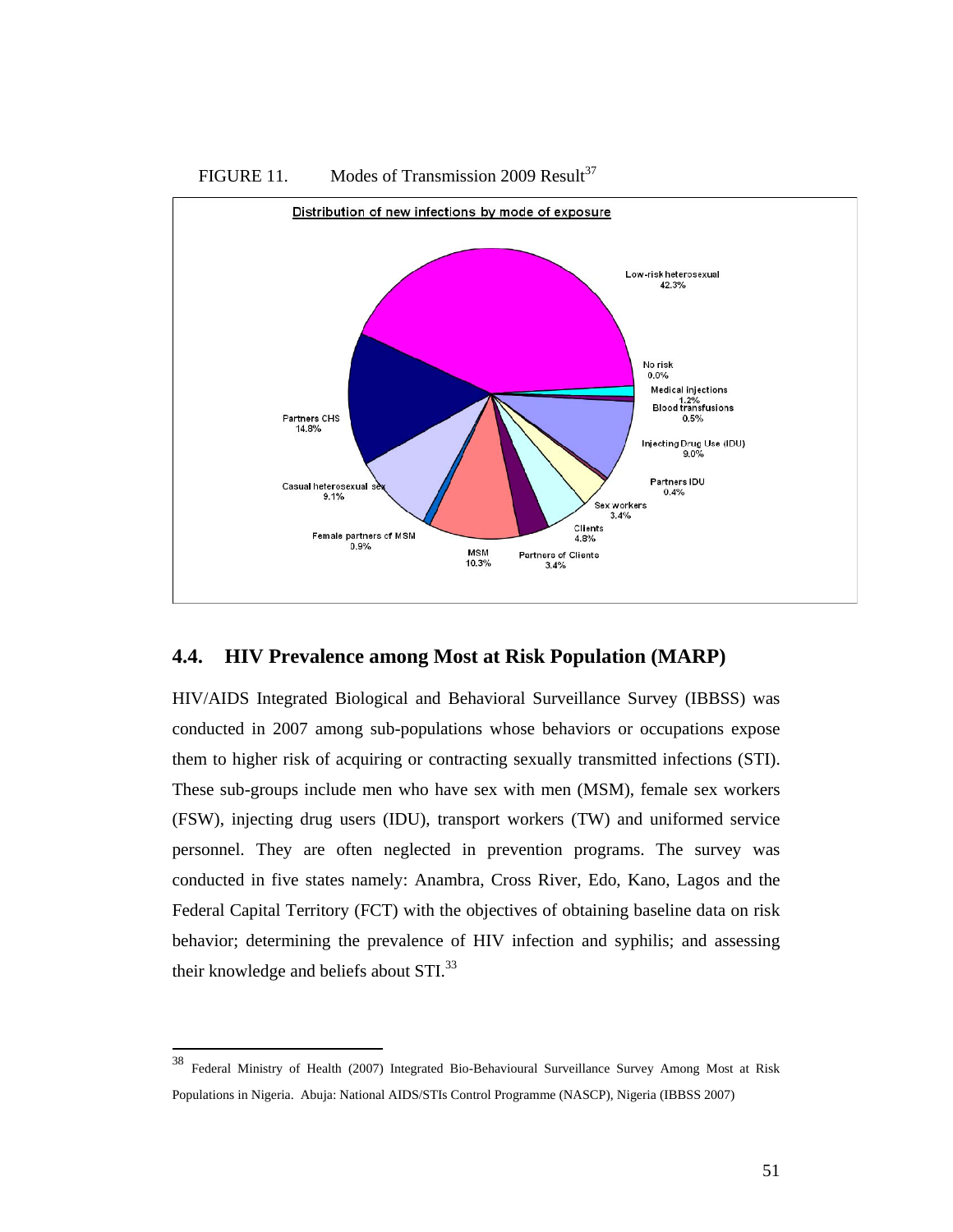Despite decreases in HIV prevalence in Nigeria, new epidemic foci arose among subgroups often neglected in HIV prevention and control programs.

Individual-level risks for HIV acquisition and transmission within the sub-populations are critical in the diverse ongoing epidemics and are impacted by social, structural, and sub-population-level risks and protections.<sup>34,35</sup>



*Source: IBBSS Report 2007* 

l

HIV prevalence was highest among female brothel-based sex workers (37.4%); followed by non-brothel-based sex workers (30.2%); MSM (13.5%); IDU (5.6%); transport workers (3.7%); police (3.5%) and armed forces (3.1%).

 $34$  Rhodes T, Simic M. Transition and the HIV risk environment. BMJ 2005; 331:220–3

<sup>&</sup>lt;sup>35</sup> Beyrer C. HIV Epidemiology Update and Transmission Factors: Risks and Risk Contexts—16th International AIDS Conference Epidemiology Plenary. Clinical Infectious Diseases 2007; 44:981–7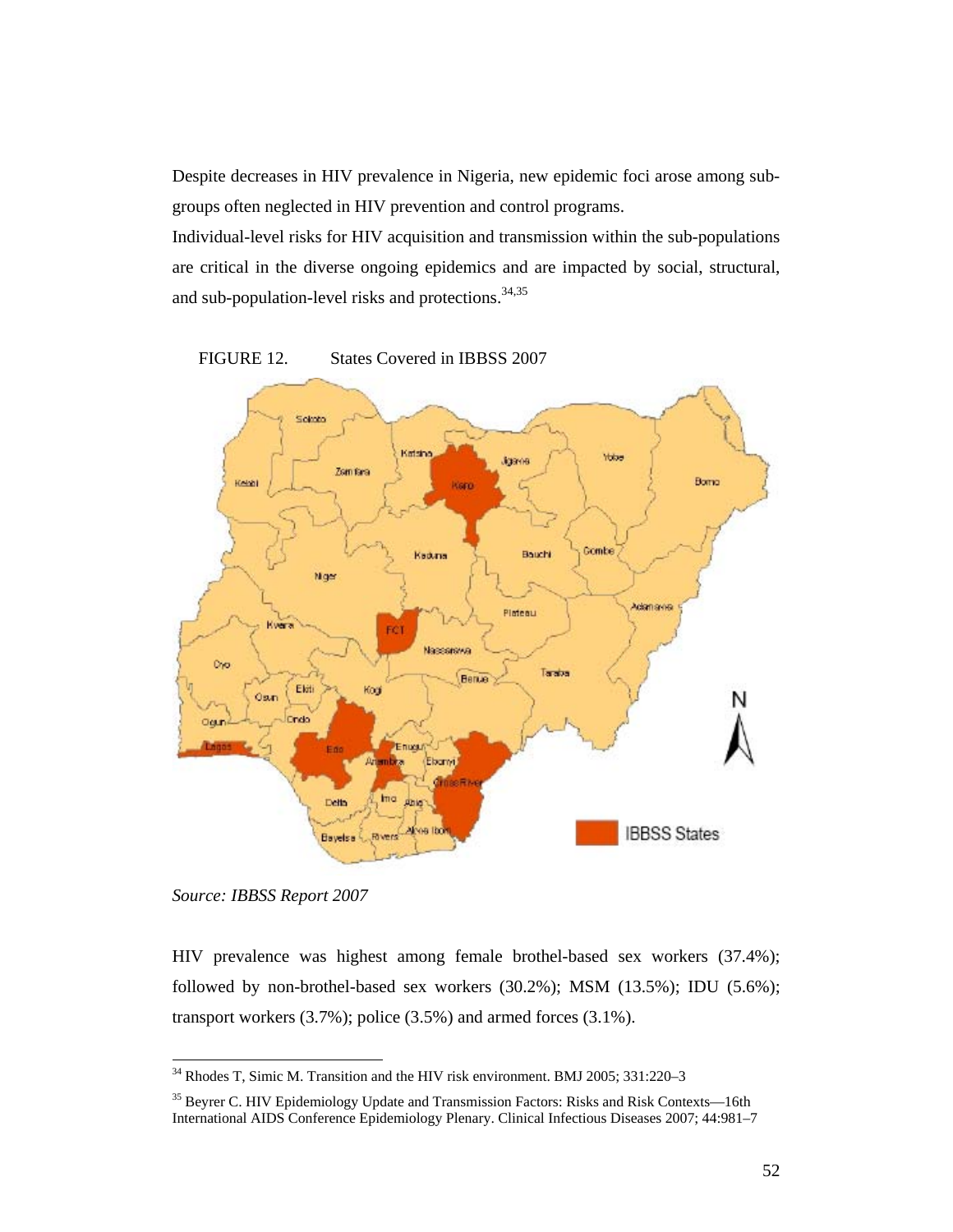

## FIGURE 13. HIV Prevalence among high Risk Groups

#### **Female sex workers (FSW) Brothel based and non brothel based.**

Female sex workers were the sub-group most affected by HIV/AIDS in Nigeria. The IBBSS 2007 shows different HIV prevalence among FSW in different states. Federal Capital Territory (FCT) and Kano recorded the highest prevalence. In FCT, HIV prevalence was 49.2% and Kano state was 49.1% among brothel-based FSW. Lagos had the lowest prevalence of 23.5% (brothel-based) and 12.9% (non-brothel based), this may be due to the high condom use (98.2% in brothel based and 98.6% among non brothel based). Alcohol abuse was common among FSW with a quarter or more consuming alcohol daily. However, the survey shows condom use was lower in sexual relationships with boyfriends (38.1% in brothel based and 46.1% in non-brothel based) and casual partners (83.2% in brothel based and 84.8% in non brothel based) as this is a potential bridge in the spread of HIV to the general population.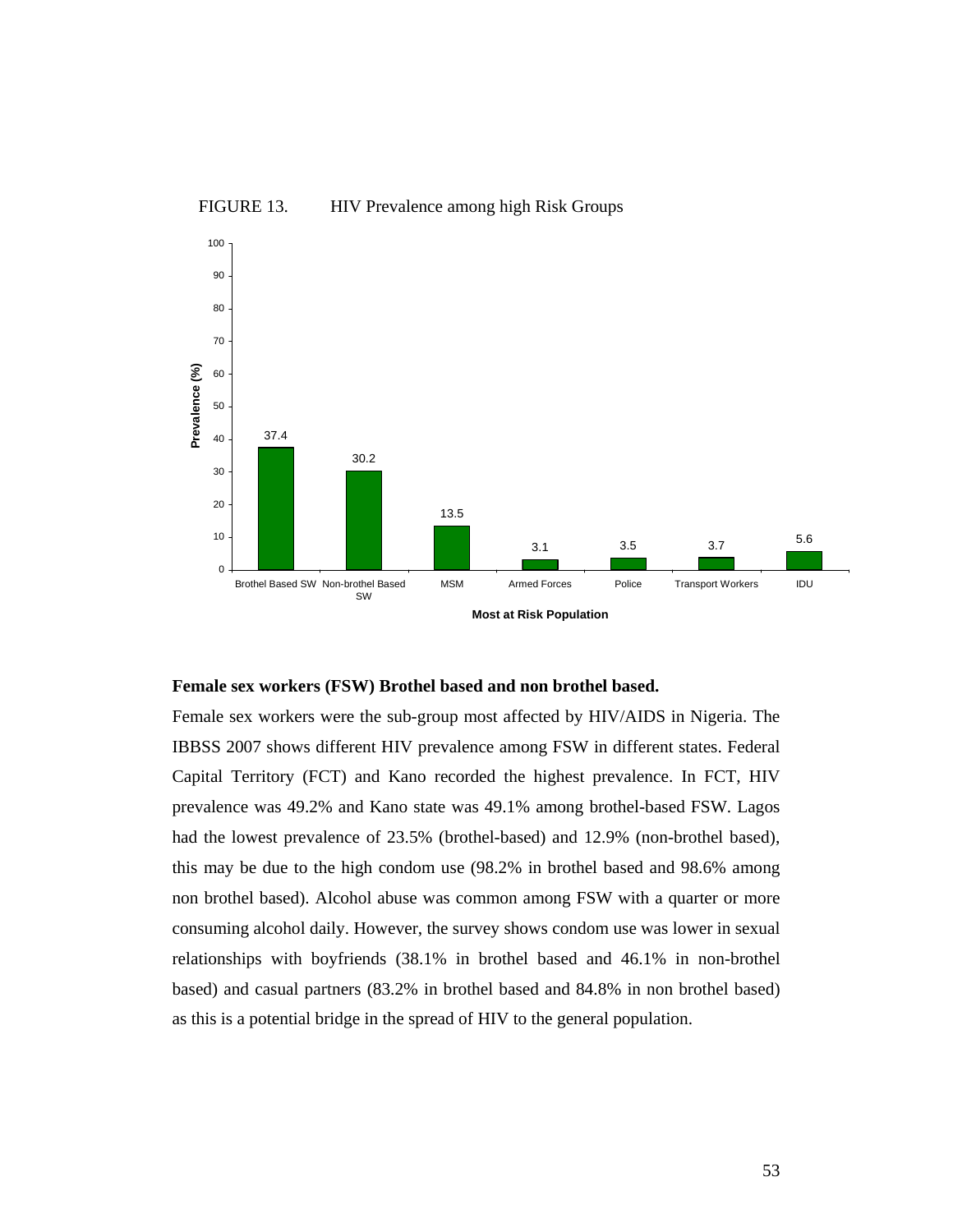FIGURE 14. HIV Prevalence among Brothel & Non-brothel based Female Sex Workers





### **Men that have sex with men (MSM)**

Men that have sex with men were surveyed in three states namely: Lagos, Kano and Cross River states. The overall prevalence among MSM was 13.5%. However, there was considerable variation in the three states with Lagos having a prevalence of 25.4%, Kano 11.7% and Cross Rivers 2.8%. The MSM were a younger group compared to other risk groups with about 75% less than 25 years. MSM had high knowledge of HIV prevention. None had syphilis. Consistent condom use was lower among MSM than FSW. Similarly, there was a low level of exposure to interventions among MSM with about one quarter receiving safe sex education from peer/outreach workers. Due to low consistent condom use in anal sex and high biological risk of HIV acquisition associated with unprotected anal sex, HIV prevalence may worsen among this group and may affect the general population since there is sexual networking with female partners.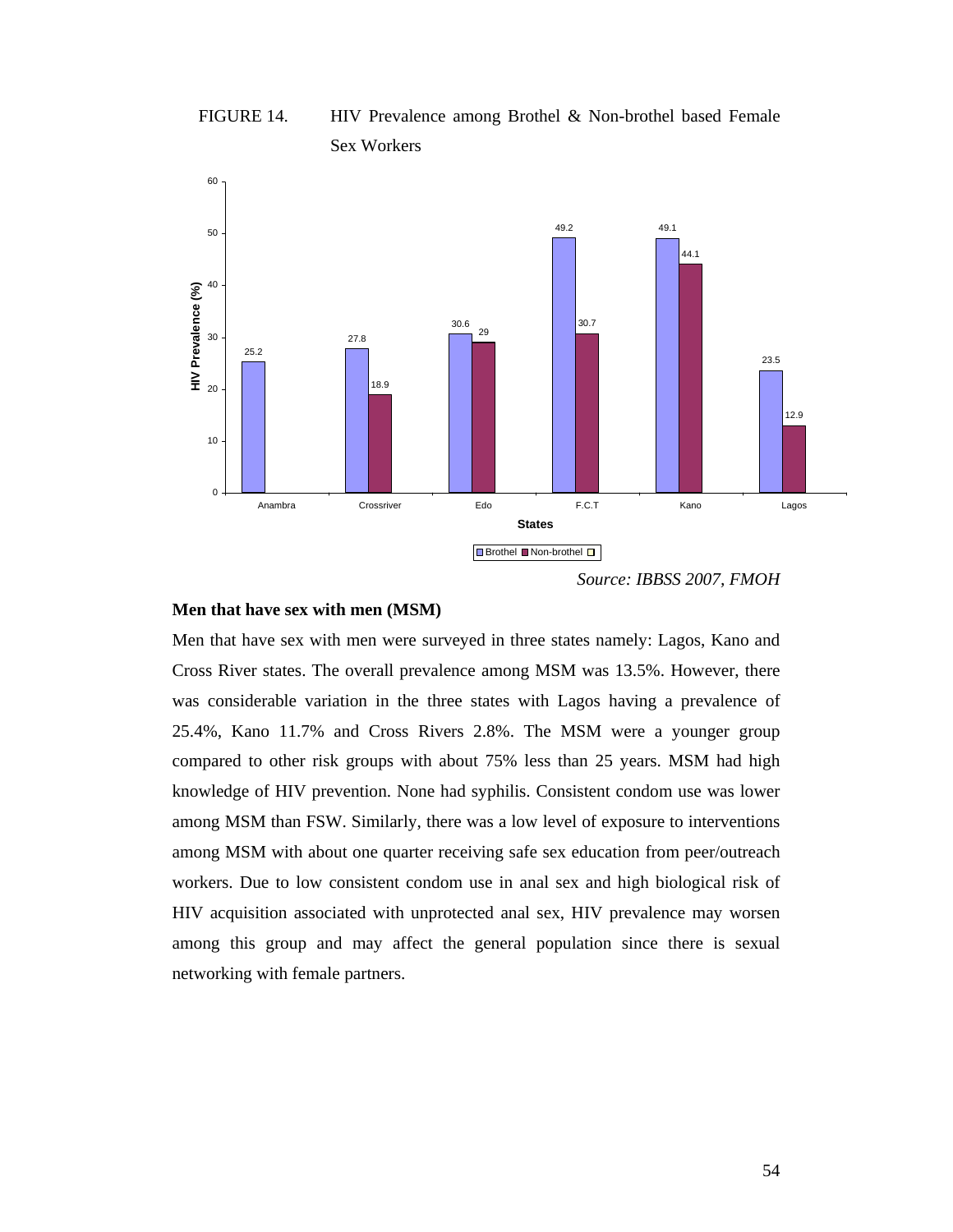#### **Injecting drug users (IDU)**

The three states (Kano, Lagos and Cross River) surveyed in the IBBSS 2007 showed that injecting drug users had the third highest HIV prevalence after FSW and MSM. Kano had a prevalence of 10%, Lagos 3% and Cross River 3%. IDU are equally younger and about 60% were sexually active in Kano and Lagos. However, IDU based in Kano were of great concern as they injected drugs more than once a day and less than 40% of them consistently used sterilized injecting needles. About 20% of the IDU reported sex with FSW, with low condom use. There was a low prevalence of syphilis (1.2%); over five percent of IDU reported STI symptoms; and about 60% had received HIV education in the past 12 months of the survey.



FIGURE 15. HIV Prevalence by States among IDU and MSM

*Source: IBBSS 2007, FMOH*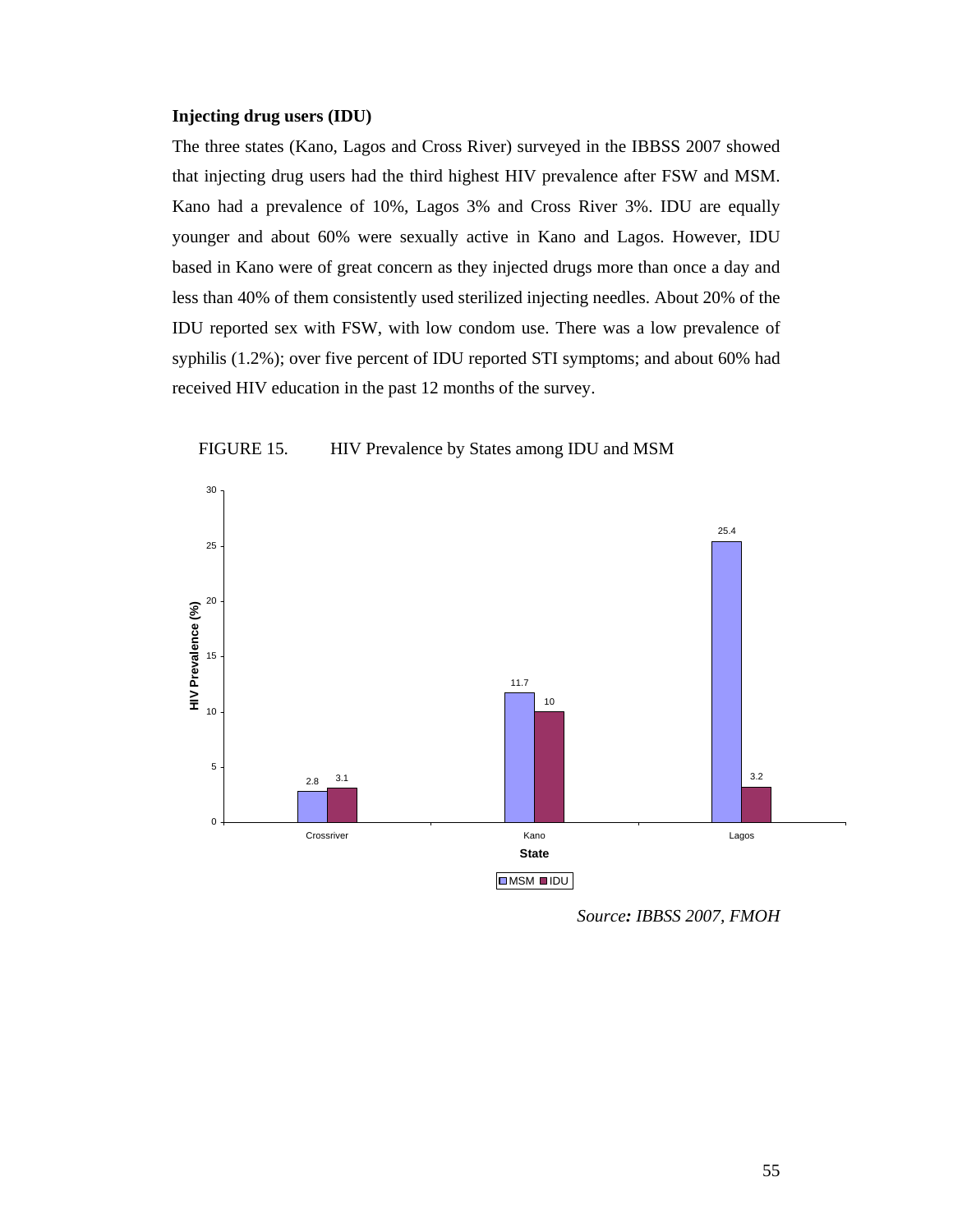### **Armed forces/Police/Transport workers**

The bio-behavioral survey done among uniformed service personnel and transport workers in certain states in the country showed that there were considerable variations in HIV prevalence.

The table below shows HIV prevalence among transport workers and uniformed service personnel for Anambra, Cross River, Edo, F.C.T, Kano and Lagos.

| <b>States</b> | <b>Transport</b> | <b>Police</b> | <b>Armed forces</b> |
|---------------|------------------|---------------|---------------------|
|               | workers          |               |                     |
| Anambra       | 5.8%             | 4.3%          | 7.6%                |
| Cross river   | 6%               | 3.9%          | 3.5%                |
| Edo           | 2.3%             | 2%            | 3.9%                |
| F.C.T         | 7.2%             | 7.3%          | 1.1%                |
| Kano          | 1.4%             | 4.4%          | 3.7%                |
| Lagos         | 2.8%             | 2.5%          | 2.1%                |

TABLE 6. Prevalence among Armed forces/Police/Transport workers





*Source: IBBSS 2007, FMOH*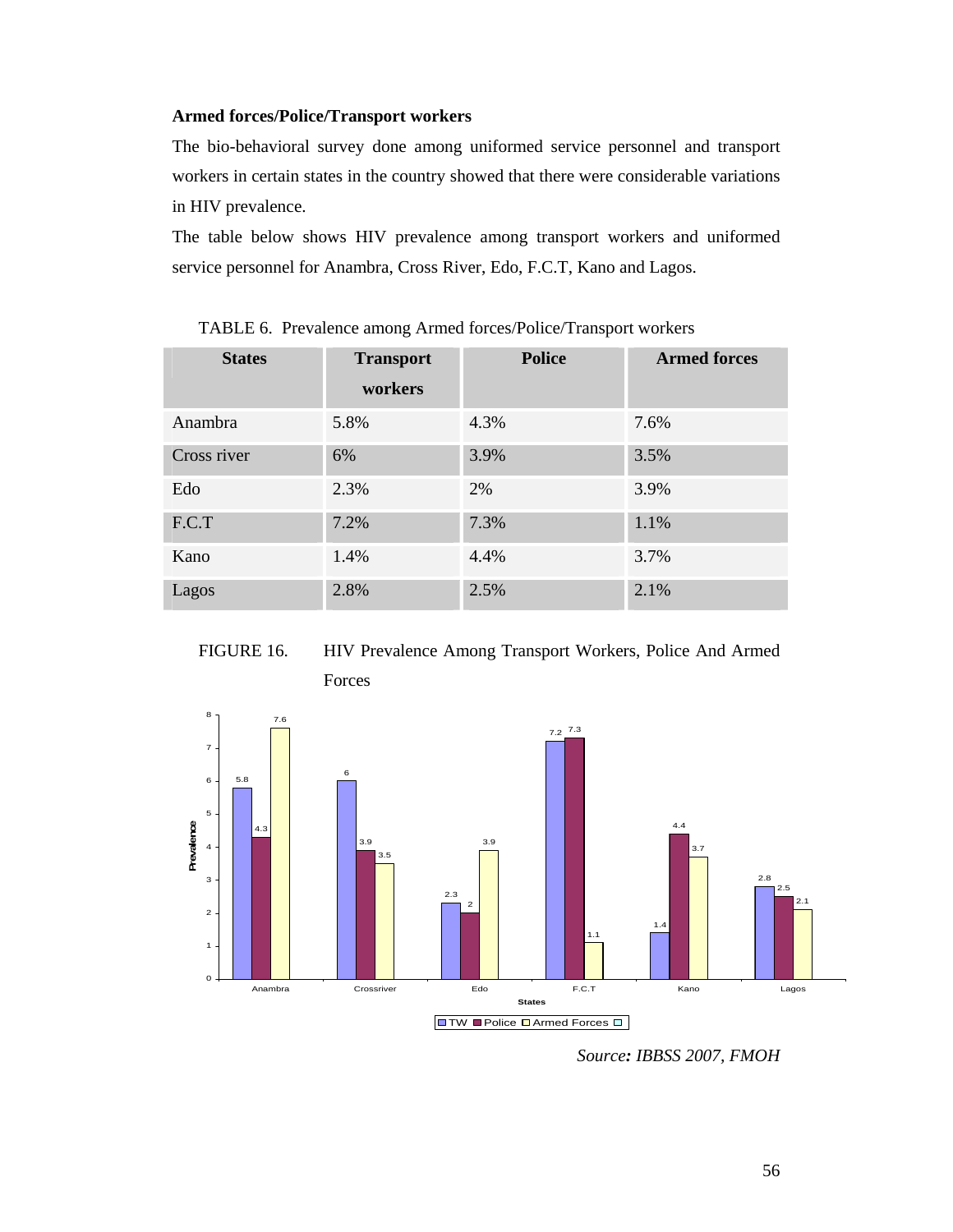Transport workers, armed forces and police had the lowest prevalence of HIV ranging from 3.1 - 3.7% in the IBBSS 2007. These sub-populations engaged in multiple partnerships in the past 12months of the survey with armed forces, police and transport workers having 37.3%, 29.4% and 37.9% respectively.

A sub-analysis by gender among the police force indicated a higher HIV prevalence among women especially in FCT. Consistent condom use among their male counterpart may be responsible for lower HIV prevalence.<sup>38</sup>





*Source: IBBSS 2007, FMOH*

#### **Syphilis prevalence**

The IBBSS survey indicated a very low level of Syphilis. No syphilis was detected among MSM. The syphilis level was one percent or less among police, non-brothel based FSW and the armed forces.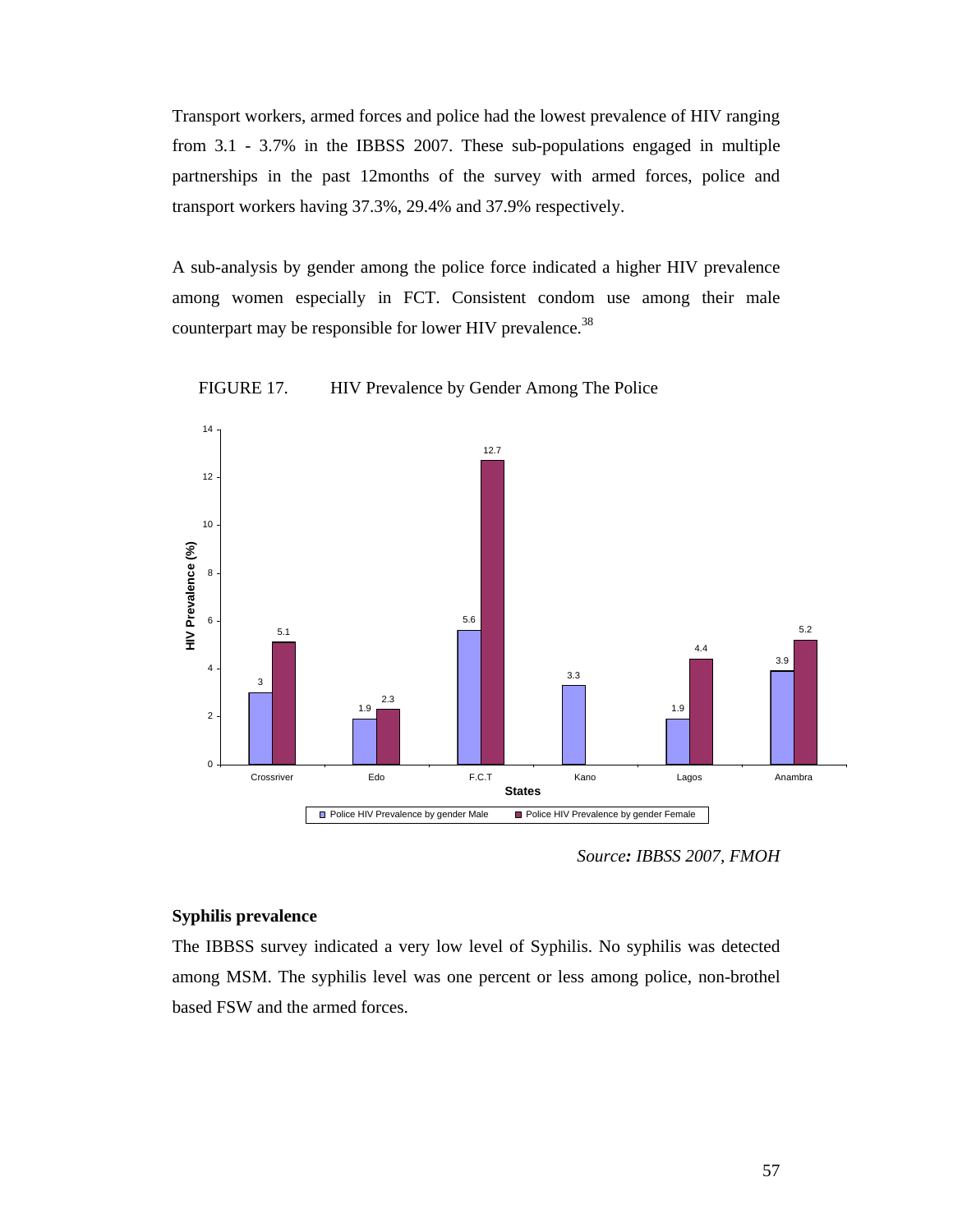



*Source: IBBSS 2007, FMOH*

Generally, there is a need to target most at risk populations (MSM, FSW, Transport Workers and Uniformed Service Personnel) with more prevention interventions based on IBBSS and MOT analyses of their contributions to HIV prevalence and where new infections are likely to occur among them and partners/clients.<sup>36</sup>

## **Policy Documents in Nigeria as at the end of 2009:**

- HIV/AIDS Emergency Action Plan (HEAP)
- National Strategic Framework (NSF).
- National HIV/AIDS Policy
- NNRIMS Operational Plan
- National HIV/AIDS Prevention Plan.
- National Education sector Strategic Plan
- National Health Sector Strategic Plan for HIV/AIDS
- National Economic Empowerment and Development Strategy (NEEDS).
- National HIV/AIDS Behavior Change Communication Strategy
- National OVC Plan of Action
- NEEDS

l

<sup>36</sup> Pisani E, Garnett G, Grassly N, Brown T, Stover J, Hankins C, Walker N, Ghys P. BMJ. 2003 June 21; 326(7403): 1384–1387.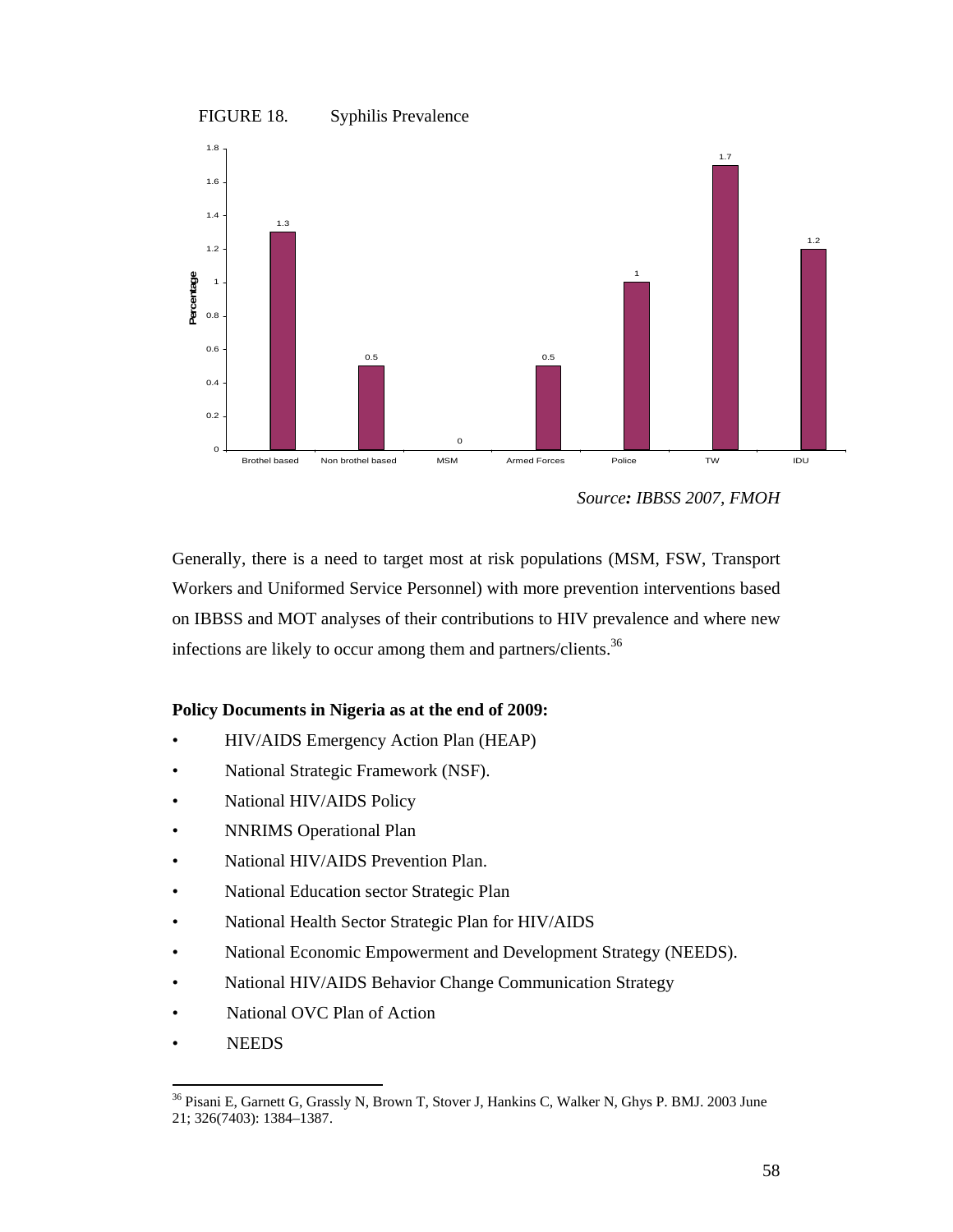### • SEEDS

## **Priorities for 2010-2011:**

## **PRIORITY A: Prevention of New Infections**

- To enable 9.4 million sexually active adults access HCT services in an equitable and sustainable way.
- To provide 3.2 million pregnant women with access to quality HIV testing and counselling
- At least 60% of Nigerians have comprehensive knowledge of HIV/AIDS and 60% of sexually active males and females use condoms consistently and correctly with non-regular partners
- At least 60% of PLHIV have access to positive health, dignity and preventive programs

## **PRIORITY B- Treatment of HIV/AIDS and related conditions**

- At least 60% of eligible adults and 60% of children are receiving ART based on national guidelines.
- To provide at least 60% of PLHIV with quality management of OIs (diagnosis, prophylaxis and treatment)
- To implement TB/HIV collaborative services in at least 50% of Nigerian **States**

## **PRORITY C- Care and Support of PLHIV, PABA and OVC**

- To provide access to quality care and support services to PLHIV by at least 20% on baseline value.
- To reduce stigma and discrimination targeted at PLHIV and PABA at least 30% on baseline value.
- To build capacity of OVC households to mitigate the impact of HIV/AIDS by 10% above baseline value.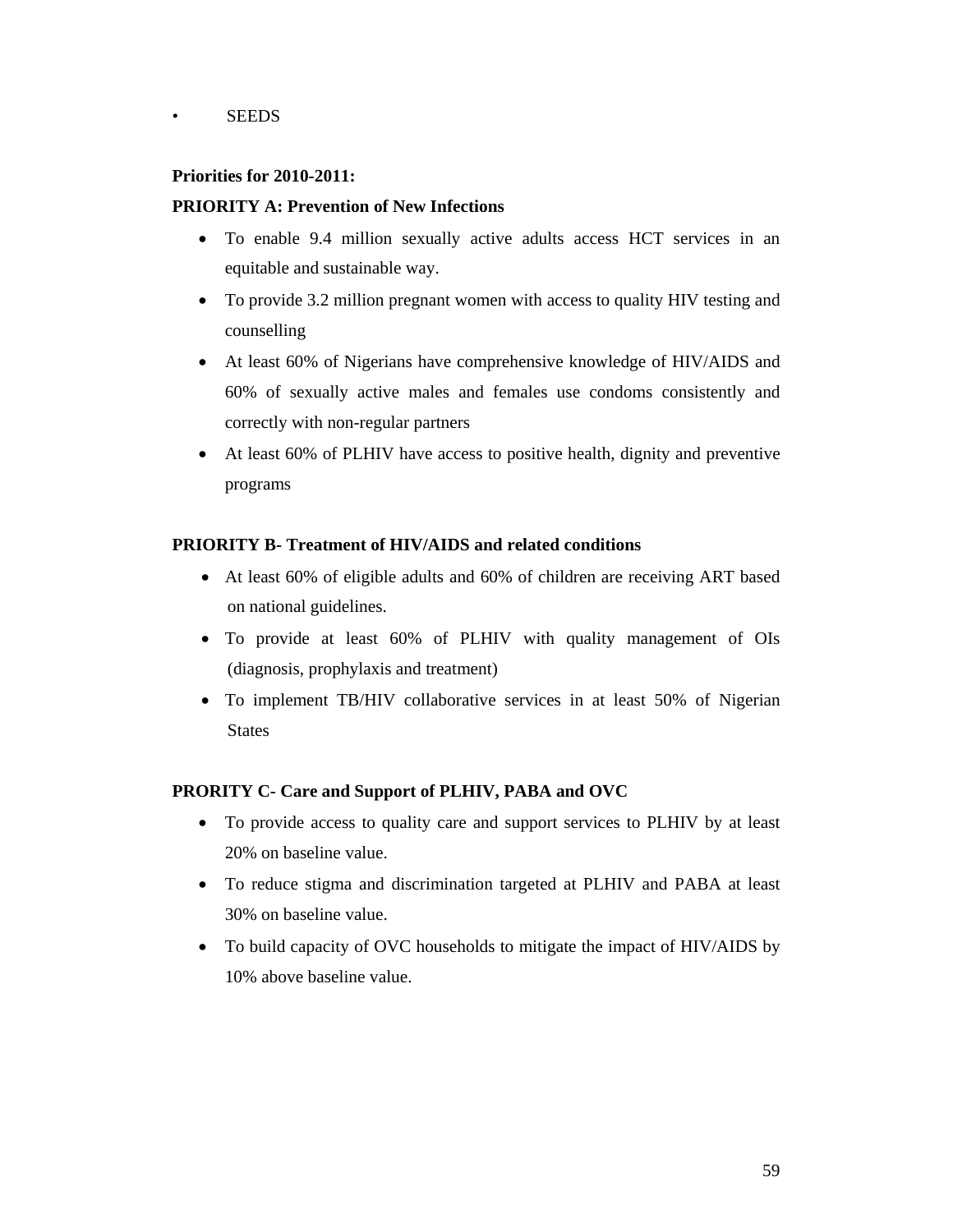## **PRIORITY D- Monitoring and Evaluation**

- To set up mechanisms to enhance the effectiveness of various levels of government for the delivery of one national M&E system
- To improve the coordination and cost effectiveness of data collection, analysis and use for program planning and decision making
- To develop HIV evaluation and information mechanisms to enhance national response
- Provide improved data quality and supportive supervision at all levels of government

## **PRIORITY E-Research**

- To provide supportive environment to generate relevant HIV/AIDS knowledge
- To establish mechanisms for utilization of research products for policy and program in states within the country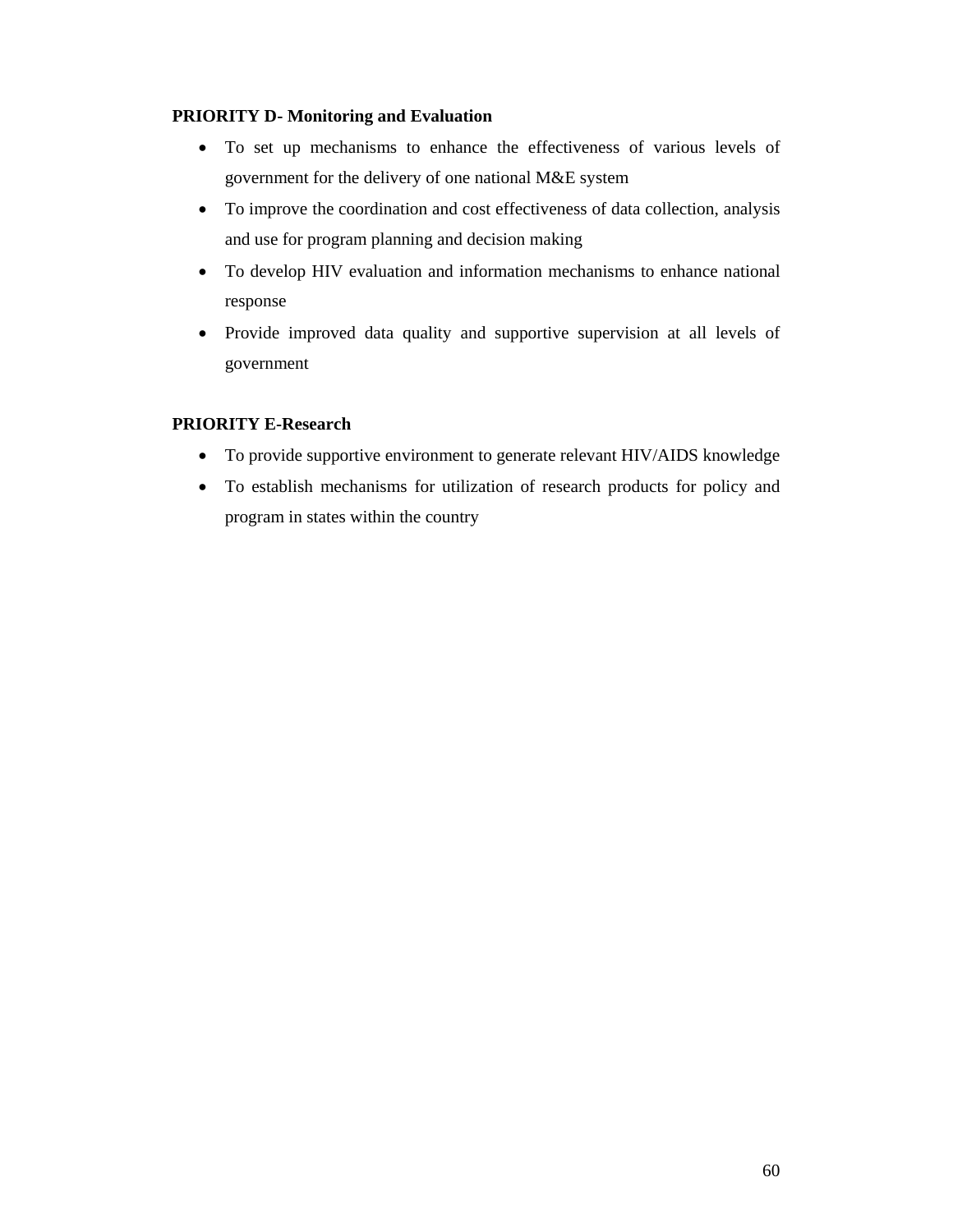# **5. National Response to the HIV/AIDS Epidemic**

### **5.1. Background**

Initially, there was national health sector response to limit the spread of HIV after the first case of AIDS was reported in Nigeria in 1986. However, the advent of democratic rule in 1999 led to the initiation of drastic measures to curb the already increasing spread of the epidemic and to move the response from a health centered response to a multi-sectoral response.

The adoption of a national multi-sectoral response led to the creation of the Presidential Council on AIDS (PCA) and the National Action Committee on AIDS (NACA) in 2001 to coordinate the activities at the federal level. At the state and local government levels, the coordination was done by the State Action Committee on AIDS (SACA) and by the Local Government Action Committee on AIDS (LACA) respectively.

NACA with the collaboration of the relevant stakeholders developed the HIV/AIDS Emergency Action Plan (HEAP) in 2001. This served as an interim action plan and it focused on three major areas: creation of an enabling environment through the removal of socio-cultural, informational and systematic barriers to community-based responses; prevention; care and support. Similarly, NACA developed National HIV/AIDS Policy to create the enabling policy environment to drive the response against HIV/AIDS and developed guidelines for ART, PMTCT and HCT. . The demand for a more comprehensive response which included treatment led to the development of the National Strategic Framework (NSF) in 2005. The development of the NSF was done in collaboration with different stakeholders.

The goal of the National Strategic Framework (NSF) is to reduce HIV incidence and prevalence by at least 25%, and provide equitable prevention, care, treatment, and support while mitigating its impact among women, children and other vulnerable groups and the general population by 2009.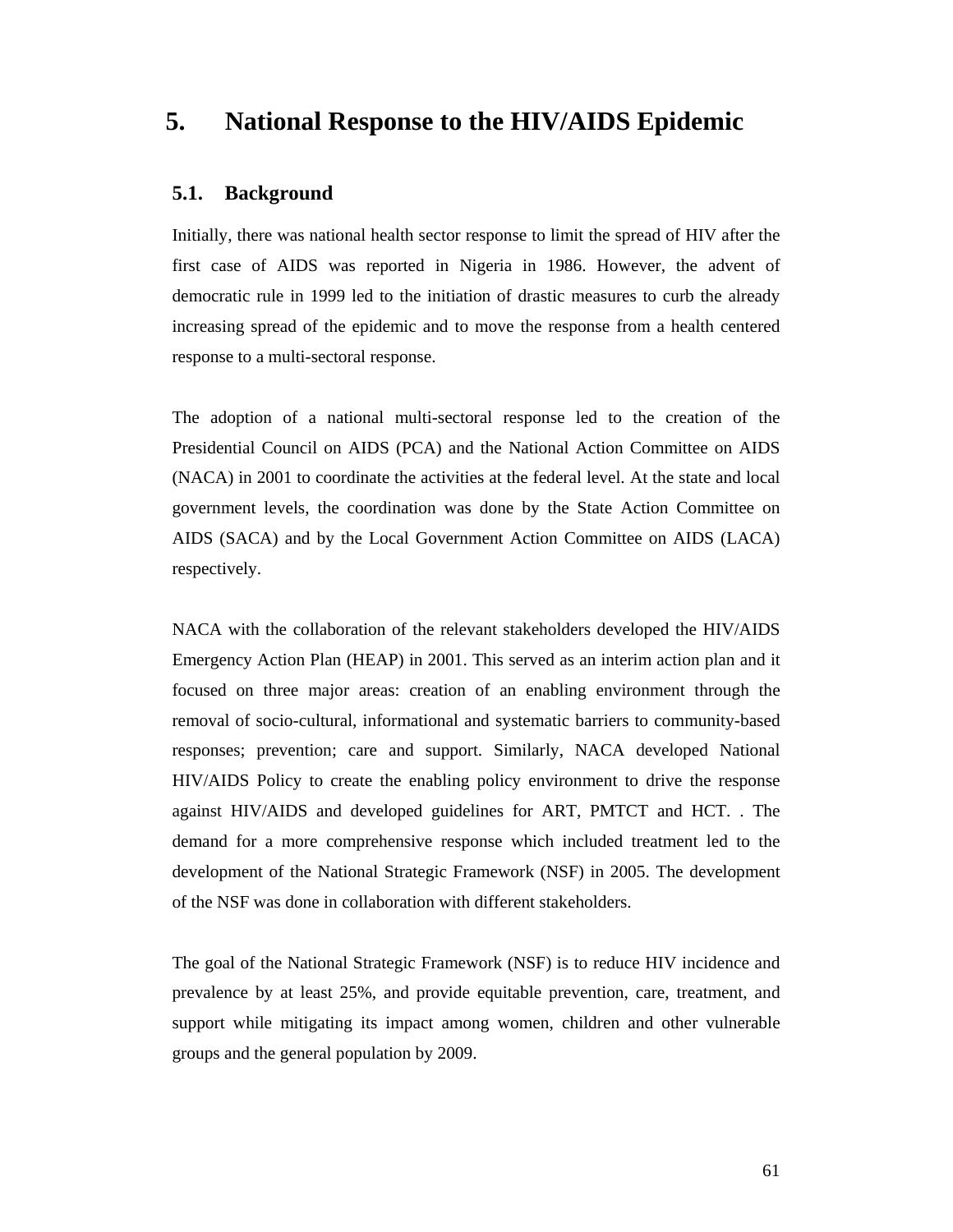## **NSF Objectives and Strategies37:**

Objective 1: Increase uptake of HIV/AIDS program implementation rate by 50% from 2005 to 2009 through improved coordination mechanisms and effective mobilization and utilization of resources.

Objective 2: Ensure 95% of the general population makes the appropriate behavioral changes (safe sex and abstinence through social mobilization by 2009.

Objective 3: Increase access to comprehensive gender-sensitive prevention, care, treatment and support services for the general population, PLWA and orphans and vulnerable children by 50% in 2009, and mitigate HIV/AIDS impact on the health sector.

Objective 4: Increase gender-sensitive non-health sectoral responses for the mitigation of the impact of HIV/AIDS by 50%.

Objective 5: Ensure 95% of specific groups make the appropriate behavioral changes (safe sex and abstinence) through social mobilization by 2009.

Objective 6: Strengthen national capacity for monitoring and evaluation of the HIV/AIDS response such that the national monitoring and evaluation plan is 100% implemented by 2009.

Objective 7: Build national capacity for research, knowledge sharing, and the acquisition and utilization of new HIV/AIDS technologies.

Objective 8: Create an enabling social, legal and policy environment by a 50% increase in the number of reviewed and operational gender-sensitive and human rights-friendly policies, legislations and the enforcement of laws that protect the rights of the general population, particularly PLWA, by the year 2009.

l

<sup>&</sup>lt;sup>42</sup> National Agency for the Control of AIDS (NACA): National Strategic Framework (NSF) 2005-2009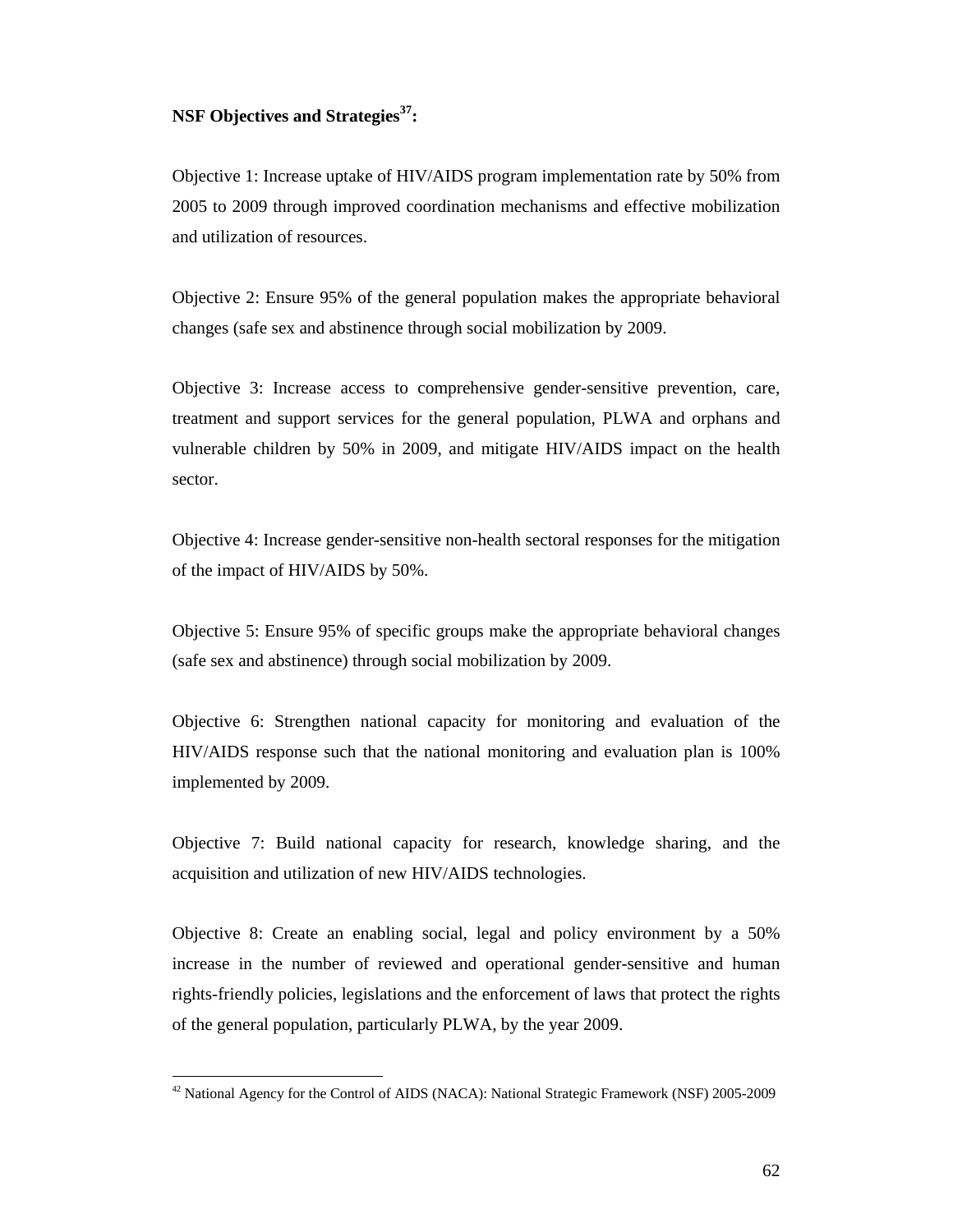The NSF objectives have served as a guide towards strategic plan and action till date. The NSF has been reviewed and a new six year National Strategic Framework for the period 2010-2015 has been developed to further strengthen the national response.

Multi-sectoral response involves civil society organizations, network of people living with AIDS (NEPWAN), faith based organizations, line ministries, non-governmental organizations, development partners and the private sector. There has been improved participation of the private sector, civil societies and international partners over the years in the national response.

This multi-sectoral response has led to better resource mobilization and coordination among stakeholders (public, private and the civil societies) in a "*Three Ones Model"* (one national structure, one strategic plan and one monitoring and evaluation framework).

# **5.2. Coordinating Structures**

The national response is coordinated through a three-tier system of administration led by NACA, SACA and LACA. At the federal level the National Action Committee on AIDS (NACA) was legally transformed into National Agency for the Control of AIDS through an Act of Parliament in 2007 to give it more autonomy, improve efficiency and accountability. NACA is headed by a board and the responsibility of the board is to provide the following:

- Leadership and advocacy for the prevention and control of the HIV and AIDS scourge in the federation; and provide intergovernmental and multisectoral coordination;
- Facilitate the formation and development of national and international partnerships and collaboration for the purpose of enhancing Nigeria's control initiatives on the HIV/AIDS pandemic;
- Facilitate funding for effective dissemination of information and counseling against HIV infections, and care and support for people living with HIV and AIDS through out the federation;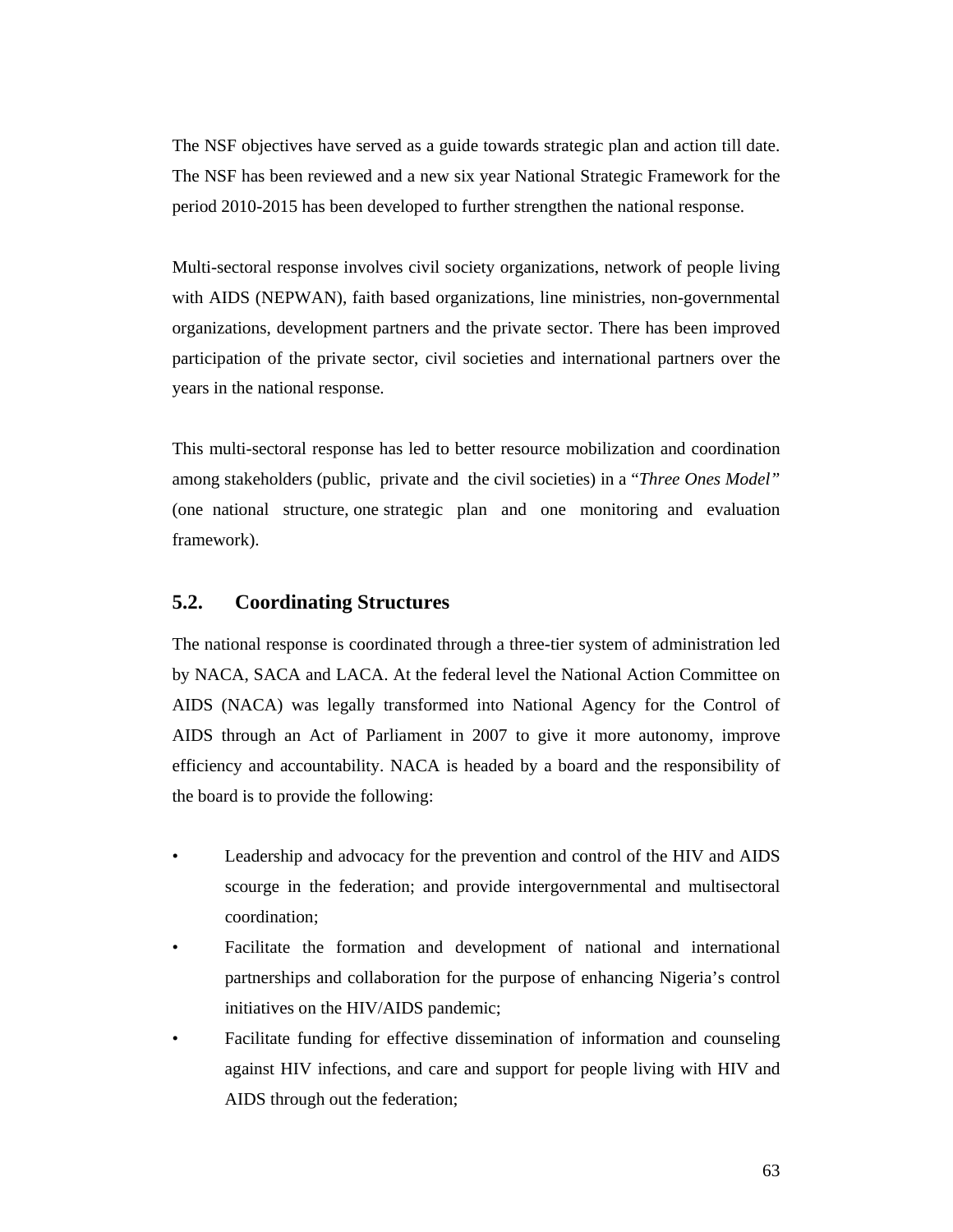Review from time to time the extent of the implementation of the National Strategic Framework on the prevention and control of HIV/AIDS by the Agency (NACA Act 2007).

The chairman and the other members of the board are appointed by the President of the Federal Republic of Nigeria. The members include a representative of relevant ministries, non-governmental organizations and civil society organizations. The National Agency for the Control of AIDS is headed by Professor John Idoko.

## **5.3. The Public Sector Response**

Nigeria HIV/AIDS response is multisectoral which involves participation of all sectors to limit the spread of HIV by bringing in their competencies and capacities in an effectively coordinated response model.

**The Health sector response** is led by the Federal Ministry of Health through a subbody; National AIDS and STI control program (NASCP). The core components of its response are in the following;

- Prevention and health promotion
- Treatment and care
- Influencing positive changes in health systems and health standards
- Informed policy and strategic development
- Strengthened health information system

**Prevention and health promotion** involves supporting programs that serve to educate the general population and increase awareness about HIV/AIDS. It also promotes safer sex practices among youths, high risk groups and the entire population.

**Treatment and care**: Adequate system has been put in place to manage HIV/AIDS, opportunistic infections and sexually transmitted infections. This involves over 200,000 patients on antiretroviral therapy.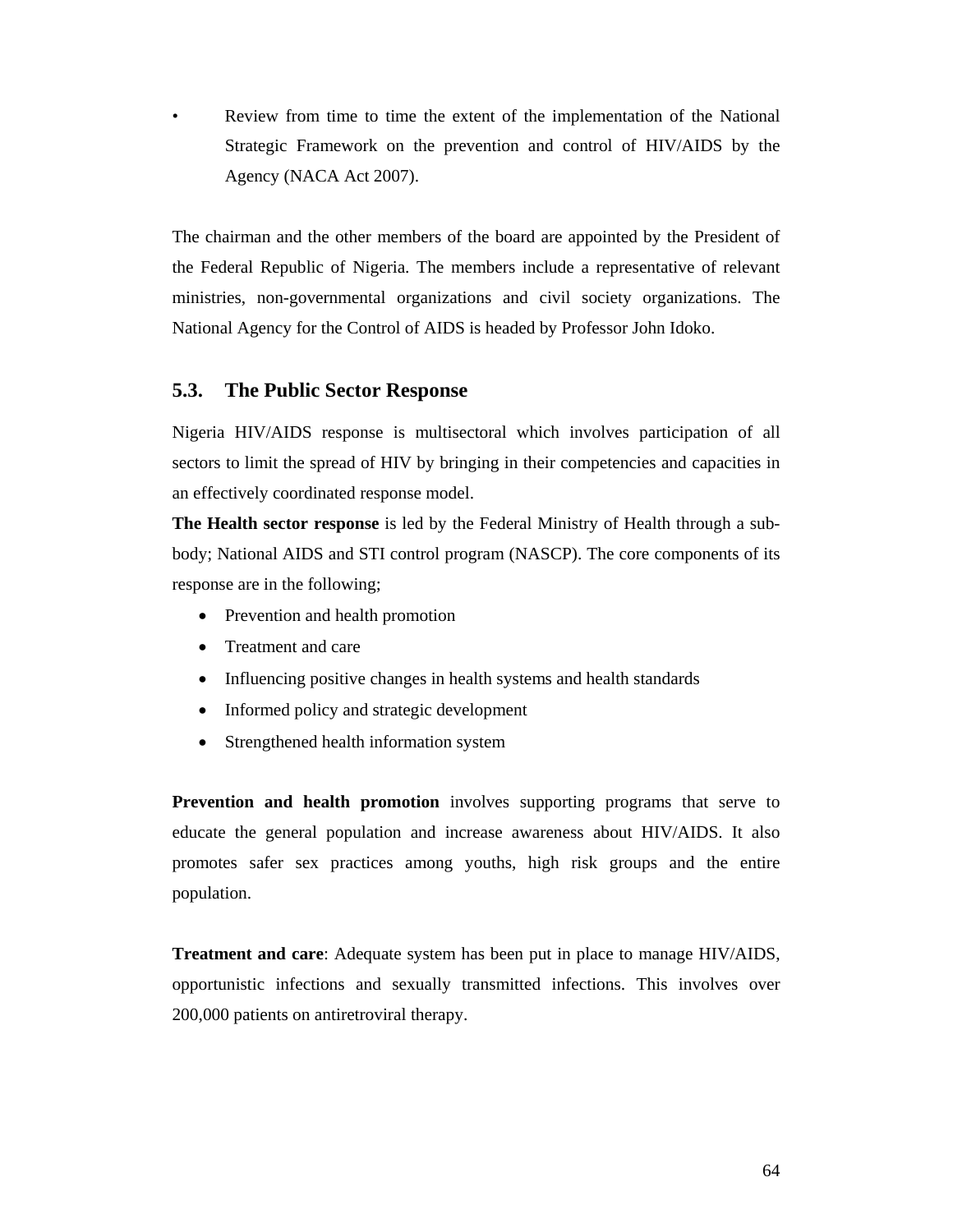#### **Health Sector Strategic Information**

The Nigerian government has taken steps by initiating and strengthening the HIV seroprevalence sentinel survey and bio-behavioral surveys among the general population and most at risk populations. Additionally, monitoring systems have been put in place to monitor the use of financial and human resources. Policies have been made to reduce discrimination and stigmatization of people living with HIV/AIDS. Similarly, there is an adequate mobilization of non-governmental organizations, the business sector, the PLWHA and vulnerable groups.

Among the early achievements of the Federal Ministry of Health are the promotion of safer sex behavior, blood safety measures, management and treatment of STI, reduction of HIV transmission through piercing objects like injections and razor blades, establishment of HCT centers and even local production of condoms. Its priority intervention was in the following areas:

# **Preventive interventions for the general population and most at risk populations (MARPS)**

These interventions include blood safety procedures, family life and sex education in schools and the training of peer educators, increased availability of condoms and increased services for STI treatment.

# **Treatment, care and support for people living with HIV/AIDS and people affected by HIV/AIDS**.

This has been achieved largely through public sector hospitals and community networks. Public sector hospitals are mainly responsible for the provision of antiretroviral therapy as well as prevention of mother to child transmission (PMTCT) services through counseling and treatment, and the management of tuberculosis and other opportunistic infections.

#### **Line Ministries Response:**

There has been establishment of HIV/AIDS responses in all the Line Ministries towards a robust public sector response. This involves support to Line Ministries to design and implement long term sustainable programs in their respective sectors among their staff in a workplace HIV/AIDS programs and activities targeting their clientele based on the sector's competences.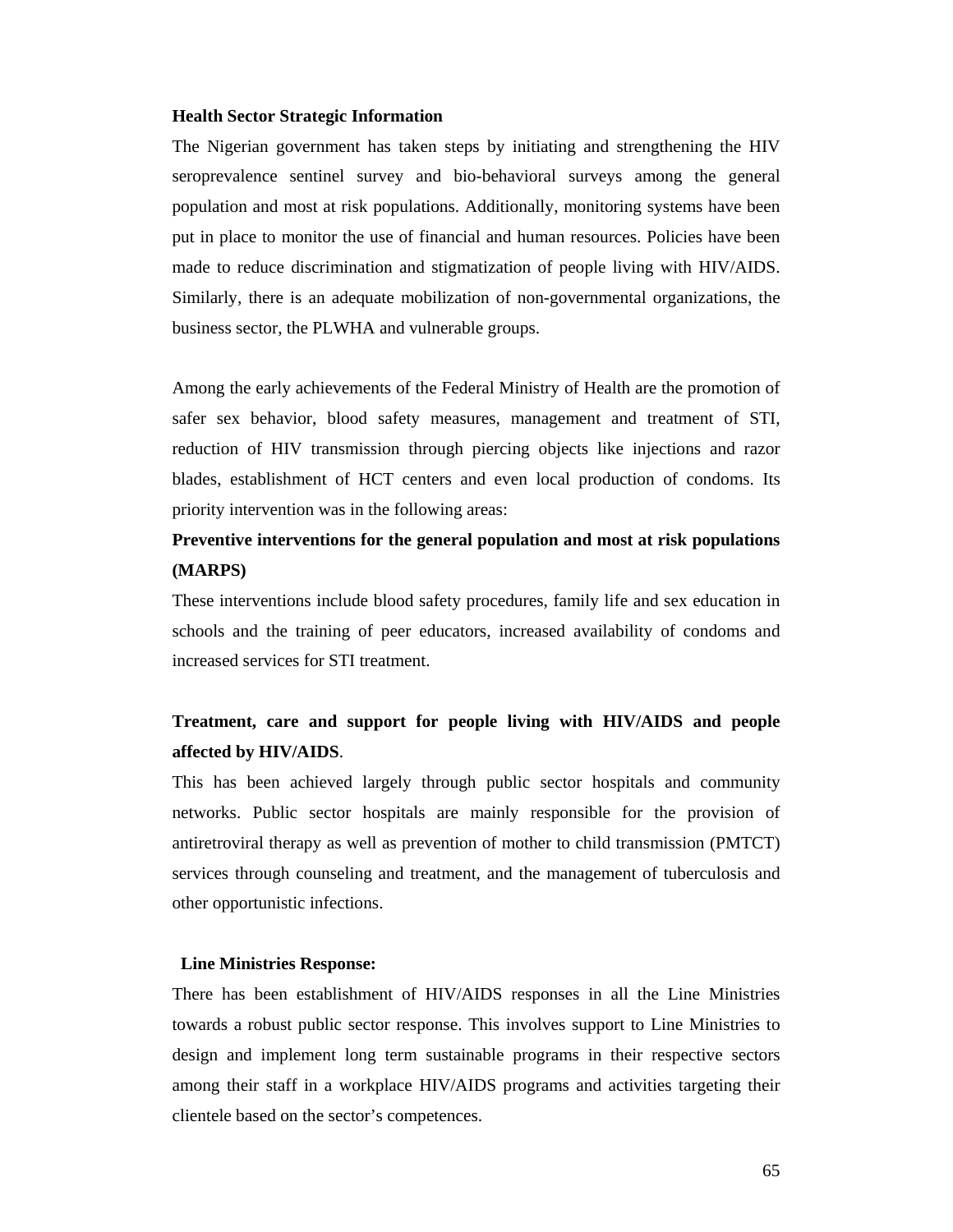Critical Mass teams and Project Teams have been established in the Line Ministries and their parastatals. Line Ministries developed annual workplans in line with national priorities, they have been involved in capacity building, development of workplace policy, peer education by National Youth Service Corps, and development of sectoral strategic plans. Additionally, prisons conducted a situational analysis of HIV in Nigerian prisons in 2009. National Agency for the Control of AIDS (NACA) provides technical assistance for the design, planning, implementation and monitoring of their programs.

## **5.4. The Private Sector Response**

Public-Private Partnership Forum was established to leverage the vast pools of private sector resources and competencies as a bridge towards sustainability for the national response. For example, through Nigeria Business Coalition Against HIV/AIDS (NIBUCCA), 39 multi-national companies, such as MTN, Coca- Cola, Julius Berger, Nigerian Breweries, Cadbury, Guinness, Chevron supported workplace programs including prevention, treatment. In addition, companies supported outreach programs to the public embedded in Corporate Social Responsibility portfolios either directly or through partnerships with local organizations.

Examples of achievements in this regard include,

- NACA partnered with ECOBANK to establish 7 youth friendly reproductive health centers in 7 universities namely, Universities of Abuja, Uyo, Jos, Nssuka, Port-Harcourt, Ile-Ife and Ogbomosho to provide AIDS information and counseling services, training of youths peer educators and HCT.
- MTN Foundation is an emerging creative model of comprehensive corporate contribution to HIV/AIDS prevention.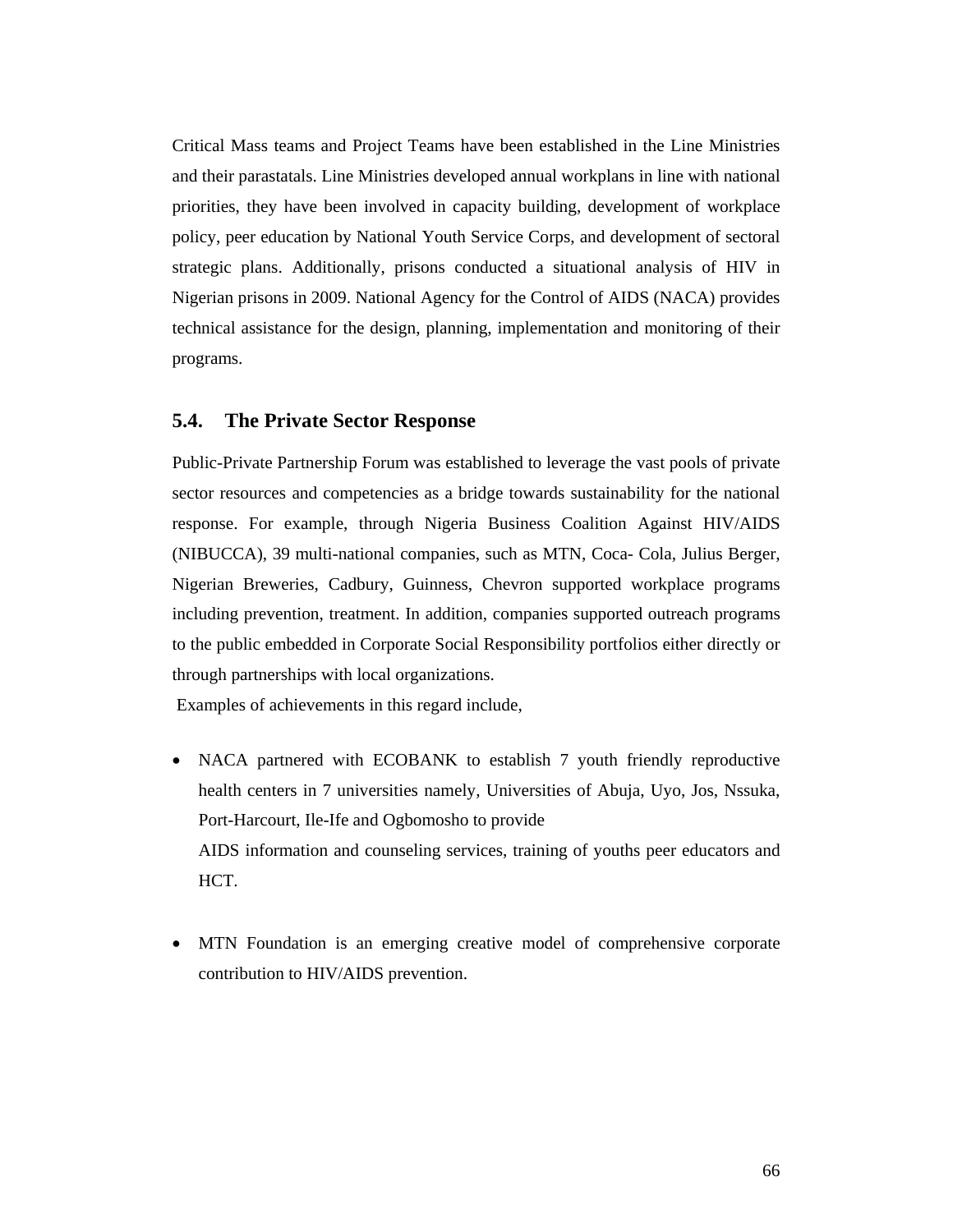- Zain, a telecommunication service provider supports 20 toll free phone lines for HIV/AIDS information services provided by an NGO which has served over 100,000 callers.
- Partnership between NACA, LNG, SHELL and Exxon-Mobil provides comprehensive prevention, treatment, and care and support worth over N500million in communities in the Niger Delta through the IBANISE ART program.
- Technical assistance provided to 29 companies to develop workplace policies and HIV/AIDS interventions by AED/SMART WORK program.
- NIBUCCA provided technical assistance to trade/ workers unions to develop HIV/AIDS programs.

## Challenges/ Issues

- The scope and engagement of companies in the private sector response remains limited to multinationals. Small and Medium Enterprises remain unengaged in HIV/AIDS activities particularly in the states.
- Limited or insignificant private sector response in many states. Evidently, HIV/AID is not recognized as priority issue by companies.
- Workplace stigma and employment discrimination against PLWHA remains a major challenge in private sector settings

## **5.5. Civil Society Participation in the National HIV Response**

Civil Society Organizations, Faith Based Organizations (FBOs) and community leaders have valuable roles in preventing new infections and mitigating the impact of HIV in Nigeria. Civil society encompasses such organizations as local and international nongovernmental organizations, community-based organizations, community development associations, Faith-Based Organizations, support groups for people living with HIV/AIDS (PLWHAs), professional associations, and trade unions.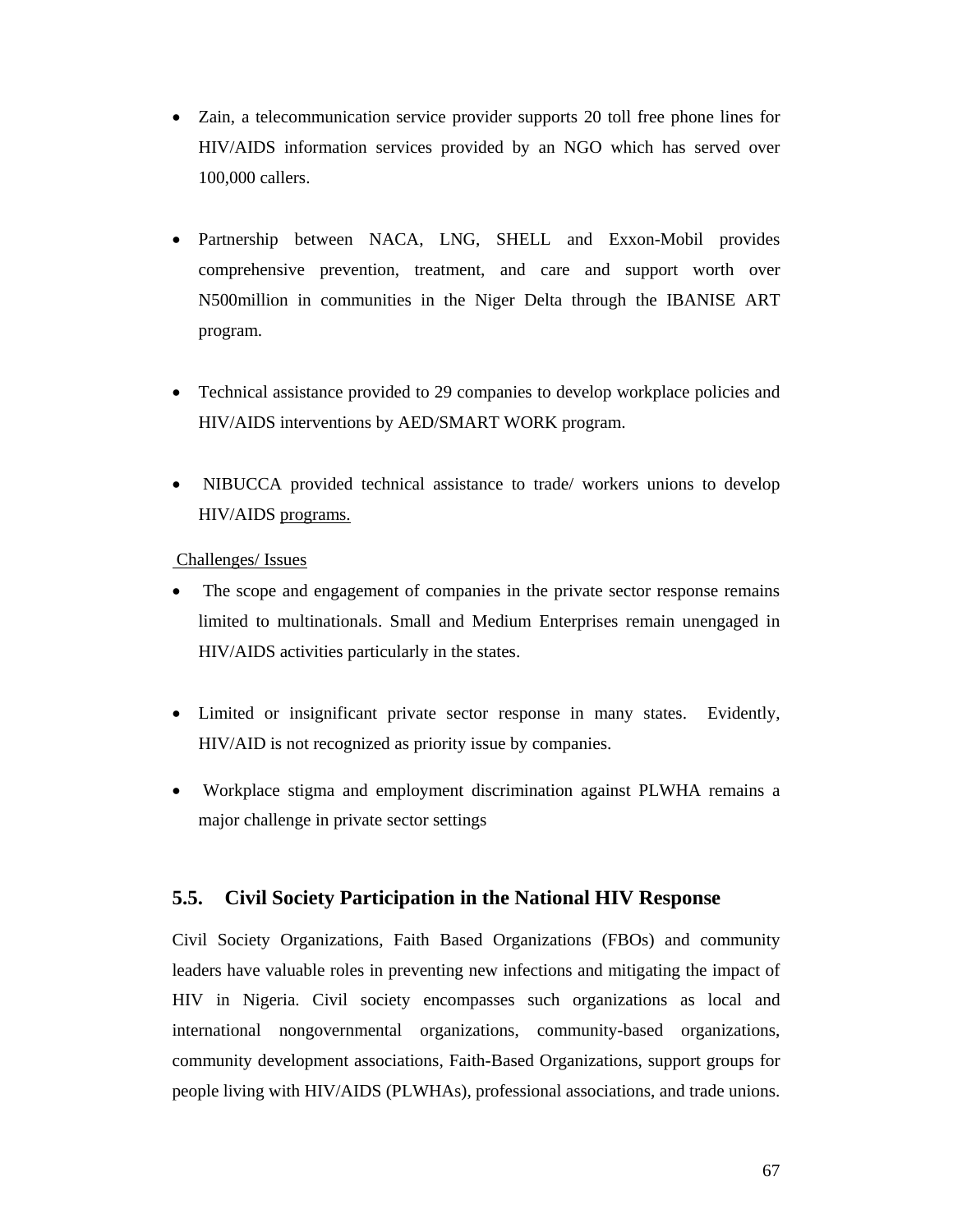Civil Society Organizations have taken center stage in the prevention and control of HIV/AIDS in Nigeria, and have made their marks during the last two decades. The unique strength of CSO is their ability to provide platform to challenge, evaluate and strengthen government policies so that the policies could be culturally appropriate to the people and communities. Their use of participatory approaches and integration with communities place them at a vantage point to be able to tackle the social and cultural determinants driving the epidemic. Hence, CSO have been involved in community engagement to limit the impact of HIV/AIDS. CSO are adept at uniting the underprivileged and marginalized people in the society, building their capacity and promoting their social inclusion. Nigeria has a flourishing CSO participation in HIV/AIDS prevention. They have served as a source of social capital and network across many Nigerian communities. The emergence of the Civil Society Consultative Group on HIV/AIDS in Nigeria (CISCGHAN) in 2002 provided the first opportunity for local CSOs to provide coherent input to Nigeria's HIV/AIDS policy formulation and implementation. CISCGHAN coordinates, facilitates, advocates and ensures the needs and issues of CSOs working on HIV/AIDS are addressed. CISCGHAN also provides a coordinated input into the national response to HIV/AIDS epidemic.

Additionally, CISCGHAN is engaged in the consultation process of the World Bank Multi-Country AIDS program (MAP) to ensure that the program implementation manual for the World Bank HIV/AIDS Fund (HAF) reflected the needs of CSOs. Thus, CSOs are important players in HIV/AIDS program implementation in Nigeria. CSO are involved in various programs such as prevention, treatment, care and support, and institutional capacity building. Similarly, international NGOs working with and through local CSOs manage more than 70% of the program interventions in the country. CSOs have contributed immensely in the areas of research and surveillance among the general populations and most at risk populations such as National HIV/AIDS and Reproductive Health Survey and Integrated Biological and Behavioral Surveillance Survey.

68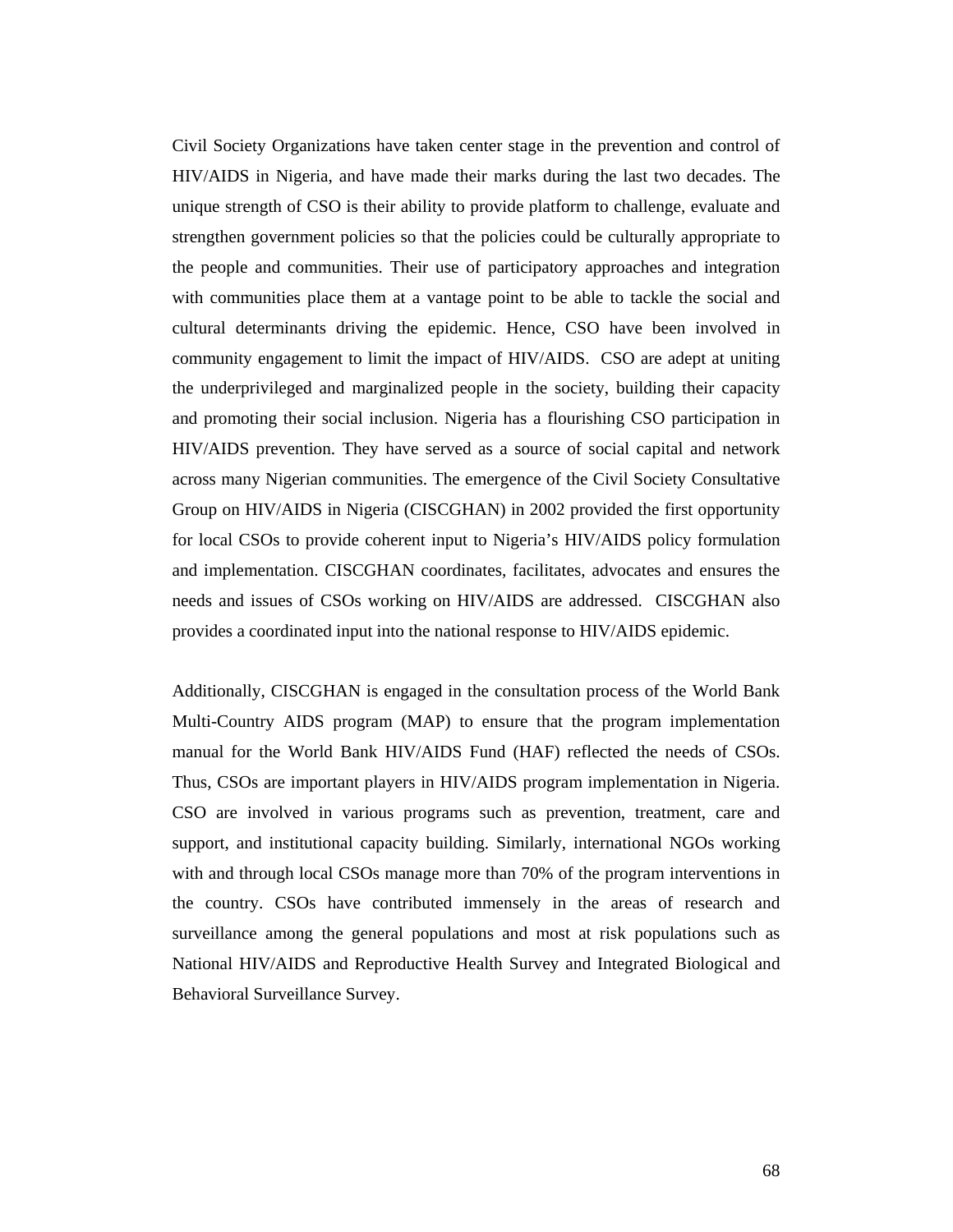| Program                   | <b>Description</b>               | <b>Agencies</b>            | <b>Total Amount</b>  |
|---------------------------|----------------------------------|----------------------------|----------------------|
| World Bank Multi-         | Resources to both                | Funded<br>by<br>the        | million<br>US\$90.3  |
| <b>AIDS</b><br>Country    | public sector<br>and             | World<br>Bank;             | for 2002-2006        |
| program                   | for<br><b>CSO</b><br>the         | implemented by the         |                      |
|                           | national<br>HIV                  | National Program           |                      |
|                           | responses                        | Team (NPT)                 |                      |
| Promoting<br>Sexual       | prevention<br>Major              | Funded by DFID             | Approximately        |
| and Reproductive          | program targeting                | USAID;<br>and              | US\$ 90 million      |
| Health<br>and             | risk  <br>most<br>at             | implemented<br>by          |                      |
| <b>HIV/AIDS</b>           | populations<br>and               | <b>Population Services</b> |                      |
| Reduction                 | young<br>people;                 | International,             |                      |
| (PSRHH)                   | provides<br>research             | Action Aid and the         |                      |
|                           | capacity<br>for the              | Society for Family         |                      |
|                           | national<br><b>HIV</b>           | Health                     |                      |
|                           | response                         |                            |                      |
| Nigeria<br><b>AIDS</b>    | Funds<br>CSOs                    | Funded by CIDA;            | Can\$4.8 million for |
| Response Fund             | response<br>to                   | implemented<br>by          | 2004-2008            |
|                           | HIV/AIDS, with a                 | Pathfinder                 |                      |
|                           | focus<br>special<br>on           | International              |                      |
|                           | gender                           |                            |                      |
| Policy Project            | Public<br>sector                 | Funded by USAID            | million<br>US\$6.155 |
|                           | policies<br>in                   | and<br>implemented         | for 2000-2004        |
|                           | reproductive health              | the<br>by<br>Futures       |                      |
|                           | and HIV/AIDS in                  | Group's<br>Policy          |                      |
|                           | Nigeria                          | Project                    |                      |
| <b>AIDS</b><br>Prevention | Provides<br>sero-                | Funded by the Bill         | US\$25 million for   |
| Initiative<br>in          | surveillance<br>for <sub>1</sub> | Melinda<br>Gate<br>$\&$    | 2001-2005            |
| Nigeria (APIN             | other<br><b>HIV</b><br>and       | Foundation<br>and          |                      |
|                           | STIs,<br>scale-up $\vert$        | implemented by the         |                      |
|                           | prevention                       | Harvard School of          |                      |
|                           | interventions                    | Public Health              |                      |
|                           | high-risk<br>among               |                            |                      |

TABLE 7. Major Programs and Implementing Agencies in Nigeria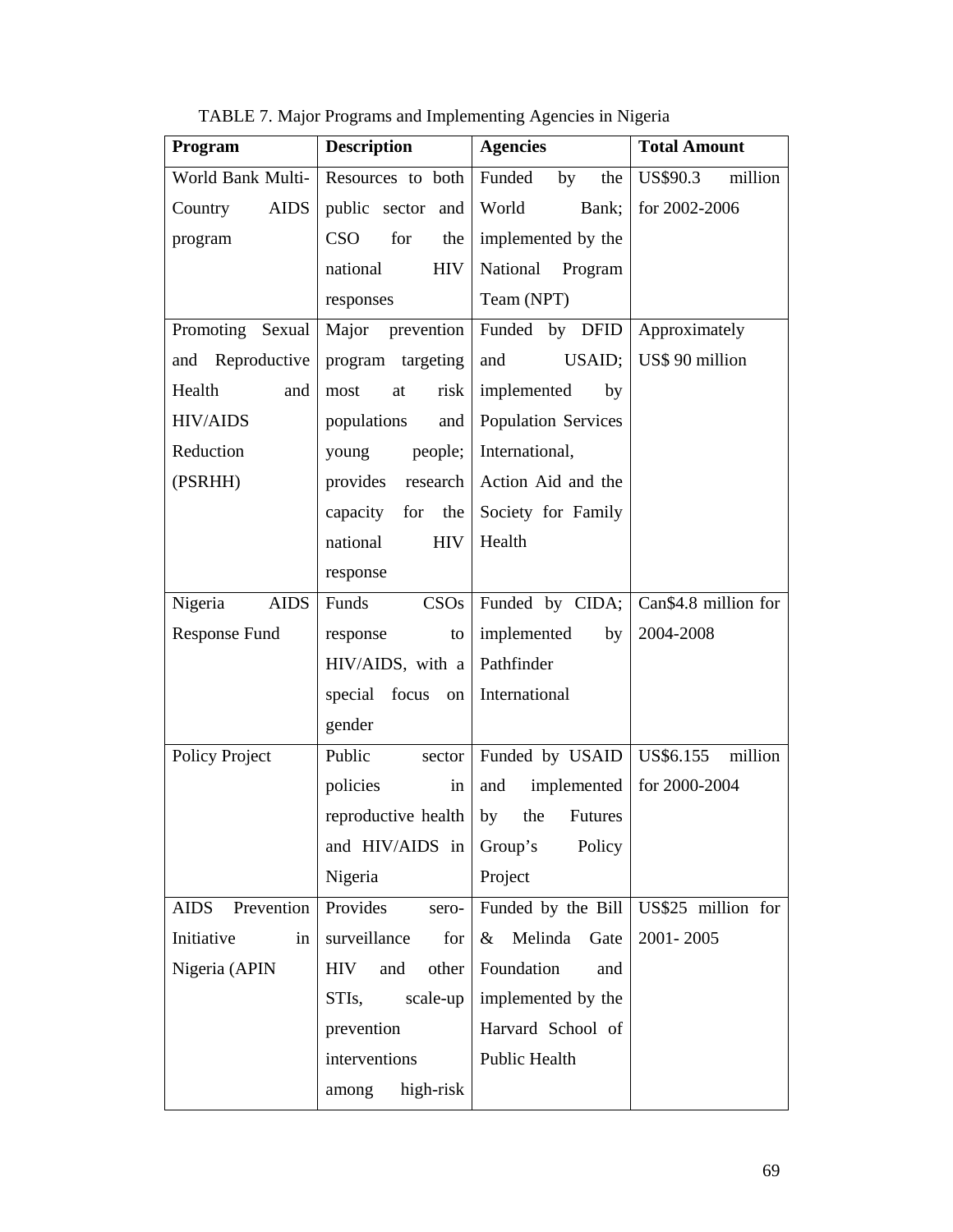|                        | conducts<br>groups,      |                      |                       |
|------------------------|--------------------------|----------------------|-----------------------|
|                        | research,<br>builds      |                      |                       |
|                        | laboratory               |                      |                       |
|                        | capacities,<br>funds     |                      |                       |
|                        | CSO interventions        |                      |                       |
|                        | and<br>supports          |                      |                       |
|                        | government policy        |                      |                       |
|                        | responses                |                      |                       |
| <b>DFID</b><br>Nigeria | Over seven years         | Multiple             | £81.5<br>million      |
| <b>HIV/AIDS</b>        | of<br><b>DFID</b>        | implementing         | (US\$123)<br>million) |
| Reproductive           | commitment<br>to         | organizations such   | for 2001-2008         |
| Health programs        | <b>HIV/AIDS</b>          | PSRHH,<br>as         |                       |
|                        |                          | Strengthening        |                       |
|                        |                          | Nigeria Response     |                       |
|                        |                          | $(SNR)$ ,<br>and     |                       |
|                        |                          | Partnership for the  |                       |
|                        |                          | Transformation of    |                       |
|                        |                          | Health<br>Systems    |                       |
|                        |                          | (PATHS)              |                       |
|                        |                          |                      |                       |
| <b>USAID</b> program   | Handles proposals        | Implementing         | More than US\$82      |
|                        | selection<br>of<br>and   | partners<br>are      | million for 2004-     |
|                        | implementing             | selected after a bid | 2009<br>(US\$99)      |
|                        | partners<br>for          | process              | million in related    |
|                        | funding                  |                      | sectors,              |
|                        |                          |                      | reproductive health,  |
|                        |                          |                      | maternal and child    |
|                        |                          |                      | health,<br>and        |
|                        |                          |                      | enabling              |
|                        |                          |                      | environment)          |
| Global<br>Fund for     | <b>PMTCT</b><br>program; | National<br>Action   | US\$28 million for    |
| AIDS,                  | promotion of CSO         | Committee<br>on      | 2004-2005             |
| Tuberculosis<br>and    | participation in the     | AIDS and Yakubu      |                       |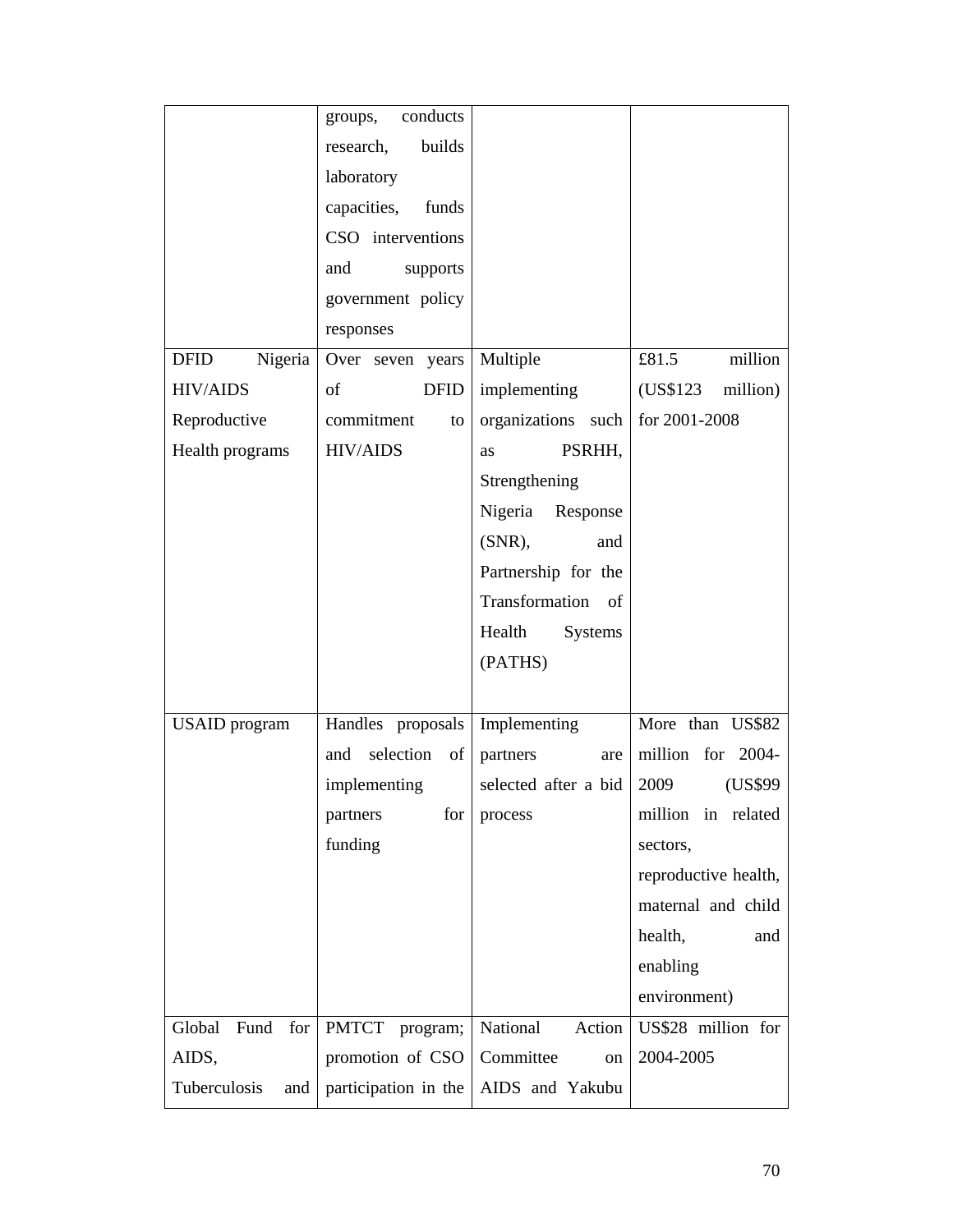| Malaria | <b>HIV/AIDS</b> |     | Gowon Centre |  |
|---------|-----------------|-----|--------------|--|
|         | response;       | the |              |  |
|         | national        |     |              |  |
|         | antiretroviral  |     |              |  |
|         | program         |     |              |  |

## **Achievements of CSOs**

CSOs have made some indelible marks in Nigeria's HIV/AIDS prevention efforts such as:

- 1. **Enhanced Program Capacity:** The engagement of CSOs in HIV/AIDS interventions has resulted in an increase capacity for program implementation. The CSO capacity for influencing policy and networking has greatly increased.
- 2. **Involvement in Policy Development:** The civil society mapping by ActionAid in 2001 showed that most CSOs were seen only as program implementers. However, the emergence of CISCGHAN and the development of the HEAP strategy provided the basis for the formal involvement of CSOs in influencing policy in Nigeria.
- 3. **Collaboration and Networking:** The CSOs have been involved in collaborations in sourcing for funding and implementing programs. Information flow has improved, with the Nigeria e-forum, an internet based information sharing tool coordinated by Journalists against AIDS acting as a medium of information flow.
- 4. **Program Implementation and Research:** Most program interventions in Nigeria are being managed by international NGOs working with local counterparts. Such programs include the Nigeria AIDS Responsive Fund project funded by Canadian International Development Agency and implemented by Pathfinder International; UNICEF programs and POLICY project of the Futures Group.
- 5. **Partnership with Government Agencies and the Private Sector:** There has been increase in CSO partnership with government agencies and the private sector. The government and private sector have recognized the competence of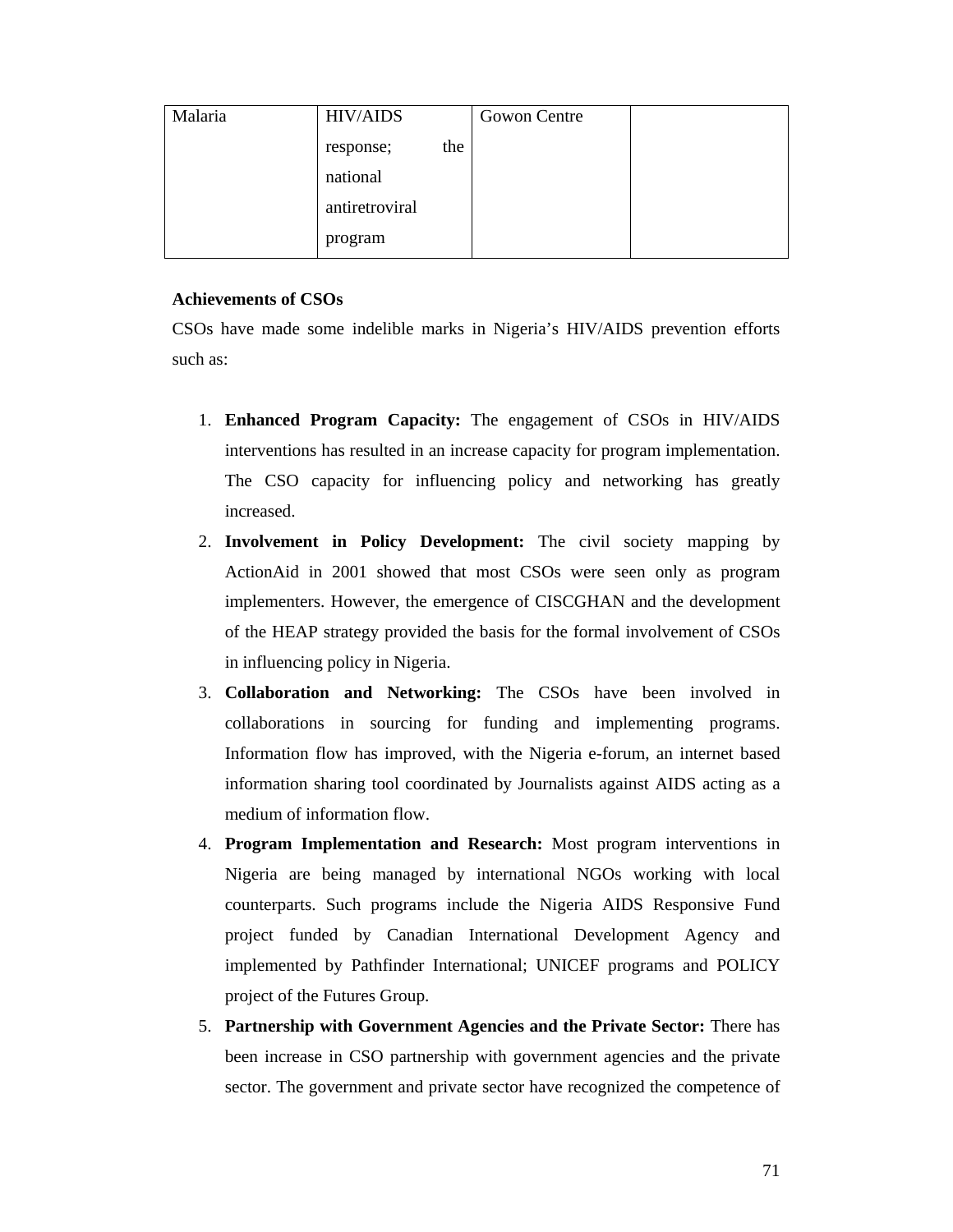CSOs and value their contribution to the national response in overcoming HIV epidemic.

### **CHALLENGES**

Despite the achievements of CSOs in Nigeria, there are a number of challenges militating against their successes. These challenges include:

- 1. **Limited Institutional Capacity:** Though the CSO capacity for implementing programs is generally good, most of those skills lie within the narrow confines of prevention efforts that focus on sensitization and information, education and communication.
- 2. **Poor Documentation:** The lack of documentation tends to be a weakness of CSOs in Nigeria. They need to improve in the area of documenting programming lessons, experiences and successes. Skills for documentation are weak with lack of an effective project monitoring system further, as there is limited framework to capture change.
- 3. **Donor Driven Agenda:** Funding for HIV/AIDS in Nigeria is mainly from international donors. CSOs have no choice but to conform to donor driven agendas which may not necessarily solve immediate community needs.

CSOs have played significant role in Nigeria's national response to the HIV/AIDS epidemic since 2000, with better results and enhanced capacity. The multi-sectoral approach adopted by the Nigerian government in its HIV/AIDS program has provided conducive environment for CSOs intervention in the sector

#### **Progress Report:**

Nigeria had gone through various stages over the years in the control of HIV epidemic. Stages include the period of denial of the existence of HIV, followed by accepting the existence of HIV infection and employing effective measures to reduce new infections in the country. This effort has over time recorded a progressive reduction in HIV prevalence. HIV prevalence was 1.8% in 1991, 3.8% in 1994, 4.5% in 1996, 5.4% in 1999 and 5.8% in 2001. Thereafter, a decline was noticed as the prevalence dropped through 5.0% in 2003 to 4.4% in 2005 and currently stabilized at 4.6%. The HIV epidemic in Nigeria is characterized by one of the most rapidly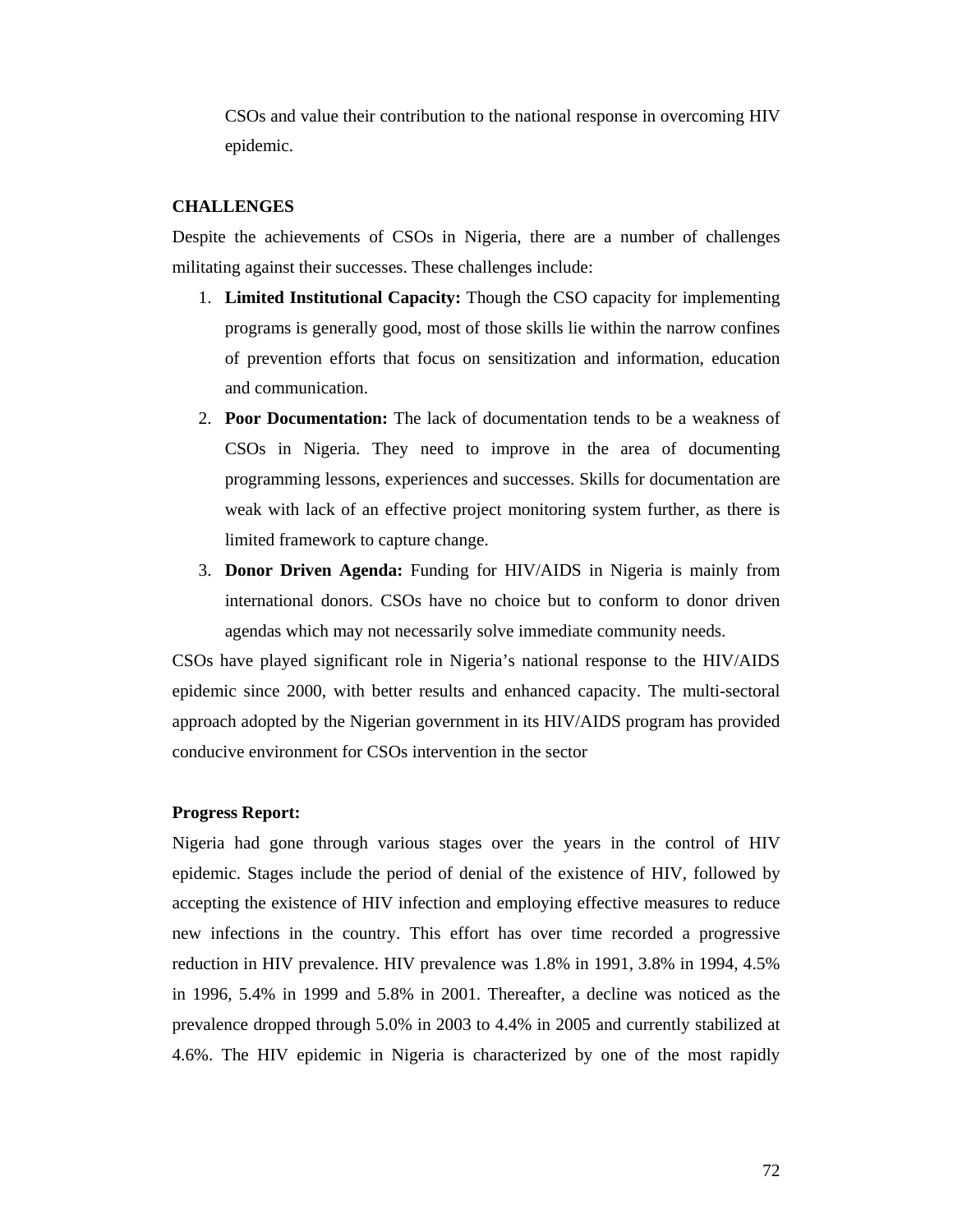increasing rates of new HIV/AIDS cases in West Africa.<sup>38</sup> This infection rate, although lower than that of neighboring African countries, should be considered in the context of Nigeria's relatively large population. It was estimated that 3.11 million Nigerian adults and children will be living with HIV/AIDS by the end of 2010 from the HIV estimates and projection model.<sup>39</sup>

The restoration of democracy in 1999 brought the first signs of a strengthened national response to the rising HIV prevalence. After the 1999 seroprevalence survey, a Presidential Council on AIDS (PCA) was formed. PCA membership included ministers from all sectors, with the President serving as Chairperson. Similarly, in early 2000, the President formed the National Action Committee on AIDS (NACA), which emphasizes a multisectoral approach to AIDS. Membership includes representatives from Ministries, the private sector, nongovernmental organizations (NGOs) and networks of persons living with HIV/AIDS. State and Local Action Committees on AIDS (SACA and LACA) were also being formed to spearhead the state and local multisectoral responses to HIV/AIDS.

Educational attainment of young women in Nigeria has increased in all parts of the country since 1990, but levels and trends vary widely across regions; Use of modern contraceptives among sexually active female adolescents has increased in most parts of the country but remains extremely low. Nationally, the proportion of people aged 15-49years using modern contraceptive methods increased from 4% in 1990 to 9% in 2009.<sup>9</sup> However; it is far higher in the South-South and South West (26–39%) than in other regions. About 30% of sexually active women aged 15–24years had an unmet need for modern contraceptives.<sup>40</sup> Government policies and strategies promoting the sexual and reproductive health of young people in Nigeria have not been successfully carried out. Hence, international, national and local nongovernmental organizations are implementing programs to promote the reproductive health of Nigerian youth.

 $\overline{a}$ 

<sup>38</sup> HIV/AIDS in Nigeria: A USAID Brief

http://pdf.usaid.gov/pdf\_docs/Pnacq945.pdf (Accessed January 30, 2010)

<sup>&</sup>lt;sup>39</sup> Federal Ministry of Health (2010) Technical Report on the 2008 National HIV/Syphilis Seroprevalence Sentinel Survey Among Pregnant Women Attending Antenatal Clinics in Nigeria. Department of Public Health National AIDS/STI Control Programme. Abuja: Nigeria.

<sup>&</sup>lt;sup>40</sup> Sedgh G et al. Meeting Young Women's Reproductive and Sexual Health Needs in Nigeria. New York: Guttmacher Institute, 2009.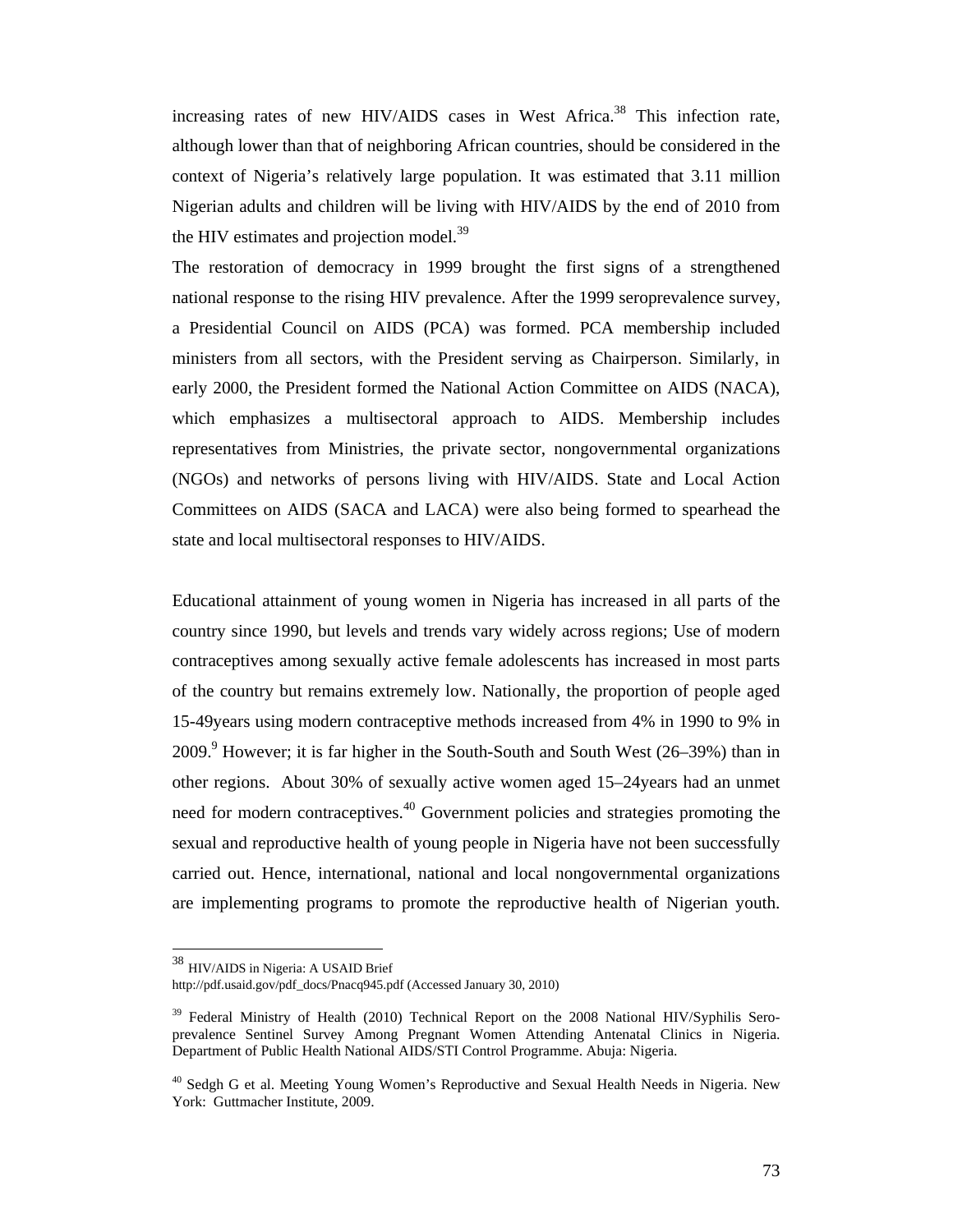Improving the sexual and reproductive health of young people will require effective leadership, coordination of disparate efforts; consultations with stakeholders; financial commitment on the part of the federal and state governments; and consideration of the varying religious, socio-cultural, familial and educational circumstances of adolescents in Nigeria.

Similarly, NACA has made great progress in strategic areas over the years. These areas include the following:

- Securing an increased Nigerian ownership of the HIV program at all levels and sectors
- Raising awareness about HIV/AIDS and discouraging stigma and discrimination
- Developing a strong multisectoral response
- Engaging various stakeholders and development partners in meaningful partnership towards reduction of new infections and providing adequate support for treatment, care and support.
- Institutional strengthening at the national and state levels
- Strengthening collaborations across Nigeria among civil society organizations including women coalition, private sector, religious bodies and youths
- Developing agenda for prevention, treatment and care interventions
- Strengthening of the monitoring and evaluation systems using databases such as NNRIMS, LHPMIP and DHIS at national and state levels
- Intensify resource mobilization and judicious allocation of resources
- Improving analytic work ad evidence generation for policy and program decision making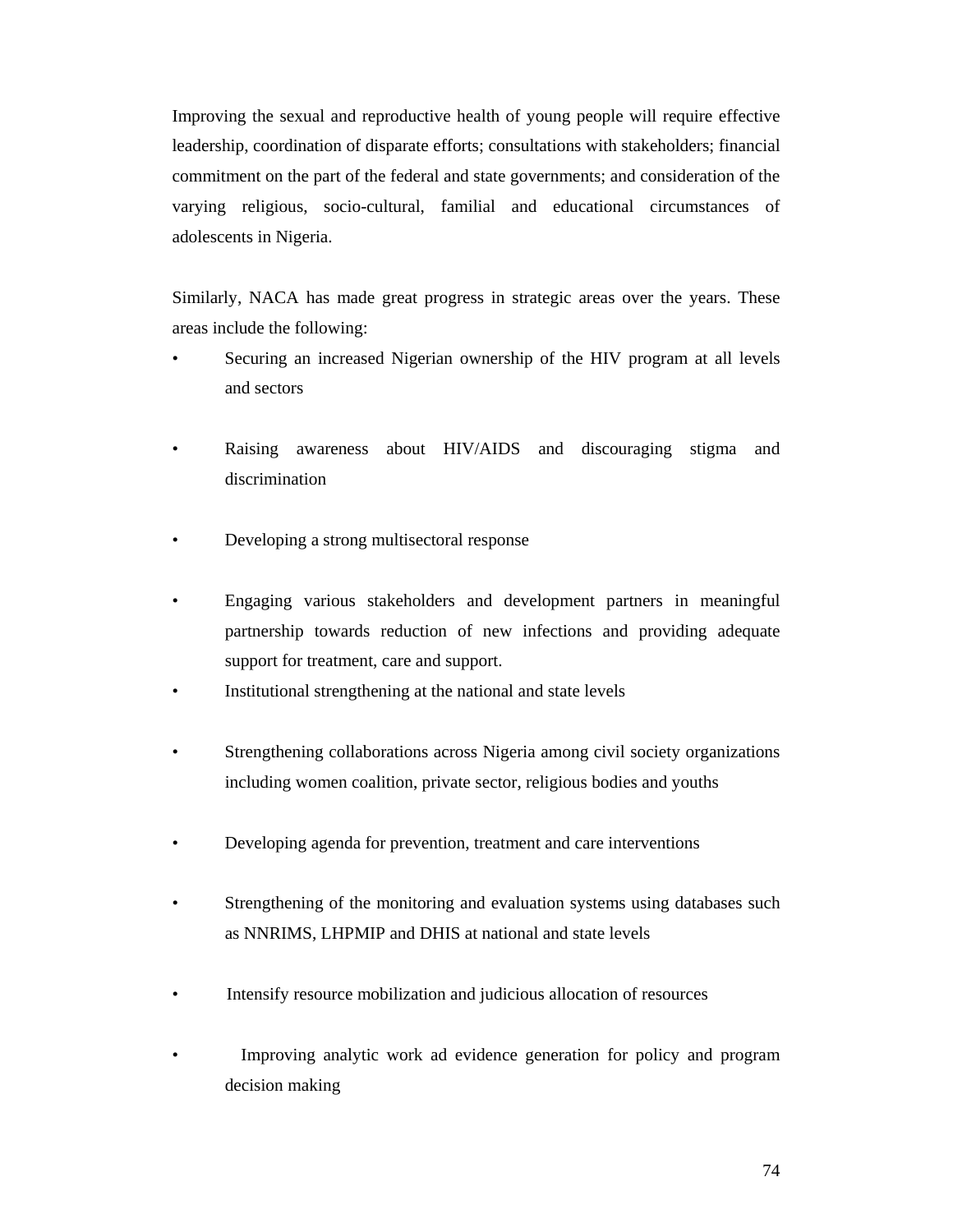## **6. Best Practices**

The Nigerian leadership is sensitive to the HIV/AIDS epidemic. In this regard, the government has worked carefully to formulate policies; create enabling environment and proactive leadership to combating this epidemic while ensuring a healthier Nigeria. Although HIV/AIDS was first discovered in 1986, sentinel survey results showed that HIV prevalence increased from 1.8% to 5.8% in the period from 1991 to 2001, and till 2005 when the first downward was recorded at 4.4%.

The political environment in Nigeria has progressively been favorable towards the AIDS response. The emergence of democratic rule in 1999 brought increased political commitment at national, state and local government levels. There has also been significant increase in government budgeting and disbursements to AIDS expenditures at the national level and in line with this, the National Economic Council in March 2007 directed all states to ensure that a minimum of 1% of their annual budgetary provision is dedicated to HIV and AIDS programming in their respective Ministries.

Due to the religious and socio-cultural peculiarities of the drivers of HIV infection in the country, the strategy of advocacy has been utilized to increase the commitment of political and religious leaders towards strengthening the established State and Local Agencies for the Control of AIDS (SACA and LACA). This effort is being led by NACA, and has the sustainable structure to be relied upon at each state and local government of the federation.

Similarly, Nigeria has followed suit in the formation of the Global Coalition of Women and AIDS by establishing and inaugurating National Action for Women Coalition and AIDS (NAWOCA) with state chapters already inaugurated in some states of the federation. NAWOCA addresses the vulnerability of girls, women and children through increased access to information and education on prevention, treatment, care and support for HIV and reproductive health services.

Following the trend of event the National Economic Empowerment and Development Strategy (NEEDS) was established in 2003. One of the goals of NEEDS is to control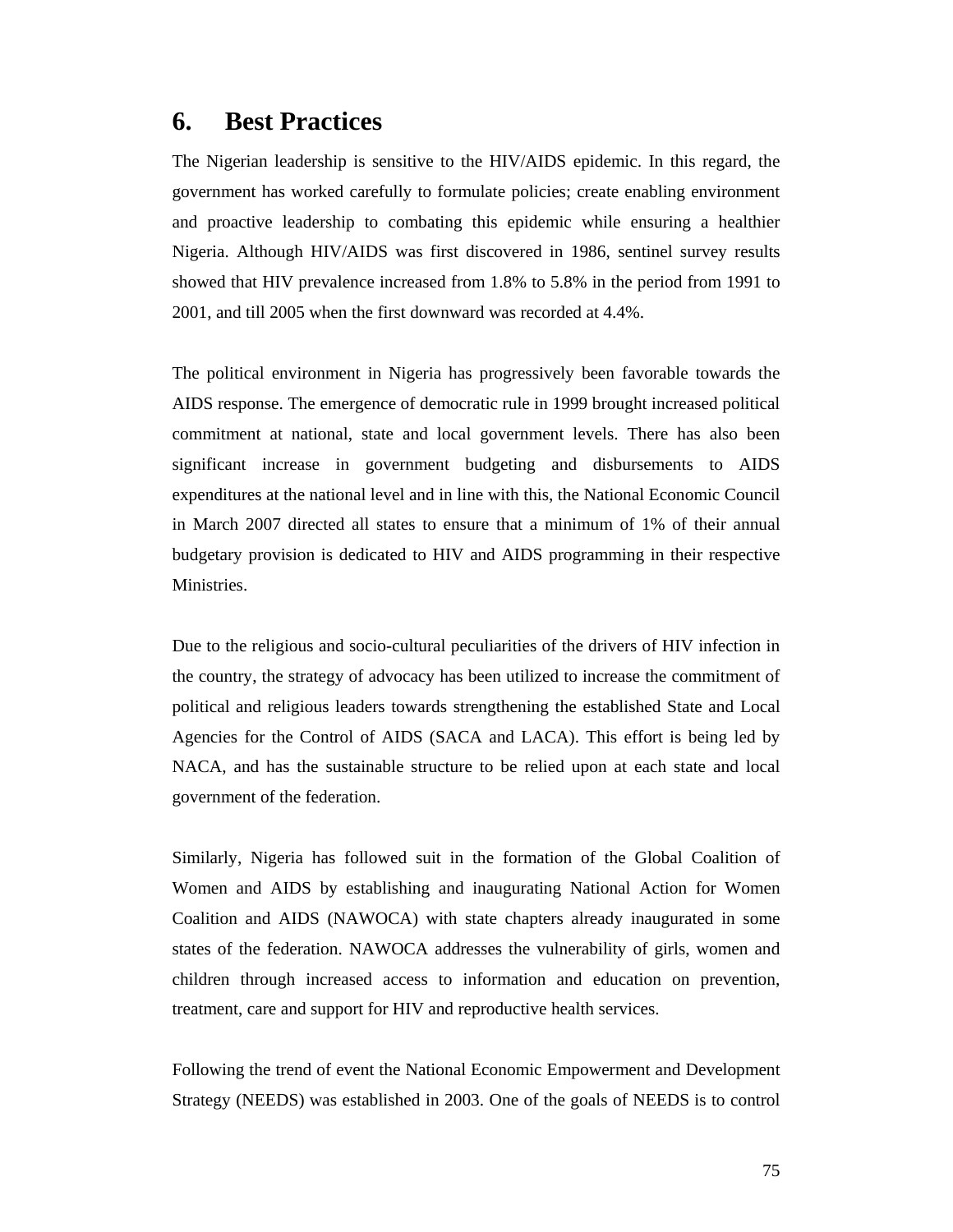the spread of HIV/AIDS in Nigeria, provide equitable care and support for those infected with HIV/AIDS and mitigate its impact to the point – where it is no longer of public health, social, or economic concern. The policy aims to create an environment in which all Nigerians will be able to live socially and economically – productive lives free of the disease and its effects.<sup>41</sup>

The following are Government policies under the NEEDS program:

- Reduce the disease burden attributable to HIV/AIDS and other opportunistic infections.
- Ensure the mainstreaming of HIV/AIDS issues into every sector (HIV/AIDS is more of a development issue than a health issue).
- **Improve physical and financial access to good quality HIV/AIDS** treatment, care and related health services.
- Improve its stewardship over policy formulation on HIV/AIDS, related Legislations, regulations, resources, mobilization, coordination, monitoring and evaluation.
- Foster effective collaboration and partnership necessary for mitigating the impact of  $HIV/AIDS.<sup>42</sup>$

NEEDS projected that HIV prevalence would drop annually by 0.2% in 2003/2005. But the sentinel surveys in 2003 and 2005 show a decline of prevalence by 0.3 per cent. HIV/AIDS epidemic require a developmental, holistic, coordinated and multisectoral approach of which NACA has provided this approach. The strong political commitment of Nigerian leadership to fight HIV/AIDS served as a powerful catalyst and motivator for establishing a supraministerial and multisectoral body, the National Agency for the Control of AIDS (NACA). A national policy on HIV/AIDS was launched in August 2002 to give policy direction and to make a policy statement on the transformation of NACA from a Committee to a full-fledged agency that is well positioned and poised to scale-up the fight against the epidemic. Hence, NACA

 $\overline{\phantom{a}}$ 

<sup>&</sup>lt;sup>43</sup> National Economic Empowerment and Development Strategy (NEEDS)

<sup>44 2006</sup> HIV/AIDS in Nigeria National Planning Commission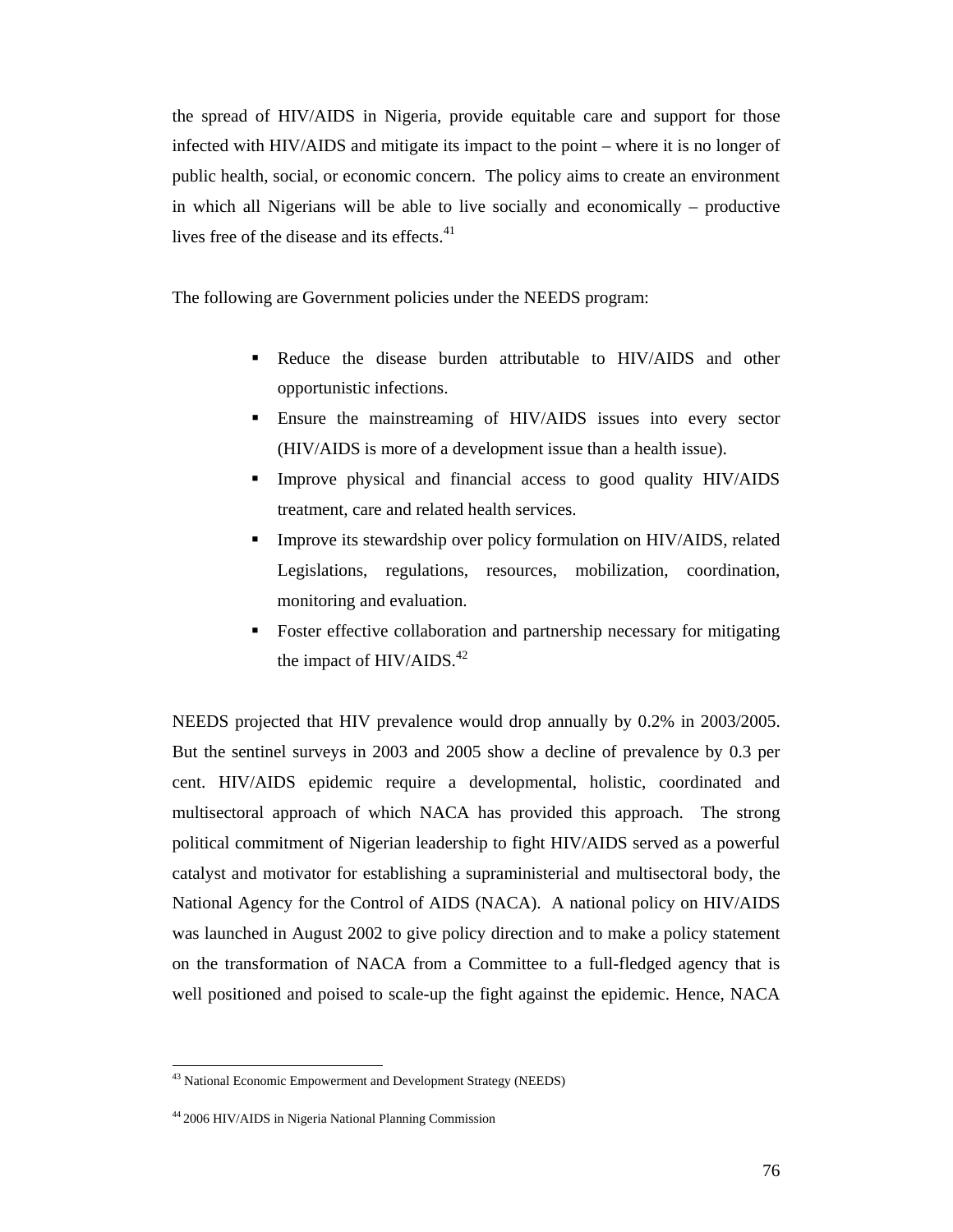is committed to the following:

- To limit the spread of HIV/AIDS through advocacy, information and education campaigns.
- To focus on the treatment and care for people living with HIV/AIDS, which is a top national priority.
- To break down barriers to HIV prevention and support community based responses.
- To promote the development of HIV/AIDS workplace policy in public and private sectors

#### **PREVENTION**

The National HIV/AIDS Prevention Plan (2007‐2009) has been developed to ensure the scale-up of implementation of prevention activities at all levels in the country.

In order to reduce the spread of new infection especially among the youths in school, NACA in collaboration with FMOH facilitated the development and implementation of Family life HIV/AIDS education program in the country. Reports collected from schools in Nigeria in 2009 showed that 23% of all public secondary schools are teaching family life HIV/AIDS curriculum in Nigeria.

Most at risk population such as female sex workers and their clients, men that have sex with men, uniformed service personnel and transport workers such as long distance drivers have continued to receive increased attention from the national response in a bid to reduce the spread of HIV/AIDS among these sub-groups, and between the groups and the general population.

In 2007, 30% of these most at risk groups took HIV test and received their test result,<sup>38</sup> which is higher than general population of about  $10\%$ <sup>35</sup> Also, 50% of these groups were provided with a minimum package of prevention program while 92% of sex workers reported using condom with their clients. Intensified behavior change activities, community mobilization and advocacy at all levels have continued to produce significant impact on the epidemic.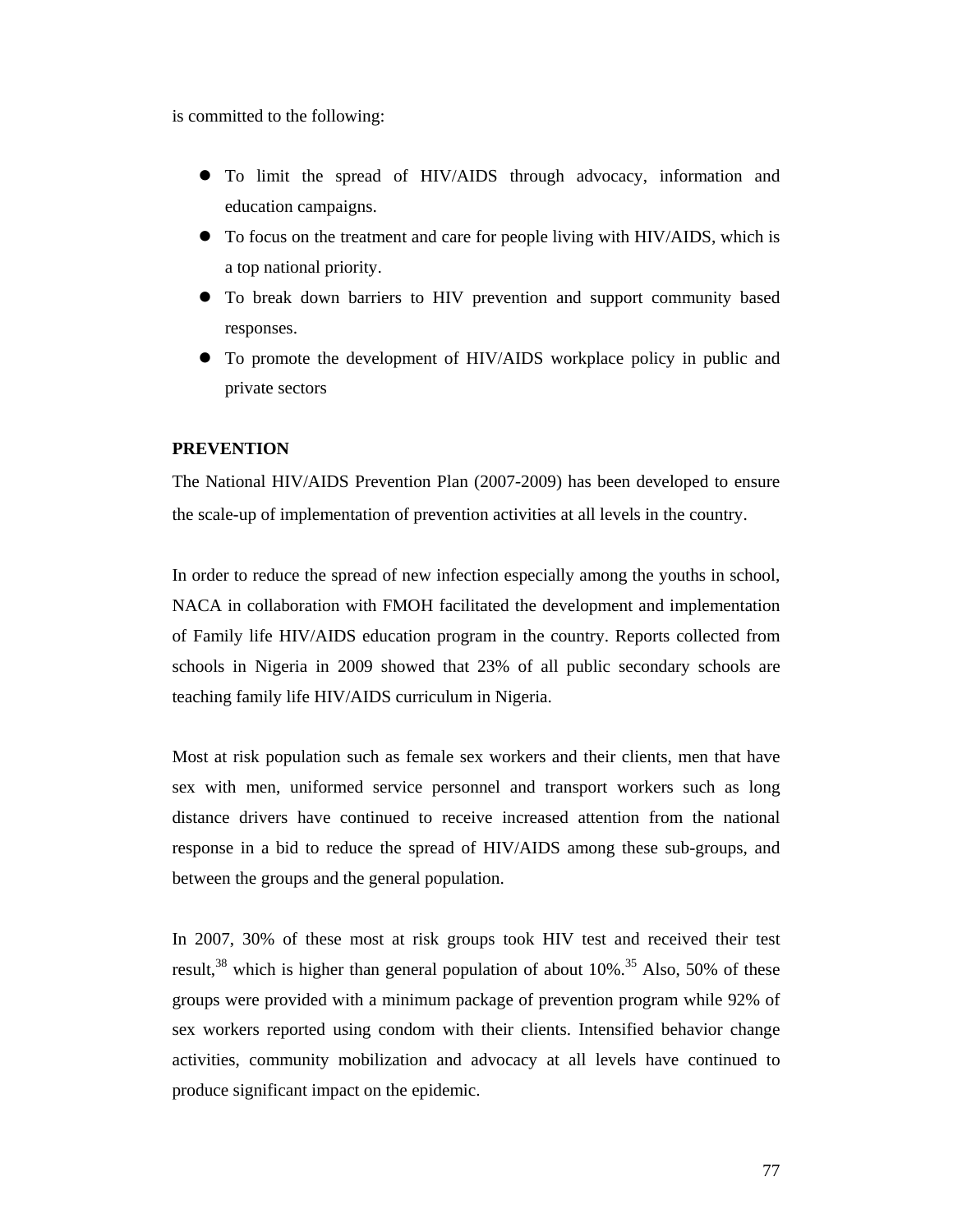The model of public-private partnership is one of the best practices to show corporate contributions to the HIV/AIDS Response. For example, NACA-MTN FOUNDATION collaboration addresses:

- Economic Empowerment through skills acquisition & provision of telephones as micro enterprise credit to PLWHA in rural areas.
- Establishment of youth friendly centers in three Universities in collaboration with NGO, Hope Worldwide.
- Touch Screen Program—12 machines located at strategic locations providing HIV information services in three main language and Pidgin English.
- Peer Education training for over 3,000 youths and 60 teachers.

#### **SCALE UP OF TREATMENT PROGRAMS**

There is an ongoing scale up of ART, PMTCT and HCT services across public, private and faith‐based institutions across the country. As at March 2009, there has been scale-up of ART, PMTCT and HCT to 393, 670 and 1050 sites respectively across the country, from an initial 20 sites in 2002.





*Source: FMOH 2009 (HIV/AIDS Division)*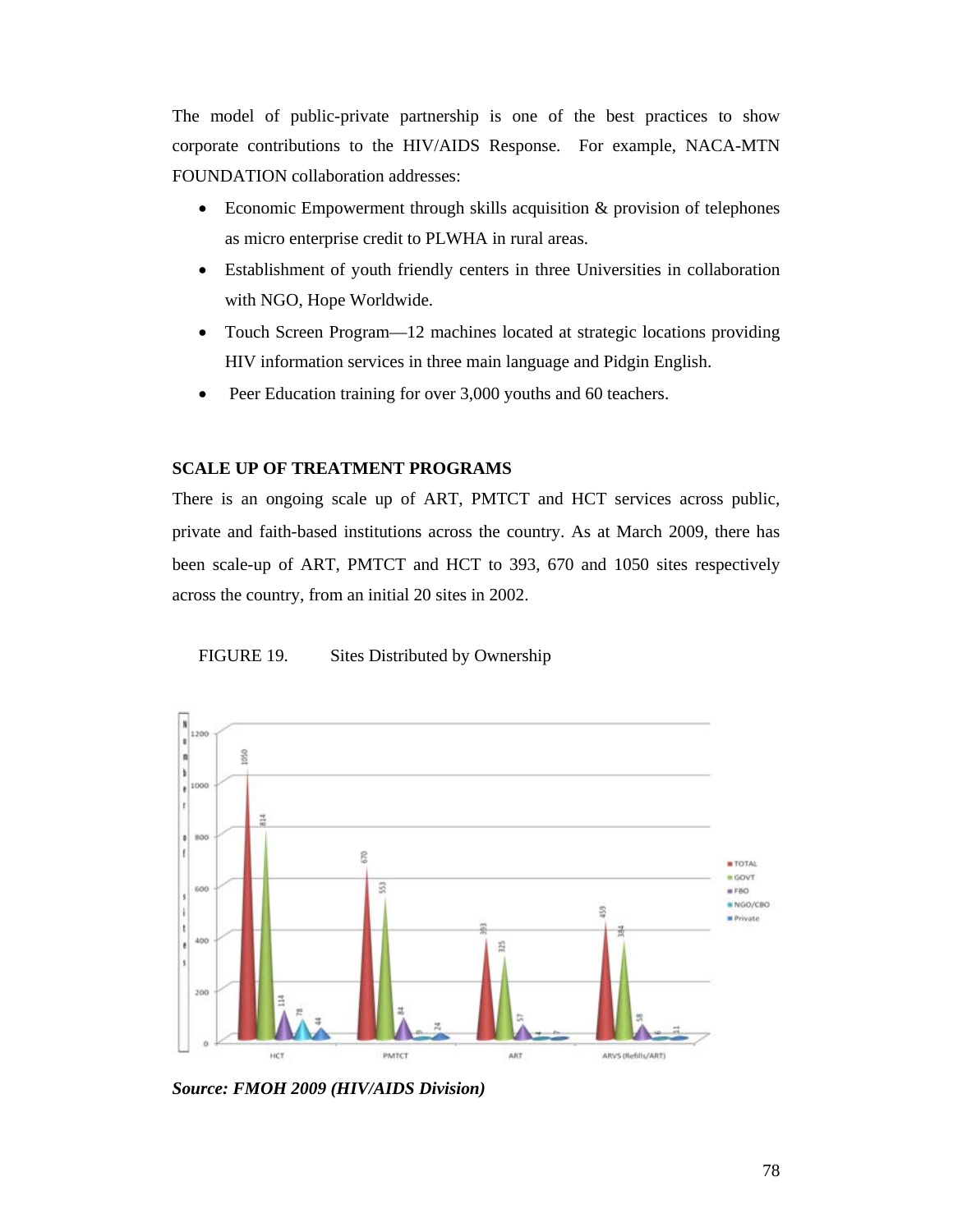

FIGURE 20. Site Distribution by Level of Care







Free antiretroviral (ARV) provision policy in 2006 has led to increased access and uptake. Annual number of clients on ART has increased from 50,581 at inception of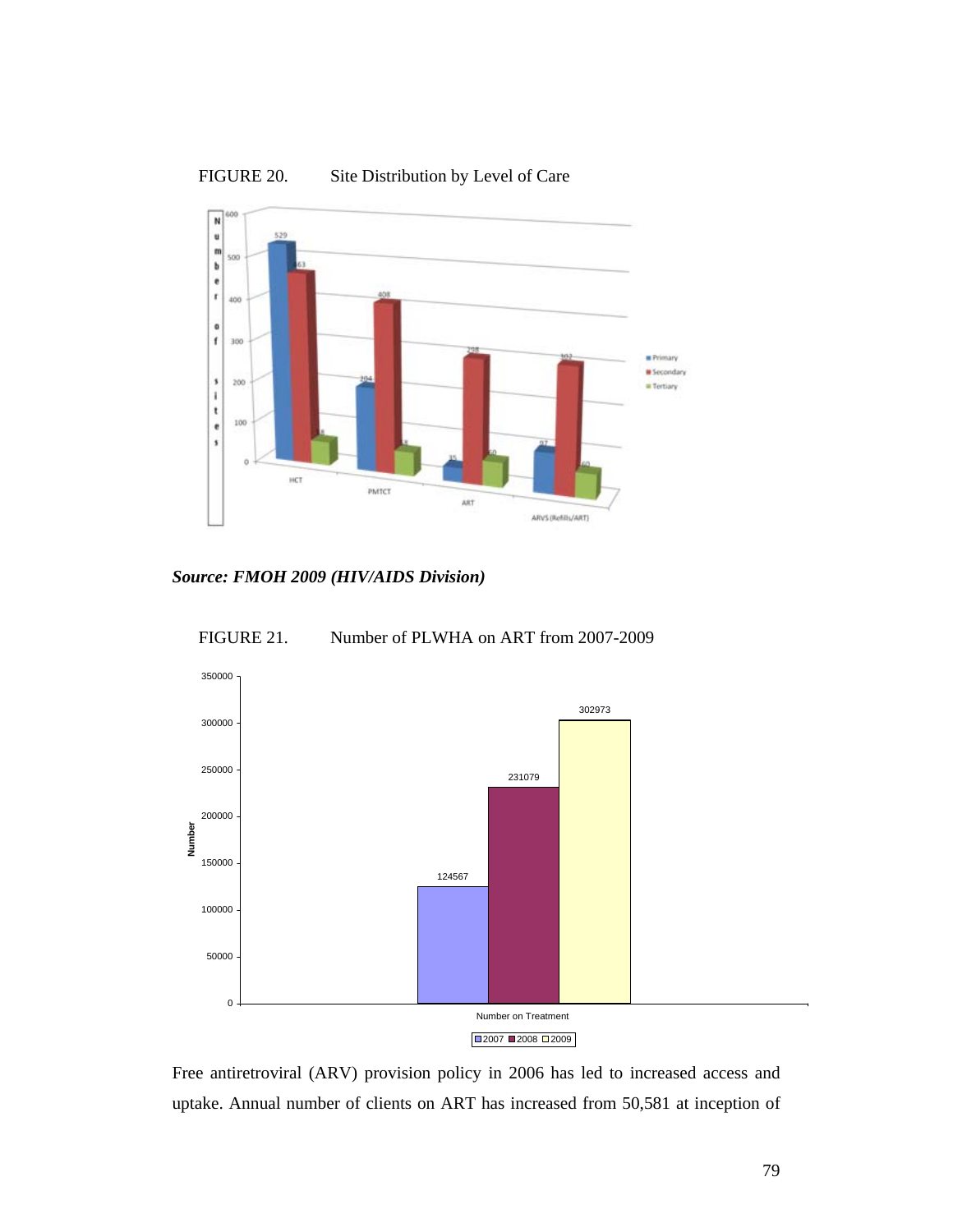ARV provision in Nigeria in 2005 to 302973 in 2009. The contributions of the PEPFAR program within the country and the Global Fund Round 5 support have also played a significant role in the scale up of ART services in Nigeria.

Moreover, increased uptake of ARV drug in Nigeria is prolonging and improving the quality of life of HIV/AIDS patients in the country. For instance, the survival data of 2009 shows that about 68.3% of adults and children that were on treatment are still alive and healthy after 12 months.

#### **STRATEGIC PLANNING AND POLICY FORMULATION**

Nigeria developed a National strategic framework, which was put in place as her first multi-sectoral strategic plan. Given the federal nature of Nigeria, the states have also developed states' strategic plans, which derive from the principles of the National strategy. The different sectors including the Health, Education, Youth, and women affairs have also established strategic plans which are providing templates for implementing their various responses. The life span of the strategic framework is 5years and, at its midterm in 2007 it was reviewed. The outcome of the review has provided information for a two‐year evidence‐based National Priority Plan for implementation. Three outstanding features of note in the priority plan are the need to deepen interventions in the prevention arena, re‐strategize behavior change communication (BCC) systems and provide greater care for orphans and vulnerable children.

Thus, NACA has evolved a national prevention plan and is currently reviewing the BCC strategy in order to address the unique features of the national epidemic. The OVC strategy and plans are also being strengthened. In addition to these policy initiatives and given the dynamics of the global response to HIV, the HIV Counseling and Testing, Prevention of Mother to Child Transmission and treatment guidelines have been reviewed. This has all been achieved through a deliberate inclusion and active participation of all stakeholder groups at national, state and local government levels.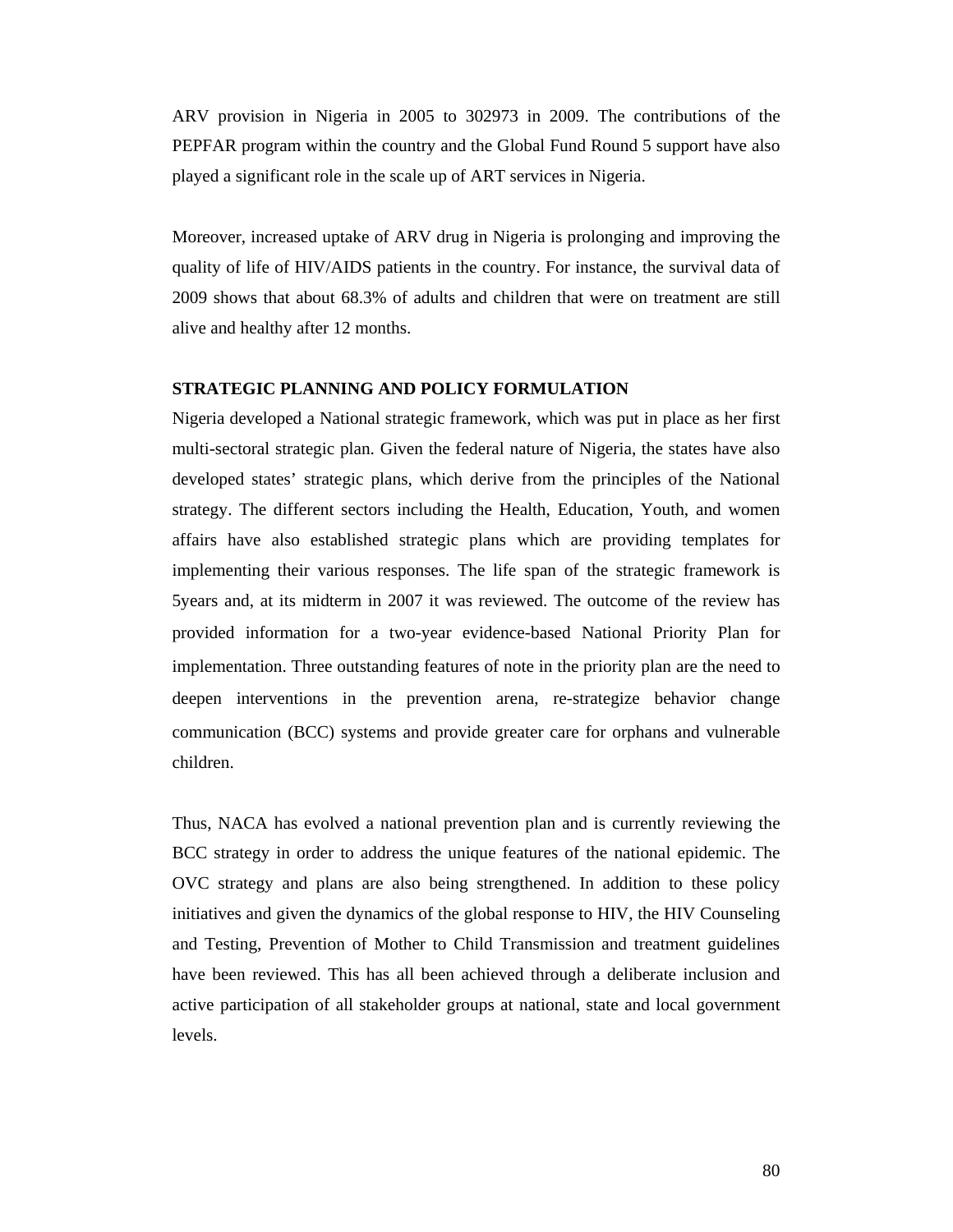## **7. Major Challenges Faced and Remedial Actions**

Despite the fact that Nigeria has made good progress in the response to HIV/AIDS over the years, there still exist gaps that challenge national response. However, the country is determined to overcome the challenges. The country has risen to the HIV/AIDS challenge with a determination to overcome the fight.

It is important to note some of the achievements recorded by the country in the response to  $HIV/AIDS<sup>43</sup>$ :

- Increased in awareness about HIV/AIDS in the general population and significant efforts in reducing stigma and discrimination. The legislation on anti-stigma and discrimination is at an advanced stage.
- Nigeria has established a vibrant multisectoral response to the epidemic.
- At the end of 2009, over 300,000 persons have received ARV treatment therapy in over 400 centers spread across the country
- The increased availability of antiretroviral therapy through the Federal Government free ARV policy has led to better quality lives for people living with HIV/AIDS
- NACA and SACA (in 21 other states) have become agencies and are strongly committed to mitigating the impacts of HIV at Federal and state levels
- There is implementation of HIV/AIDS programs in 28 Federal Ministries Department and Agencies (MDAs)
- State responses have been established and it is functional in 36 states and FCT
- Nigeria has established a vibrant multisectoral response to the epidemic.
- Involvement of major development partners and relevant stakeholders has expanded response and funding to all states
- Aid is given to key institutions to strengthen and coordinate the response at Federal and state levels.
- Approval by the National Economic Council that all states establish an agency with appropriate budgetary allocation for HIV/AIDS.

 $\overline{\phantom{a}}$ 

<sup>&</sup>lt;sup>45</sup> NACA: Status of the HIV National Response in Nigeria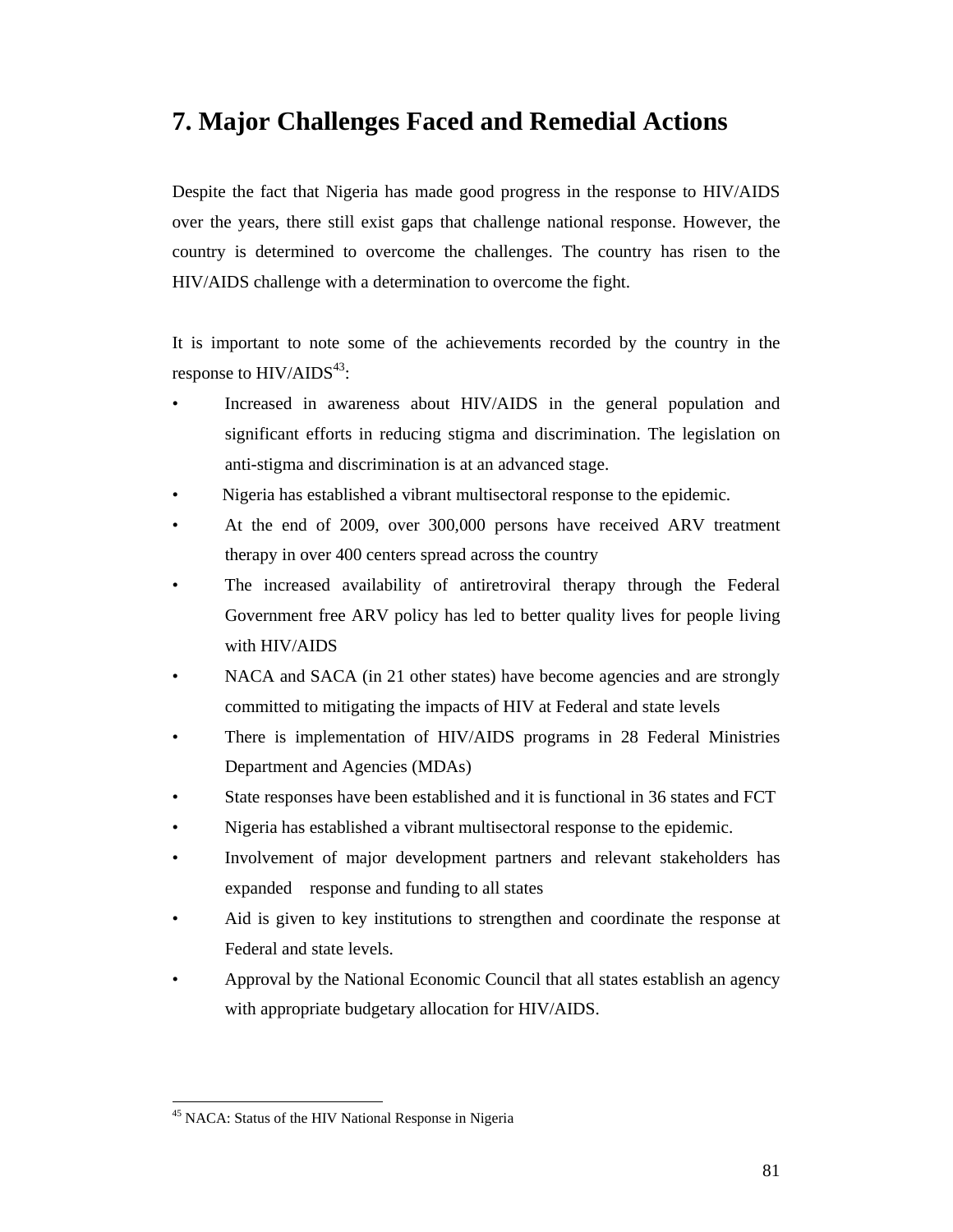- Strengthening and increasing support for stakeholders (civil society, private sector, women, youth & religious leaders) in effectively implementing multisectorial national response
- Setting agenda in terms of key priorities (e.g. Prevention, Treatment, and OVC).
- Creating key strategic document and guidelines for program management (NSF, NNRIMS, Prevention strategy).
- Developing and strengthening national monitoring  $\&$  evaluation systems (NNRIMS, LHPMIP & DHIS)
- Increased funding for HIV/AIDS programs at all levels and sectors
- Involvement of Civil Society Organization in the national response through increased support for CSO networks
- Scale-up of treatment, prevention, care and support programs with increasing number of ART, HCT and PMTCT sites
- Establishment of Women Coalition on HIV/AIDS (NAWOCA) at national and in all states of the federation.
- Drop in HIV prevalence among youths from 4.3% in 2005 to 4.2% in 2008.<sup>28</sup>
- NACA in collaboration with FMOE facilitated the development and implementation of Family life HIV/AIDS education in the country. Reports collected from schools in Nigeria in 2007 showed that 34% of all public secondary schools are teaching family life HIV/AIDS curriculum in Nigeria. This has served to increase awareness among school children and youths and subsequently contributed to halting the spread of new infection especially among the youths in school.
- Increased attention has been given to most at risk populations in Nigeria these include commercial sex workers and their clients, men having sex with men, uniformed men and migrant workers such as long distance drivers by the national response. This is to stem the influx of HIV/AIDS among these groups and from these groups to the general population.
- At the end of 2009, more than 63,457 orphans and vulnerable children received free external support in form of school fees and materials, health care and foods. These activities were implemented to reduce the impact of HIV/AIDS among children.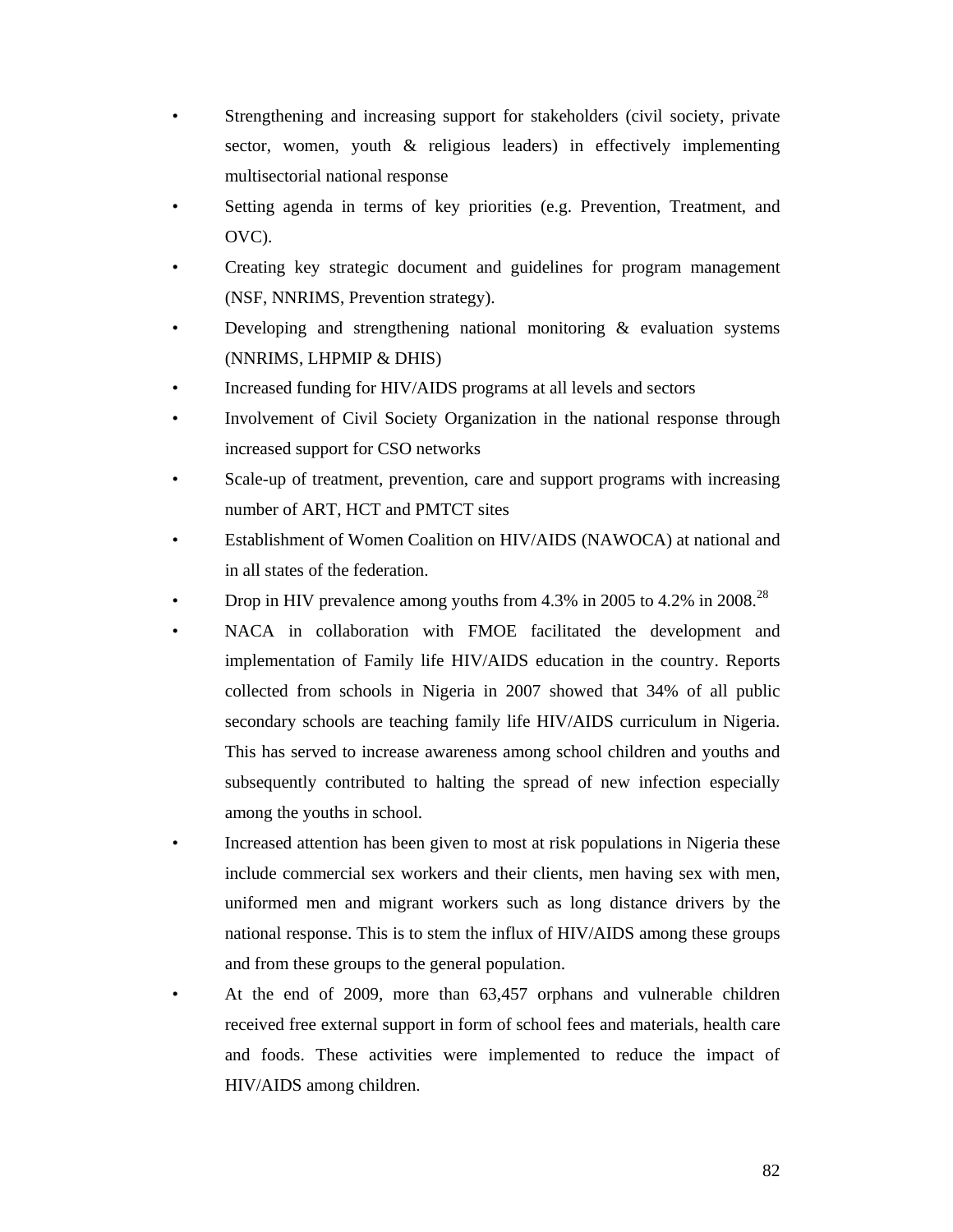• Active involvement of CSOs in the national response through increased support for CiSHAN, NEPWHAN, NYNETHA and NFACA (National Faith-Based Advisory Council on AIDS).

Despite these achievements, the country needs to work hard to overcome the following challenges such as:

- Inadequate funding and coordination of HIV prevention, treatment, care and support which is not commensurate with the scale and complexity of HIV epidemic in Nigeria
- Over-dependence on donor support
- Weak political and financial commitment at state and LGA levels
- Lack of National HIV/AIDS Research Agenda and poor coordination of research efforts
- Coverage and quality of PMTCT in Nigeria is poor (UNGASS indicator 25: percentage of infants born to HIV-infected mothers who are infected in 2009 was 13.1%)
- Limited knowledge of the drivers of the epidemic
- Low risk perception among policymakers and general population
- Inadequate supportive legislation for national and state level HIV/AIDS response
- Institutionalization of AIDS Spending Assessment for data on evidence based funding, resources, needs, gaps and sustainability
- Inadequate implementation of National M&E system and limited data use
- Focus has been mainly on intervention monitoring rather than impact evaluation
- Inadequate human capacity to effectively implement national response
- Poverty and gender inequality have continued to drive the epidemic

#### **Remedial Actions:**

NACA is working actively on strengthening political commitment towards increasing financial resources to HIV/AIDS programs. More advocacies are needed at national and state levels to improve political commitments and financial resources for HIV/AIDS response. Secondly, NACA is working on making research a vital component in the national response. This is needed to implement impact evaluation,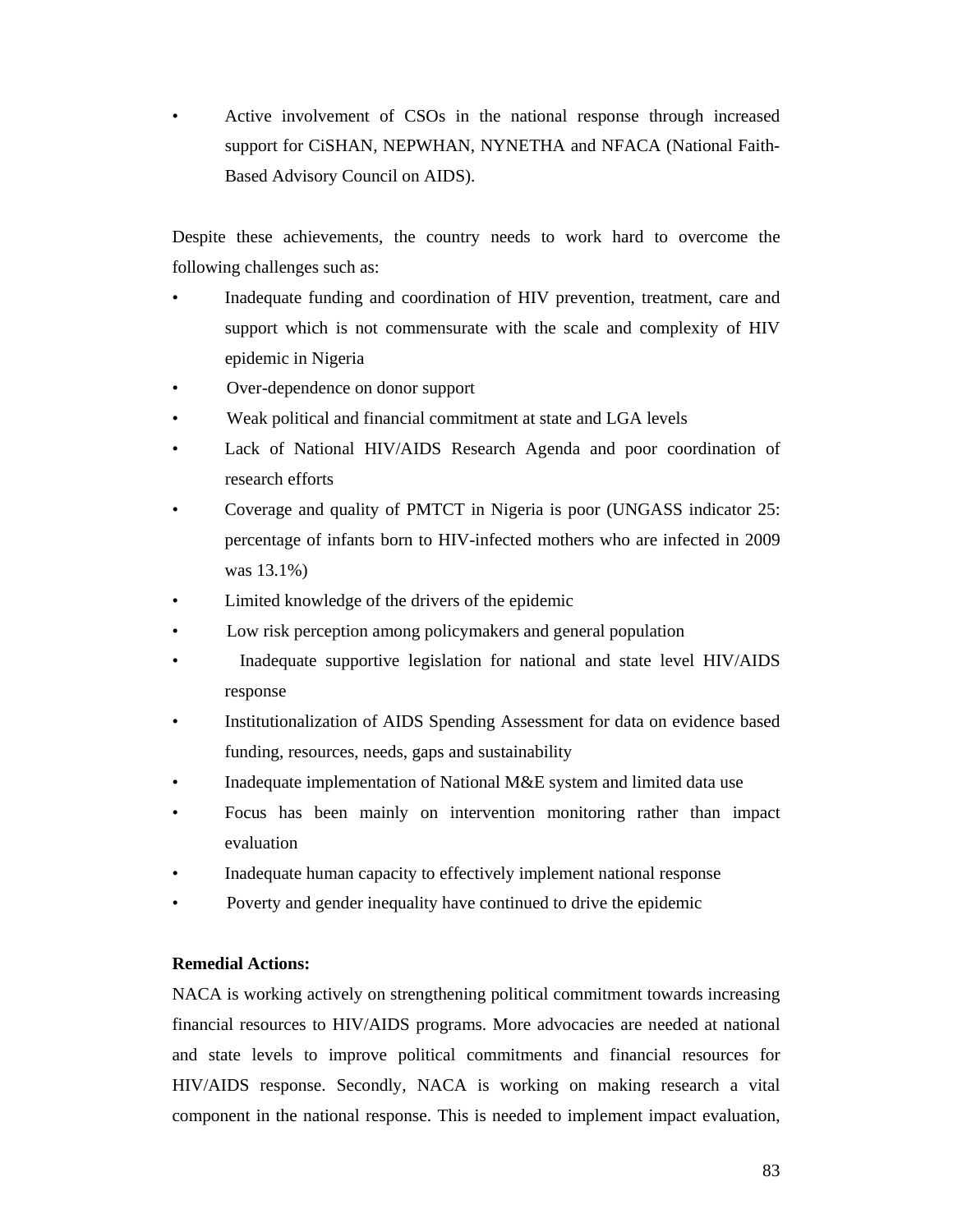assess program sustainability and improve surveillance systems for HIV and STI. There is a need to scale-up PMTCT services in terms of coverage and quality.

There is a need to empower women and address gender inequalities towards mitigating the impact of HIV. Lastly, national data triangulation exercise is on the way to inform priority setting for new programs, policy and research. It will also provide opportunity to evaluate thematic areas of national HIV/AIDS responses in order to assess reach, coverage, impacts and gaps.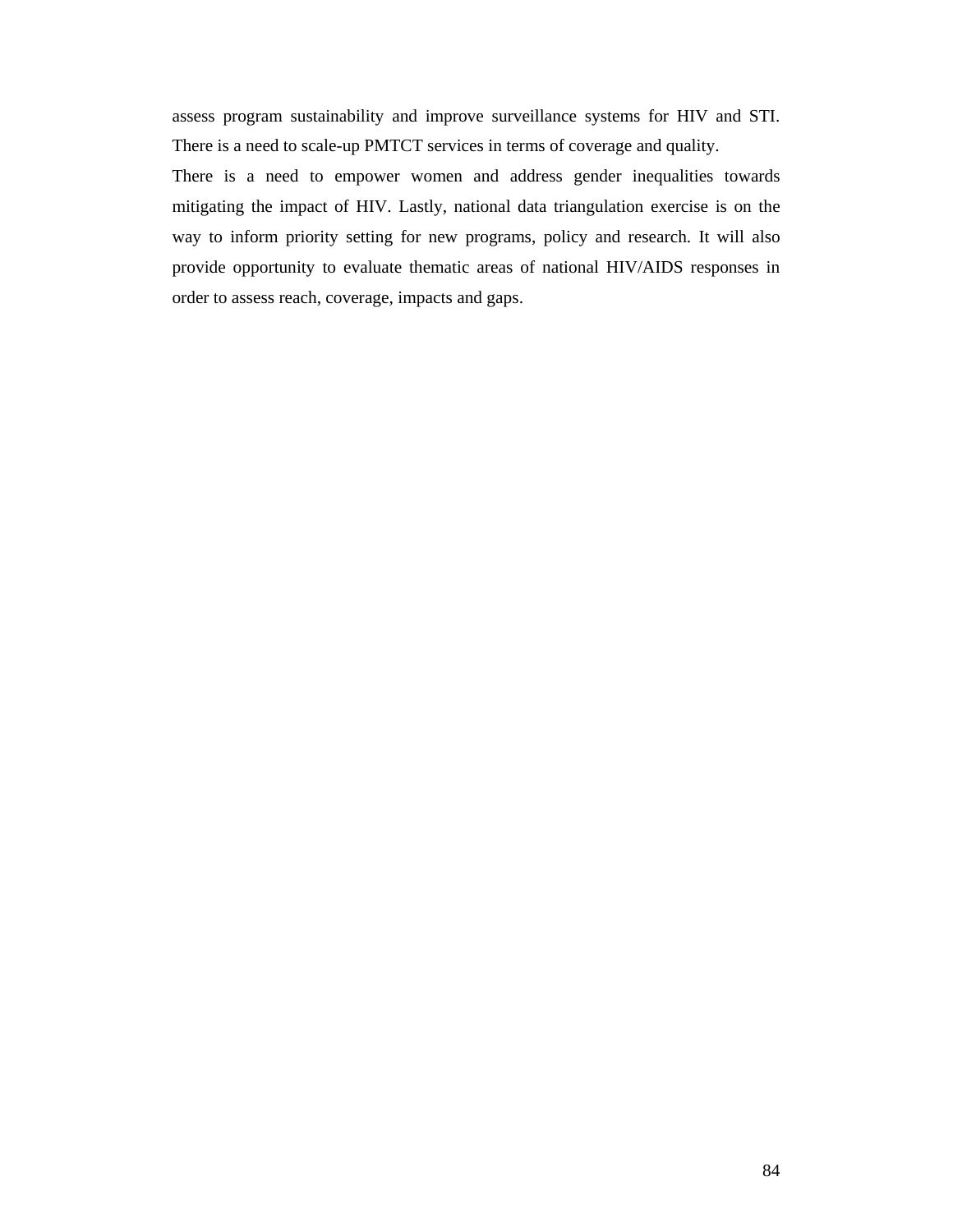# **8. Support from the Country's Development Partners**

Nigeria has a host of development partners who have contributed significantly to the national multisectoral HIV/AIDS response. Development partners have funded programs or activities in the areas of institutional strengthening, capacity building, prevention, treatment, care and support. It has been estimated that the Nigerian government contributes about 5 percent to the funding of antiretroviral treatment program. However, the majority of the funding comes from development partners. The main donors are the US President's Emergency Plan for AIDS Relief (PEPFAR), the Global Fund to Fight AIDS, Tuberculosis and Malaria, and the World Bank. In 2002, the World Bank loaned US\$90.3 million to Nigeria to support the five-year HIV/AIDS Program Development Project. In May 2007, World Bank further allocated US\$50 million loan for the program.

Similarly, in 2008 PEPFAR provided approximately US\$448 million to Nigeria for HIV/AIDS prevention, treatment, care and support. This was the third highest amount out of PEPFAR's 15 focus countries. By the end of 2008, the Global Fund had disbursed US\$95 million in funds to expand treatment, prevention, and prevention of mother-to-child transmission programs in Nigeria. Much of this funding was to provide financial resources for the expansion of antiretroviral treatment program. The Global Fund is an important partner toward mitigating the impact of HIV/AIDS among children and adults in Nigeria. United Nations International Children's Emergency Fund (UNICEF) has been proactively engaged in the provision of technical assistance to the Federal and State Governments in both the development and implementation of proposals such as that of the Global Fund. UNICEF participated with UNAIDS in developing an inter-agency strategy to address HIV and women and girls.<sup>44</sup> Substantive guidance was also provided to support the Global Fund in the development of gender strategies. UNICEF, the World Health Organization (WHO), the United Nations Office on Drugs and Crime (UNODC) and UNAIDS are committed to partnering with national and international stakeholders, for technical support in accelerating the scale-up of programs and tracking progress in

 $\overline{\phantom{a}}$ 

<sup>46</sup> UNAIDS Action Framework: Addressing Women, Girls, Gender Equality and HIV. August 2009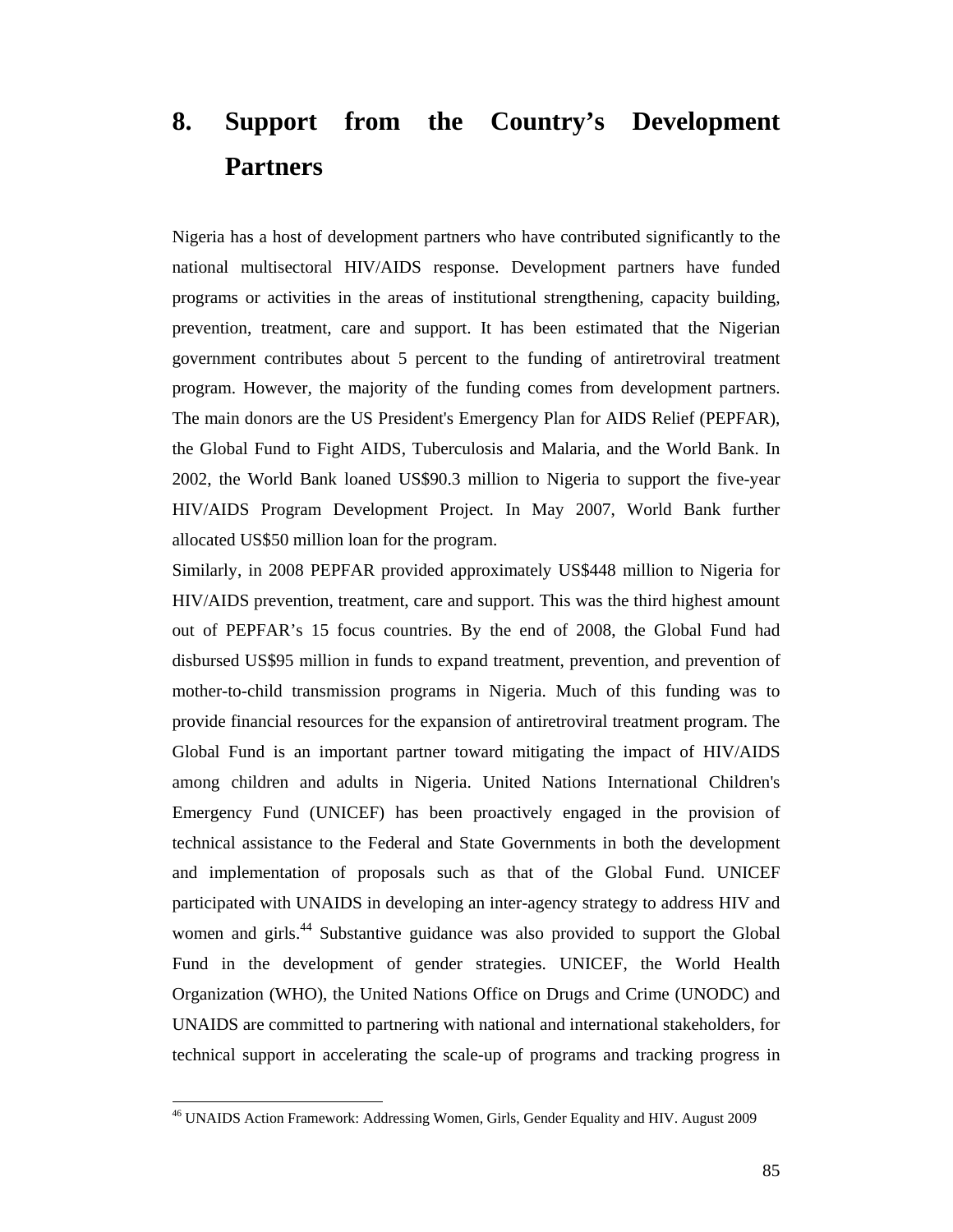prevention of mother-to-child transmission (PMTCT) of HIV, including the provision of care and support to the most vulnerable populations, such as women, orphans, children and their families.

UNICEF and other international partners supported the development and pilot testing of an innovative packaging of PMTCT-related commodities to sustain and further increase progress in the area of PMTCT and pediatric care, support and treatment. Likewise, in the prevention efforts, UNICEF promoted HIV-prevention life skills education to girls 15-17 years.

The following institutions are known to have earmarked resources for HIV/AIDS activities in Nigeria from 2005 to 2009.

FEDERAL GOVERNMENT OF NIGERIA

STATE GOVERNMENT

WORLD BANK

UNAIDS

UNESCO

UNIFEM

UNICEF

UNFPA

UNDP

DFID

CIDA

**JICA** 

USAID

USDOL

DFID/SNR

DFID/SIPAA

AAIN

APIN

VMOBILE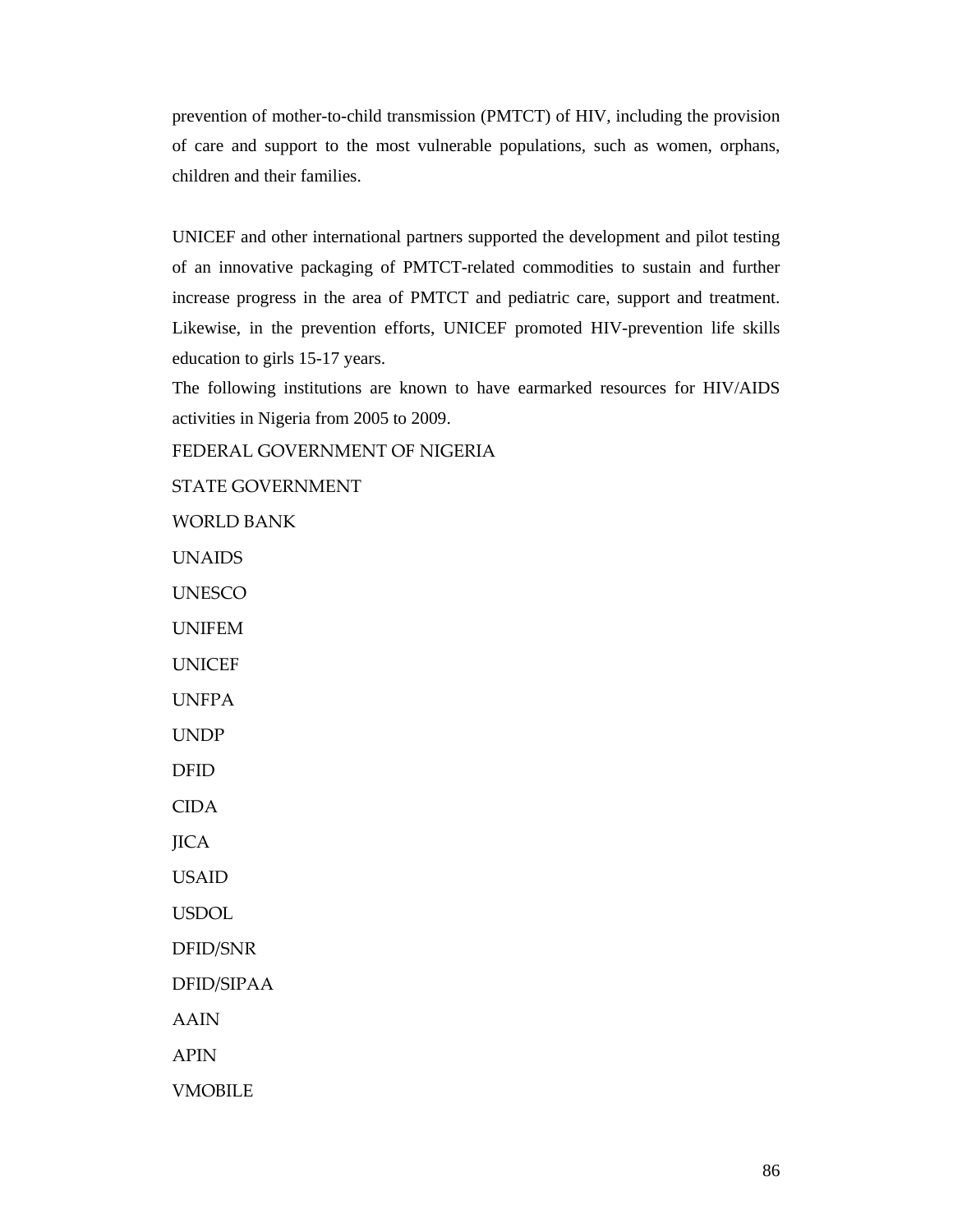MTN

### MTN FOUNDATION

ECOBANK

JULIUS BERGER

## CHEVRON/ELF

Undoubtedly, all these national and international partners are committed to making resources available in the fight against HIV. Despite that the resources are still limited. It is believed that with more support, commitment, effective leadership, sound coordination and conducive environment in Nigeria, huge success will be recorded in the fight against HIV/AIDS.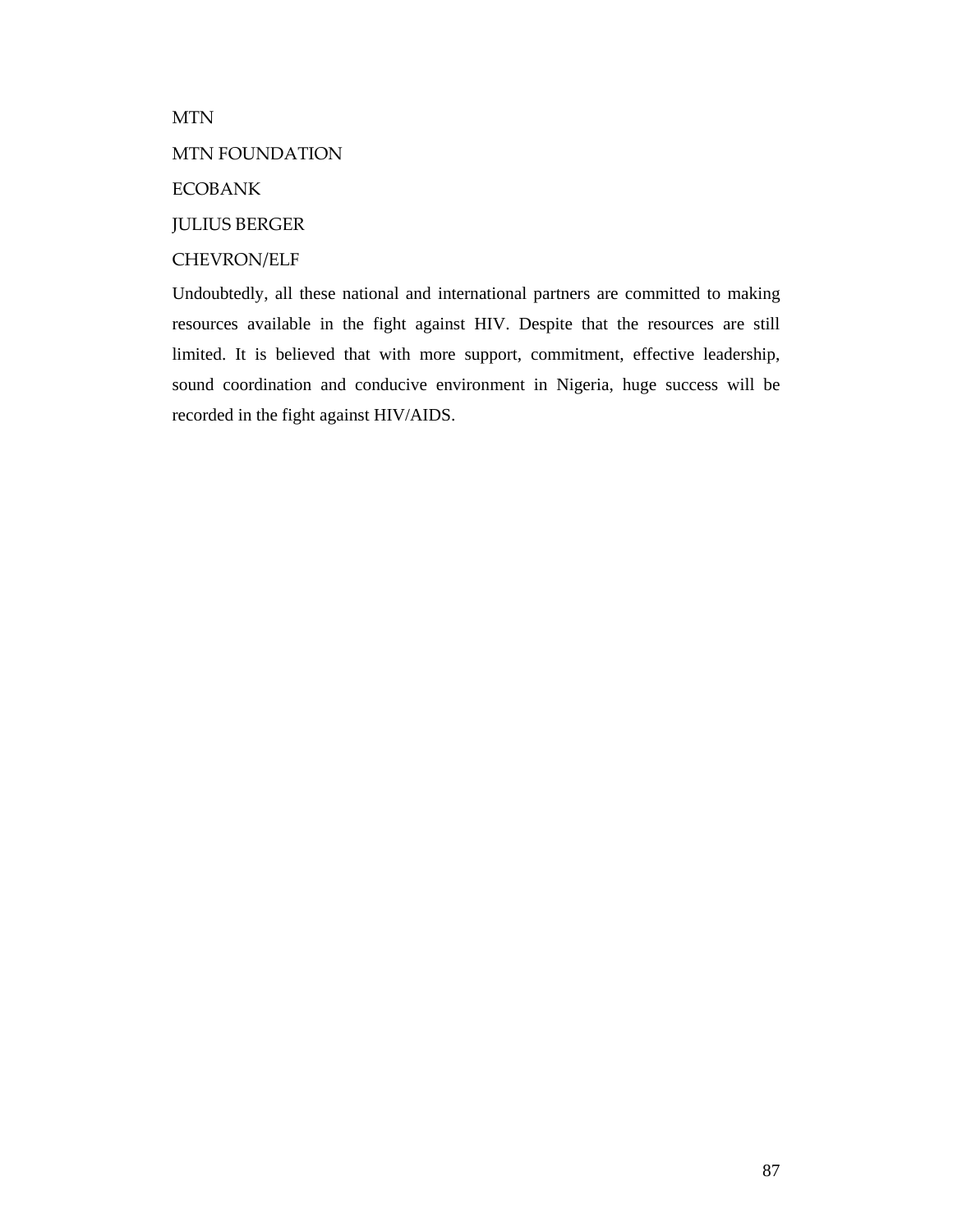## **9. Monitoring and Evaluation Environment**

## **9.1. Overview**

 $\overline{\phantom{a}}$ 

Monitoring and evaluation (M&E) is a very vital aspect of multisectoral response to HIV/AIDS in Nigeria**.** Monitoring of the HIV/AIDS epidemic was done initially using HIV sentinel surveys among pregnant women accessing antenatal services in hospitals and clinics in line with global health standards from the World Health Organization. However, monitoring and evaluation system in Nigeria has experienced progress at all levels.

In order to monitor and evaluate multisectoral response to HIV epidemic, the country launched Nigeria National Response Information Management System (NNRIMS) in 2004 to monitor and evaluate implemented interventions, and provide a robust, standardized and unified monitoring and evaluation framework.<sup>45</sup> NNRIMS has the functions of tracking progress in the implementation of the national HIV/AIDS response and using feedback information to improve policies, programs and service delivery.

Nigeria operates on the principle of 'three ones' which is one HIV/AIDS governing body, one strategic framework and one monitoring and evaluation system. The National Agency for the Control of AIDS has a well coordinated and suitably staffed Strategic Knowledge Management Department which has monitoring and evaluation as one of its key functions. The Department is also supported by a functional national technical working group which ensures that the M&E plan is precisely adhered to.

The National Agency for the Control of AIDS in 2004 initiated the formation of National M  $\&$  E Technical Working Group to backstop the gap in technical capacities in monitoring  $\&$  evaluation in the areas of prevention, treatment, care  $\&$  support, research & surveillance, and capacity building. An HIV/AIDS NNRIMS Operational plan (NOP) was developed in 2007 as a guide or algorithm to data collection, management, analysis and reporting, decision making and program planning and

<sup>&</sup>lt;sup>45</sup> National Agency for the Control of AIDS: HIV/AIDS NNRIMS Operational Plan 2007 – 2010.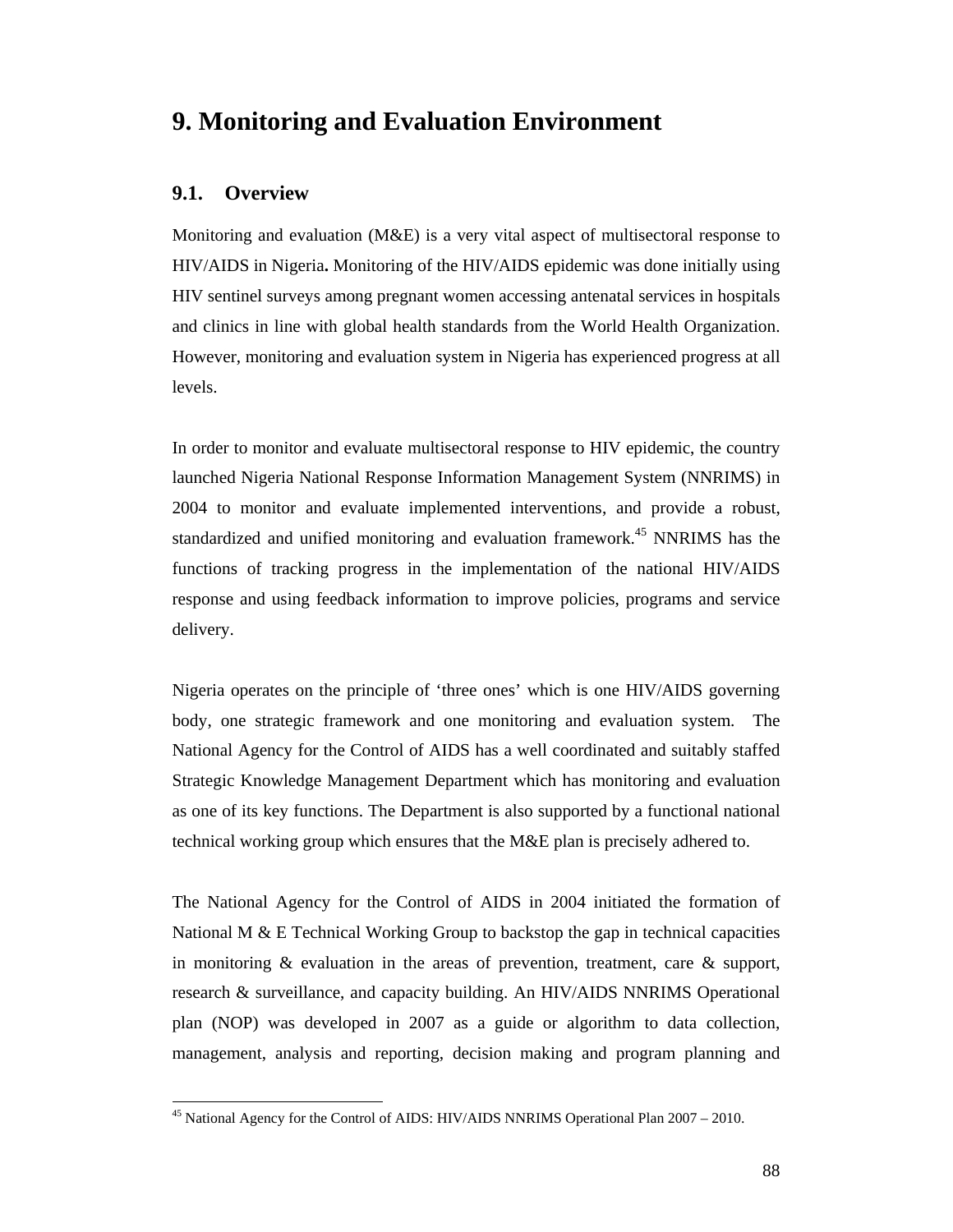implementation. The presence of NNRIMS Operational plan has also led to harmonization of M  $\&$  E tools by all partners. The long term vision is not only to reduce the incidence of HIV to the barest minimum but also to create an environment in which all Nigerians will be able to live socially and economically – productive lives free of diseases and its effects.

### **9.2. Achievements**

One of the key achievements of the National Agency for the Control of AIDS is the development of Nigerian National Response Information Management system (NNRIMS). NNRIMS tracks the national response through an activity report system, a generation of comprehensive data of essential output indicators from a list of service delivery points using standard and harmonized tools. It has served as a guide in the monitoring and evaluation of interventions.

Other achievements include:

- NNRIMS operational plan (NOP) 2007 2010 which was developed after wide consultation with different stakeholders, with representatives from civil society including people living with HIV/AIDS. The goal is to provide a simple and robust monitoring and evaluation system as a part of the multisectoral HIV/AIDS response in Nigeria. The plan was designed to last till 2010 after which it will be reviewed.
- Harmonization of indicators and data collection systems, and standardize data tools
- Equally important, all 36 states and the Federal Capital Territory have been trained in the use of NNRIMS, and this training has been stepped down at state level and service delivery points are using the harmonized M&E tools.
- NACA with the support of partners embarked on a wide scale capacity building of M & E officers at the national and state levels through training on various aspects of M & E particularly on the Nigerian National Response Information Management System (NNRIMS) which is the fulcrum of M  $\&$  E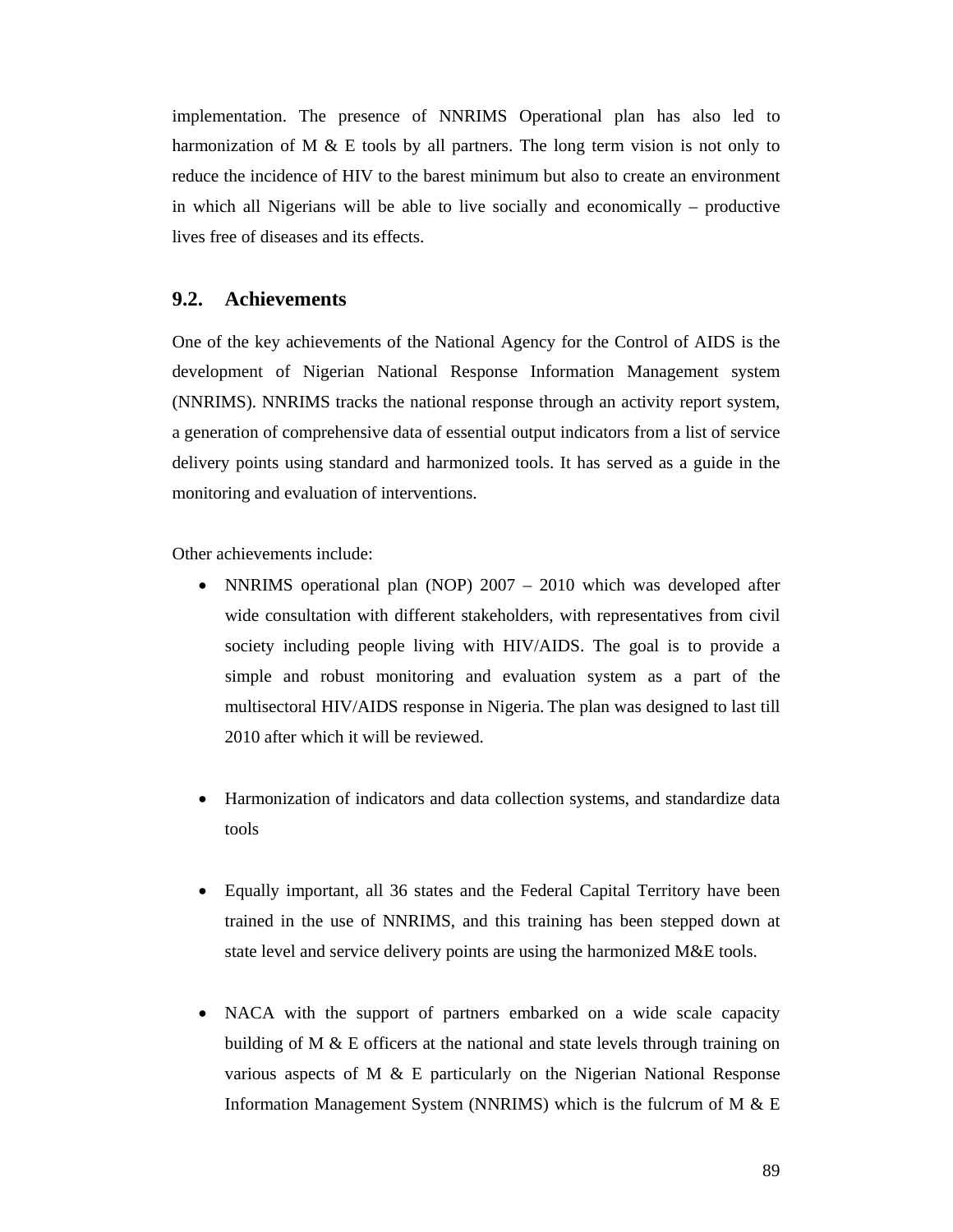activities in Nigeria. Since 2007, over 846 state‐level M & E officers and those from LGAs and NGOs/CBOs have been trained to increase their capacities towards efficient M  $&$  E system in country.

- Well defined organizational structure for M&E including HIV M&E unit, Zonal M&E focal persons and State M&E focal persons
- 28 Federal Ministries, Departments and Agencies (MDAs) implementing HIV/AIDS programs have also developed supporting M&E systems aligned to National M&E system.
- Major development partners and other relevant public/private sectors' stakeholders are contributing in varying degrees to strengthening the National M&E system.
- Conduct of regular Data Quality Audit exercise led and coordinated by NACA with the involvement of relevant stakeholders.
- National M&E Capacity assessment: In 2009, NACA led other relevant stakeholders to conduct a detailed assessment of the status of the national HIV M&E system using the 12 components of a functional M&E system as a framework. A standard tool was administered at a multi-stakeholder assessment workshop with distinct groups of stakeholders representing different institutions and levels of the M  $\&$  E system which included NACA, SACA, NASCP, SASCP, CISHAN, NEPWHAN and other umbrella organizations, other public sector ministries, health facilities, donors and implementing partners in attendance. Findings and recommendations will be used to strengthen the country's HIV M&E system to track progress in the national response more effectively and efficiently.

In addition, 29 states in Nigeria have installed the DHIS Electronic database for program monitoring and evaluation. The LHPMIP database, which complements DHIS, has also been rolled out to about 200 service delivery points and 20 states.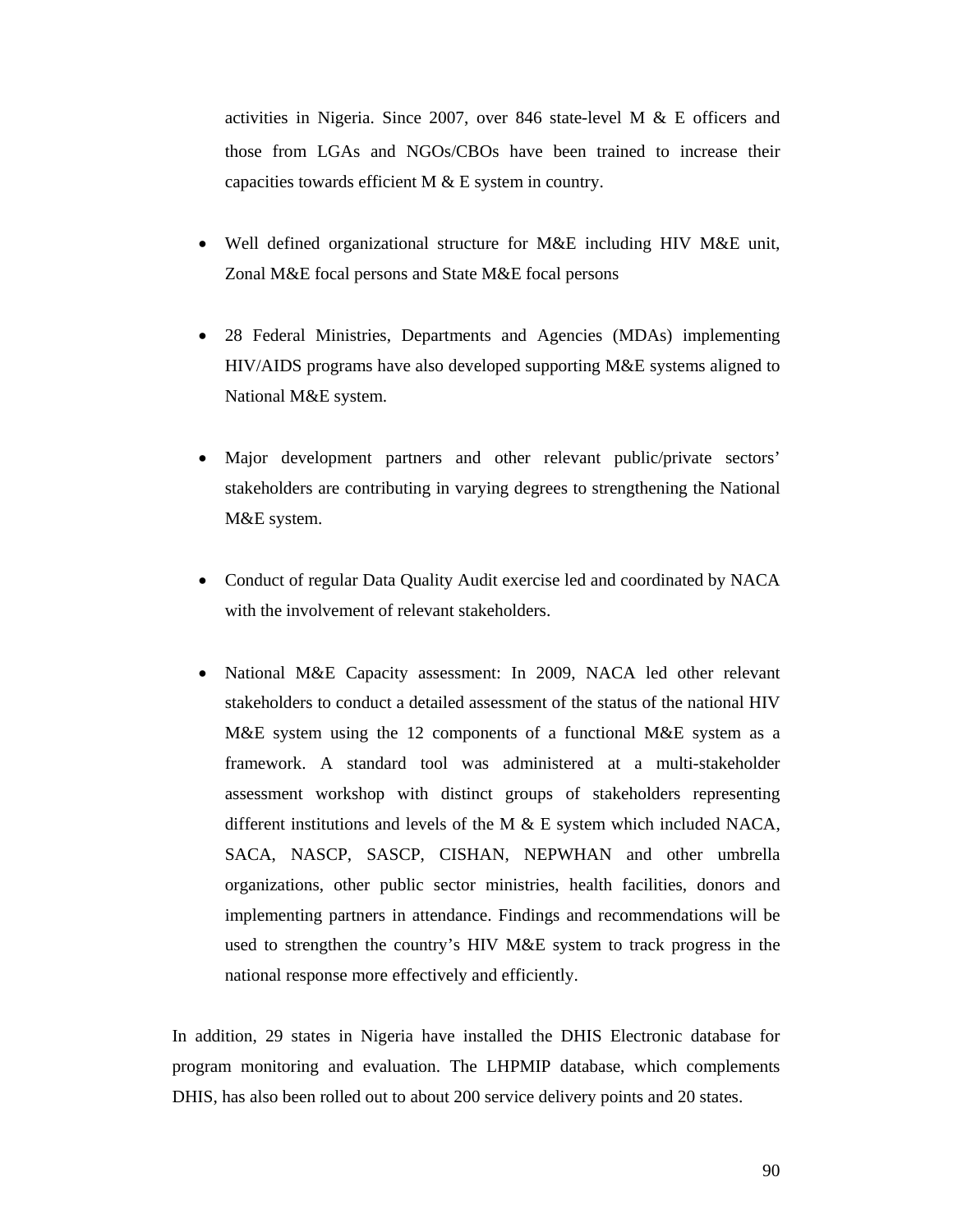## **9.3. Key Aspects Of The NNRIMS Operational Plan (NOP)**

The NOP 2007-2010 clearly indicates the following:

- Data collection strategy which addresses routine monitoring of programs, research, behavioral surveys and HIV surveillance.
- Standard and harmonized set of indicators
- Guidelines for data collection to aid M&E officers in the different service delivery points.
- Strategy to determine data quality: accuracy, completeness, reliability and validity.
- Data analysis and subsequent dissemination strategy.

The NOP led to the development of harmonized and standardized data tools and collection systems. Data collected by NNRIMS are for global indicators as well as for local indicators that are collected by specific organizations according to their goals and objectives. NACA ensures the use of a standardized reporting tool for uniformity.

## **9.4. Data Flow**

The national HIV/AIDS M&E system's goal is to track the progress being made in the national response. There is also a programmatic level M&E system which collects data for the use of implementers of HIV/AIDS program and for feedback to the national M&E system.

Every month NACA receives monthly reports on ART, PMTCT, HCT and laboratory services from its development partners as well as quarterly program reports.

In addition, there are three levels of reporting, the lowest level of reporting is at the facility level or at the implementing level. Each organization has indicators that guide their program activities.

The indicators required at the national level are recorded and put together at the facility/service delivery point, and then sent to the Local Government Action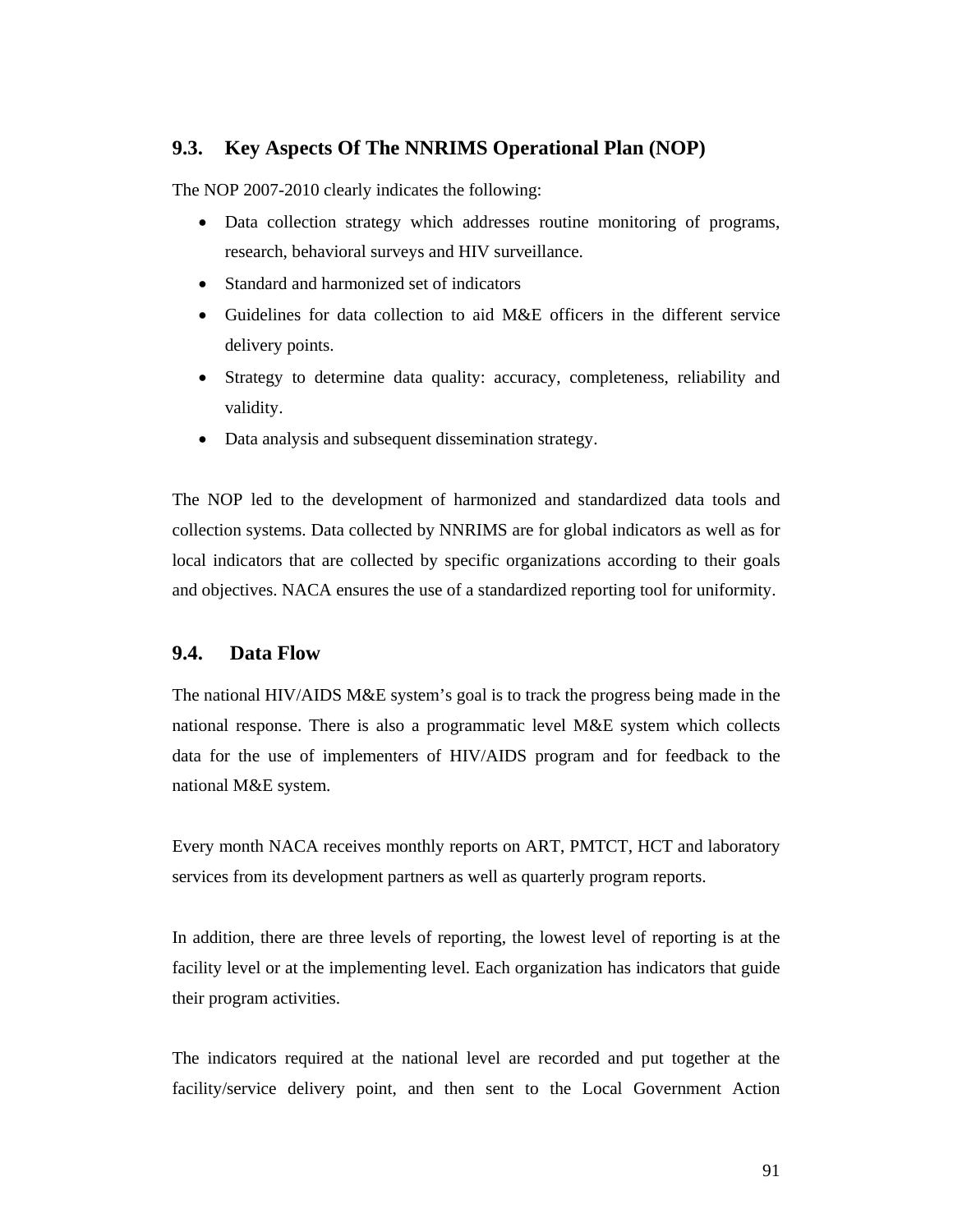Committee on AIDS (LACA) representing the first level. The LACA then aggregate all the data from the different facilities and send to the State Agency for the Control of AIDS (SACA), which is the second level, while the third level of reporting is to the national level from the states. At each of these levels there are feedback mechanisms in place. The National Agency for the Control of AIDS is responsible for dissemination of information to national and international bodies. The ministry of health, defense, internal affairs and other relevant Ministries Department and Agencies (MDAs) also feed data on their HIV response activities to the national response.

### **9.5. Coordination of M&E Activities**

The coordination of M&E activities at the National level is done by the National Agency for the Control of AIDS. M&E priorities are determined through an M&E system assessment, which is carried out biennially. The assessment is done simply by sending an M&E system assessment tool to different organizations.

National M&E meetings are held twice a year to bring together different stakeholders to brief them on the progress as well as the challenges being made in the national M&E plan. State Agency for the Control of AIDS also hold quarterly coordination meetings with all the implementing partners to harmonize and analyze the data collected and address arising challenges.

The M&E officers in NACA work with other M&E officers in other organizations towards broad involvement and sense of ownership.

## **9.6. Training of M&E Officers**

In order to build the capacity of M&E officers, training workshops are conducted regularly with participants from federal and state parastatals, line ministries as well as civil society. Training is focused on the relevance of monitoring and evaluation, the importance of timely and complete reporting of data and the need for consistency.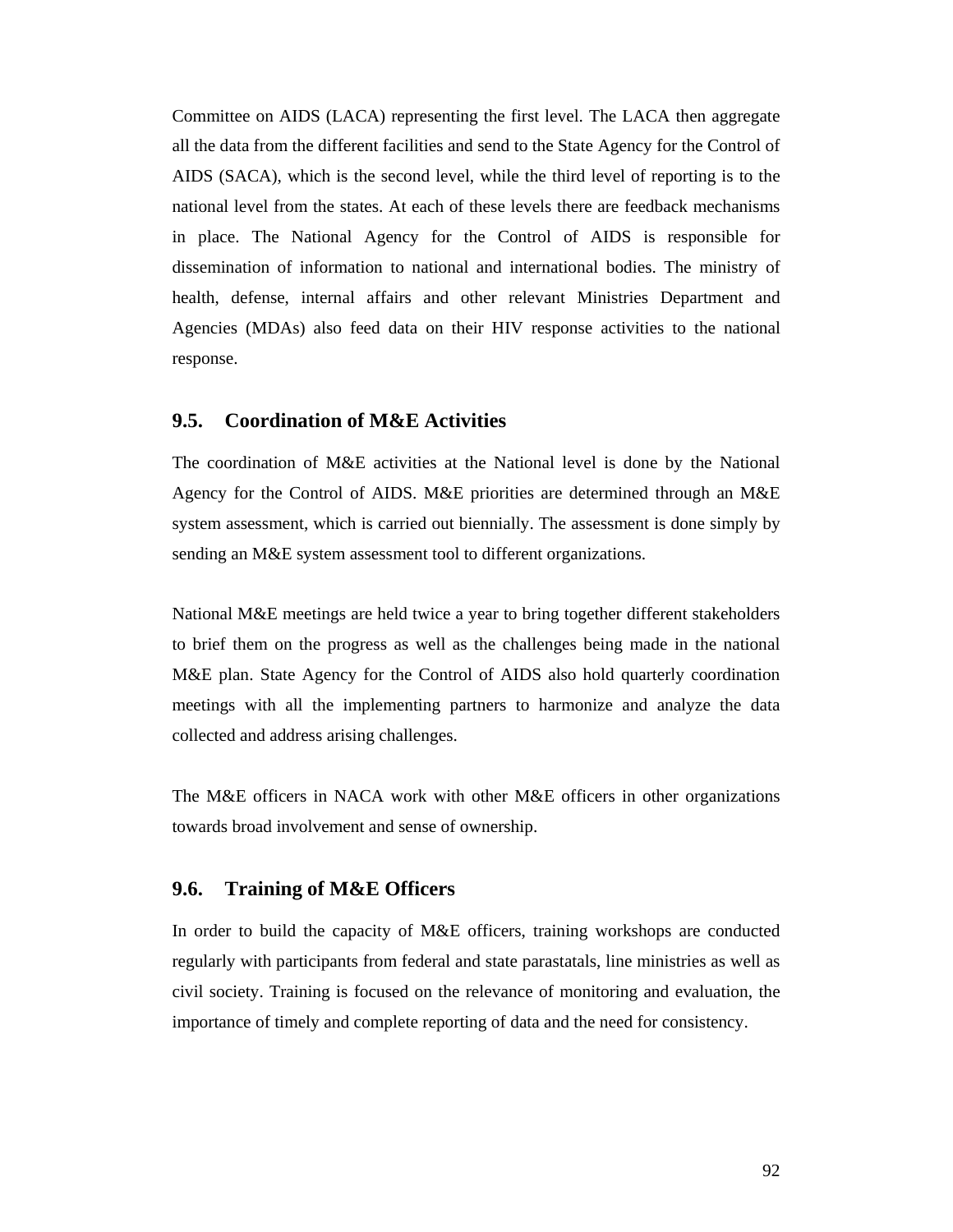## **9.7. Research activities**

At the national level, M&E research activities have been carried out in form of sentinel surveillance surveys. Examples include the 2008 Sentinel Seroprevalence Survey (ANC), the 2007 Integrated Behavioral and Biological Sentinel Survey (IBBSS) and the National AIDS and Reproductive Health Survey NARHS. They were coordinated by the Federal Ministry of Health with support from the National Agency for the Control of AIDS. All these surveys have measured successfully impact, output and outcome indicators as indicated in the National M&E plan. Other surveys conducted are the MARC survey by the Society for Family Health on high risk populations.

#### **9.8. Evaluation**

NACA has carried out evaluation activities to date among which are; Joint Review of MAP 1, Joint Mid-term review of NSF, Public Sector Impact Assessment, HAF CSO Assessment, National HIV/AIDS Policy review, National Strategic Framework review, and Socio Economic Impact study of HIV/AIDS.

Also NACA has facilitated and supported the conduct of evaluations commissioned by some key partners, and these include OVC Situational Assessment and a National Survey on HIV/AIDS and School Health,

#### **9.9. Analytic Work**

NACA in the last two years has commissioned a number of analytic work on the epidemic and response to provide tools and evidence for policy and program decision making. These analytic works include:

- 1. Epidemic Response and Policy Synthesis at National and State levels.
- 2. Modes of Transmission Analysis.
- 3. HIV Program Sustainability Analysis.
- 4. Human Resource needs for Health.
- 5. HIV/AIDS Service Provision Assessment.
- 6. Data Triangulation.
- 7. National AIDS Spending Assessment.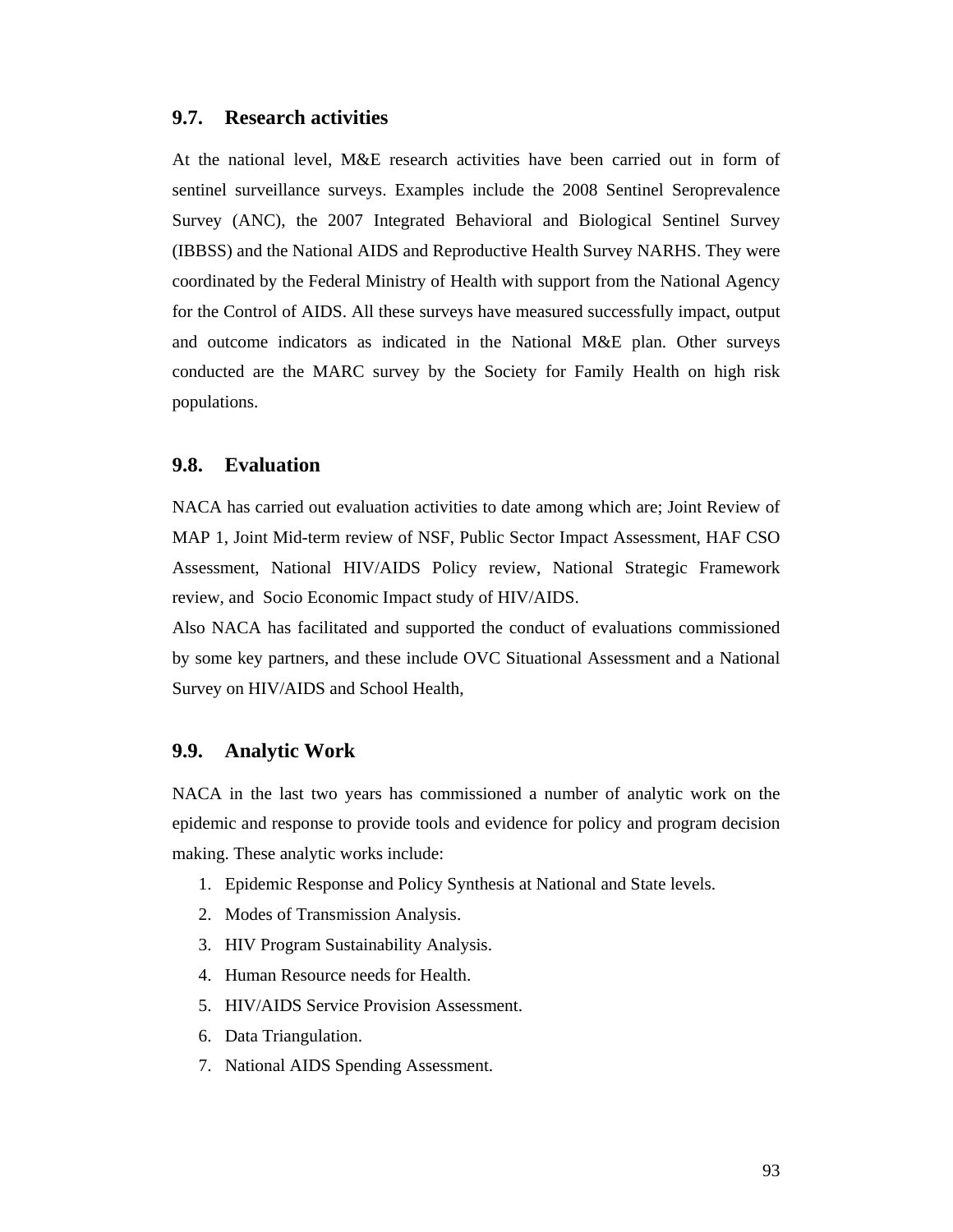### **9.10. Publications of M&E Reports**

The National Agency for the Control of AIDS publishes several M&E reports through the M&E unit as required annually. Additionally, quarterly reports are available that focus on ART, PMTCT and HCT services. Other reports produced include the World Bank project monitoring reports, HAF monitoring reports and the UNGASS country report. These and others are made available on the NACA website once published.

## **9.11. Challenges**

Despite the achievements and giant strides attained, there are still challenges. The major challenges encountered are as follows:

#### **Structure**

- The need for a new M&E plan that clearly indicates the responsibilities and roles of the Federal Ministry of Health, Federal Line Ministries and NGOs.
- Lack of strong M&E leadership in federal line ministries and NGOs
- The need for new allocation of duties within the M&E unit in NACA in order to address the key components
- The need for the development of M&E plan under the national strategic framework for states to give a sense of direction in their M&E activities.
- Additionally at the state level there is the challenge of insufficient funding for activities as well as inadequate M&E personnel.
- The need to improve the level of research in the evaluation systems. Researches should not be limited to surveys only but other methodologies capable of effectively evaluating prevention, treatment, care and support programs.
- There is a need to harmonize multiple data systems for prompt decision making

#### **Human Capacity**

 Capacity building programs are needed at all levels since this is vital to the overall productivity of M&E staff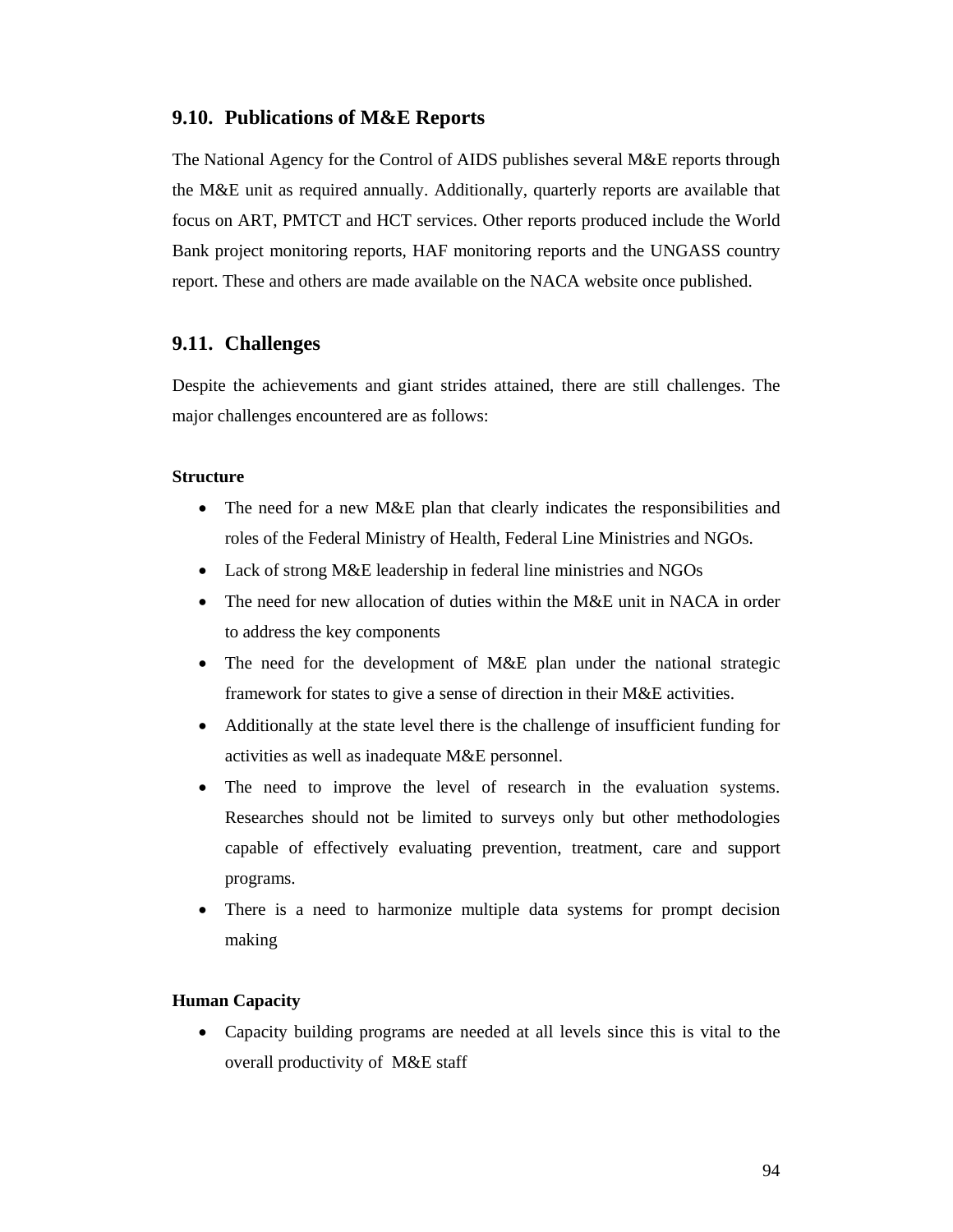### **Multisectoral M&E plan**

- The need to link state and sector M&E plan to the national plan in all the key aspects e.g. data flow and reporting channel
- Lack of costed work plan to ensure effective resource allocation.

### **HIV Program Monitoring**

- Presently, home based care activities are not being tracked and this is mainly due to the absence of data collection tools and lack of indicator definition
- Under reporting: This is mainly observed in submission of incomplete forms.
- Late reporting: Forms are submitted later than the stipulated dates and this hinders update of the database.
- Transfer of trained M&E officers from the facility/service delivery points.
- Poor filing and record keeping in some facilities.

## **9.12. Remedial Actions:**

NACA is committed to investing in building capacity of personnel from different stakeholder groups as well as strengthening the research efforts in the evaluation systems by constituting a research team who work in partnership with different stakeholders especially Nigerian AIDS Research Network. Equally important, there is the revision of NNRIMS framework to align with issues articulated in new NSF. This will provide the opportunity to address the weakness, costing for operational plan and basis for resource mobilization towards efficient and effective monitoring and evaluation system. The country is committed to harmonize multiple data systems, facilitate timely collection of data from the field with analysis to enhance good feedback system.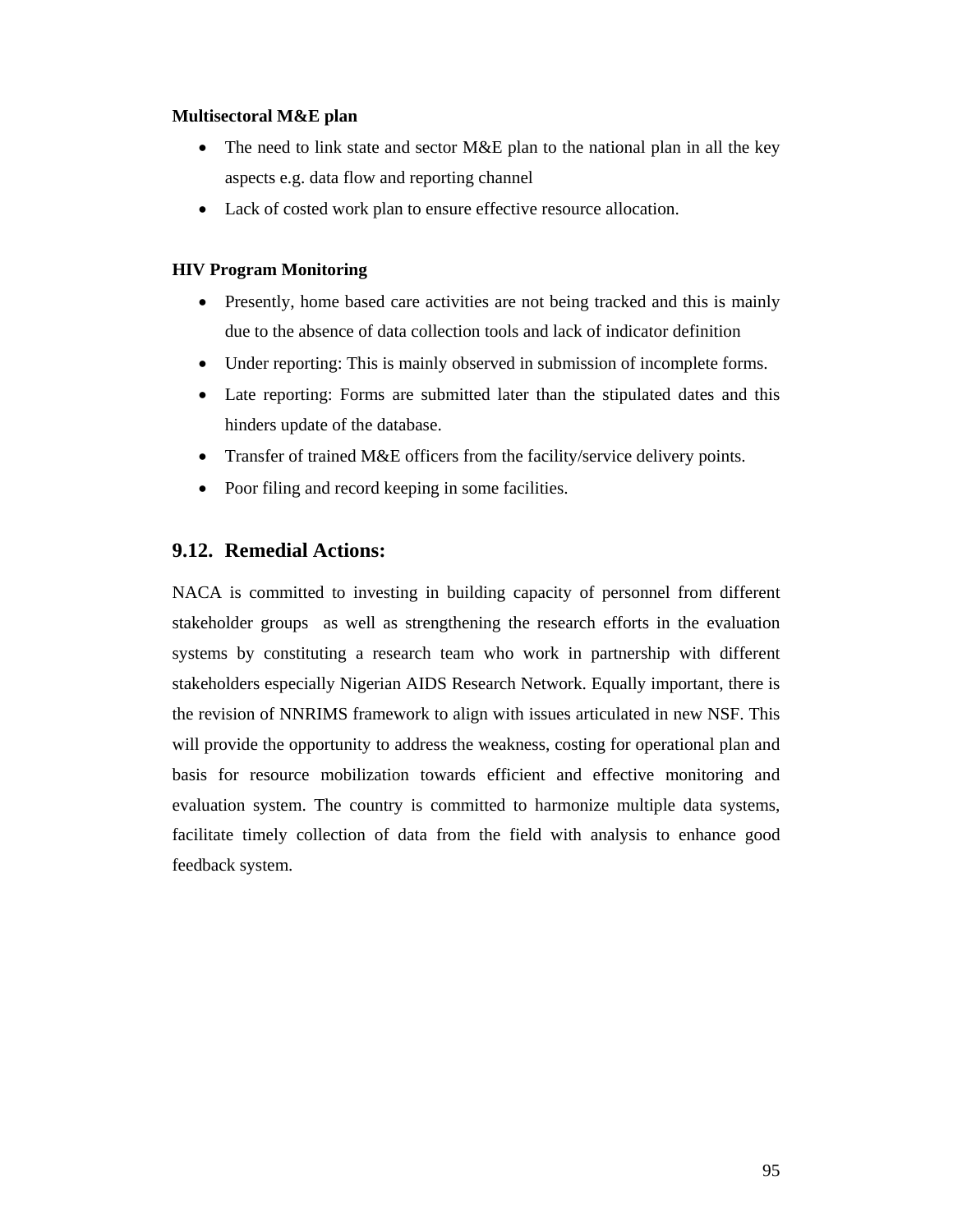## **10. Conclusion**

The report shows the progress in the national response to the HIV epidemic in Nigeria. It was developed in collaboration with different stakeholders such as civil society groups and line ministries. Nigeria as a nation has shown great commitment to achieving the goals and targets that were made in the Declaration of commitment.

This has been reflected in the giant strides that have been made in the following key areas:

- Increased HIV awareness among the general population and most at risk populations.
- Increased coverage in Prevention of mother to child transmission services.
- Seventeen states action committees out of the 36 states have been transformed to agencies leading to increased ownership and participation.
- Provision of more centers for counseling and testing
- Increased access to antiretroviral drugs
- Gender mainstreaming into the HIV national response.
- Development of policy documents such as the National Strategic Framework and Plan for 2010-2015.
- Scale up of ongoing national programs.

Despite all these achievements, there are still challenges that are being tackled, and they include:

- The Nigerian national response is still largely donor driven.
- Political commitment is not strong enough at the state and local government levels.
- There is still much stigmatization and discrimination against people living with HIV/AIDS.
- Inadequate community directed interventions.

Nigeria appreciates the efforts of the international organizations, development partners and NGOs at reducing the prevalence of HIV. However, more assistance is still needed in the areas of capacity building, program implementation and technical assistance.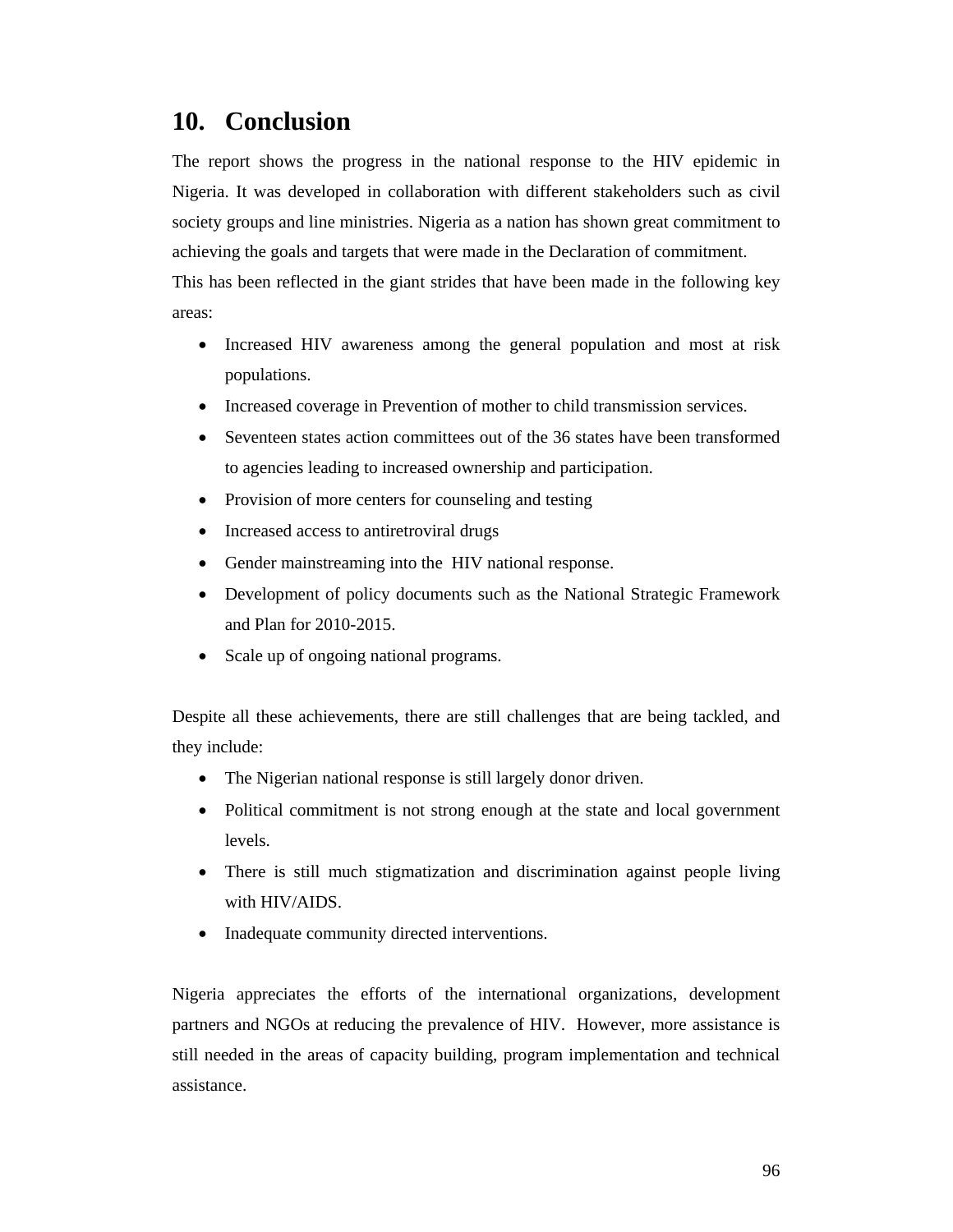The leadership of the National Agency for the Control of AIDS (NACA) is committed to innovations in prevention strategies, treatment, care and support with advocacy. Finally, NACA strives to sustain a robust collaboration with both local and international partners towards attaining its objective of bringing down the national HIV prevalence to the barest minimum as well as meeting and maintaining the Universal access targets by 2010.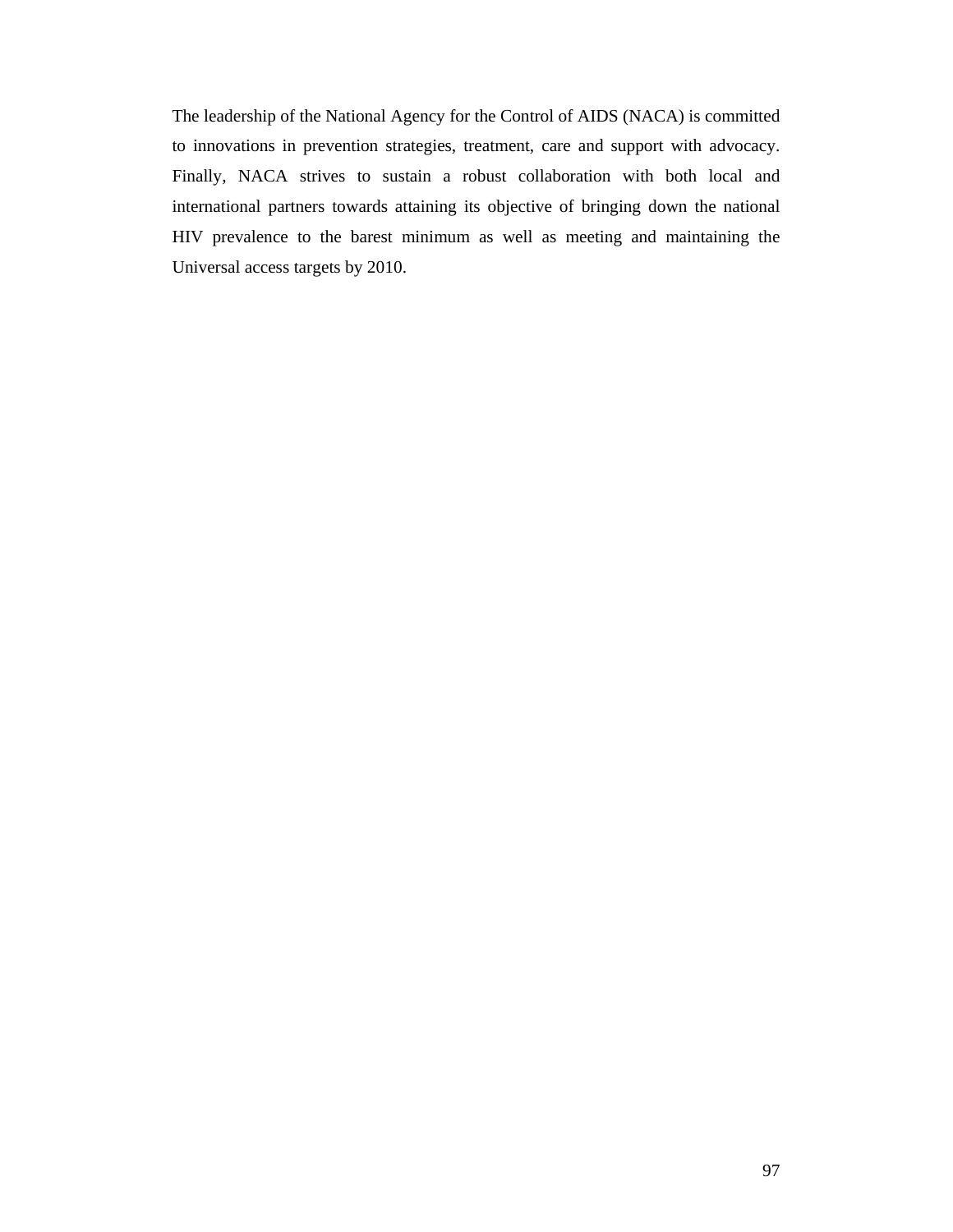## **11. References**

<sup>1</sup> Declaration of Commitment on HIV/AIDS: United Nations General Assembly Session on HIV/AIDS 25-27 June 2001

 $2^2$  Keeping the Promise: Summary of the Declaration of Commitment on HIV/AIDS United Nations General Assembly Special Session on HIV/AIDS 25-27 June 2001, New York

 $3$  Buvé A et al. The spread and effect of HIV-1 infection in sub-Saharan Africa. Lancet 2002; 359: 2011–17

4 United Nations General Assembly Session on HIV/AIDS 25-27 June 2001: DECLARATION OF COMMITMENT ON HIV/AIDS "Global Crisis – Global Action"

 $<sup>5</sup>$  Panchaud C et al. Issues in Measuring HIV Prevalence: The Case of Nigeria. Afr</sup> Reprod Health 2002; 6(3): 11 -29

 $6$  Ammann A. Preventing HIV: Time to get serious about changing behaviour. ABMJ. 2003; 326(7403): 1342–1343.

<sup>7</sup> UNAIDS/WHO Working Group on Global HIV/AIDS/STI Surveillance. Guidelines for Second Generation HIV Surveillance (WHO/CDS/CSR/EDC/2000.5—

UNAIDS/00.03E). Geneva: UNAIDS/WHO, 2000.

8 UNAIDS/World Bank 2009: Modes of HIV Transmission in Nigeria: Analysis of the Distribution of New HIV Infections in Nigeria and Recommendations for Prevention

<sup>9</sup> HIV/AIDS Program Sustainability Analysis Tool (HAPSAT): SUSTAINABILITY ANALYSIS OF

HIV/AIDS SERVICES IN NIGERIA 2009

<sup>10</sup> Population Reference Bureau 2009 Data Fact Sheet

<sup>11</sup>UNDP Human Development Report 2009:

http://hdrstats.undp.org/en/countries/country\_fact\_sheets/cty\_fs\_NGA.html

<sup>12</sup> Geographical: The complete Atlas of the world, "Nigeria", (Random House, 2002)

<sup>13</sup>Federal Ministry of Health (2010) Technical Report on the 2008 National HIV/Syphilis Sero-prevalence Sentinel Survey Among Pregnant Women Attending Antenatal Clinics in Nigeria. Department of Public Health National AIDS/STI Control Programme. Abuja: Nigeria.

<sup>14</sup> HERFON 2007: NIIGERIIAN HEALTH REVIIEW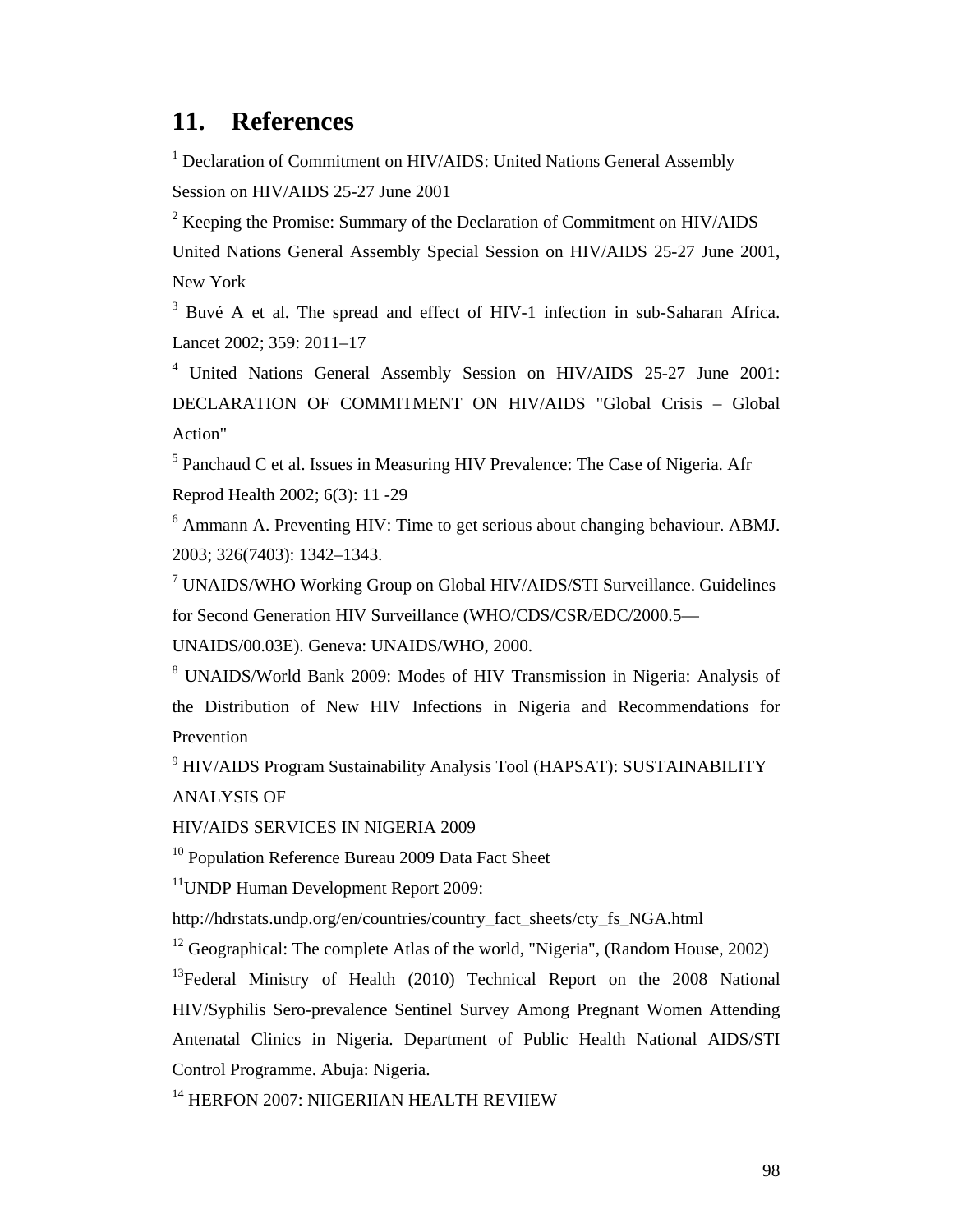http://www.herfon.org/docs/Background\_Information\_on\_NHR.pdf

<sup>15</sup> 2009 National HIV/AIDS Policy Draft

<sup>16</sup> National Agency for the Control of AIDS (NACA): National Strategic Framework (NSF) 2005-2009

<sup>17</sup> 2009 National HIV/AIDS Policy

<sup>18</sup> Adevi O, et al, editors, 2006. AIDS in Nigeria: A Nation on the Threshold (Harvard University Press, Harvard Series on Population and International Health).

<sup>19</sup> HIV/AIDS in Nigeria: A USAID Brief

http://pdf.usaid.gov/pdf\_docs/Pnacq945.pdf (Accessed January 30, 2010)

<sup>20</sup> Federal Ministry of Health (2010) Technical Report on the 2008 National HIV/Syphilis Sero-prevalence Sentinel Survey Among Pregnant Women Attending Antenatal Clinics in Nigeria. Department of Public Health National AIDS/STI Control Programme. Abuja: Nigeria.

<sup>21</sup> Sedgh G et al. Meeting Young Women's Reproductive and Sexual Health Needs in Nigeria. New York: Guttmacher Institute, 2009.

 $^{22}$  UNAIDS 2009 AIDS epidemic update: Global summary of the AIDS epidemic

 $^{23}$  Simon V. HIV/AIDS epidemiology, pathogenesis, prevention, and treatment. Lancet 2006; 368: 489–504

 $^{24}$  Quinn TC, Overbaugh J. HIV/AIDS in women: an expanding epidemic. Science 2005; 308: 1582–83

<sup>25</sup> Shisana O, Davids A. Correcting gender inequalities is central to controlling HIV/AIDS. Bull World Health Organ 2004; 82: 812

 $^{26}$  Ezumah NE. Gender Issues in the Prevention and Control of STIs and HIV/AIDS;

Lessons from Awka and Agulu, Anambra State, Nigeria. African Journal of Reproductive Health, 2003: 7:89{99)

<sup>27</sup> Federal Ministry of Health (2005) The National Situation Analysis of the Health Sector Response to HIV & AIDS in Nigeria. Abuja: FMH Nigeria

 $28$  Adeyi O, et al, editors. 2006. AIDS in Nigeria; A Nation on the Threshold (Harvard University Press, Harvard Series on Population and International Health).

 $^{29}$ Ainsworth M, Teokul W. Breaking the silence: setting realistic priorities for AIDS control in less-developed countries. Lancet 2000; 356:55-60.

 $30$  Jha P, Nagelkerke NJD, Ngugi EN, Prasada Rao JVR, Willbond B, Moses S, et al. Reducing HIV transmission in developing countries. Science 2001; 292:224-5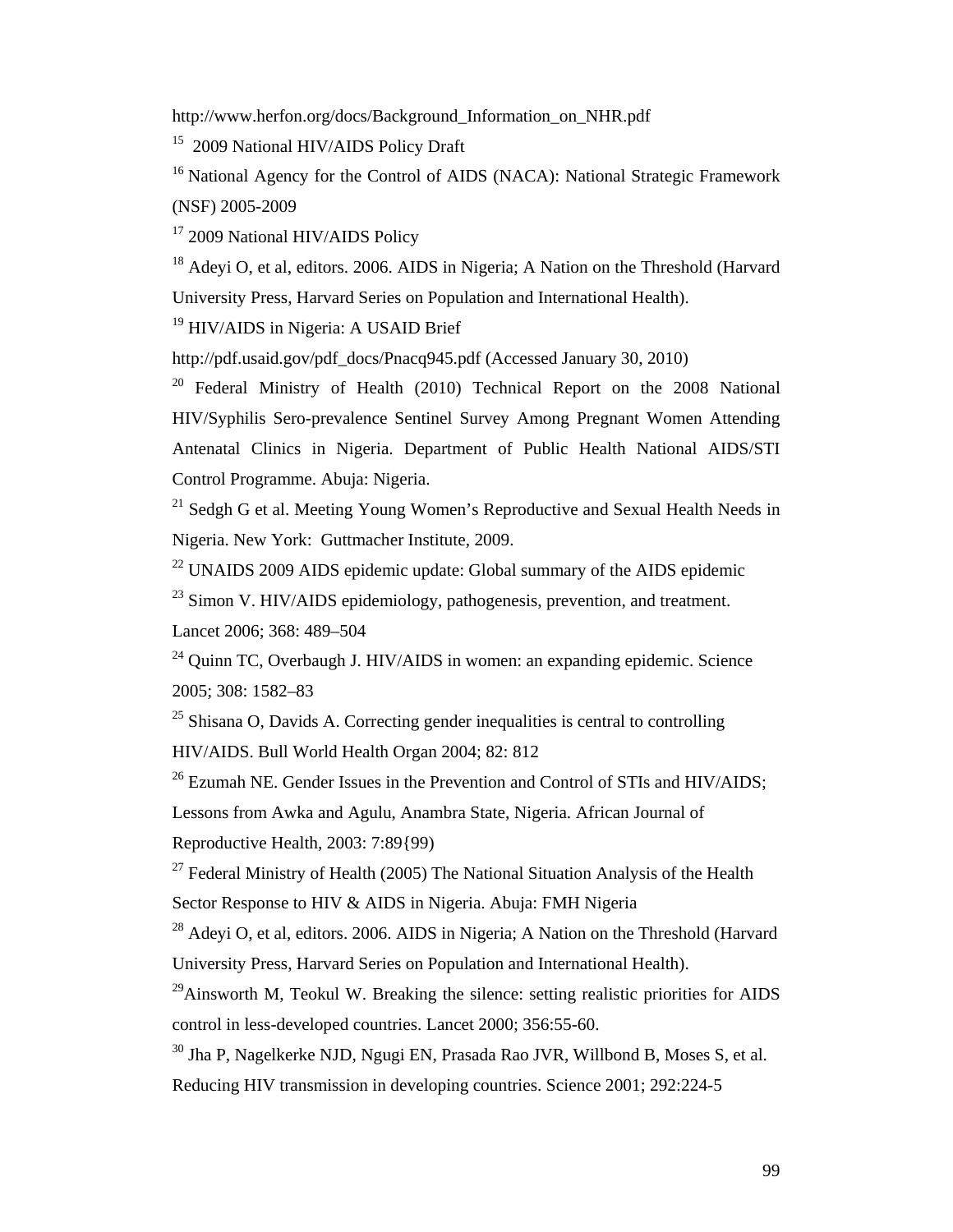<sup>31</sup> Federal Ministry of Health (2001) A Technical Report on 2001 National HIV/Syphilis Sero-Prevalence Sentinel Survey among Pregnant Women Attending Antenatal Clinics in Nigeria. Abuja: NASCP, Nigeria.

 $32$  Federal Ministry of Health (2004) A Technical Report on 2003 National HIV/Syphilis Sero-Prevalence Sentinel Survey among Pregnant Women Attending Antenatal clinics in Nigeria. Abuja: National AIDS/STIs Control Program, Nigeria. <sup>33</sup> Federal Ministry of Health (2005) Technical Report on the 2005 National HIV/Syphilis Sero-prevalence Sentinel Survey Among Pregnant Women Attending Antenatal Clinics in Nigeria. Department of Public Health National AIDS/STI Control Programme. Abuja: Nigeria.

 $34$  Federal Ministry of Health (2010) Technical Report on the 2008 National HIV/Syphilis Sero-prevalence Sentinel Survey Among Pregnant Women Attending Antenatal Clinics in Nigeria. Department of Public Health National AIDS/STI Control Programme. Abuja: Nigeria.

 $35$  Federal Ministry of Health (2009) National HIV/AIDS and Reproductive Health Survey. Abuja (NARHS 2007), Nigeria.

<sup>36</sup> Pettifor AE, Rees HV, Kleinschmidt I, et al. Young people's sexual health in South Africa: HIV prevalence and sexual behaviors from a nationally representative household survey. AIDS 2005; 19: 1525–34.

<sup>36</sup> Pettifor AE, Rees HV, Kleinschmidt I, et al. Young people's sexual health in South Africa: HIV prevalence and sexual behaviors from a nationally representative household survey. AIDS 2005; 19: 1525–34.

 $37$  UNAIDS 2009 Report: Modes of HIV Transmission in Nigeria: Analysis of the Distribution of New HIV Infections in Nigeria and Recommendations for Prevention <sup>38</sup> Federal Ministry of Health (2007) Integrated Bio-Behavioural Surveillance Survey Among Most at Risk Populations in Nigeria. Abuja: National AIDS/STIs Control Programme (NASCP), Nigeria (IBBSS 2007)

<sup>39</sup> Rhodes T, Simic M. Transition and the HIV risk environment. BMJ 2005; 331:220–3

40 Beyrer C. HIV Epidemiology Update and Transmission Factors: Risks and Risk Contexts—16th International AIDS Conference Epidemiology Plenary. Clinical Infectious Diseases 2007; 44:981–7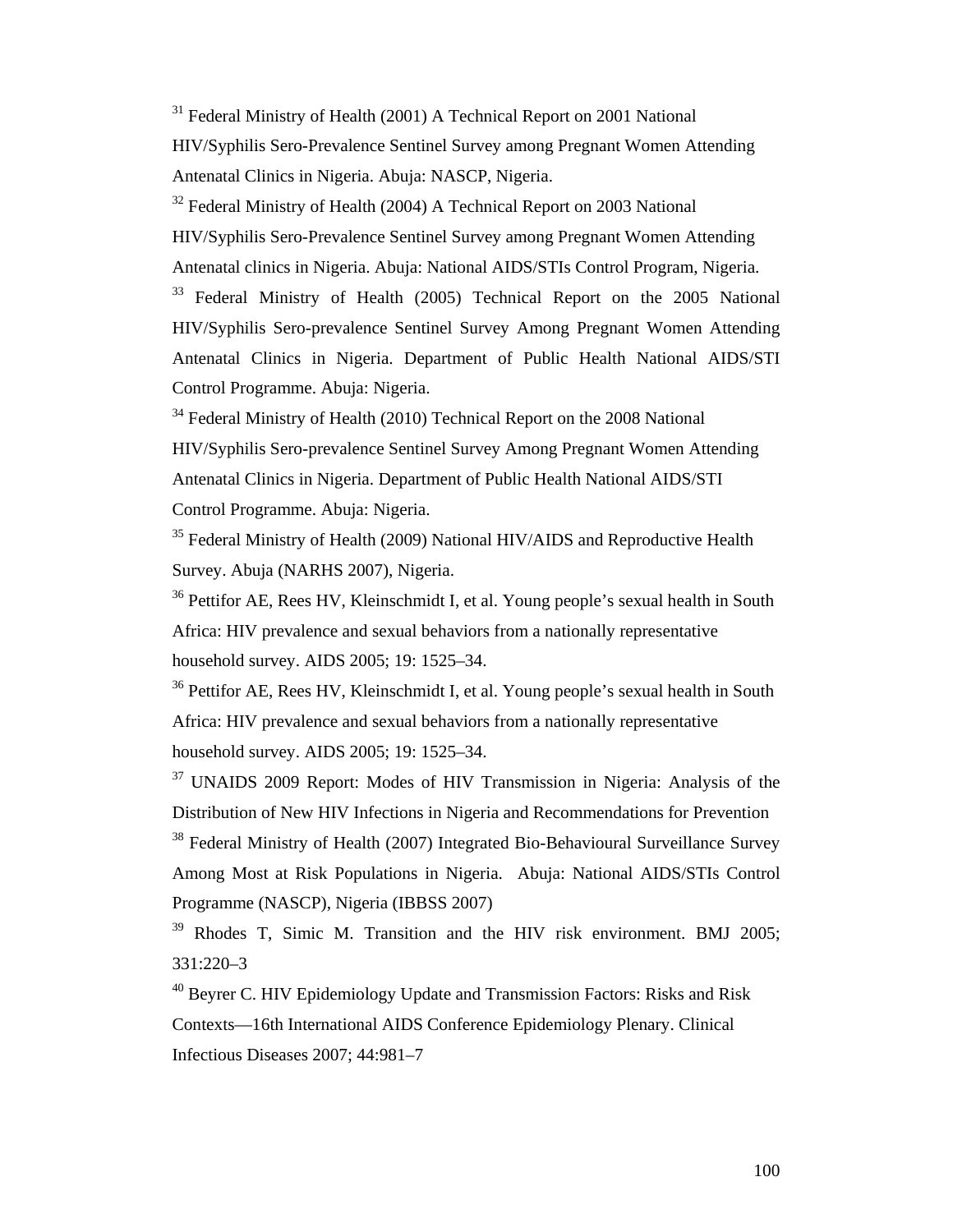41Pisani E, Garnett G, Grassly N, Brown T, Stover J, Hankins C, Walker N, Ghys P. BMJ. 2003 June 21; 326(7403): 1384–1387.

42 National Agency for the Control of AIDS (NACA): National Strategic Framework (NSF) 2005-2009

43 National Economic Empowerment and Development Strategy (NEEDS)

44 2006 HIV/AIDS in Nigeria National Planning Commission

45 NACA: Status of the HIV National Response in Nigeria

46 UNAIDS Action Framework: Addressing Women, Girls, Gender Equality and HIV. August 2009

47 National Agency for the Control of AIDS: HIV/AIDS NNRIMS Operational Plan  $2007 - 2010$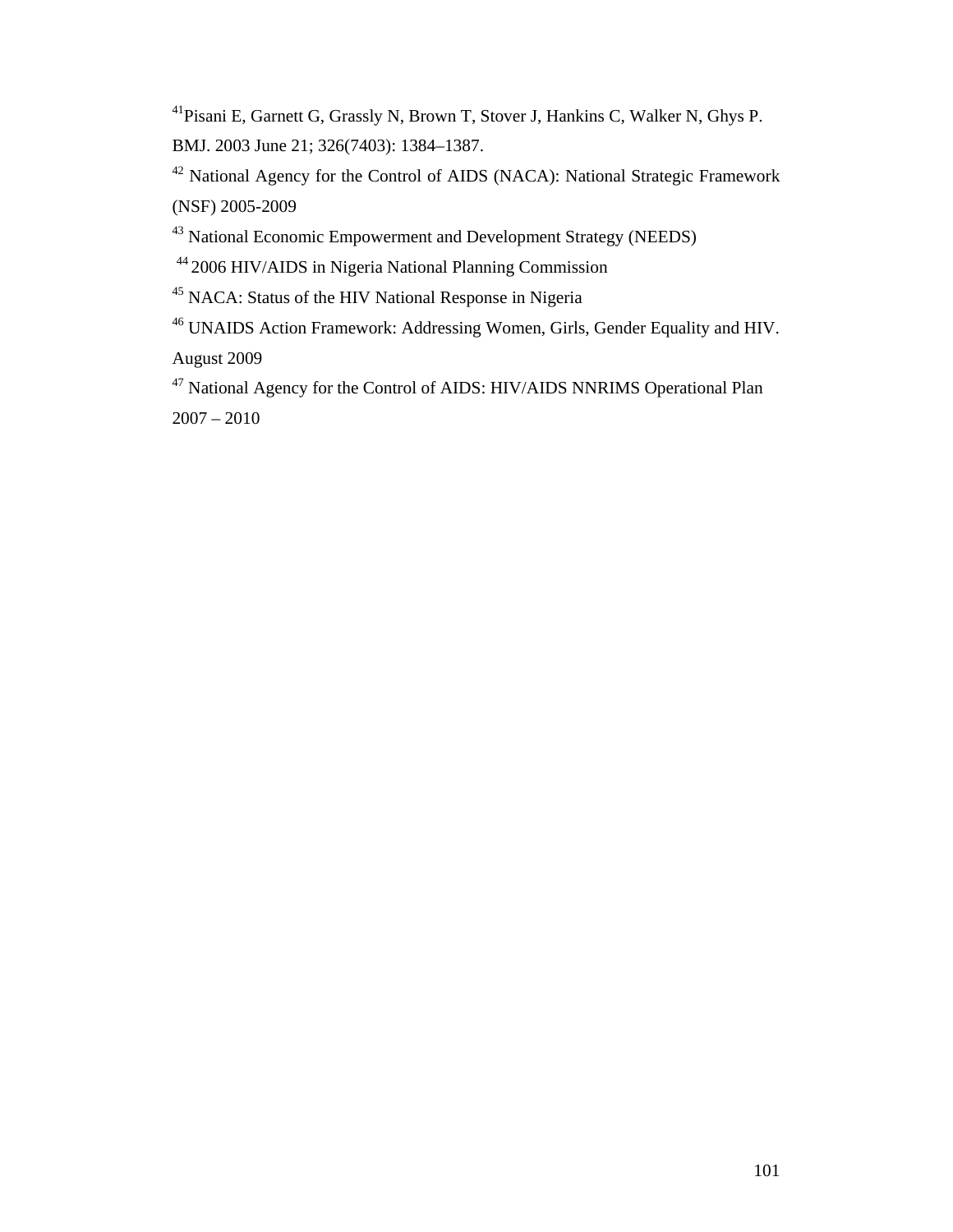## **12. Annexes**

## **12.1. Consultation/Preparation Process for the Country Progress Report**

1) Which institutions/entities were responsible for filling out the indicator forms? a) NAC or equivalent  $\frac{Y \text{es}}{}$  No b) NAP Yes No c) Others Yes No (Please specify) 2) With inputs from Ministries: Education Yes No Health Test and the *Yes*  No Labor Testam and Testam and Testam and Testam and Testam and Testam and Testam and Testam and Testam and Testam and Testam and Testam and Testam and Testam and Testam and Testam and Testam and Testam and Testam and Testam No Foreign Affairs Yes No Others Test and Test and Test and Test and Test and Test and Test and Test and Test and Test and Test and Test and Test and Test and Test and Test and Test and Test and Test and Test and Test and Test and Test and Test and No (Please specify): Women Affairs Civil society organizations Yes No People living with HIV Yes No Private sector Yes No United Nations organizations Test and Test and Test and Test and Test and Test and Test and Test and Test and Test and Test and Test and Test and Test and Test and Test and Test and Test and Test and Test and Test and Test No Bilaterals **Yes** No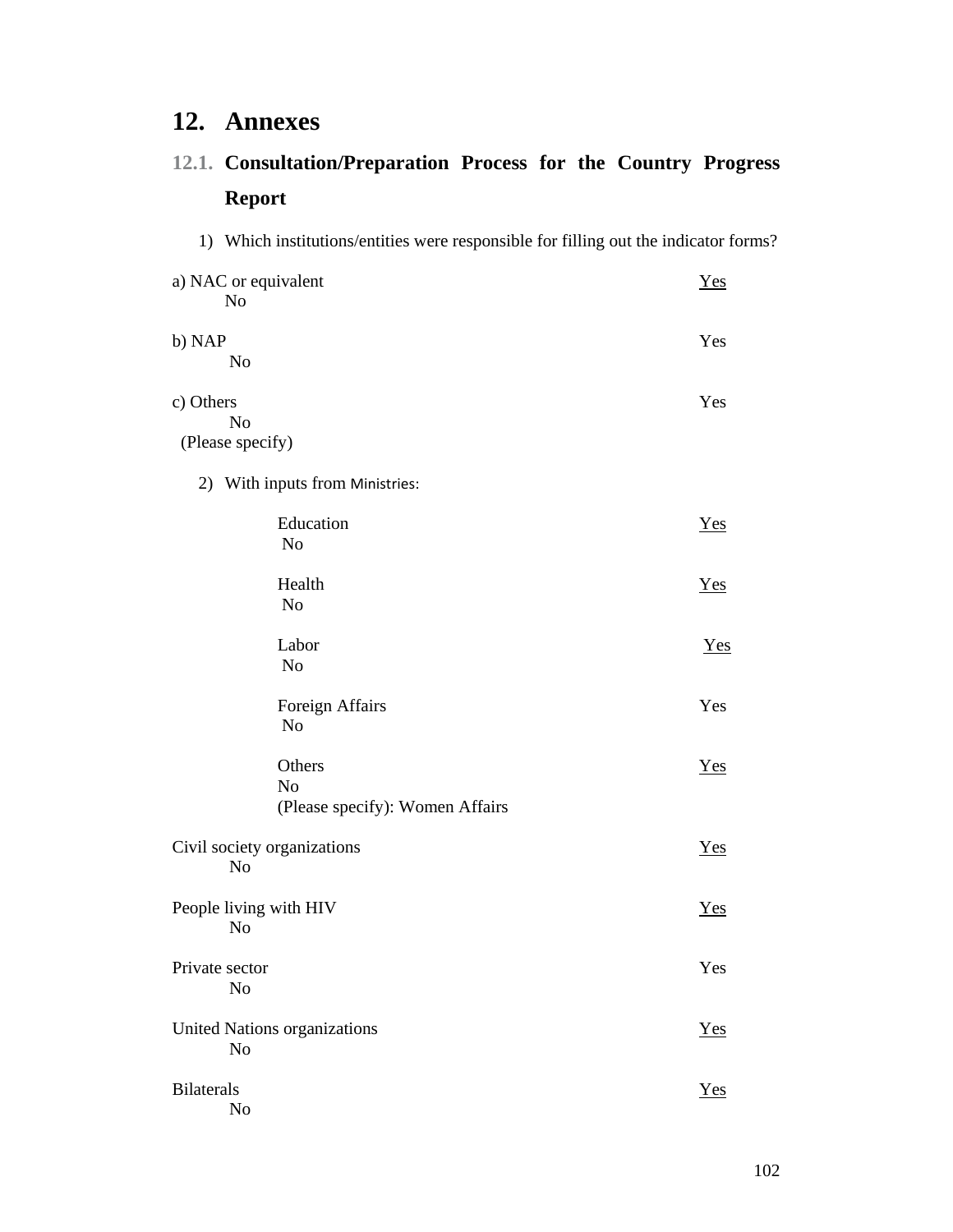|        | International NGOs<br>N <sub>0</sub>                         | Yes        |
|--------|--------------------------------------------------------------|------------|
| Others |                                                              | <b>Yes</b> |
|        | N <sub>0</sub><br>(Please specify)                           |            |
| 3)     | Was the report discussed in a large forum?<br>N <sub>0</sub> | Yes        |
| 4)     | Are the survey results stored centrally?<br>N <sub>0</sub>   | Yes        |
| 5)     | Are data available for public consultation?<br>No            | Yes        |

6) Who is the person responsible for submission of the report and for follow-up if there are question on the Country Progress Report?

\_\_\_\_\_\_\_\_\_\_\_\_\_\_\_\_\_\_\_\_\_\_\_\_\_\_\_\_\_\_\_\_\_\_\_\_\_\_\_\_\_\_\_\_\_\_\_\_\_\_\_\_\_\_\_\_\_\_\_\_\_\_\_\_\_\_\_\_\_

\_\_\_\_\_\_\_\_\_\_\_\_\_\_\_\_\_\_\_\_\_\_\_\_\_\_\_\_\_\_\_\_\_\_\_\_\_\_\_\_\_\_\_\_\_\_\_\_\_\_\_\_\_\_\_\_\_\_\_\_\_\_\_\_\_\_\_\_\_

\_\_\_\_\_\_\_\_\_\_\_\_\_\_\_\_\_\_\_\_\_\_\_\_\_\_\_\_\_\_\_\_\_\_\_\_\_\_\_\_\_\_\_\_\_\_\_\_\_\_\_\_\_\_\_\_\_\_\_\_\_\_\_\_\_\_\_\_\_

\_\_\_\_\_\_\_\_\_\_\_\_\_\_\_\_\_\_\_\_\_\_\_\_\_\_\_\_\_\_\_\_\_\_\_\_\_\_\_\_\_\_\_\_\_\_\_\_\_\_\_\_\_\_\_\_\_\_\_\_\_\_\_\_\_\_\_\_\_

\_\_\_\_\_\_\_\_\_\_\_\_\_\_\_\_\_\_\_\_\_\_\_\_\_\_\_\_\_\_\_\_\_\_\_\_\_\_\_\_\_\_\_\_\_\_\_\_\_\_\_\_\_\_\_\_\_\_\_\_\_\_\_\_\_\_\_\_\_

\_\_\_\_\_\_\_\_\_\_\_\_\_\_\_\_\_\_\_\_\_\_\_\_\_\_\_\_\_\_\_\_\_\_\_\_\_\_\_\_\_\_\_\_\_\_\_\_\_\_\_\_\_\_\_\_\_\_\_\_\_\_\_\_\_\_\_\_\_

### **Name/title:**

Dr. Micheal Kayode Ogungbemi, Director of Strategic Knowledge Management Department

**Date:** 31 March, 2010

#### **Signature:**

**Address:** National Agency for the Control of AIDS (NACA), Plot 823 Ralph Shodeinde Street, Central Area, Abuja Nigeria

**Email:** o\_kayodem@yahoo.com

**Telephone:** +234-9-4613715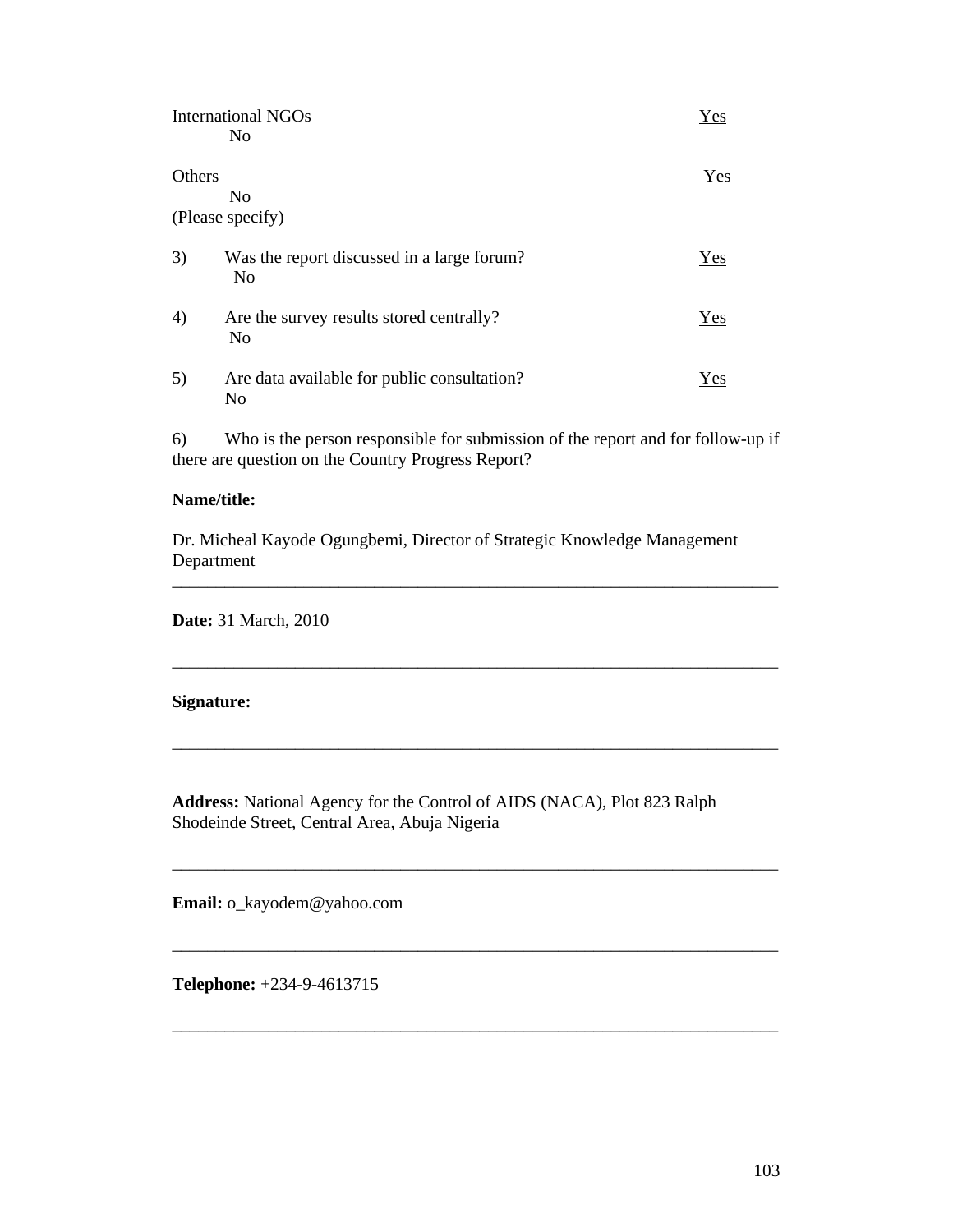## **12.2. National Composite Policy Index (NCPI) 2010**

## **COUNTRY: Nigeria**

Name of the National AIDS Committee Officer in charge of NCPI submission and who can be contacted for questions:

Dr. Micheal Kayode Ogungbemi, Director of Strategic Knowledge Management Department

\_\_\_\_\_\_\_\_\_\_\_\_\_\_\_\_\_\_\_\_\_\_\_\_\_\_\_\_\_\_\_\_\_\_\_\_\_\_\_\_\_\_\_\_\_\_\_\_\_\_\_\_\_\_\_\_\_\_\_\_\_\_\_\_\_\_\_\_\_

\_\_\_\_\_\_\_\_\_\_\_\_\_\_\_\_\_\_\_\_\_\_\_\_\_\_\_\_\_\_\_\_\_\_\_\_\_\_\_\_\_\_\_\_\_\_\_\_\_\_\_\_\_\_\_\_\_\_\_\_\_\_\_\_\_\_\_\_\_

\_\_\_\_\_\_\_\_\_\_\_\_\_\_\_\_\_\_\_\_\_\_\_\_\_\_\_\_\_\_\_\_\_\_\_\_\_\_\_\_\_\_\_\_\_\_\_\_\_\_\_\_\_\_\_\_\_\_\_\_\_\_\_\_\_\_\_\_\_

\_\_\_\_\_\_\_\_\_\_\_\_\_\_\_\_\_\_\_\_\_\_\_\_\_\_\_\_\_\_\_\_\_\_\_\_\_\_\_\_\_\_\_\_\_\_\_\_\_\_\_\_\_\_\_\_\_\_\_\_\_\_\_\_\_\_\_\_\_

\_\_\_\_\_\_\_\_\_\_\_\_\_\_\_\_\_\_\_\_\_\_\_\_\_\_\_\_\_\_\_\_\_\_\_\_\_\_\_\_\_\_\_\_\_\_\_\_\_\_\_\_\_\_\_\_\_\_\_\_\_\_\_\_\_\_\_\_\_

\_\_\_\_\_\_\_\_\_\_\_\_\_\_\_\_\_\_\_\_\_\_\_\_\_\_\_\_\_\_\_\_\_\_\_\_\_\_\_\_\_\_\_\_\_\_\_\_\_\_\_\_\_\_\_\_\_\_\_\_\_\_\_\_\_\_\_\_\_

\_\_\_\_\_\_\_\_\_\_\_\_\_\_\_\_\_\_\_\_\_\_\_\_\_\_\_\_\_\_\_\_\_\_\_\_\_\_\_\_\_\_\_\_\_\_\_\_\_\_\_\_\_\_\_\_\_\_\_\_\_\_\_\_\_\_\_\_\_

**Postal Address:** National Agency for the Control of AIDS (NACA),

Plot 823 Ralph Shodeinde Street,

Central Area, Abuja Nigeria

**Telephone:** +234-9-4613715

\_\_\_\_\_\_\_\_\_\_\_\_\_\_\_\_\_\_\_\_\_\_\_\_\_\_\_\_\_\_\_\_\_\_\_\_\_\_\_\_\_\_\_\_\_\_\_\_\_\_\_\_\_\_\_\_\_\_\_\_\_\_\_\_\_\_\_\_\_ **Fax:** +234-9-461370

**E-mail:** o\_kayodem@yahoo.com

**Date of submission:** 31 March, 2010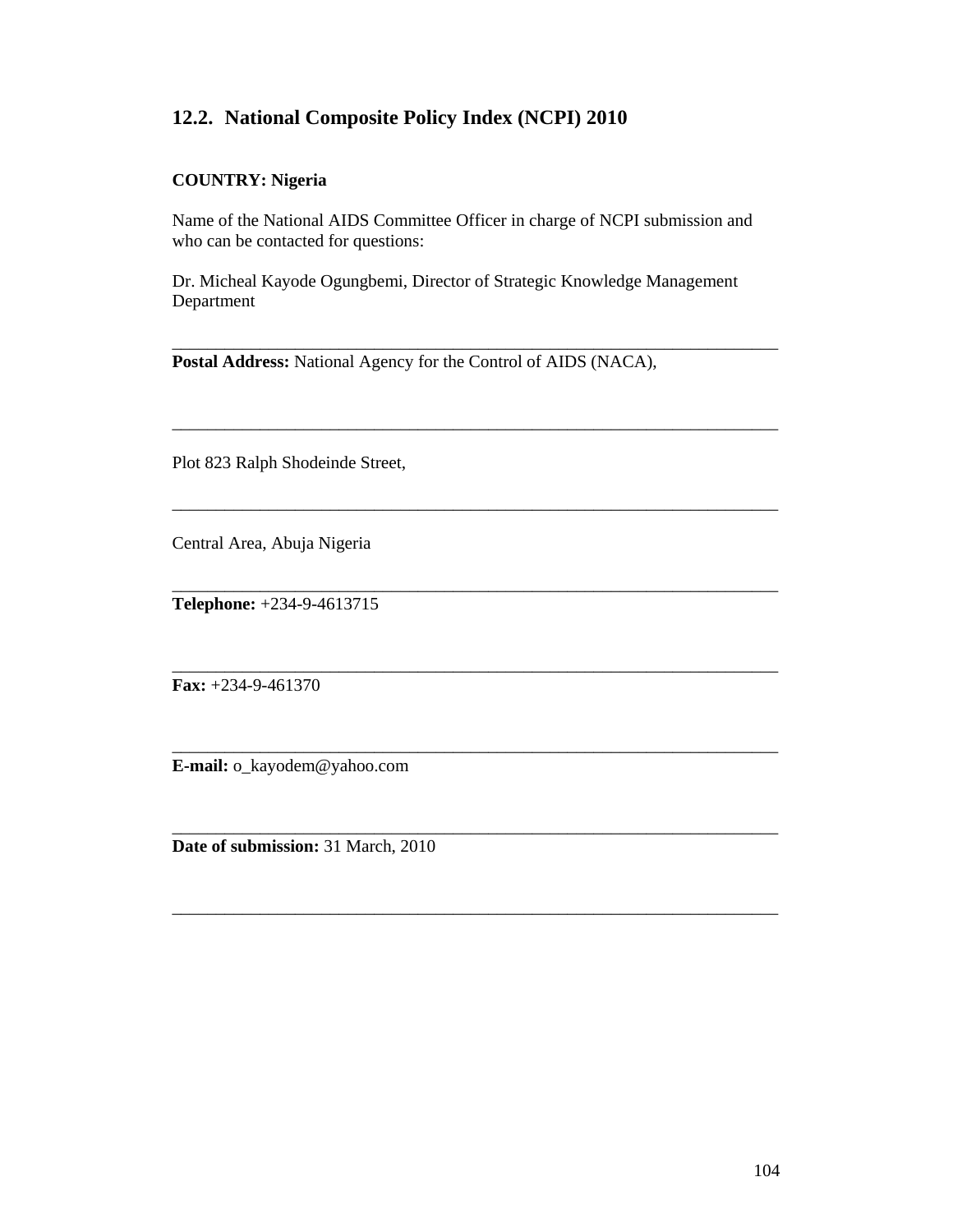| NCPI- Part A: Government Official Respondents' Results |  |
|--------------------------------------------------------|--|
|--------------------------------------------------------|--|

| <b>Name/Positions</b><br>Organization<br><b>Respondents to Part A</b> |                        |                                  |                                             |                             |                                                 |                                                       |
|-----------------------------------------------------------------------|------------------------|----------------------------------|---------------------------------------------|-----------------------------|-------------------------------------------------|-------------------------------------------------------|
|                                                                       |                        | A.I:<br><b>Strategic</b><br>Plan | A.II:<br><b>Political</b><br><b>Support</b> | A.III:<br><b>Prevention</b> | A.IV:<br>Treatment,<br>Care &<br><b>Support</b> | A.V:<br><b>Monitoring</b><br>and<br><b>Evaluation</b> |
| Oyo SACA                                                              | Siji Ganiyu            | Yes                              | Yes                                         | Yes                         | Yes                                             | Yes                                                   |
| <b>NACA</b>                                                           | Dr.Kayode<br>Ogungbemi | Yes                              | Yes                                         | Yes                         | Yes                                             | Yes                                                   |
| Nigerian<br>Prisons                                                   | Dr. Bello              | Yes                              | Yes                                         | Yes                         | Yes                                             | Yes                                                   |
| <b>AFPAC</b>                                                          | Col. Simeon<br>Ekanem  | Yes                              | Yes                                         | Yes                         | Yes                                             | Yes                                                   |
| Federal<br>Ministry of<br>Labor                                       | Godson Ogbiyi          | Yes                              | Yes                                         | Yes                         | Yes                                             | Yes                                                   |
| Federal<br>Ministry of<br>Education                                   | Mrs. Offiah            | Yes                              | Yes                                         | Yes                         | Yes                                             | Yes                                                   |
| Ministry of<br>Women<br><b>Affairs</b>                                | Dr. McJohn             | Yes                              | Yes                                         | Yes                         | Yes                                             | Yes                                                   |
| Federal<br>Ministry of<br>Health                                      | Dr. Balami             | Yes                              | Yes                                         | Yes                         | Yes                                             | Yes                                                   |
| Abia State<br>Agency for<br>the Control of<br><b>AIDS</b>             | P.C. Nwabuko           | Yes                              | Yes                                         | Yes                         | Yes                                             | Yes                                                   |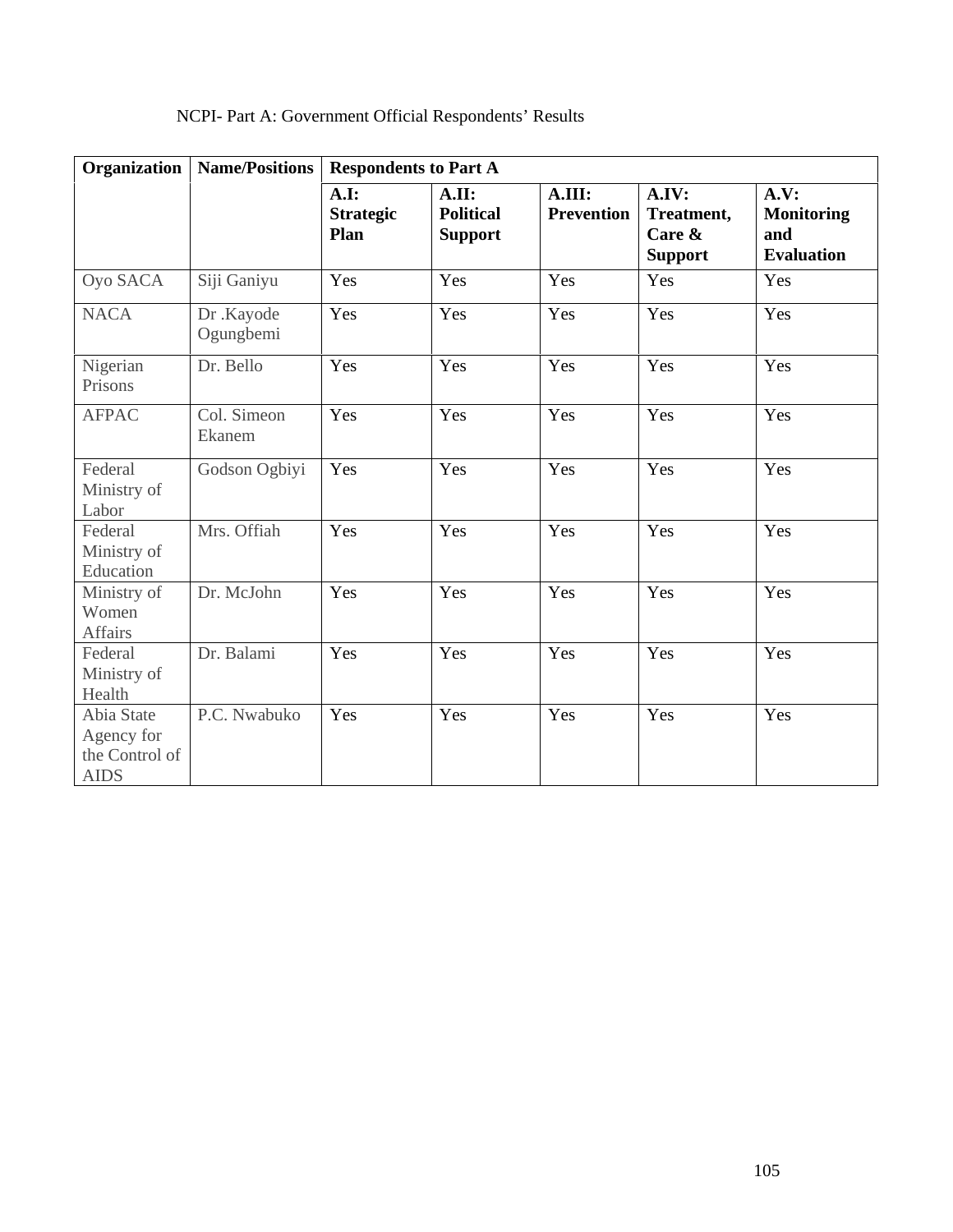| Organization                 | <b>Name/Position</b>      | <b>Respondents to Part B</b>       |                                                       |                                    |                                                          |  |
|------------------------------|---------------------------|------------------------------------|-------------------------------------------------------|------------------------------------|----------------------------------------------------------|--|
|                              |                           | <b>B.I: Human</b><br><b>Rights</b> | <b>B.II: Civil</b><br><b>Society</b><br>Participation | <b>B.III:</b><br><b>Prevention</b> | B.IV:<br>Treatment,<br><b>Care and</b><br><b>Support</b> |  |
| <b>NEPHWAN</b>               | Peter Nweke               | Yes                                | Yes                                                   | Yes                                | Yes                                                      |  |
| Society for<br>Family Health | Samson<br>Adebayo         | Yes                                | Yes                                                   | Yes                                | Yes                                                      |  |
| <b>ICAP</b>                  | Frank Orosanye            | Yes                                | Yes                                                   | Yes                                | Yes                                                      |  |
| World Bank                   | Dr. Okesola               | Yes                                | Yes                                                   | Yes                                | Yes                                                      |  |
| <b>APIN</b>                  | Dr. Prosper<br>Okonkwo    | Yes                                | Yes                                                   | Yes                                | Yes                                                      |  |
| <b>FHI/GHAIN</b>             | <b>Brigid</b><br>O'Connor | Yes                                | Yes                                                   | Yes                                | Yes                                                      |  |
| <b>CISHAN</b>                | <b>Bukky</b>              | Yes                                | Yes                                                   | Yes                                | Yes                                                      |  |
| <b>NYNETHA</b>               | Moses Okpara              | Yes                                | Yes                                                   | Yes                                | Yes                                                      |  |
| <b>UNAIDS</b>                | Dr Warren<br>Naamara      | Yes                                | Yes                                                   | Yes                                | Yes                                                      |  |

## NCPI- Part B: Representatives of NGOs, Bilateral Agencies and UN Organizations

## **12.3. Attendance: Nigeria UNGASS 2010 Stakeholders' Validation Meeting**

### Wednesday March 24, 2010 @ 10am Main Hall, 1<sup>st</sup> Floor, UN House Abuja

| <b>CONVENER</b>   | Mr. Francis Agbo                                                                          |                                                                           |                                                                                        |
|-------------------|-------------------------------------------------------------------------------------------|---------------------------------------------------------------------------|----------------------------------------------------------------------------------------|
| <b>SECRETARY</b>  | Nkem Iku/Lucy Okosun                                                                      |                                                                           |                                                                                        |
| <b>ATTENDANCE</b> | <b>Name</b><br>Adegbola Racheal<br>Bidemi Harry-Erin<br>Godpower Omoegie<br>Are-Shodede A | Organization<br><b>IHVN</b><br><b>IHVN</b><br><b>SFH</b><br><b>UNAIDS</b> | Email<br>radegbola@ihvnigeria.org<br>bharryerin@ihvnigeria.org<br>mudoapower@yahoo.com |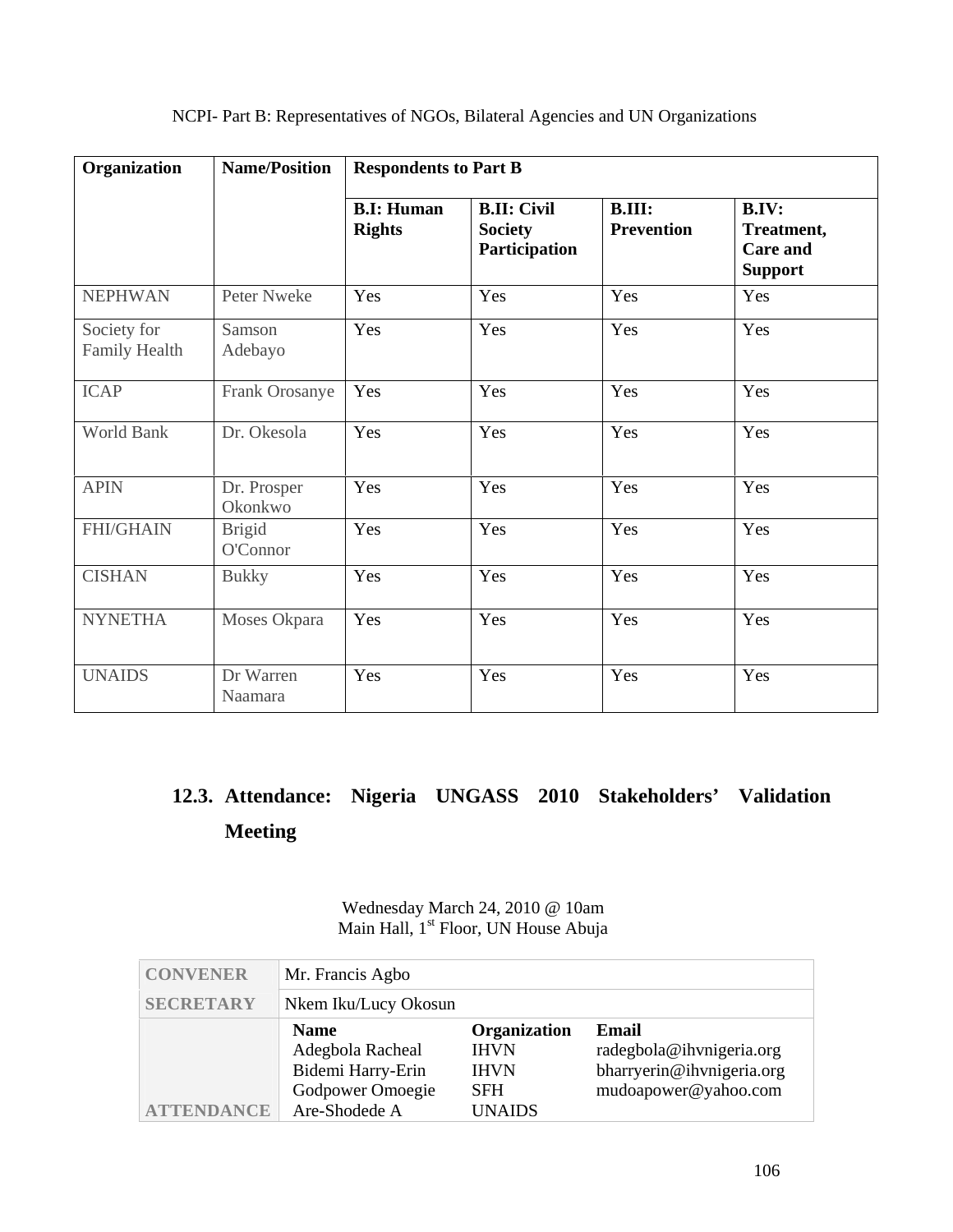| P.C. Nwabuho            | <b>ABSACA</b>     |                          |
|-------------------------|-------------------|--------------------------|
| Onoh Ukamaka O          | <b>CUBS MSH</b>   | oonoh@msh.org            |
| Dr. Omokhudu Idogho     | ENR(DFID)         | drkhudu@gamail.com       |
| Ikuesan Andrew          | ENR(DFID)         | andyikuesan@yahoo.com    |
| Dr Sanmi Adedokun       | <b>FHI</b>        | oadedokun@ghain.org      |
| Felix Obi               | <b>JICA</b>       | felixob.ng@jica.go.jp    |
| <b>Adrienne Parrish</b> | PEPFAR/US         | parrishal@state.gov      |
|                         | <b>EMBASSY</b>    |                          |
| Dr. Warren Naamaa       | <b>UNAIDS</b>     | naamaaw@unaids.org       |
| Dr. Kayode              | <b>NACA</b>       | o_kayodem@yahoo.com      |
| Ogungbemi               |                   |                          |
| Dr. Job Sagbohan        | <b>UNAIDS</b>     | sagbohanj@unaids.org     |
| Ededem Hogan            | <b>DFID</b>       | e_hogan@dfid.gov.uk      |
| Chiho Suzuki            | FHI               | csuzuki@ghain.org        |
| Nasiru Sa'adu Fakai     | <b>CiSHAN</b>     | nsfakai2005@yahoo.com    |
| Dozie Ezechukwu         | <b>NEPWHAN</b>    | eizode@yahoo.com         |
| Olalukem Ibitope        | <b>UNAIDS</b>     | ibitopeo@unaids.org      |
| Oby Okwuonu             | <b>FMWASD</b>     | obyokwuonu@yahoo.com     |
| Amaechi Osemeka         | <b>ANSACA</b>     | bomamichaels@yahoo.co.uk |
| Ivande Denen-           | <b>BENSACA</b>    | ivandeureal@yahoo.com    |
| Igundunasse             |                   |                          |
| Aniefiok Ekwere         | <b>AKSACA</b>     | aenele@yahoo.com         |
| Jibrin Nawukari         | <b>TARABA</b>     | jibrinnawukari@yahoo.com |
|                         | <b>SACA</b>       |                          |
| Muhammad Waziri         | <b>KEBBI SACA</b> | mwaziri2010@yahoo.com    |
| Aisha Hadi Kasim        | NASARAWA          | nnikeaisha@yahoo.com     |
|                         | <b>SACA</b>       |                          |
| Ibrahim Tajudeem        | <b>CCM</b> Nig    | olaitantj@yahoo.com      |
| Dr. Dayo Lajide         | <b>LASACA</b>     | dayolaj@yahoo.co.uk      |
| Tosan Ayonmike          | <b>NMOD</b>       | tosanayonmike@yahoo.com  |
| Michael O'Dwyer         | World Bank        |                          |
| Dike Akainliocha        | ARN               | alliance.dike@gmail.com  |
| Aderemi Azeez           | <b>FMOH</b>       | zzaderemi@yahoo.com      |
| Isaac Ahemesah          | <b>UNAIDS</b>     | ahemesahi@unaids.org     |
| Lucy Okosun             | <b>NACA</b>       | lucyokosun@ymail.com     |
| Abieyowa Ogbe           | <b>NACA</b>       | abiesokonbor@yahoo.com   |
| Francis Agbo            | <b>NACA</b>       | francis.agbo@gmail.com   |
| Adedayo Adeyemi         | NACA              | dayo_bunmi@yahoo.com     |
| Ronke Adeoye            | <b>NACA</b>       | ronadeoye@yahoo.com      |
| Idofeyin Ezirim         | <b>NACA</b>       | ierizim@naca.gov.ng      |
| Nkem Iku                | <b>NACA</b>       | nkemiku@hotmail.com      |
| Kalu Ijeoma Osan        | <b>NACA</b>       | ijeomaokalu@yahoo.com    |
| Akinrogunde Akin        | <b>NACA</b>       | tomok2007@yahoo.com      |
| Akinmade Femi           | <b>NACA</b>       | femikims@yahoo.com       |
|                         |                   |                          |
|                         |                   |                          |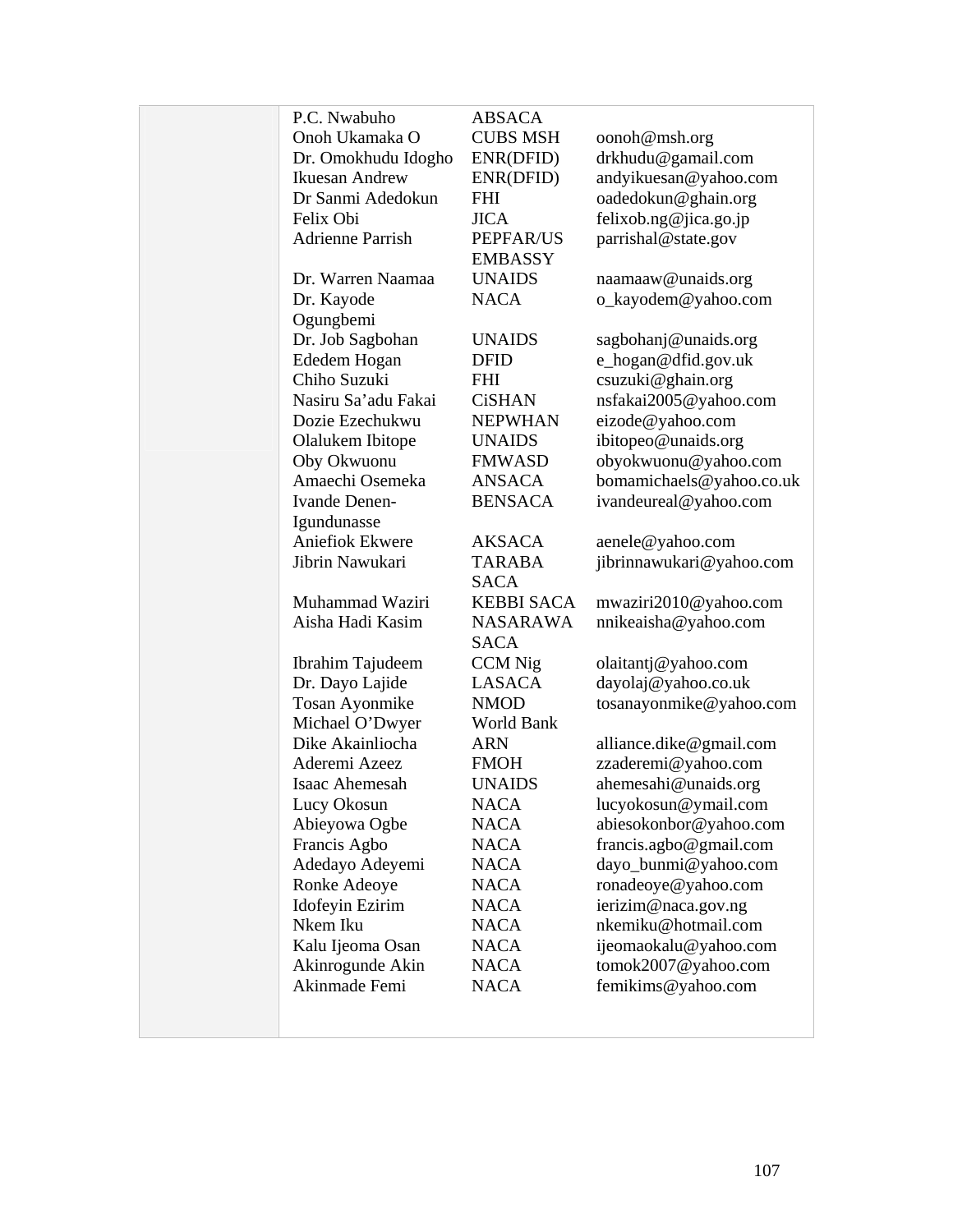## **Committee to Review and Finalize the Nigeria UNGASS 2010 Report**

## **The Committee met at UN House RM 1A03 @ 10am Friday March 26, 2010**

| S/N            | <b>NAME</b>          | <b>ORGANIZATION</b> | <b>EMAIL</b>                   |
|----------------|----------------------|---------------------|--------------------------------|
|                | Chiho Suzuki         | <b>FHI</b>          | csuzuki@ghain.org              |
| 2              | Fati Murtala-Ibrahim | <b>IHVN</b>         | fmurtalaibrahim@ihvnigeria.org |
| 3              | Ronke Adeoye         | <b>NACA</b>         | ronadeoye@yahoo.com            |
| $\overline{4}$ | Juliet Adeola        | <b>APIN</b>         | jadeola@apin.org.ng            |
|                | Lucy Okosun          | <b>NACA</b>         | lucyokosun@ymail.com           |
| 6              | Abieyuwa Ogbe        | <b>NACA</b>         | abiesokonbor@yahoo.com         |
| 7              | Akinmade Femi        | <b>NACA</b>         | femikims@yahoo.com             |
|                |                      |                     | dakinmade@naca.gov.ng          |
| 8              | Adedayo Adeyemi      | <b>NACA</b>         | dayo_bunmi@yahoo.com           |
| 9              | Dr Job Sagbohan      | <b>UNAIDS</b>       | sagbohanj@unaids.org           |